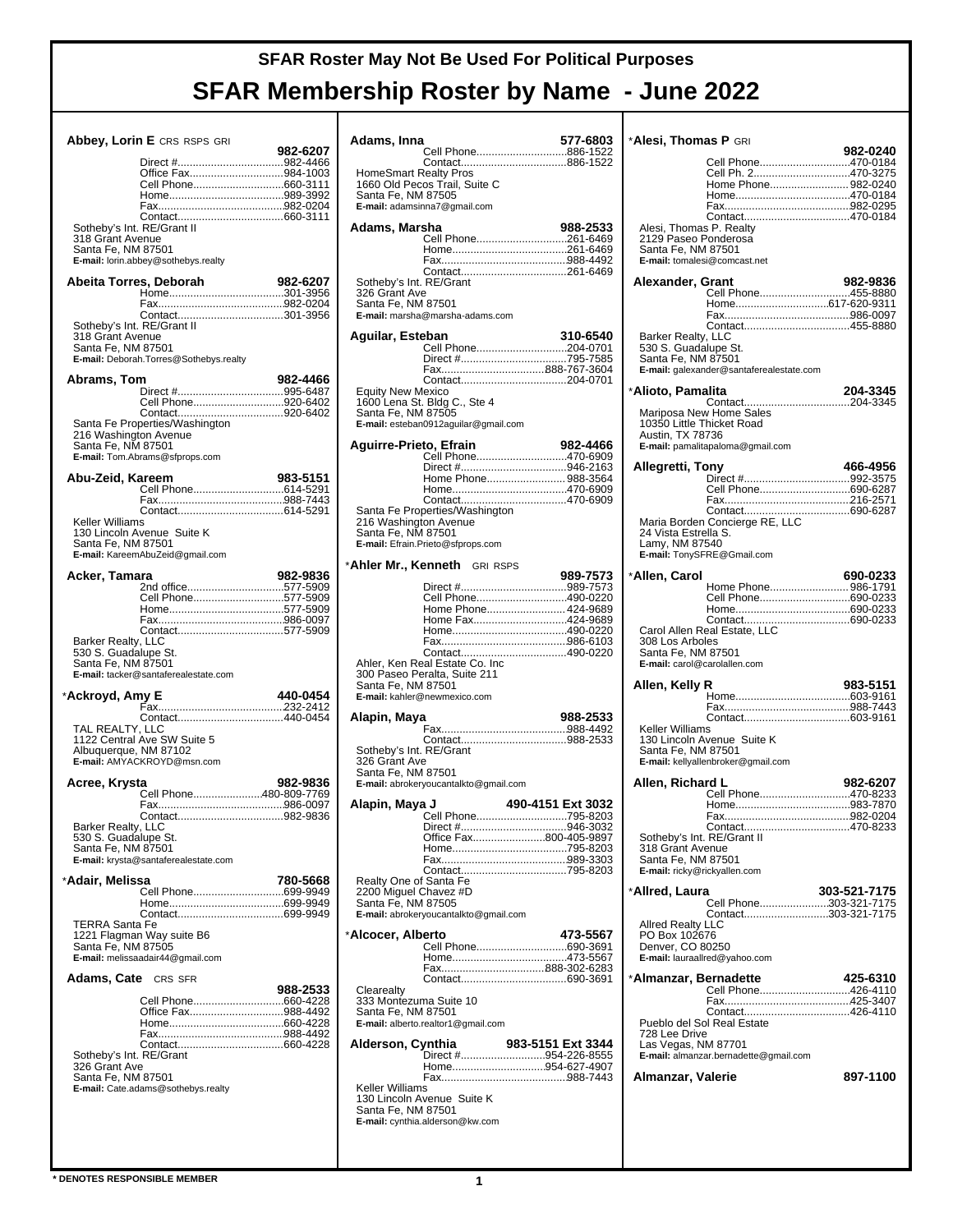|                                                                               | Cell Phone681-6261                                               |                  |
|-------------------------------------------------------------------------------|------------------------------------------------------------------|------------------|
|                                                                               |                                                                  |                  |
| <b>Keller Williams Realty</b><br>Albuquerque, NM 87120                        | 6240 Riverside Plaza #100                                        |                  |
|                                                                               | E-mail: val@yourcasateam.com                                     |                  |
| Altheide, Dagna                                                               | Cell Phone414-5070                                               | 883-9400         |
| 4121 Wyoming Blvd NE<br>Albuquerque, NM 87111<br>E-mail: daltheide@icloud.com | Realty One of New Mexico                                         |                  |
|                                                                               | Amirmoez, Yassaman                                               | 820-7000         |
|                                                                               | Contact820-7000                                                  |                  |
| Logic Real Estate<br>Santa Fe, NM 87501                                       | 228 St. Francis Dr., Bldg. A<br>E-mail: yasminamirmoez@gmail.com |                  |
| *Amon, Anika                                                                  |                                                                  | 455-9068         |
|                                                                               |                                                                  |                  |
|                                                                               |                                                                  |                  |
| Amon Appraisals, LLC<br>1 Rocking Horse Rd<br>Santa Fe, NM 87501              | E-mail: agustamon@hotmail.com                                    |                  |
| <b>Anastasion, Teresa</b>                                                     |                                                                  | 986-2000         |
|                                                                               | Cell Phone577-8725                                               |                  |
|                                                                               |                                                                  |                  |
| 218 Camino La Tierra                                                          |                                                                  |                  |
| Santa Fe, NM 87506                                                            | E-mail: teresa@lascampanasrealty.com                             |                  |
| Andersen, Cathy                                                               |                                                                  | 797-4245         |
|                                                                               | Cell Phone450-2168                                               |                  |
|                                                                               |                                                                  |                  |
| D.R. Horton                                                                   |                                                                  |                  |
| 4400 Alameda NE, Ste B<br>Albuquerque, NM 87113                               | E-mail: Candersen@DRHorton.com                                   |                  |
| Anderson, Susan N                                                             |                                                                  | 828-1000         |
|                                                                               | Cell Phone350-3235                                               |                  |
|                                                                               |                                                                  |                  |
| 6767 Academy Road NE                                                          | Coldwell Banker Legacy # 6                                       |                  |
| Albuquerque, NM 87109                                                         | E-mail: Susan@NMCasas.com                                        |                  |
|                                                                               |                                                                  |                  |
|                                                                               |                                                                  |                  |
| *Andrade, Tony                                                                |                                                                  | 428-9097         |
|                                                                               | .<br>Cell Phone                                                  | 428-9097         |
| <b>Trend Real Estate</b><br>8 Karen Circle                                    |                                                                  |                  |
| White Rock, NM 87547<br>E-mail: trendnm@gmail.com                             |                                                                  |                  |
| Andraud, Sabine                                                               | AHWD                                                             |                  |
|                                                                               |                                                                  | 982-9836 Ext 323 |
|                                                                               | Cell Phone690-4857                                               |                  |
| Barker Realty, LLC                                                            |                                                                  |                  |
| 530 S. Guadalupe St.                                                          |                                                                  |                  |
| Santa Fe, NM 87501                                                            | E-mail: frenchsabine@msn.com                                     |                  |
|                                                                               |                                                                  |                  |
|                                                                               |                                                                  |                  |
|                                                                               |                                                                  |                  |
| Keller Williams Realty                                                        |                                                                  |                  |
| 6703 Academy Road NE<br>Albuquerque, NM 87109                                 |                                                                  |                  |
|                                                                               | E-mail: satgurumukh@kw.com                                       |                  |
|                                                                               |                                                                  |                  |
|                                                                               |                                                                  |                  |

| Antonsen, Gregory G                           |                                                                                                               | 988-2533 |
|-----------------------------------------------|---------------------------------------------------------------------------------------------------------------|----------|
|                                               | Cell Phone690-3003                                                                                            |          |
|                                               |                                                                                                               |          |
| Sotheby's Int. RE/Grant                       |                                                                                                               |          |
| 326 Grant Ave<br>Santa Fe, NM 87501           |                                                                                                               |          |
|                                               | E-mail: gregg.antonsen@sothebyshomes.com                                                                      |          |
| Apodaca, Damon                                |                                                                                                               | 982-7600 |
|                                               | Cell Phone690-7943                                                                                            |          |
|                                               |                                                                                                               |          |
| Shepler Commercial, LLC                       | 301 N Guadalupe, Suite 205                                                                                    |          |
| Santa Fe, NM 87501                            | E-mail: damon@sheplercommercial.com                                                                           |          |
|                                               |                                                                                                               |          |
| Apple, Roxanne                                |                                                                                                               | 988-2533 |
|                                               |                                                                                                               |          |
|                                               |                                                                                                               |          |
| Sotheby's Int. RE/Grant<br>326 Grant Ave      |                                                                                                               |          |
| Santa Fe, NM 87501                            | E-mail: roxanne.apple@sothebyshomes.com                                                                       |          |
|                                               |                                                                                                               |          |
| Appleby, Chris R                              | Cell Phone470-5188                                                                                            | 308-6013 |
| <b>NM Roots Real Estate</b>                   |                                                                                                               |          |
| 4403 Santa Lucia                              |                                                                                                               |          |
| Santa Fe, NM 87505                            | E-mail: chrisappleby505@gmail.com                                                                             |          |
|                                               |                                                                                                               |          |
| Aragon, Micah A<br>Santa Fe Realty Unlimited  |                                                                                                               | 467-8829 |
| Santa Fe, NM 87505                            | 1486 South St. Francis Drive                                                                                  |          |
|                                               | E-mail: aragonmicah505@gmail.com                                                                              |          |
| Aragon, Nichole                               |                                                                                                               | 308-3800 |
|                                               |                                                                                                               |          |
| Simply Real Estate NM                         |                                                                                                               |          |
| 7801 Academy Rd NE<br>Albuquerque, NM 87109   |                                                                                                               |          |
|                                               | E-mail: NicholeSellsNM@gmail.com                                                                              |          |
| *Archibeque, Steve                            |                                                                                                               | 920-4024 |
|                                               | Cell Phone920-4024                                                                                            |          |
|                                               |                                                                                                               |          |
| Santa Fe Realty                               |                                                                                                               |          |
| PO Box 24164<br>Santa Fe, NM 87502            |                                                                                                               |          |
|                                               | E-mail: realtyofsantafe@gmail.com                                                                             |          |
|                                               |                                                                                                               |          |
|                                               | Cell Ph 2 and 2 and 2 and 2 and 2 and 2 and 2 and 2 and 2 and 2 and 2 and 2 and 2 and 2 and 2 and 2 and 2 and | 310-1174 |
|                                               | Contact316-4757                                                                                               |          |
| Archuleta Realty                              |                                                                                                               |          |
| 3010 Sandia Circle<br>Santa Fe, NM 87507      |                                                                                                               |          |
|                                               | E-mail: archuletarealty@gmail.com                                                                             |          |
| Archuleta, Suzanne                            |                                                                                                               | 466-5110 |
|                                               | Cell Phone310-3873                                                                                            |          |
| <b>EXP Realty Santa Fe</b>                    | Contact310-3873                                                                                               |          |
|                                               | 549 S. Guadalupe Suite 202                                                                                    |          |
| Santa Fe, NM 87501                            | E-mail: everydaynmrealestate@gmail.com                                                                        |          |
| Arenas, Sarai                                 |                                                                                                               | 983-9473 |
|                                               |                                                                                                               |          |
| Homewise, Inc                                 |                                                                                                               |          |
| 1301 Siler Road Bldg. D<br>Santa Fe, NM 87507 |                                                                                                               |          |
|                                               | E-mail: sarenas@homewise.org                                                                                  |          |
|                                               |                                                                                                               |          |
|                                               |                                                                                                               |          |
|                                               |                                                                                                               |          |

| Arguello, Maria                            |                                                                | 983-9473         |
|--------------------------------------------|----------------------------------------------------------------|------------------|
|                                            | Cell Phone690-1691                                             |                  |
|                                            |                                                                |                  |
| Homewise, Inc<br>1301 Siler Road Bldg. D   |                                                                |                  |
| Santa Fe, NM 87507                         | E-mail: marguello@homewise.org                                 |                  |
|                                            |                                                                |                  |
| *Armstrong II, Daniel R                    |                                                                | 241-3803         |
|                                            |                                                                |                  |
| <b>Armstrong Properties</b>                |                                                                |                  |
| 400 Washington SE<br>Albuquerque, NM 87108 |                                                                |                  |
|                                            | E-mail: daniel@armstrongproperties.net                         |                  |
| Artley, Meleah                             |                                                                | 982-9836 Ext 6   |
|                                            | Cell Phone920-8150<br>Home Phone 820-7975                      |                  |
|                                            |                                                                |                  |
| Barker Realty, LLC<br>530 S. Guadalupe St. |                                                                |                  |
| Santa Fe, NM 87501                         | E-mail: melartley@gmail.com                                    |                  |
|                                            |                                                                |                  |
| Assad, Jeff                                | Cell Phone501-1888                                             | 982-9836         |
|                                            | Home Fax216-3595                                               |                  |
|                                            |                                                                |                  |
| Barker Realty, LLC                         |                                                                |                  |
| 530 S. Guadalupe St.                       |                                                                |                  |
| Santa Fe, NM 87501                         | E-mail: jassad@santaferealestate.com                           |                  |
| Assaf, Amanda                              |                                                                | 988-8088         |
|                                            | Cell Phone690-4825                                             |                  |
|                                            |                                                                |                  |
|                                            | Sotheby's Int. RE/Washington<br>231 Washington Avenue, Suite 3 |                  |
| Santa Fe, NM 87501                         |                                                                |                  |
|                                            | E-mail: amandaamel@gmail.com                                   |                  |
|                                            |                                                                |                  |
| Atlas, Arie S                              |                                                                | 983-5151         |
|                                            | Cell Phone699-1557                                             |                  |
|                                            |                                                                |                  |
| Keller Williams                            |                                                                |                  |
| Santa Fe, NM 87501                         | 130 Lincoln Avenue Suite K                                     |                  |
| E-mail: arieatlas@gmail.com                |                                                                |                  |
|                                            | <b>Atwell, Jr., Anthony</b> CRS GREEN ABR                      |                  |
|                                            |                                                                | 466-5110 Ext 105 |
|                                            | 2nd office888-506-1228                                         |                  |
|                                            | Contact<br>.                                                   | 670-2177         |
| <b>EXP Realty Santa Fe</b>                 | 549 S. Guadalupe Suite 202                                     |                  |
| Santa Fe, NM 87501                         | E-mail: tony@santafeone.com                                    |                  |
|                                            |                                                                |                  |
| <b>Ault, Andrew</b> GREEN                  |                                                                | 983-5151         |
|                                            | Direct #984-7373<br>Cell Phone670-7911                         |                  |
|                                            |                                                                |                  |
|                                            |                                                                |                  |
| Keller Williams                            |                                                                |                  |
| Santa Fe, NM 87501                         | 130 Lincoln Avenue Suite K                                     |                  |
|                                            | E-mail: andrewmault56@gmail.com                                |                  |
| Avedisian, Nancy                           |                                                                | 982-9836         |
|                                            | Office Fax983-4114                                             |                  |
|                                            | Cell Phone690-8682                                             |                  |
|                                            |                                                                |                  |
| Barker Realty, LLC                         |                                                                |                  |
| 530 S. Guadalupe St.<br>Santa Fe, NM 87501 |                                                                |                  |
|                                            | E-mail: navedisian@santaferealestate.com                       |                  |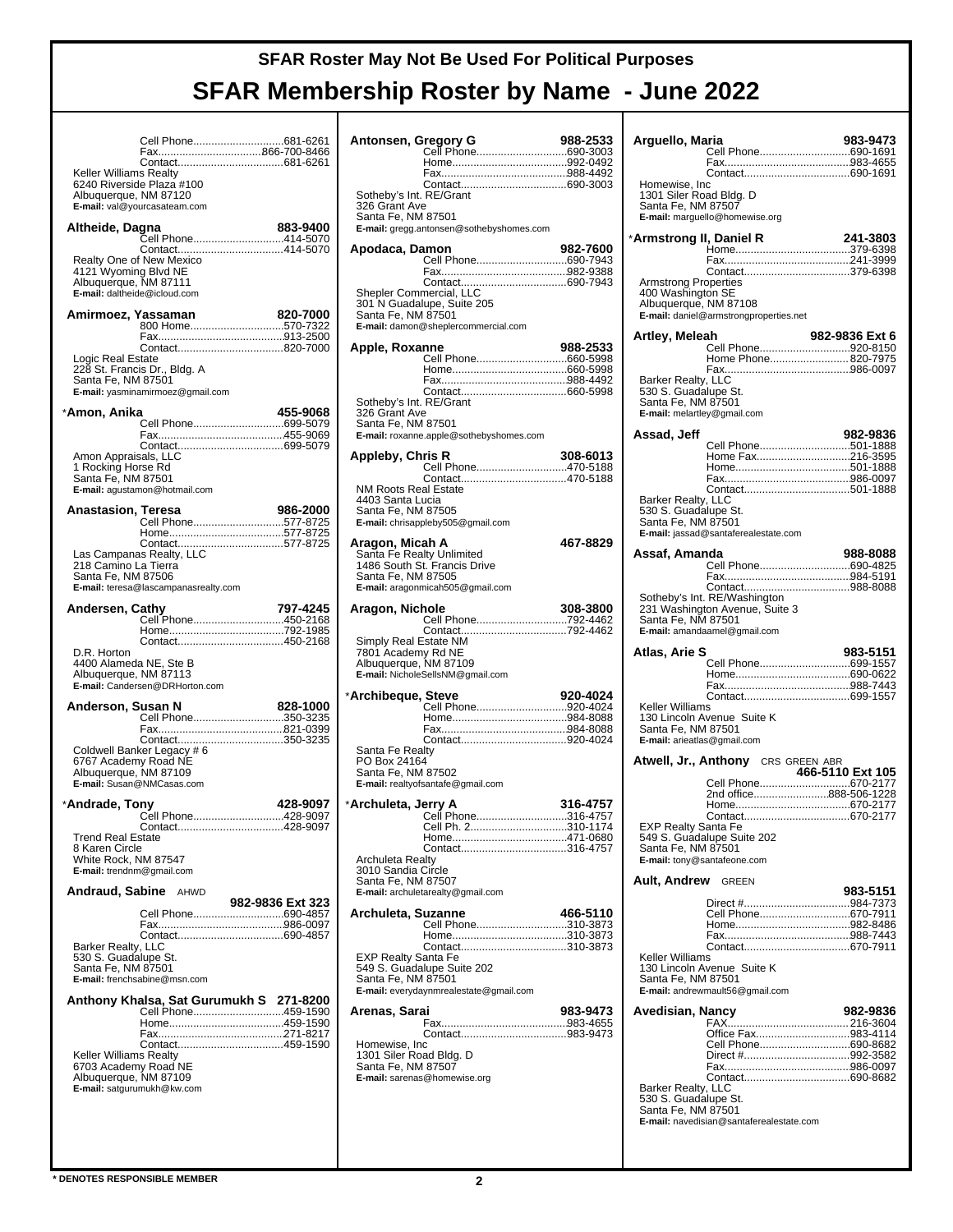| *Avedisian, Nancy                                    | Cell Phone690-8682                                                        | 690-8682         |
|------------------------------------------------------|---------------------------------------------------------------------------|------------------|
| Plaza Realty Inc.                                    |                                                                           |                  |
| 200 W DeVargas, Ste 2<br>Santa Fe, NM 87501          | E-mail: nancy.plazarealtysf@gmail.com                                     |                  |
| Averill, Jill                                        | ABR                                                                       |                  |
|                                                      |                                                                           | 466-4956         |
|                                                      | Cell Phone577-5789                                                        |                  |
|                                                      | Contact577-5789                                                           |                  |
| 24 Vista Estrella S.<br>Lamy, NM 87540               | Maria Borden Concierge RE, LLC<br>E-mail: javerill42@gmail.com            |                  |
| *Azbill, Kay                                         |                                                                           | 292-2424         |
|                                                      |                                                                           |                  |
| 5809 Juan Tabo NE                                    | NM 24K Real Estate Group, Inc.                                            |                  |
| Albuquerque, NM 87111<br>E-mail: kayazbill@gmail.com |                                                                           |                  |
| Baca, Anna Marie                                     |                                                                           | 983-5151         |
|                                                      | Cell Phone306-2222                                                        |                  |
| Keller Williams                                      | Contact306-2222                                                           |                  |
| Santa Fe, NM 87501<br>E-mail: ambaca@kw.com          | 130 Lincoln Avenue Suite K                                                |                  |
| *Baca, Dawn                                          |                                                                           | 480-2633         |
|                                                      | Cell Phone480-2633                                                        |                  |
| Sunrise Realty, LLC                                  |                                                                           |                  |
| Albuquerque, NM 87120<br>E-mail: dawnbaca@q.com      | 2929 Coors Blvd. NW Ste. 201m                                             |                  |
|                                                      |                                                                           |                  |
| Baca, Leonore                                        |                                                                           | 983-5151         |
|                                                      | Cell Phone231-6402                                                        |                  |
| Keller Williams                                      |                                                                           |                  |
| Santa Fe, NM 87501                                   | 130 Lincoln Avenue Suite K<br>E-mail: leonore_baca@yahoo.com              |                  |
| Baca, Martha                                         |                                                                           | 466-5110         |
|                                                      | Cell Phone670-4352                                                        |                  |
| EXP Realty Santa Fe                                  |                                                                           |                  |
| Santa Fe, NM 87501                                   | 549 S. Guadalupe Suite 202<br>E-mail: martha.baca@exprealty.com           |                  |
| Baca, Rachael L                                      |                                                                           | 820-7000 Ext 105 |
|                                                      | Cell Phone310-4929                                                        |                  |
|                                                      |                                                                           |                  |
| Logic Real Estate                                    | Contact310-4929                                                           |                  |
| Santa Fe, NM 87501                                   | 228 St. Francis Dr., Bldg. A<br>E-mail: rachaelsellsnewmexico@comcast.net |                  |
| Baca, Rudolph P                                      |                                                                           | 467-8829         |
|                                                      | Cell Phone913-9160                                                        |                  |
| Santa Fe, NM 87505                                   | Santa Fe Realty Unlimited<br>1486 South St. Francis Drive                 |                  |
| Baca, Steven R                                       | E-mail: rbaca59.rb@gmail.com                                              | 271-8200         |
|                                                      | Cell Phone417-5976                                                        |                  |
|                                                      |                                                                           |                  |
| Keller Williams Realty                               |                                                                           |                  |
| 6703 Academy Road NE<br>Albuquerque, NM 87109        | E-mail: ryanback10@gmail.com                                              |                  |

| Bacigalupa, Ria                                                                                                    | Cell Phone982-0054                                                                                              | 982-9836 |
|--------------------------------------------------------------------------------------------------------------------|-----------------------------------------------------------------------------------------------------------------|----------|
| Barker Realty, LLC<br>530 S. Guadalupe St.<br>Santa Fe, NM 87501                                                   | E-mail: riabacigalupa@gmail.com                                                                                 |          |
| *Backe, Leif<br>Backe, L. and Associates<br>6 Calle Medico, Ste. 6<br>Santa Fe, NM 87505<br>E-mail: Ibacke@aol.com | Cell Phone690-3121                                                                                              | 820-7569 |
| *Baggerly, James                                                                                                   |                                                                                                                 | 884-7514 |
| <b>Baggerly and Company</b><br>5713 Chimayo NW<br>Albuquerque, NM 87120                                            | E-mail: jbaggerly03@comcast.net                                                                                 |          |
| Baisa, Melinda M<br><b>Berkshire HHNMP</b><br>E-mail: melindam@swcp.com                                            | Cell Phone453-6264<br>6711 Academy Rd NE, Suite B<br>Albuquerque, NM 87109                                      | 798-6300 |
| Baker, David J<br>Barker Realty, LLC<br>530 S. Guadalupe St.<br>Santa Fe, NM 87501                                 | Cell Phone469-1967<br>E-mail: djb@skyhorseglobal.com                                                            | 982-9836 |
|                                                                                                                    |                                                                                                                 |          |
| Baker, Larissa N<br>1615 Central, Suite 100                                                                        | EXIT Realty Advantage NM                                                                                        | 500-8222 |
| Los Alamos, NM 87544<br><b>Baldonado, Abenicio</b>                                                                 | E-mail: larissa.baker.la@gmail.com                                                                              | 466-5110 |
| <b>EXP Realty Santa Fe</b><br>Santa Fe, NM 87501                                                                   | Cell Phone302-1445<br>Contact302-1445<br>549 S. Guadalupe Suite 202<br>E-mail: abenicio.baldonado@exprealty.com |          |
|                                                                                                                    | Ballard-Ryan, Katherine K<br>Cell Phone670-9621                                                                 | 982-0330 |
| 123 Marcy St. Ste 101<br>Santa Fe, NM 87501                                                                        | Berkshire Hathaway HomeService<br>E-mail: kittyballardryan@gmail.com                                            |          |
| <b>Balmer, Laurie</b>                                                                                              |                                                                                                                 | 883-9400 |
| 1902 Candelaria Rd NW<br>Albuquerque, NM 87107                                                                     | Realty One of New Mexico-Cande<br>E-mail: laurie@lauriebalmer.com                                               |          |
| Banham, Mark                                                                                                       | <b>SFR</b>                                                                                                      | 982-9836 |

| Barber, Laura J                                                                                                                         | 988-8088 |
|-----------------------------------------------------------------------------------------------------------------------------------------|----------|
| Sotheby's Int. RE/Washington<br>231 Washington Avenue, Suite 3<br>Santa Fe, NM 87501<br>E-mail: laura.barber@sothebys.realty            |          |
| *Barber, Robert<br>Cell Phone303-489-2127<br>Contact303-489-2127                                                                        | 570-4001 |
| NextHome Altitude<br>PO Box<br>Denver, CO 80217<br>E-mail: robb@nexthomealtitude.com                                                    |          |
| Barela, Erika B                                                                                                                         | 271-8200 |
| <b>Keller Williams Realty</b><br>6703 Academy Road NE<br>Albuquerque, NM 87109<br>E-mail: barelarealty@gmail.com                        |          |
| *Barela, Julian F                                                                                                                       | 239-3600 |
| New Mexico Real Estate Investm<br>928 N. 10th Street<br>Belen, NM 87002<br>E-mail: julianbarela@hotmail.com                             |          |
| * <b>Barker, David</b> GRI                                                                                                              | 982-9836 |
|                                                                                                                                         |          |
| Barker Realty, LLC<br>530 S. Guadalupe St.<br>Santa Fe, NM 87501<br>E-mail: dbarker@santaferealestate.com                               |          |
| Barron, Amanda<br>Cell Phone204-1514                                                                                                    | 982-0330 |
| Berkshire Hathaway HomeService<br>123 Marcy St. Ste 101<br>Santa Fe, NM 87501<br>E-mail: amanda.barronsfnm@gmail.com                    |          |
| Barry, Beth A                                                                                                                           | 983-5151 |
| Cell Phone713-254-4996<br>Home713-254-4996                                                                                              |          |
| Contact713-254-4996                                                                                                                     |          |
| Keller Williams<br>130 Lincoln Avenue Suite K<br>Santa Fe, NM 87501<br>E-mail: bbarry@kw.com                                            |          |
| <b>Barry, Patrick</b>                                                                                                                   | 313-0099 |
| Cell Phone434-825-7282                                                                                                                  |          |
| Contact434-825-7282<br>Landseer Management<br>613 Old Santa Fe Trail<br>Santa Fe, NM 87505<br>E-mail: 825patb@gmail.com                 |          |
| <b>Bartlett, Jonathan</b><br>Cell Phone561-310-3420                                                                                     | 986-2000 |
| Contact561-310-3420<br>Las Campanas Realty, LLC<br>218 Camino La Tierra<br>Santa Fe, NM 87506<br>E-mail: jonathan@lascampanasrealty.com |          |
| <b>Bartolotta, Patricia</b>                                                                                                             | 298-9999 |
| 9577 Osuna Road NE<br>Albuquerque, NM 87111<br>E-mail: tricia@tonybart.com                                                              |          |
| Bass, Jason W                                                                                                                           | 820-6977 |
|                                                                                                                                         |          |
| Luna Luz Properties<br>510 Don Gaspar<br>Santa Fe, NM 87505<br>E-mail: jason.bass43@gmail.com                                           |          |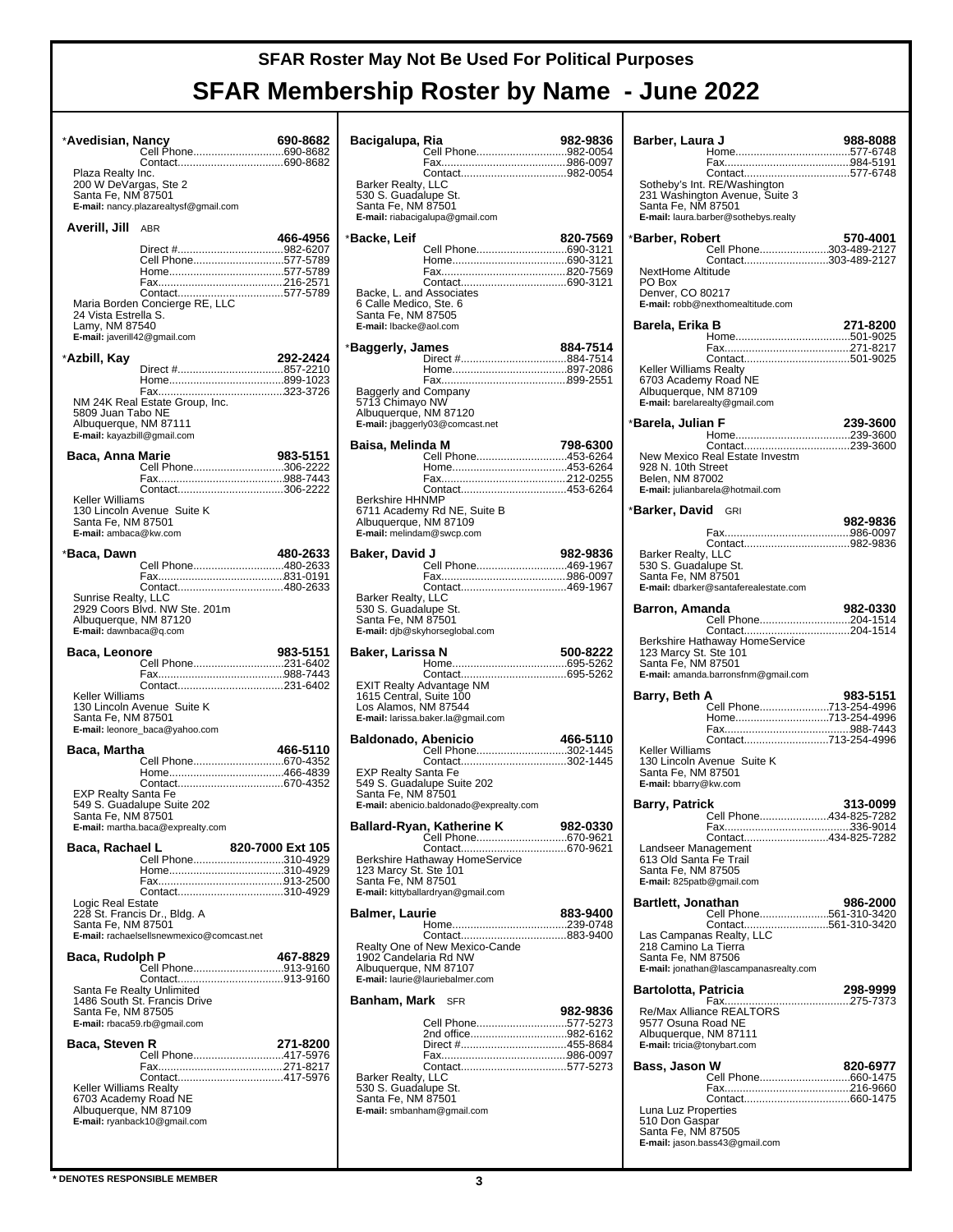| Bateman, Mary                                 |                                              | 554-3873     |
|-----------------------------------------------|----------------------------------------------|--------------|
|                                               | <br>Cell Phone406-546-3252                   |              |
|                                               | Contact406-546-3252                          |              |
| <b>EXP Realty</b>                             | 100 Sun Avenue, Suite 650                    |              |
| Albuquerque, NM 87109                         |                                              |              |
|                                               | E-mail: maryrealty505@gmail.com              |              |
| <b>Bates, Jeffrey T</b>                       |                                              | 883-9400     |
|                                               | .<br>Home702-817-2124<br>Contact702-817-2124 |              |
|                                               | Realty One of New Mexico                     |              |
| 4121 Wyoming Blvd NE<br>Albuquerque, NM 87111 |                                              |              |
|                                               | E-mail: batesteamnm@wedgewood-inc.com        |              |
| Battle, Hunter D                              |                                              | 575-756-2196 |
|                                               | Home434-249-5050                             |              |
|                                               | Fax575-756-2462<br>Contact434-249-5050       |              |
|                                               | United Country N New Mexico RE               |              |
| PO Box 245<br>Chama, NM 87520                 |                                              |              |
|                                               | E-mail: hunterbattle42@gmail.com             |              |
| *Beachum, Betty A                             |                                              | 503-2646     |
|                                               | Cell Phone575-430-0182                       |              |
|                                               | Home575-430-0182<br>Contact575-430-0182      |              |
|                                               | SVN Walt Arnold Commercial Bro               |              |
| 607 Cerrillos, Suite G<br>Santa Fe, NM 87505  |                                              |              |
|                                               | E-mail: betty.beachum@svn.com                |              |
| *Beard, Mary Anne D                           |                                              | 662-5551     |
|                                               | Cell Phone490-1108                           |              |
|                                               |                                              |              |
|                                               | Contact490-1108                              |              |
| Deal, Mary Realty<br>2610 Trinity Dr #4       |                                              |              |
| Los Alamos, NM 87544                          |                                              |              |
|                                               | E-mail: maryannebeard@gmail.com              |              |
| <b>Beard, Timothy V</b>                       |                                              | 662-5551     |
|                                               |                                              |              |
| Deal, Mary Realty                             |                                              |              |
| 2610 Trinity Dr #4                            |                                              |              |
| Los Alamos, NM 87544                          | E-mail: mbeard2@comcast.net                  |              |
|                                               |                                              |              |
| Beasley, Shannon                              | Cell Phone404-800-3623                       | 207-4284     |
|                                               |                                              |              |
| <b>Redfin Corporation</b>                     | Contact404-800-3623                          |              |
|                                               | 400 Gold Ave. SW Suite 700                   |              |
| Albuquerque, NM 87102                         | E-mail: shannon.beasley@redfin.com           |              |
|                                               |                                              |              |
| Beck, Melanie A                               |                                              | 982-6207     |
|                                               |                                              |              |
|                                               | Sotheby's Int. RE/Grant II                   |              |
| 318 Grant Avenue                              |                                              |              |
| Santa Fe, NM 87501                            | E-mail: melanie.beck@sothebyshomes.com       |              |
|                                               |                                              |              |
| *Beecher, Jessica                             | Cell Phone401-9633                           | 265-5111     |
|                                               |                                              |              |
| Re/Max Select                                 | Contact401-9633                              |              |
| 3401 Central Ave NE                           |                                              |              |
| Albuquerque, NM 87106                         |                                              |              |
| E-mail: jbeecher@remax.net                    |                                              |              |
| *Beecher, Jessica                             | Cell Phone401-9633                           | 798-1000     |
|                                               |                                              |              |
|                                               | Contact798-1000                              |              |
| <b>RE MAX Select</b>                          | 8300 Carmel NE, Suite 201                    |              |
| Albuquerque, NM 87122                         |                                              |              |
|                                               | E-mail: jessica@selectnm.com                 |              |
|                                               |                                              |              |
|                                               |                                              |              |
|                                               |                                              |              |

| <b>Bennett, Susan EPRO</b>                                  |  | 982-4466 Ext 238   |          |
|-------------------------------------------------------------|--|--------------------|----------|
|                                                             |  |                    |          |
|                                                             |  |                    |          |
| Santa Fe Properties                                         |  |                    |          |
| 1000 Paseo de Peralta                                       |  |                    |          |
| Santa Fe, NM 87501                                          |  |                    |          |
| E-mail: Susan.Bennett@sfprops.com                           |  |                    |          |
| *Beraun, Natalia                                            |  |                    | 207-3432 |
|                                                             |  | Cell Phone463-4561 |          |
| Weichert, REALTORS® Image                                   |  |                    |          |
| 9400 Holly Ave NE                                           |  |                    |          |
| Albuquerque, NM 87122<br>E-mail: natalia@imagerealtyabq.com |  |                    |          |
|                                                             |  |                    |          |
| Berg, Warren E                                              |  |                    | 982-4466 |
|                                                             |  | Cell Phone470-2272 |          |
|                                                             |  |                    |          |
|                                                             |  |                    |          |
| Santa Fe Properties                                         |  |                    |          |
| 1000 Paseo de Peralta<br>Santa Fe, NM 87501                 |  |                    |          |
| E-mail: Warren.Berg@sfprops.com                             |  |                    |          |
| <b>Bernard, Jonathan</b> CRS SRES                           |  |                    |          |
|                                                             |  | 662-6789 Ext 32    |          |
|                                                             |  | Cell Phone231-3492 |          |
|                                                             |  |                    |          |
|                                                             |  |                    |          |
| <b>RE MAX First</b><br>116 Central Park Square              |  |                    |          |
| Los Alamos, NM 87544                                        |  |                    |          |
| E-mail: jonbernard@remax.net                                |  |                    |          |
| Bernier, Gary                                               |  |                    | 833-1400 |
|                                                             |  | Cell Phone220-9422 |          |
|                                                             |  |                    |          |
|                                                             |  |                    |          |
| <b>RE MAX Exclusive</b>                                     |  |                    |          |
| 6410 Coors Blvd NW #B<br>Albuquerque, NM 87120              |  |                    |          |
| E-mail: nmgar8@hotmail.com                                  |  |                    |          |
| Bertram, Alicia                                             |  |                    | 473-7740 |
|                                                             |  | Cell Phone930-0520 |          |
|                                                             |  |                    |          |
| SF Brown Real Estate                                        |  |                    |          |
| PO Box 5735                                                 |  |                    |          |
| Santa Fe, NM 87502<br>E-mail: bertram664@gmail.com          |  |                    |          |
|                                                             |  |                    |          |
| Bertram, Amalia E                                           |  | Cell Phone795-1695 | 473-7740 |
|                                                             |  |                    |          |
|                                                             |  |                    |          |
| SF Brown Real Estate<br>PO Box 5735                         |  |                    |          |
| Santa Fe, NM 87502                                          |  |                    |          |
| E-mail: abertram.sfbrown@gmail.com                          |  |                    |          |
| Bertram, Julia                                              |  |                    | 473-7740 |
|                                                             |  | Cell Phone795-9270 |          |
|                                                             |  |                    |          |
| SF Brown Real Estate                                        |  |                    |          |
| PO Box 5735<br>Santa Fe, NM 87502                           |  |                    |          |
| E-mail: juliabertram3@gmail.com                             |  |                    |          |
|                                                             |  | 473-7740 Ext 13    |          |
| *Bertram, Marc                                              |  | Cell Phone930-0720 |          |
|                                                             |  |                    |          |
|                                                             |  |                    |          |
| SF Brown Real Estate                                        |  |                    |          |
| PO Box 5735                                                 |  |                    |          |
| Santa Fe, NM 87502<br>E-mail: marcbert@aol.com              |  |                    |          |
|                                                             |  |                    |          |
|                                                             |  |                    |          |

| <b>Beutel, Bonnie M</b>                      |                                                            | 982-4466          |
|----------------------------------------------|------------------------------------------------------------|-------------------|
|                                              | Cell Phone470-7960                                         |                   |
|                                              | Direct #820-2224                                           |                   |
|                                              |                                                            |                   |
|                                              |                                                            |                   |
| Santa Fe Properties<br>1000 Paseo de Peralta |                                                            |                   |
| Santa Fe, NM 87501                           |                                                            |                   |
|                                              | E-mail: Bonnie.Beutel@sfprops.com                          |                   |
|                                              | <b>Bianchi, Dennis R GREEN GRI</b>                         | 982-0330 Ext 7439 |
|                                              | Cell Phone501-1434<br>Office Fax501-1434                   |                   |
|                                              | 2nd office501-1434                                         |                   |
|                                              | Direct #501-1434<br>Home Fax984-0715                       |                   |
|                                              |                                                            |                   |
|                                              | Berkshire Hathaway HomeService                             |                   |
| 123 Marcy St. Ste 101<br>Santa Fe, NM 87501  |                                                            |                   |
| E-mail: bianchi@realtor.com                  |                                                            |                   |
|                                              |                                                            |                   |
| Biderman, Eric J                             | Home575-799-9723                                           | 467-8829          |
|                                              | Contact575-799-9723                                        |                   |
|                                              | Santa Fe Realty Unlimited<br>1486 South St. Francis Drive  |                   |
| Santa Fe, NM 87505                           |                                                            |                   |
|                                              | E-mail: bidermaneric@yahoo.com                             |                   |
| <b>Bigelow, Dawn</b>                         |                                                            | 318-1000          |
|                                              |                                                            |                   |
|                                              | Realty One of New Mexico, LLC<br>7820 Pan American Freeway |                   |
| Albuquerque, NM 87109                        |                                                            |                   |
|                                              | E-mail: dawnbigelownm@gmail.com                            |                   |
| *Bigelow, Michael                            |                                                            | 318-1000          |
|                                              | Contact318-1000                                            |                   |
|                                              | Realty One of New Mexico, LLC<br>7820 Pan American Freeway |                   |
| Albuquerque, NM 87109                        |                                                            |                   |
|                                              | E-mail: mikebigelow5@gmail.com                             |                   |
| *Birdsong, Travis                            | Home573-429-7069                                           | 575-756-2196      |
|                                              | Fax575-756-2462                                            |                   |
|                                              | Contact575-756-2196<br>United Country N New Mexico RE      |                   |
| <b>PO Box 245</b>                            |                                                            |                   |
| Chama, NM 87520                              | E-mail: travis@birdsongauction.com                         |                   |
|                                              |                                                            |                   |
| <b>Bischoff, Loretta</b>                     | Cell Phone316-2840                                         | 469-0546          |
|                                              | Contact316-2840                                            |                   |
| The Maez Group                               |                                                            |                   |
| Espanola, NM 87532                           | 1120 Industrial Pk Rd Ste 202                              |                   |
|                                              | E-mail: lamb.realty22@gmail.com                            |                   |
| *Bishop, Pamela                              |                                                            | 575-741-0746      |
|                                              | Cell Phone575-741-0748<br>Contact575-741-0748              |                   |
| <b>PJB Appraisal Services</b>                |                                                            |                   |
| PO Box 2306                                  | Ranchos de Taos, NM 87557                                  |                   |
|                                              | E-mail: appraiser.taos@yahoo.com                           |                   |
| Bixby, Tai                                   | <b>CCIM</b>                                                |                   |
|                                              | Cell Phone577-3524                                         | 988-8081          |
|                                              | Office Fax866-499-6792                                     |                   |
|                                              |                                                            |                   |
| NAI SunVista                                 | 418 Cerrillos Rd., Suite 11                                |                   |
| Santa Fe, NM 87507                           |                                                            |                   |
| E-mail: tai@sunvista.com                     |                                                            |                   |
|                                              |                                                            |                   |
|                                              |                                                            |                   |
|                                              |                                                            |                   |
|                                              |                                                            |                   |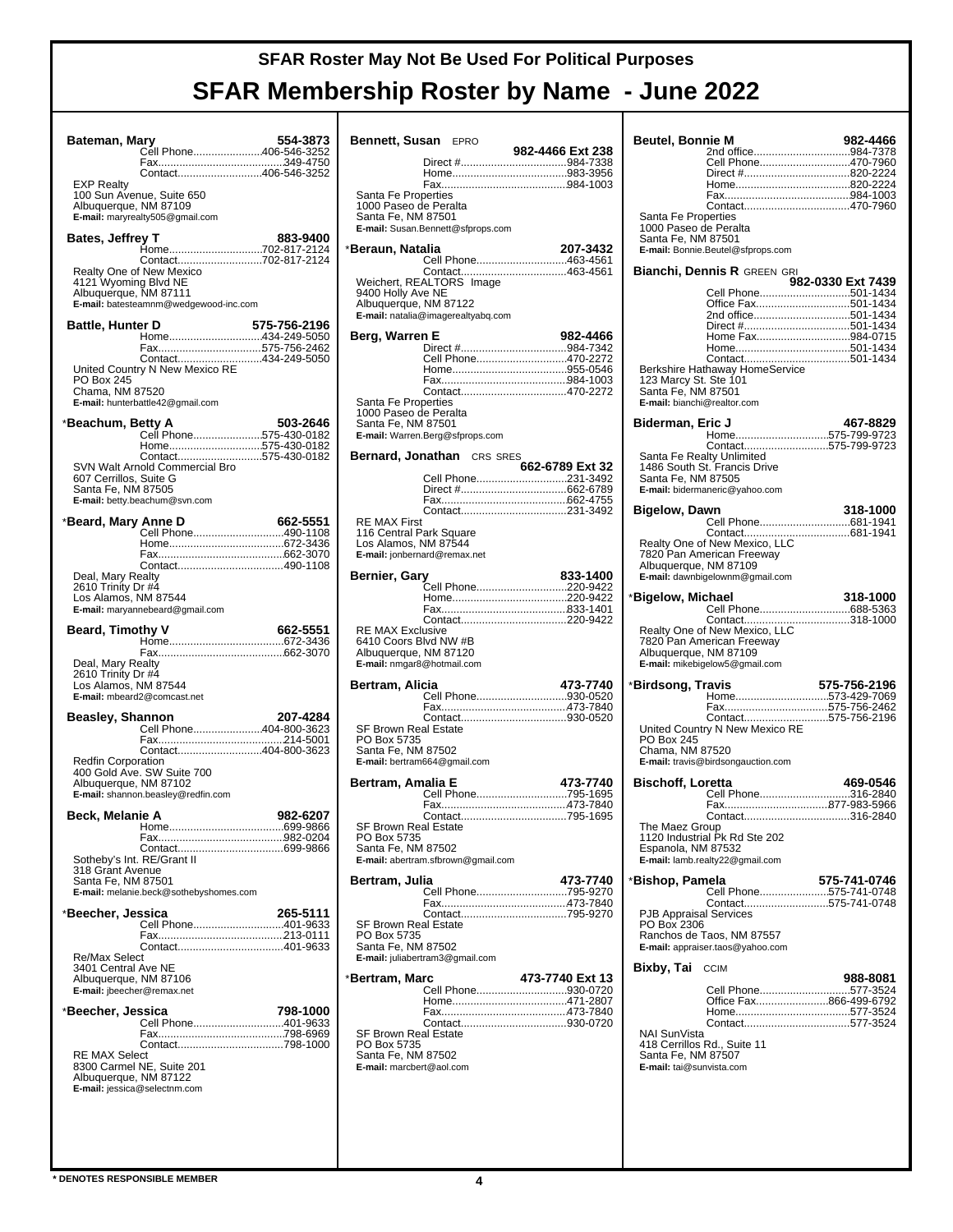#### \***Blackwell, Marvin 801-483-4394** Fax........................ 801-464-4084 ........... Red Bell Real Estate, LLC 7730 S. Union Park Ave. Ste400 Sandy, UT 84047 **E-mail:** rbmls@redbellre.com **Blagden, Jackson L** SFES **988-8088** Home........................... 490-0114 ........... Fax............................... 984-5191 ........... Contact........................ 988-8088 ........... Sotheby's Int. RE/Washington 231 Washington Avenue, Suite 3 Santa Fe, NM 87501 **E-mail:** jackson.blagden@sothebyshomes.com **Blagden, Katherine** ABR SFES **988-8088** Cell Phone...............................490-2400 Direct # 955-7980 ................................... Home........................... 988-2224 ........... Fax............................... 984-5191 ........... Contact........................ 490-2400 ........... Sotheby's Int. RE/Washington 231 Washington Avenue, Suite 3 Santa Fe, NM 87501 **E-mail:** katherine.blagden@sothebyshomes.com **Blair, Julie 983-5151** Cell Phone 208-771-2561 ....................... Fax............................... 988-7443 ........... Contact................. 208-771-2561 ........... Keller Williams 130 Lincoln Avenue Suite K Santa Fe, NM 87501 **E-mail:** julieblair@kw.com **Blair, Michael S 320-5388** Cell Phone...............................320-5388<br>Contact..................................320-5388 Blairs Appraisal Service 208 W Apache St Farmington, NM 87401 **E-mail:** appraisals@shaneblair.com **Blair, Parish 208-0480** Cell Phone 540-809-5408 ....................... Contact................. 540-809-5408 ........... Atomic Realty PO Box 1393 Los Alamos, NM 87544 **E-mail:** parish.blair@gmail.com \***Blas, Suzanne 795-1023** Cell Phone 795-1023 .............................. Home........................... 995-0800 ........... Contact........................ 795-1023 ........... Renaissance Real Estate Group Suzanne Blas 1000 Cordova Place #704 Santa Fe, NM 87505-1725 **E-mail:** suzanneblas@me.com \***Bloom, TaRa Joy** GREEN **699-6773** Cell Phone..................................699-6773 Home........................... 699-6773 ........... Contact........................ 699-6773 ........... Real Estate In Bloom, LLC 504 1/2 Kathryn Ave Santa Fe, NM 87501 **E-mail:** santafetara@gmail.com **Blount, Brian** CRS **983-5151 Ext 103** Cell Phone 670-5002 .............................. Home........................... 670-5002 ........... Fax............................... 988-7443 ........... Contact........................ 670-5002 ........... Keller Williams 130 Lincoln Avenue Suite K Santa Fe, NM 87501 **E-mail:** bhblount@gmail.com **Blyth, Shelley K 988-2533** Cell Phone 516-6019 .............................. Home........................... 516-6019 ........... Fax............................... 988-4492 ........... Contact........................ 516-6019 ........... Sotheby's Int. RE/Grant 326 Grant Ave Santa Fe, NM 87501 **E-mail:** shelley.blyth@sothebyshomes.com  $B<sub>0</sub>$ Santa Fe Properties Keller Williams Santa Fe Properties 132 E. Marcy St Bogle Realty PO Box 1596 Bogle Realty PO Box 1596 BlueTeal Realty  $\frac{1}{S}$

| Boal, Gary                                                         | <b>SFR</b>                              |                   |
|--------------------------------------------------------------------|-----------------------------------------|-------------------|
|                                                                    | Toll Free800-374-2931                   | 982-4466 Ext 7311 |
|                                                                    | Office Fax984-1003                      |                   |
|                                                                    | Direct #984-7311                        |                   |
|                                                                    | Cell Phone660-1897                      |                   |
|                                                                    | Home Fax989-3449                        |                   |
|                                                                    |                                         |                   |
|                                                                    |                                         |                   |
| Santa Fe Properties<br>1000 Paseo de Peralta<br>Santa Fe, NM 87501 | E-mail: gary.boal@sfprops.com           |                   |
| Bobolsky, Gary                                                     |                                         | 988-8088 Ext 5185 |
|                                                                    | Cell Phone470-0927                      |                   |
|                                                                    |                                         |                   |
|                                                                    |                                         |                   |
|                                                                    |                                         |                   |
|                                                                    | Sotheby's Int. RE/Washington            |                   |
|                                                                    | 231 Washington Avenue, Suite 3          |                   |
| Santa Fe, NM 87501                                                 |                                         |                   |
|                                                                    | E-mail: gary.bobolsky@sothebyshomes.com |                   |
| *Bobolsky, Kevin                                                   |                                         | 470-6263          |
|                                                                    | Kevin Bobolsky Real Estate              |                   |
|                                                                    | 369 Monetzuma Ave #589                  |                   |
| Santa Fe, NM 87501                                                 | E-mail: Kevin@KevinBobolskygroup.com    |                   |
|                                                                    |                                         |                   |
| <b>Bobrick, Amy</b>                                                |                                         | 983-5151          |
|                                                                    | Cell Phone920-8941                      |                   |
|                                                                    |                                         |                   |
|                                                                    |                                         |                   |
|                                                                    |                                         |                   |
| <b>Keller Williams</b>                                             | 130 Lincoln Avenue Suite K              |                   |
| Santa Fe, NM 87501                                                 |                                         |                   |
|                                                                    | E-mail: amy.bobrick@kw.com              |                   |
|                                                                    |                                         |                   |
| Bodelson, Deborah                                                  |                                         | 982-4466          |
|                                                                    |                                         |                   |
|                                                                    |                                         |                   |
|                                                                    |                                         |                   |
| Santa Fe Properties                                                |                                         |                   |
| 1000 Paseo de Peralta<br>Santa Fe, NM 87501                        |                                         |                   |
|                                                                    | E-mail: Deborah.Bodelson@sfprops.com    |                   |
|                                                                    |                                         |                   |
| Boggs, Karen L                                                     | Home Fax984-8848                        | 988-7285          |
|                                                                    | Office Fax983-7983                      |                   |
|                                                                    | Cell Phone699-3702                      |                   |
|                                                                    |                                         |                   |
|                                                                    | Coldwell Banker Mountain Prop           |                   |
| 132 E. Marcy St                                                    |                                         |                   |
| Santa Fe, NM 87505                                                 |                                         |                   |
| E-mail: Karen.Boggs@CBMP.com                                       |                                         |                   |
|                                                                    |                                         |                   |
|                                                                    |                                         | 982-7559          |
| *Bogle, Glenn                                                      |                                         |                   |
|                                                                    |                                         |                   |
| <b>Bogle Realty</b>                                                |                                         |                   |
| PO Box 1596<br>Santa Fe, NM 87504                                  |                                         |                   |
| E-mail: gbboglerealty@att.net                                      |                                         |                   |
|                                                                    |                                         |                   |
| Bogle, Susan                                                       |                                         | 982-7559          |
|                                                                    | Cell Phone920-5374                      |                   |
|                                                                    |                                         |                   |
|                                                                    |                                         |                   |
| <b>Bogle Realty</b><br>PO Box 1596                                 |                                         |                   |
| Santa Fe, NM 87504                                                 |                                         |                   |
| E-mail: gbboglerealty@att.net                                      |                                         |                   |
|                                                                    |                                         |                   |
|                                                                    | <b>SFR</b>                              | 984-1955          |
|                                                                    |                                         |                   |
| *Boone Jr., Daniel                                                 | Cell Phone670-9894                      |                   |
|                                                                    |                                         |                   |
|                                                                    |                                         |                   |
| <b>BlueTeal Realty</b><br>15 La Vista                              |                                         |                   |
| Santa Fe, NM 87505                                                 |                                         |                   |
|                                                                    | E-mail: dxboone@earthlink.net           |                   |

| Booton, Jessica                                                       | Cell Phone320-4605                                                                                                        | 663-7787     |
|-----------------------------------------------------------------------|---------------------------------------------------------------------------------------------------------------------------|--------------|
| Santa Fe, NM 87506                                                    | Contact320-4605<br>New Mexico Real Estate Group L<br>190 Central Park Sq, St 101<br>E-mail: jessica@nmrealestategroup.com |              |
| Borden, Bob                                                           |                                                                                                                           | 466-4956     |
| 24 Vista Estrella S.<br>Lamy, NM 87540                                | E-mail: bob@mariaborden.com                                                                                               |              |
| * <b>Borden, Maria E</b> SFR GRI                                      |                                                                                                                           |              |
| 24 Vista Estrella S.<br>Lamy, NM 87540                                | Home Fax466-3481<br>E-mail: maria@mariaborden.com                                                                         | 466-4956     |
| Borrego, Aaron R                                                      |                                                                                                                           | 983-5151     |
|                                                                       | Cell Phone577-0740                                                                                                        |              |
| Keller Williams<br>Santa Fe, NM 87501                                 | 130 Lincoln Avenue Suite K<br>E-mail: aaron_borrego@comcast.net                                                           |              |
|                                                                       |                                                                                                                           |              |
|                                                                       |                                                                                                                           |              |
| Varela Real Estate, Inc.<br>1526 Cerrillos Road<br>Santa Fe, NM 87505 | E-mail: kristy@varelarealestate.com                                                                                       |              |
| <b>Boutin, Diana</b>                                                  | Cell Phone805-448-1585 Ext 4481                                                                                           | 982-6207     |
|                                                                       |                                                                                                                           |              |
| Sotheby's Int. RE/Grant II<br>318 Grant Avenue<br>Santa Fe, NM 87501  | Contact805-448-1585 Ext 4481<br>E-mail: deboutin@hotmail.com                                                              |              |
| *Bowe, Marie                                                          |                                                                                                                           | 206-624-1372 |
| <b>Estately Inc</b><br>P.O. Box 23181<br>Seattle, WA 98102            | Contact206-624-1372<br>E-mail: nmbroker@estately.com                                                                      |              |
| <b>Bowen, Peter</b>                                                   |                                                                                                                           | 983-5151     |
|                                                                       | Cell Phone917-544-3189                                                                                                    |              |
| Keller Williams<br>Santa Fe, NM 87501<br>E-mail: peterbowen@kw.com    | Contact917-544-3189<br>130 Lincoln Avenue Suite K                                                                         |              |
| Bowers, Lee                                                           |                                                                                                                           | 988-2533     |
|                                                                       | Cell Phone303-9384                                                                                                        |              |
| Sotheby's Int. RE/Grant<br>326 Grant Ave<br>Santa Fe, NM 87501        | Contact303-9384<br>E-mail: lee.bowers@sothebyshomes.com                                                                   |              |
| <b>Box, Claire</b>                                                    | Cell Phone214-454-1156                                                                                                    | 988-2533     |

**\* DENOTES RESPONSIBLE MEMBER 5**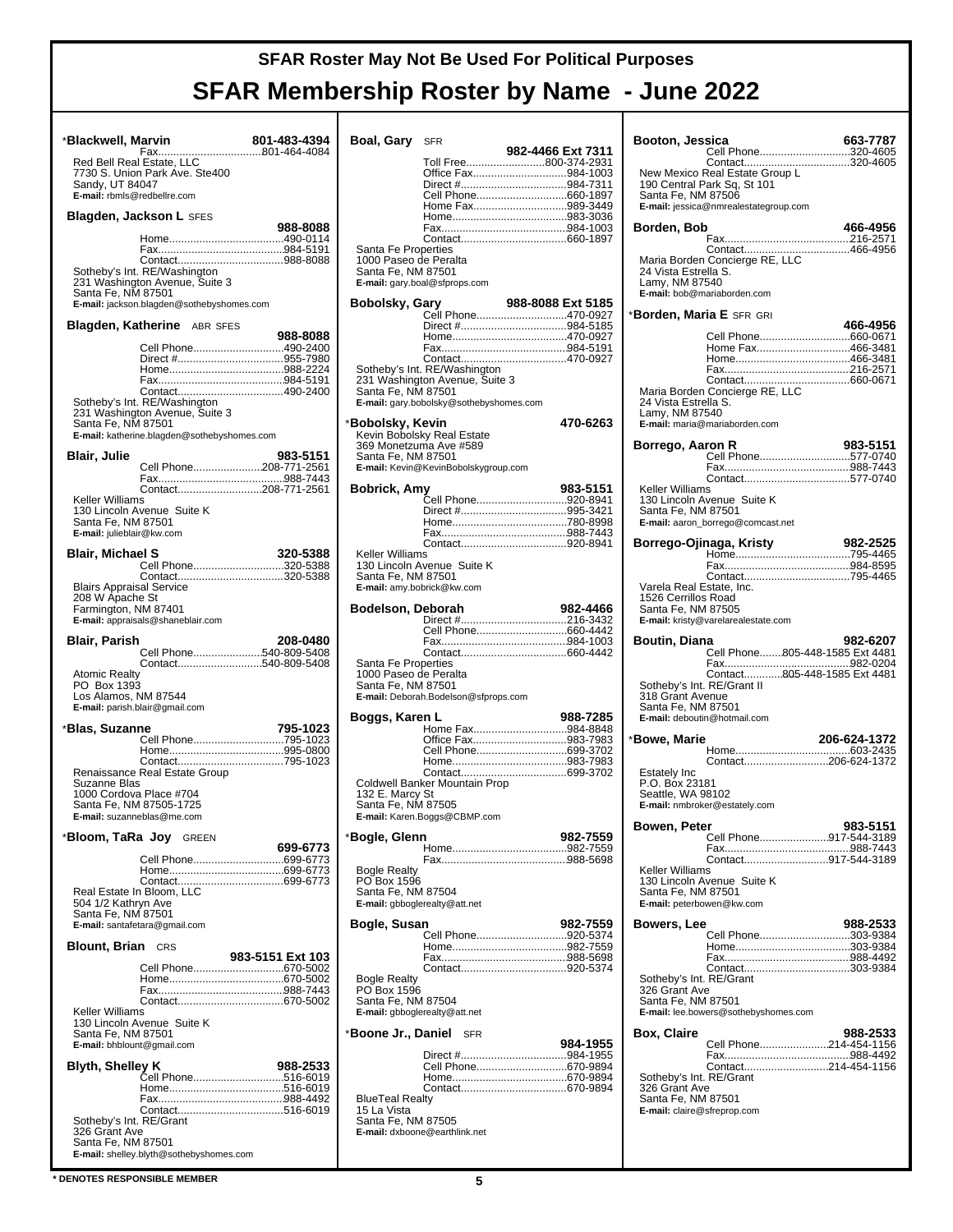| *Boyd, W. Kerry                                                                  |                                                        | 989-8100                               |
|----------------------------------------------------------------------------------|--------------------------------------------------------|----------------------------------------|
|                                                                                  |                                                        | Home Fax438-6611<br>Cell Phone989-8100 |
|                                                                                  |                                                        | Office Fax438-6611                     |
|                                                                                  |                                                        | Home Phone 438-6611                    |
|                                                                                  |                                                        |                                        |
|                                                                                  |                                                        |                                        |
| LandSun Realty<br>1897 Candela                                                   |                                                        |                                        |
|                                                                                  | Santa Fe, NM 87505-5646<br>E-mail: LandSun@comcast.net |                                        |
| <b>Bradbury, Kimberly</b>                                                        |                                                        | 988-2533                               |
|                                                                                  |                                                        | Cell Phone203-313-9805                 |
|                                                                                  |                                                        |                                        |
| Sotheby's Int. RE/Grant                                                          |                                                        | Contact203-313-9805                    |
| 326 Grant Ave                                                                    |                                                        |                                        |
| Santa Fe, NM 87501                                                               | E-mail: kimberly@sfreprop.com                          |                                        |
|                                                                                  |                                                        |                                        |
| Brahe, Brigid K                                                                  |                                                        | 750-3360                               |
|                                                                                  |                                                        |                                        |
|                                                                                  |                                                        |                                        |
| 360 Ventures, LLC<br>12805 Menaul Blvd NE                                        |                                                        |                                        |
| Albuquerque, NM 87112                                                            |                                                        |                                        |
|                                                                                  | E-mail: Brigid.Brahe@gmail.com                         |                                        |
| Bramlette, Linda                                                                 |                                                        | 982-4466                               |
|                                                                                  |                                                        | Cell Phone570-0236                     |
|                                                                                  |                                                        |                                        |
|                                                                                  |                                                        | Contact570-0236                        |
| Santa Fe Properties                                                              |                                                        |                                        |
| 1000 Paseo de Peralta<br>Santa Fe, NM 87501                                      |                                                        |                                        |
|                                                                                  | E-mail: lindabramlette@gmail.com                       |                                        |
|                                                                                  |                                                        |                                        |
| Bran, Maria A                                                                    |                                                        | 271-8200                               |
|                                                                                  |                                                        |                                        |
| Keller Williams Realty                                                           |                                                        | Contact315-5437                        |
| 6703 Academy Road NE                                                             |                                                        |                                        |
| Albuquerque, NM 87109                                                            |                                                        |                                        |
|                                                                                  |                                                        |                                        |
| E-mail: mariabran@kw.com                                                         |                                                        |                                        |
| Branch, Darren P                                                                 |                                                        | 984-8100 Ext 15                        |
|                                                                                  |                                                        |                                        |
| <b>Branch Realty</b>                                                             |                                                        |                                        |
|                                                                                  | 228 S. St. Francis Dr., Ste. E                         |                                        |
| Santa Fe, NM 87501                                                               | E-mail: darren@branchrealty.com                        |                                        |
|                                                                                  |                                                        |                                        |
|                                                                                  |                                                        |                                        |
|                                                                                  |                                                        |                                        |
|                                                                                  |                                                        | Contact984-8100 Ext 13                 |
| <b>Branch Realty</b>                                                             | 228 S. St. Francis Dr., Ste. E                         |                                        |
| Santa Fe, NM 87501                                                               |                                                        |                                        |
|                                                                                  | E-mail: michael@branchrealty.com                       |                                        |
| <b>Branco, Cristina</b>                                                          |                                                        | 982-4466 Ext 268                       |
|                                                                                  |                                                        | Cell Phone920-7551                     |
|                                                                                  | Santa Fe Properties/Washington                         |                                        |
| 216 Washington Avenue                                                            |                                                        |                                        |
| Santa Fe, NM 87501                                                               | E-mail: cristina.branco@sfprops.com                    |                                        |
|                                                                                  |                                                        |                                        |
| <b>Brandt, Daniel</b>                                                            |                                                        | 988-8088                               |
|                                                                                  |                                                        |                                        |
|                                                                                  | Sotheby's Int. RE/Washington                           |                                        |
| Santa Fe, NM 87501                                                               | 231 Washington Avenue, Suite 3                         |                                        |
|                                                                                  | E-mail: dan.brandt@sothebysrealty.com                  |                                        |
|                                                                                  | * <b>Brandt, Wolfgang</b> AHWD SFR                     |                                        |
|                                                                                  |                                                        | 800-360-1040                           |
|                                                                                  |                                                        | Cell Phone991-4447                     |
|                                                                                  |                                                        |                                        |
|                                                                                  |                                                        |                                        |
| <b>Brandt Distinct Properties</b><br>95 Vista del Oro<br>Los Cerrillos, NM 87010 |                                                        |                                        |

| *Brannan, Suzanne L                             |                                            | 473-0330        |
|-------------------------------------------------|--------------------------------------------|-----------------|
|                                                 |                                            |                 |
|                                                 |                                            |                 |
| Stoneridge Realty, LLC.<br>P.O. Box 190         |                                            |                 |
| Los Cerrillos, NM 87010                         |                                            |                 |
|                                                 | E-mail: suzanne@suzannebrannan.com         |                 |
| Braselle, Malisa                                |                                            | 660-6847        |
| Sun Mountain Real Estate                        |                                            |                 |
| Joaquin Sanchez                                 |                                            |                 |
| 903 Trail Cross Court<br>Santa Fe, NM 87501     |                                            |                 |
|                                                 | E-mail: malisa.braselle@gmail.com          |                 |
|                                                 |                                            |                 |
|                                                 |                                            |                 |
|                                                 |                                            |                 |
| EXP Realty                                      |                                            |                 |
|                                                 | 100 Sun Avenue, Suite 650                  |                 |
| Albuquerque, NM 87109                           | E-mail: gregbrasher88@gmail.com            |                 |
|                                                 |                                            |                 |
| Brewer, Carla M                                 |                                            | 662-8899        |
|                                                 |                                            |                 |
|                                                 | Weichert REALTORS <sup>®</sup> - Zia Group |                 |
| White Rock, NM 87547                            | 13 Sherwood Blvd, Suite 2                  |                 |
|                                                 | E-mail: carla@ziarealtygroup.com           |                 |
|                                                 |                                            |                 |
| Brewer. John A                                  | Cell Phone850-0460                         | 312-8932        |
|                                                 |                                            |                 |
| Keller Williams Realty                          |                                            |                 |
| 1119 Alameda NW                                 |                                            |                 |
| Albuquerque, NM 87114                           |                                            |                 |
|                                                 | E-mail: john@venturiteam.com               |                 |
| <b>Brier, Valerie</b>                           |                                            | 983-5151 Ext 34 |
|                                                 | 2nd office438-2525<br>Office Fax946-0402   |                 |
|                                                 | Cell Phone690-0553                         |                 |
|                                                 | Home Phone 474-4760                        |                 |
|                                                 |                                            |                 |
|                                                 |                                            |                 |
| Keller Williams                                 |                                            |                 |
| 211 East Palace Avenue<br>Santa Fe, NM 87501    |                                            |                 |
| E-mail: valbrier@comcast.net                    |                                            |                 |
| Brigolin, Badi                                  |                                            | 490-4151        |
|                                                 |                                            |                 |
|                                                 |                                            |                 |
| Realty One of Santa Fe                          |                                            |                 |
| 2200 Miguel Chavez #D                           |                                            |                 |
| Santa Fe, NM 87505                              |                                            |                 |
|                                                 | E-mail: brigolinrealty@gmail.com           |                 |
| Brinkman, David W                               |                                            | 982-4466        |
|                                                 | Cell Phone204-0227                         |                 |
|                                                 |                                            |                 |
|                                                 |                                            |                 |
|                                                 |                                            |                 |
| Santa Fe Properties                             |                                            |                 |
| 1000 Paseo de Peralta<br>Santa Fe, NM 87501     |                                            |                 |
|                                                 | E-mail: david.brinkman@sfprops.com         |                 |
| Britt, Kevin                                    |                                            | 988-7285        |
|                                                 | Cell Phone699-2706                         |                 |
|                                                 |                                            |                 |
| 132 E. Marcy St                                 | Coldwell Banker Mountain Prop              |                 |
| Santa Fe, NM 87505                              |                                            |                 |
|                                                 | E-mail: Kevin.Britt@CBMP.com               |                 |
| <b>Bronstein, Eliot</b>                         |                                            | 983-5151        |
|                                                 | Cell Phone920-9201                         |                 |
|                                                 |                                            |                 |
| Keller Williams                                 |                                            |                 |
|                                                 | 130 Lincoln Avenue Suite K                 |                 |
| Santa Fe, NM 87501<br>E-mail: ebronstein@kw.com |                                            |                 |
|                                                 |                                            |                 |

| Bronstorp, Nikki                            |                                                                                                                        | 292-8900          |
|---------------------------------------------|------------------------------------------------------------------------------------------------------------------------|-------------------|
|                                             | Coldwell Banker Legacy 8200<br>8200 Carmel NE Suite 103<br>Albuquerque, NM 87122<br>E-mail: nikki.coldwellbl@gmail.com |                   |
| Brooks, Renee C                             |                                                                                                                        | 982-4466 Ext 7301 |
|                                             |                                                                                                                        |                   |
|                                             | Cell Phone470-1681                                                                                                     |                   |
|                                             |                                                                                                                        |                   |
| Santa Fe Properties                         |                                                                                                                        |                   |
| 1000 Paseo de Peralta                       |                                                                                                                        |                   |
| Santa Fe, NM 87501                          | E-mail: renee.brooks@sfprops.com                                                                                       |                   |
| <b>Brouillette, Claire</b>                  |                                                                                                                        | 983-5151          |
|                                             | 2nd office919-9181                                                                                                     |                   |
|                                             | Cell Phone699-0624                                                                                                     |                   |
|                                             |                                                                                                                        |                   |
| Keller Williams                             |                                                                                                                        |                   |
| Santa Fe, NM 87501                          | 130 Lincoln Avenue Suite K<br>E-mail: clairebrouillette@yahoo.com                                                      |                   |
|                                             |                                                                                                                        | 983-5151          |
| Brown, Kinsey E                             |                                                                                                                        |                   |
|                                             |                                                                                                                        |                   |
| Keller Williams                             |                                                                                                                        |                   |
| Santa Fe, NM 87501                          | 130 Lincoln Avenue Suite K                                                                                             |                   |
|                                             | E-mail: kinseyb428@live.com                                                                                            |                   |
| Brown. L. Pat                               |                                                                                                                        | 983-5151          |
|                                             | Cell Phone469-1203                                                                                                     |                   |
|                                             | 2nd office988-3700                                                                                                     |                   |
|                                             |                                                                                                                        |                   |
|                                             |                                                                                                                        |                   |
| Keller Williams<br>Santa Fe, NM 87501       | 130 Lincoln Avenue Suite K<br>E-mail: patbrownkw@gmail.com                                                             |                   |
|                                             |                                                                                                                        |                   |
| Brown, Sharon                               | Cell Phone577-3186                                                                                                     | 982-4466          |
|                                             |                                                                                                                        |                   |
|                                             | Santa Fe Properties/Washington                                                                                         |                   |
| Santa Fe, NM 87501                          | 216 Washington Avenue<br>E-mail: sharon.brown@sfprops.com                                                              |                   |
| <b>Brown, William E</b>                     |                                                                                                                        | 983-5151          |
|                                             |                                                                                                                        |                   |
|                                             |                                                                                                                        |                   |
| Keller Williams                             |                                                                                                                        |                   |
|                                             | 130 Lincoln Avenue Suite K                                                                                             |                   |
| Santa Fe, NM 87501                          | E-mail: austx82@gmail.com                                                                                              |                   |
|                                             |                                                                                                                        |                   |
| Bryant, Erin                                |                                                                                                                        | 983-9473          |
| Homewise, Inc.                              |                                                                                                                        |                   |
| Santa Fe, NM 87507                          | 1301 Siler Road Bldg. D<br>E-mail: ebryant@homewise.org                                                                |                   |
| Buchman, Susan                              |                                                                                                                        | 271-8200          |
|                                             | Cell Phone554-4173                                                                                                     |                   |
|                                             |                                                                                                                        |                   |
| Keller Williams Realty                      |                                                                                                                        |                   |
|                                             | 6703 Academy Road NE<br>Albuquerque, NM 87109                                                                          |                   |
|                                             | E-mail: Susan@thebuchmangroup.com                                                                                      |                   |
|                                             | <b>Buddington, Elizabeth</b>                                                                                           | 982-0330          |
|                                             | Cell Phone316-6759                                                                                                     |                   |
|                                             |                                                                                                                        |                   |
| 123 Marcy St. Ste 101<br>Santa Fe, NM 87501 |                                                                                                                        |                   |
|                                             | E-mail: ebuddington@att.net                                                                                            |                   |
|                                             |                                                                                                                        |                   |

**\* DENOTES RESPONSIBLE MEMBER 6**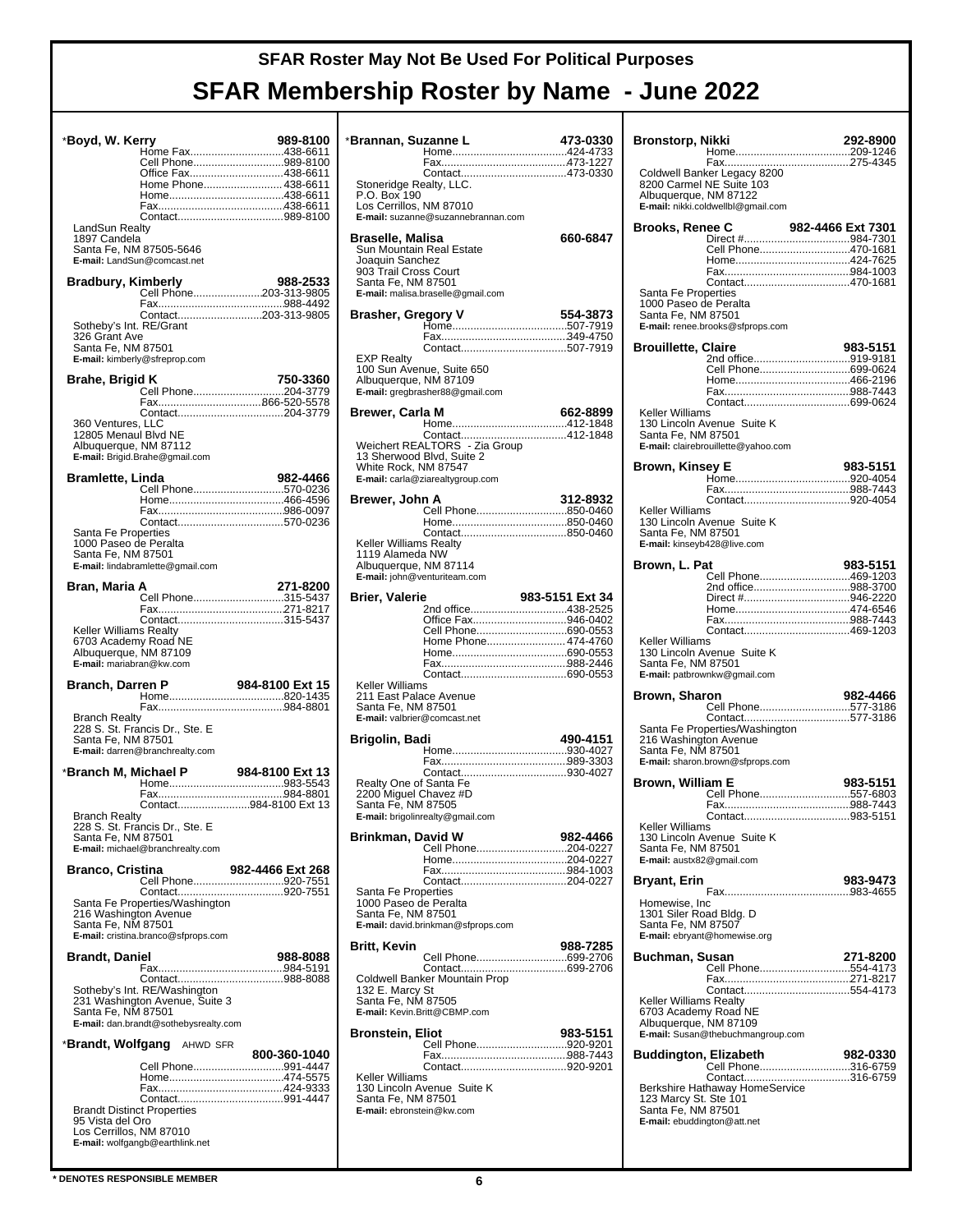|                                                                                                                 | *Bumpas Gilster, Sharon CRS                                                                           | 575-758-2723                                                     |
|-----------------------------------------------------------------------------------------------------------------|-------------------------------------------------------------------------------------------------------|------------------------------------------------------------------|
|                                                                                                                 |                                                                                                       | Cell Phone575-770-3410<br>Fax575-758-1011<br>Contact575-770-3410 |
| <b>High Country RE Services</b><br>Taos, NM 87571                                                               | 622 B Paseo del Pueblos Sur<br>E-mail: sharon@taosrealestatebroker.com                                |                                                                  |
| Bundren, Christie M<br>Realty One of Chama<br>669 Terrace Ave<br>Chama, NM 87520<br>E-mail: cmbundren@gmail.com |                                                                                                       | 575-756-1351                                                     |
| Burbic, Bob                                                                                                     |                                                                                                       | 983-5151 Ext 5165                                                |
|                                                                                                                 |                                                                                                       | Home Fax946-1605<br>Cell Phone670-9399                           |
| Keller Williams<br>Santa Fe, NM 87501<br>E-mail: bobburbic@gmail.com                                            | 130 Lincoln Avenue Suite K                                                                            |                                                                  |
| Burden. Jonathan                                                                                                |                                                                                                       | 883-9400<br>Cell Phone405-2232                                   |
|                                                                                                                 |                                                                                                       | Contact405-2232                                                  |
| Realty One of New Mexico<br>4121 Wyoming Blvd NE<br>Albuquerque, NM 87111                                       | E-mail: jonburdenrealtor@gmail.com                                                                    |                                                                  |
| <b>Burgess, Danielle</b>                                                                                        |                                                                                                       | 988-8088                                                         |
|                                                                                                                 |                                                                                                       | Cell Phone908-0566                                               |
| Santa Fe, NM 87501                                                                                              | Sotheby's Int. RE/Washington<br>231 Washington Avenue, Suite 3<br>E-mail: danielleburgessre@gmail.com |                                                                  |
| Burke, Leslie L                                                                                                 |                                                                                                       | 913-9393<br>Cell Phone361-774-5175                               |
|                                                                                                                 |                                                                                                       | Contact361-774-5175                                              |
| Santa Fe Trail Realty, LLC.<br>3 Los Pinos<br>Santa Fe, NM 87507                                                | E-mail: Iburke@santafetrailrealty.com                                                                 |                                                                  |
| *Burke, Mick                                                                                                    |                                                                                                       | 275-1500                                                         |
| <b>Hunter Chase Realty</b><br>126 Quincy St NE<br>Albuquerque, NM 87108                                         | E-mail: mick@hunterchaserealty.com                                                                    | Cell Phone228-1500                                               |
| *Burke, Stephen M                                                                                               |                                                                                                       | 842-7400                                                         |
|                                                                                                                 | Hom                                                                                                   | 615-5017                                                         |
| E-mail: sburke@gmail.com                                                                                        | Red Mesa Realty<br>409 New Mexico Hwy 528 NE<br>Rio Rancho, NM 87124                                  |                                                                  |
| * <b>Burns, Donna M</b> SFR                                                                                     |                                                                                                       | 316-4445                                                         |
| Santa Fe Fine Homes<br>108 Moore St                                                                             |                                                                                                       | Home Fax946-0384<br>Cell Phone316-4445<br>Office Fax216-9593     |
| Santa Fe, NM 87501                                                                                              | E-mail: santafefinehome@gmail.com                                                                     |                                                                  |
| <b>Burress, Eleanore</b>                                                                                        |                                                                                                       | 962-2121                                                         |
| Albuquerque, NM 87109                                                                                           | HomeSmart Realty Pros<br>6700 Jefferson, NE, Suite A-2<br>E-mail: emburress88@gmail.com               |                                                                  |

| Burton, Alexa                                                                                 |                                                                         | 575-756-1678     |
|-----------------------------------------------------------------------------------------------|-------------------------------------------------------------------------|------------------|
|                                                                                               | Cell Phone787-9047                                                      |                  |
| P.O. Box 1125<br>Chama, NM 87520                                                              | RE/MAX Professionals Plus-Cham                                          |                  |
|                                                                                               | E-mail: alexaburton@remax.net                                           |                  |
| <b>Buschbom, Natalie E</b>                                                                    | Cell Phone428-9366                                                      | 988-2806         |
| Adobe Realty of SF, Inc.<br>312 Camino Alire<br>Santa Fe, NM 87501                            | E-mail: nb@santafenatalie.com                                           |                  |
| Bussey, Will                                                                                  |                                                                         | 983-5151         |
| Keller Williams                                                                               | Cell Phone699-4008                                                      |                  |
| Santa Fe, NM 87501<br>E-mail: wbussey@gmail.com                                               | 130 Lincoln Avenue Suite K                                              |                  |
| <b>Bustos, Elmer</b>                                                                          | Cell Phone795-3150                                                      | 892-8900         |
| Coldwell Banker Legacy<br>500 Unser Blvd. SE<br>Rio Rancho, NM 87124                          | E-mail: jelmer.bustos@outlook.com                                       |                  |
| *Bybee, Lisa M                                                                                |                                                                         | 577-6287         |
| 32 Camino Mariquita<br>Santa Fe, NM 87508<br>E-mail: Lmbybee@gmail.com                        | Meridian Property/Management                                            |                  |
| Bybee, Lisa M                                                                                 | Cell Phone577-6287                                                      | 982-9836         |
| Barker Realty, LLC<br>530 S. Guadalupe St.<br>Santa Fe, NM 87501<br>E-mail: Imbybee@gmail.com |                                                                         |                  |
| Bybee, Viola C                                                                                |                                                                         | 982-9836 Ext 260 |
| Barker Realty, LLC<br>530 S. Guadalupe St.<br>Santa Fe, NM 87501                              | Cell Phone577-6499<br>E-mail: vbybee@santaferealestate.com              |                  |
| *C'de Baca, Olga                                                                              |                                                                         | 310-4412         |
|                                                                                               | Cell Phone310-4412<br>Contact310-4412                                   |                  |
| <b>REAL Broker</b><br>Santa Fe, NM 87501                                                      | 150 Washington Ave., Suite 201<br>E-mail: NMBroker@therealbrokerage.com |                  |
| <b>Caine, Heather</b>                                                                         | Cell Phone463-3240                                                      | 265-5111         |
| Re/Max Select<br>3401 Central Ave NE<br>Albuquerque, NM 87106                                 | E-mail: cainerealestateconcepts@gmail.com                               |                  |
| Cajero, Joetta                                                                                | Cell Phone980-9030                                                      | 292-2424         |
| 5809 Juan Tabo NE<br>Albuquerque, NM 87111<br>E-mail: jcajero64@gmail.com                     | NM 24K Real Estate Group, Inc.                                          |                  |
|                                                                                               |                                                                         |                  |

| Caldarello, Beth<br>Cell Phone213-321-7707<br>Contact213-321-7707                                                                    | 988-7285 |
|--------------------------------------------------------------------------------------------------------------------------------------|----------|
| Coldwell Banker Mountain Prop<br>132 E. Marcy St<br>Santa Fe, NM 87505<br>E-mail: beth@bethcaldarello.com                            |          |
| <b>Caldarello, Suzanne</b><br>Cell Phone573-673-9888                                                                                 | 988-7285 |
| Contact573-673-9888<br>Coldwell Banker Mountain Prop<br>132 E. Marcy St<br>Santa Fe, NM 87505<br>E-mail: suzanne.caldarello@cbmp.com |          |
| Calderon, Mexica L<br>Cell Phone467-9135                                                                                             | 780-5668 |
| <b>TERRA Santa Fe</b><br>1221 Flagman Way suite B6<br>Santa Fe, NM 87505<br>E-mail: mexikacalderon@gmail.com                         |          |
| Cale, Elizabeth                                                                                                                      | 982-4466 |
| Cell Phone577-6843                                                                                                                   |          |
|                                                                                                                                      |          |
| Contact577-6843                                                                                                                      |          |
| Santa Fe Properties<br>1000 Paseo de Peralta<br>Santa Fe, NM 87501<br>E-mail: Liz.cale@sfprops.com                                   |          |
| Calladine, Claire J                                                                                                                  | 883-9400 |
| Cell Phone309-8370                                                                                                                   |          |
|                                                                                                                                      |          |
| Realty One of New Mexico<br>9674-3 Eagle Ranch Rd NW<br>Albuquerque, NM 87114<br>E-mail: clairecalladinerealtor@gmail.com            |          |
| <b>Calvert, Wende R</b>                                                                                                              | 292-8900 |
|                                                                                                                                      |          |
|                                                                                                                                      |          |
|                                                                                                                                      |          |
| Coldwell Banker Legacy 8200<br>8200 Carmel NE Suite 103<br>Albuquerque, NM 87122<br>E-mail: wendecalvertinfo@aol.com                 |          |
| Cameron, Sara                                                                                                                        | 982-9836 |
| Barker Realty, LLC<br>530 S. Guadalupe St.<br>Santa Fe, NM 87501<br>E-mail: scameron@santaferealestate.com                           |          |
| <b>Campion, James</b>                                                                                                                | 988-8088 |
| Cell Phone204-6605                                                                                                                   |          |
| Fax                                                                                                                                  | 984-5191 |
| Sotheby's Int. RE/Washington<br>231 Washington Avenue, Suite 3<br>Santa Fe, NM 87501<br>E-mail: realjamescampion@gmail.com           |          |
| *Candelaria, Augusta                                                                                                                 | 603-5337 |
| At Home Realty                                                                                                                       |          |
| 3024 Floras Del Sol St<br>Santa Fe, NM 87507<br>E-mail: casitadecandelaria@gmail.com                                                 |          |
|                                                                                                                                      | 747-0844 |
| Cantrell, Sondra                                                                                                                     |          |
|                                                                                                                                      |          |
| <b>ABC Realty</b><br>207 Los Alamos Hwy<br>Espanola, NM 87532                                                                        |          |
| E-mail: sondra@cybermesa.com                                                                                                         |          |
| Caraveo, Juan                                                                                                                        | 994-8585 |
|                                                                                                                                      |          |
|                                                                                                                                      |          |
|                                                                                                                                      |          |
| Berkshire Hathaway Home Srvc<br>1001 Golf Course Rd. Suite 101<br>Rio Rancho, NM 87124                                               |          |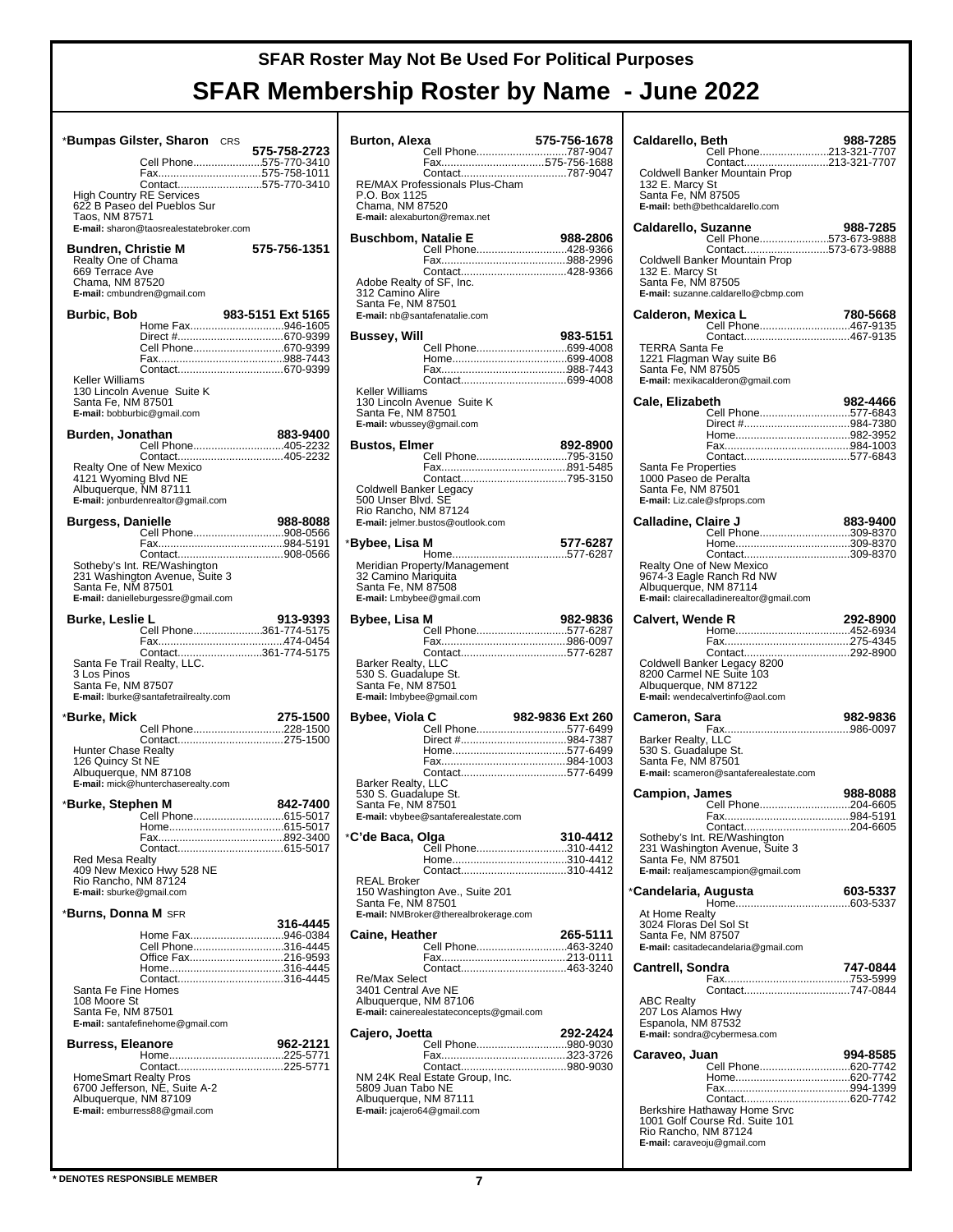| Cardinale, Robert L                                                                                 | Cell Phone577-8418                                                                                        | 988-8088 Ext 114 |
|-----------------------------------------------------------------------------------------------------|-----------------------------------------------------------------------------------------------------------|------------------|
|                                                                                                     |                                                                                                           |                  |
| Santa Fe, NM 87501                                                                                  | Sotheby's Int. RE/Washington<br>231 Washington Avenue, Suite 3<br>E-mail: bob.cardinale@sothebyshomes.com |                  |
| *Carlson, Mary S                                                                                    |                                                                                                           | 883-9400         |
|                                                                                                     | Cell Phone238-5791<br>Home Fax829-9173                                                                    |                  |
| Rio Rancho, NM 87144                                                                                | Realty One of New Mexico<br>9670-4 Eagle Ranch NW, Ste 1<br>E-mail: maryocarlson@gmail.com                |                  |
| Carlson, Samaria                                                                                    | Cell Phone692-7207                                                                                        | 983-5151         |
| Keller Williams<br>Santa Fe, NM 87501                                                               | 130 Lincoln Avenue Suite K<br>E-mail: samariacarlson@kw.com                                               |                  |
| *Carpenter, Michael<br><b>Prosper Real Estate</b><br>2720 Monte Bello Drive<br>Las Cruces, NM 88011 | E-mail: broker@lascruces.luxury                                                                           | 575-652-0344     |
| Carrillo, Donean                                                                                    |                                                                                                           | 982-9836         |
| Barker Realty, LLC<br>530 S. Guadalupe St.<br>Santa Fe, NM 87501                                    | E-mail: doneana.carrillo@gmail.com                                                                        |                  |
| <b>Carson, Roger</b> GREEN                                                                          |                                                                                                           | 983-5151         |
|                                                                                                     | Cell Phone699-8759                                                                                        |                  |
|                                                                                                     |                                                                                                           |                  |
| Keller Williams<br>Santa Fe, NM 87501                                                               | 130 Lincoln Avenue Suite K<br>E-mail: twicethesellingpower@gmail.com                                      |                  |
| Cary, Alexandra                                                                                     |                                                                                                           | 983-5151         |
| Keller Williams<br>Santa Fe, NM 87501<br>E-mail: lexacary@mac.com                                   | 130 Lincoln Avenue Suite K                                                                                |                  |
| Caskey, Michele                                                                                     |                                                                                                           | 310-4412         |
| <b>REAL Broker</b><br>Santa Fe, NM 87501                                                            | 150 Washington Ave., Suite 201<br>E-mail: luminaryrealestate@hotmail.com                                  |                  |
|                                                                                                     | Caspersen, Anna Earlene O GRI CRS                                                                         | 690-7090         |
|                                                                                                     | Office Fax672-4191<br>Cell Phone500-5877                                                                  |                  |
|                                                                                                     | Home Phone 672-9100                                                                                       |                  |
| 1247 Central Ave<br>Los Alamos, NM 87544                                                            | N M RE Project/Berkshire Hatha<br>E-mail: anna.ro.rob@gmail.com                                           |                  |
| *Castillo, John                                                                                     |                                                                                                           | 798-6333         |
|                                                                                                     | Cell Phone280-9256                                                                                        |                  |
| Albuquerque, NM 87122                                                                               | Southwest Elite Real Estate<br>8650 Alameda NE. Ste 109E<br>E-mail: john@johncastillo.com                 |                  |
|                                                                                                     |                                                                                                           |                  |

| Castillo, Sergio A                                                                                                 | Čell Phone469-2927                                                                             | 962-2121          |
|--------------------------------------------------------------------------------------------------------------------|------------------------------------------------------------------------------------------------|-------------------|
| Albuquerque, NM 87109<br>E-mail: scasti03@gmail.com                                                                | HomeSmart Realty Pros<br>6700 Jefferson, NE, Suite A-2                                         |                   |
| Catanach, Alina                                                                                                    |                                                                                                | 466-4956          |
| 24 Vista Estrella S.<br>Lamy, NM 87540                                                                             | Cell Phone239-5990                                                                             |                   |
| E-mail: alinac@alinac.homes                                                                                        |                                                                                                |                   |
| Cave, Allen                                                                                                        |                                                                                                | 237-9750          |
| Albuquerque, NM 87110                                                                                              | Re Max Premiere REALTORS®<br>3701 San Mateo NE, Suite 200<br>E-mail: allenc@appraisalneeds.com |                   |
| Cavnar, Carmen                                                                                                     | Cell Phone377-4347                                                                             | 271-8200          |
| Keller Williams Realty<br>6703 Academy Road NE<br>Albuquerque, NM 87109                                            | E-mail: carmen@thecavnargroup.com                                                              |                   |
| Cavnar, Christopher D                                                                                              |                                                                                                | 271-8200          |
| <b>Keller Williams Realty</b><br>6703 Academy Road NE<br>Albuquerque, NM 87109                                     | Cell Phone206-0722                                                                             |                   |
| * <b>Cavness, Don</b> GRI                                                                                          | E-mail: chris@thecavnargroup.com                                                               |                   |
|                                                                                                                    | Cell Phone795-9970                                                                             | 795-9970          |
| Heritage Realty, LLC<br>11 Barranquenos Ct.<br>Santa Fe, NM 87506                                                  | Contact795-9970<br>E-mail: doncavness@gmail.com                                                |                   |
| Cecil, Stacey<br>123 Marcy St. Ste 101<br>Santa Fe, NM 87501                                                       | Berkshire Hathaway HomeService<br>E-mail: stacey@summitgroupnm.com                             | 982-0330          |
| Cerrella, Ginny                                                                                                    |                                                                                                | 982-4466 Ext 6493 |
|                                                                                                                    | Cell Phone660-8064                                                                             |                   |
| Santa Fe Properties<br>1000 Paseo de Peralta<br>Santa Fe, NM 87501                                                 | E-mail: ginny@ginnycerrella.com                                                                |                   |
| <b>Chacon, Johnny G</b>                                                                                            | <br>Cell Phone690-1226                                                                         | 278-7228          |
| 1807 Second Street<br>Santa Fe, NM 87505<br>E-mail: jgc021@yahoo.com                                               | <b>Realty One Enchanted Circle</b>                                                             |                   |
| *Chaisson, Daria<br>Perfect Places, LLC<br>1103 Arroyo Piedra<br>Santa Fe, NM 87501<br>E-mail: darchaisson@msn.com | Home Fax992-8895<br>Direct #354-0444                                                           | 204-5686          |

| Chanda, Manish<br>Karsten & Associates SF<br>150 Washington Ave Sutie 201                                                                                            | 750-7627 |
|----------------------------------------------------------------------------------------------------------------------------------------------------------------------|----------|
| Santa Fe, NM 87501<br>E-mail: manish@manishchanda.com                                                                                                                |          |
| <b>Chandler, Peter</b>                                                                                                                                               | 988-2533 |
| Sotheby's Int. RE/Grant<br>326 Grant Ave<br>Santa Fe, NM 87501<br>E-mail: peter@sfreprop.com                                                                         |          |
| Chang, Peter                                                                                                                                                         | 982-4466 |
| Cell Phone930-0040<br>Santa Fe Properties<br>1000 Paseo de Peralta<br>Santa Fe, NM 87501<br>E-mail: peter.chang@sfprops.com                                          |          |
| *Chapman, Beverly                                                                                                                                                    | 983-8100 |
| Cell Phone920-6113                                                                                                                                                   |          |
| <b>Chapman Realty</b><br>3600 Rodeo Lane, Suite B6<br>Santa Fe, NM 87507<br>E-mail: beverly@newmexico.com                                                            |          |
| 988-7285 (Chapman, Beverly<br>113–920-6113 (Cell Phone920-6113                                                                                                       |          |
| Coldwell Banker Mountain Prop<br>132 E. Marcy St<br>Santa Fe, NM 87505<br>E-mail: beverly.chapman@cbmp.com                                                           |          |
| *Chaves, Christine                                                                                                                                                   | 764-8700 |
| Chaves & Clark Real Estate LLC<br>9105 Aspen Ave NE<br>Albuquerque, NM 87112<br>E-mail: christinevchaves@comcast.net                                                 |          |
| Chavez, Anna Marie                                                                                                                                                   | 982-0330 |
| Cell Phone417-365-0504<br>Contact417-365-0504<br>Berkshire Hathaway HomeService<br>123 Marcy St. Ste 101<br>Santa Fe, NM 87501<br>E-mail: chavez.annamarie@gmail.com |          |
| <b>Chavez, Chantell M</b>                                                                                                                                            | 983-5151 |
| Keller Williams<br>130 Lincoln Avenue Suite K<br>Santa Fe, NM 87501<br>E-mail: chantellchavez@gmail.com                                                              |          |
| *Chavez, Cindy                                                                                                                                                       | 280-0504 |
| Realty One of NM<br>1000 Golf Course Rd SE<br>Rio Rancho, NM 87124<br>E-mail: cchavez451@comcast.net                                                                 |          |
| Chavez, Cindy<br>Cell Phone280-0504                                                                                                                                  | 503-4805 |
| Vylla Home<br>500 Marquette Ave NW, Ste 1200<br>Albuquerque, NM 87102<br>E-mail: CindyChavez451@gmail.com                                                            |          |
| Chavez, Gloria M<br>Cell Phone216-8477                                                                                                                               | 983-9473 |
|                                                                                                                                                                      |          |
| Homewise, Inc<br>1301 Siler Road Bldg. D<br>Santa Fe, NM 87507<br>E-mail: gchavez@homewise.org                                                                       |          |
|                                                                                                                                                                      |          |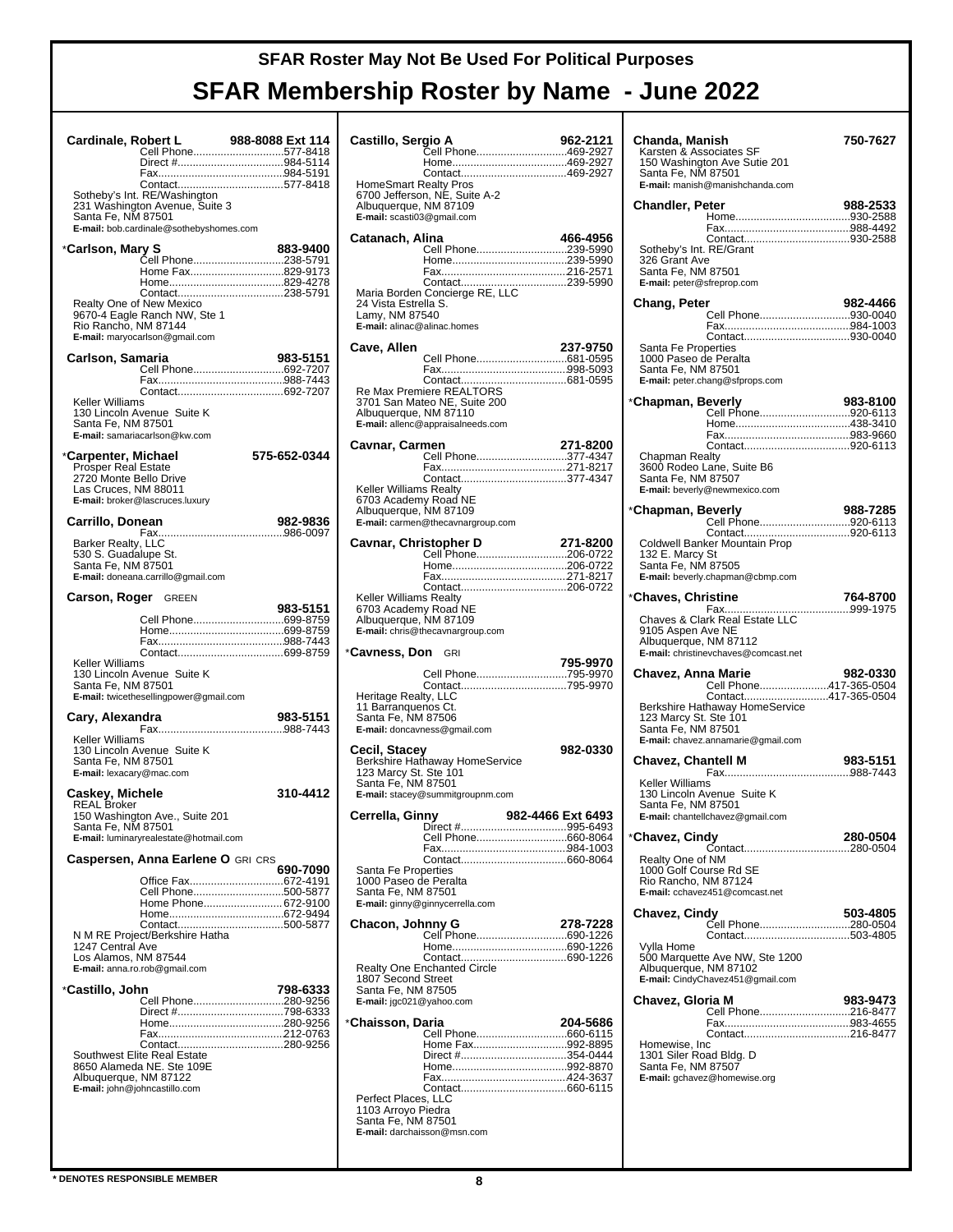| *Chavez, Margaret SRES ABR                                           |              |
|----------------------------------------------------------------------|--------------|
| Cell Phone913-9393                                                   | 913-9393     |
|                                                                      |              |
|                                                                      |              |
| Santa Fe Trail Realty, LLC.                                          |              |
| 3 Los Pinos                                                          |              |
| Santa Fe, NM 87507<br>E-mail: mc@santafetrailrealty.com              |              |
|                                                                      |              |
| *Chavez, Nadine S<br>0 <b>20-4967   line S</b><br>Cell Phone620-4967 | 620-4967     |
|                                                                      |              |
|                                                                      |              |
| Chavez Appraisals, LLC                                               |              |
| 52 Entranosa Lp<br>Edgewood, NM 87015                                |              |
| E-mail: nschav@centurylink.net                                       |              |
| *Chisum, Tara                                                        | 575-377-2321 |
| Cell Phone603-6305                                                   |              |
|                                                                      |              |
| T Chisum Inc/ Keller Willliams<br>6 First National Place             |              |
| Angel Fire, NM 87710                                                 |              |
| E-mail: tara@chisumgroup.com                                         |              |
| Chochol, Michael                                                     | 292-8900     |
|                                                                      |              |
| Coldwell Banker Legacy 8200<br>8200 Carmel NE Suite 103              |              |
| Albuquerque, NM 87122                                                |              |
| E-mail: michael.chochol@gmail.com                                    |              |
| Choy, Wanna                                                          | 466-5110     |
| Cell Phone206-396-5458                                               |              |
| Contact206-396-5458<br><b>EXP Realty Santa Fe</b>                    |              |
| 549 S. Guadalupe Suite 202                                           |              |
| Santa Fe, NM 87501                                                   |              |
| E-mail: pacstarrealty@gmail.com                                      |              |
| Christopherson, Stetson                                              | 988-7285     |
| Cell Phone469-1057                                                   |              |
| Coldwell Banker Mountain Prop                                        |              |
| 132 E. Marcy St<br>Santa Fe, NM 87505                                |              |
| E-mail: stetsonc97@gmail.com                                         |              |
|                                                                      |              |
| *Chrobocinski, James T<br>Cell Phone695-3400                         | 662-8899     |
|                                                                      |              |
|                                                                      |              |
|                                                                      |              |
| Zia Realty Group<br>PO Box 509                                       |              |
| Los Alamos, NM 87544                                                 |              |
| E-mail: james@ziarealtygroup.com                                     |              |
| Chrobocinski, James T                                                | 662-8899     |
| Cell Phone695-3400                                                   |              |
|                                                                      |              |
| 13 Sherwood Blvd, Suite 2                                            |              |
| White Rock, NM 87547<br>E-mail: james@ziarealtygroup.com             |              |
|                                                                      |              |
| Clark, Cathy                                                         | 983-5151     |
|                                                                      |              |
| Keller Williams                                                      |              |
| 130 Lincoln Avenue Suite K                                           |              |
| Santa Fe, NM 87501                                                   |              |
| E-mail: cathyclarksf@gmail.com                                       |              |
| *Clark, Joan                                                         | 982-5263     |
| Cell Phone690-5672<br>Home Fax955-1530                               |              |
|                                                                      |              |
|                                                                      |              |
| <b>Clark Realty</b>                                                  |              |
| 518 Old Santa Fe Trail                                               |              |
| Santa Fe, NM 87505<br>E-mail: joanclarkrealty@aol.com                |              |
|                                                                      |              |
|                                                                      |              |

| 575-756-2196<br>Clark, Melissa J           |                                             |                  |
|--------------------------------------------|---------------------------------------------|------------------|
|                                            | 2nd office425-5696<br>Direct #756-2063      |                  |
|                                            | Cell Phone429-9091                          |                  |
|                                            | Home Fax756-9976                            |                  |
|                                            |                                             |                  |
|                                            |                                             |                  |
|                                            | United Country N New Mexico RE              |                  |
| PO Box 245<br>Chama, NM 87520              |                                             |                  |
|                                            | E-mail: nmranchproperty@gmail.com           |                  |
| Clark, Nancy A                             |                                             | 466-5110         |
|                                            | Cell Phone699-0171                          |                  |
|                                            |                                             |                  |
| EXP Realty Santa Fe                        |                                             |                  |
| Santa Fe, NM 87501                         | 549 S. Guadalupe Suite 202                  |                  |
|                                            | E-mail: nancy.a.clark@exprealty.com         |                  |
| Clark, Rebekah                             |                                             | 983-5151         |
|                                            | Cell Phone577-1059                          |                  |
|                                            |                                             |                  |
| Keller Williams                            |                                             |                  |
|                                            | 130 Lincoln Avenue Suite K                  |                  |
| Santa Fe, NM 87501                         | E-mail: redclarkrealestate@gmail.com        |                  |
|                                            |                                             |                  |
| Clark, Ross                                | Cell Phone490-1038                          | 983-5151         |
|                                            |                                             |                  |
|                                            |                                             |                  |
| Keller Williams                            | 130 Lincoln Avenue Suite K                  |                  |
| Santa Fe, NM 87501                         |                                             |                  |
|                                            | E-mail: rossclarksf@gmail.com               |                  |
| *Clark, Scott                              |                                             | 883-1414         |
|                                            | Cell Phone933-1300                          |                  |
| Double Eagle Real Estate                   |                                             |                  |
|                                            | 5600 Eubank Blvd NE, Suite 210              |                  |
| Albuquerque, NM 87111                      | E-mail: scottbrockclark@aol.com             |                  |
|                                            |                                             |                  |
|                                            |                                             |                  |
| Clarke, Ginger                             |                                             | 982-9836         |
|                                            | Office Fax982-9836                          |                  |
|                                            | Cell Phone670-3645<br>Direct #455-8679      |                  |
|                                            | Home Fax216-3567                            |                  |
|                                            |                                             |                  |
| Barker Realty, LLC                         |                                             |                  |
| 530 S. Guadalupe St.<br>Santa Fe, NM 87501 |                                             |                  |
|                                            | E-mail: gingerlyclarke@gmail.com            |                  |
|                                            |                                             | 440-8633         |
|                                            | Cell Phone301-0171                          |                  |
| *Clarke, Todd D                            |                                             |                  |
|                                            | Fax800-791-4047                             |                  |
|                                            | NM Apartment Advisors, Inc.                 |                  |
| 715 8th NW<br>Albuquerque, NM 87102        |                                             |                  |
|                                            | E-mail: tclarke@nmapartment.com             |                  |
|                                            | <b>Clokey, Tanya L</b> SFR SRES ABR         |                  |
|                                            |                                             | 988-7285 Ext 339 |
|                                            | Toll Free800-775-5550<br>Cell Phone670-5154 |                  |
|                                            | Office Fax983-3727                          |                  |
|                                            |                                             |                  |
|                                            | Coldwell Banker Mountain Prop               |                  |
| 132 E. Marcy St                            |                                             |                  |
| Santa Fe, NM 87505                         | E-mail: homesbytic1@gmail.com               |                  |
|                                            |                                             |                  |
| Coca, Kristina                             | Cell Phone629-7660                          | 207-3432         |
|                                            | Contact629-7660                             |                  |
| 9400 Holly Ave NE                          | Weichert, REALTORS® Image                   |                  |
| Albuquerque, NM 87122                      |                                             |                  |
|                                            | E-mail: homesbycoca@gmail.com               |                  |

| Cochran, Paige B                                                        |                                                                                       | 983-5151 |
|-------------------------------------------------------------------------|---------------------------------------------------------------------------------------|----------|
|                                                                         | Cell Phone500-2041                                                                    |          |
|                                                                         |                                                                                       |          |
| Keller Williams<br>Santa Fe, NM 87501                                   | Contact500-2041<br>130 Lincoln Avenue Suite K<br>E-mail: cochran.paige@rocketmail.com |          |
| Coe, Patrick R                                                          |                                                                                       | 982-4466 |
|                                                                         | Cell Phone470-0044                                                                    |          |
|                                                                         |                                                                                       |          |
| Santa Fe Properties<br>1000 Paseo de Peralta<br>Santa Fe, NM 87501      | E-mail: Patrick.Coe@sfprops.com                                                       |          |
| Cohen, Dianne                                                           |                                                                                       | 798-1000 |
|                                                                         |                                                                                       |          |
| <b>RE MAX Select</b><br>Albuquerque, NM 87122                           | Contact798-1000<br>8300 Carmel NE, Suite 201<br>E-mail: dedicohen@comcast.net         |          |
| Collins, Jeremiah                                                       |                                                                                       | 898-2700 |
|                                                                         | Cell Phone710-5478                                                                    |          |
|                                                                         |                                                                                       |          |
| Coldwell Banker Legacy                                                  | Contact710-5478                                                                       |          |
| Albuquerque, NM 87114                                                   | 10300 Cottonwood Park NW                                                              |          |
| E-mail: redbooth@gmail.com                                              |                                                                                       |          |
| <b>Collins, MaryEllen</b>                                               |                                                                                       | 982-9836 |
| Barker Realty, LLC<br>530 S. Guadalupe St.<br>Santa Fe, NM 87501        | E-mail: maryellen@santaferealestate.com                                               |          |
|                                                                         |                                                                                       |          |
| <b>Collins, Robert D</b>                                                |                                                                                       | 988-7285 |
| 132 E. Marcy St<br>Santa Fe, NM 87505                                   | Coldwell Banker Mountain Prop<br>E-mail: robert.collins@cbmp.com                      |          |
| Collins, Scott                                                          |                                                                                       | 433-2162 |
|                                                                         | Cell Phone553-9386                                                                    |          |
| Hot Realty, LLC<br>Albuquerque, NM 87109                                | 4501 Bogan Ave NE, Ste A-1<br>E-mail: youarehere505@gmail.com                         |          |
|                                                                         | <b>Committee, Technology</b>                                                          | 982-8385 |
|                                                                         | ⊦ах….                                                                                 |          |
| 510 N. Guadalupe, Ste E<br>Santa Fe, NM 87501<br>E-mail: aggie@sfar.com | Santa Fe Assoc. of REALTORS®                                                          |          |
| Congdon, James                                                          |                                                                                       | 982-4466 |
|                                                                         | Home Fax757-3616<br>Cell Phone490-2800                                                |          |
|                                                                         |                                                                                       |          |
|                                                                         |                                                                                       |          |
| Santa Fe Properties<br>1000 Paseo de Peralta<br>Santa Fe, NM 87501      | Contact490-2800<br>E-mail: james.congdon@sfprops.com                                  |          |
|                                                                         |                                                                                       | 982-4466 |
| Congdon, John T                                                         | <br>Cell Phone688-2756                                                                |          |
|                                                                         |                                                                                       |          |
| Santa Fe Properties<br>1000 Paseo de Peralta<br>Santa Fe, NM 87501      | E-mail: john.congdon@sfprops.com                                                      |          |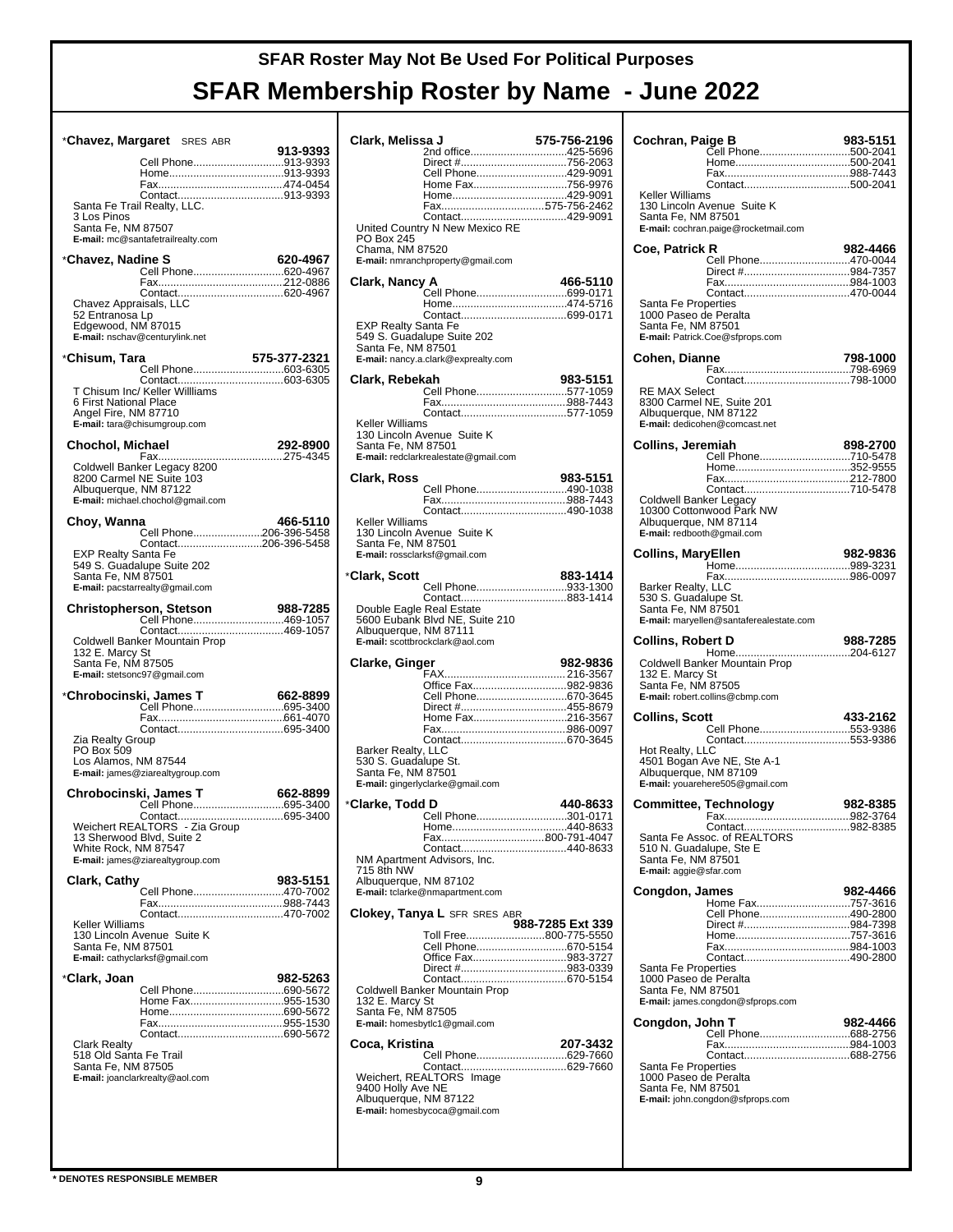| *Conley, Jarred<br>Cell Phone690-0047                                                                                                          | 428-6633     |
|------------------------------------------------------------------------------------------------------------------------------------------------|--------------|
| New Mexico Real Estate Group<br>21196 US Hwy 84, Suite C<br>Abiquiu, NM 87510                                                                  |              |
| E-mail: jarred@nmrealestategroup.com                                                                                                           |              |
| *Conley, Jarred<br>New Mexico Real Estate Group L<br>190 Central Park Sq, St 101<br>Santa Fe, NM 87506<br>E-mail: jarred@nmrealestategroup.com | 663-7787     |
| *Conley, Jarred                                                                                                                                | 575-224-6848 |
| Fax575-224-6848                                                                                                                                |              |
| New Mexico Real Estate Group<br>226 Paseo del Pueblo Norte #D<br>Taos, NM 87571<br>E-mail: jarred@nmrealestategroup.com                        |              |
| *Conner, Andrea D                                                                                                                              | 949-774-4300 |
| Xome, Inc<br>8275 W Lake Pleasant Pkwy #103<br>Peoria, AZ 85382<br>E-mail: AndreaD.Conner@Xome.com                                             |              |
| Connors, Lisa                                                                                                                                  | 982-6207     |
| Cell Phone541-410-5171                                                                                                                         |              |
| Contact541-410-5171<br>Sotheby's Int. RE/Grant II<br>318 Grant Avenue<br>Santa Fe, NM 87501<br>E-mail: lisa.connors@sothebys.realty            |              |
| Coogan, Mairead E                                                                                                                              | 313-0099     |
|                                                                                                                                                |              |
| Landseer Management<br>613 Old Santa Fe Trail<br>Santa Fe, NM 87505<br>E-mail: mairead4coogan@gmail.com                                        |              |
| Cook, Jill D                                                                                                                                   | 983-9473     |
|                                                                                                                                                |              |
| Homewise, Inc<br>1301 Siler Road Bldg. D<br>Santa Fe, NM 87507<br>E-mail: jcook@homewise.org                                                   |              |
| *Coombs, Phillip S                                                                                                                             | 660-5256     |
| Cell Phone660-5256                                                                                                                             |              |
| Stetson Properties, Inc.<br>22 Calle Ventoso West<br>Santa Fe, NM 87506<br>E-mail: pstetsonc@aol.com                                           |              |
| Cooper, Danna                                                                                                                                  | 982-6207     |
| Cell Phone670-6377                                                                                                                             |              |
| Sotheby's Int. RE/Grant II<br>318 Grant Avenue<br>Santa Fe, NM 87501<br>E-mail: dannadesign@msn.com                                            |              |
| Cooper, Karrie D<br>Cell Phone946-7517                                                                                                         | 988-8088     |
|                                                                                                                                                |              |
| Sotheby's Int. RE/Washington<br>231 Washington Avenue, Suite 3<br>Santa Fe, NM 87501<br>E-mail: karrie.cooper@sothebys.realty                  |              |
| Cordova, Alex                                                                                                                                  | 554-3873     |
| <b>EXP Realty</b><br>100 Sun Avenue, Suite 650<br>Albuquerque, NM 87109<br>E-mail: alex.cordova@rocabq.com                                     |              |
|                                                                                                                                                |              |

| Cordova, Brandi T                 |                                                                                                                         | 983-5151<br>Cell Phone692-0891                |
|-----------------------------------|-------------------------------------------------------------------------------------------------------------------------|-----------------------------------------------|
| Keller Williams                   | 130 Lincoln Avenue Suite K<br>Santa Fe, NM 87501<br>E-mail: BrandiCordova@kw.com                                        |                                               |
| Cordova, David<br>326 Grant Ave   | Sotheby's Int. RE/Grant<br>Santa Fe, NM 87501<br>E-mail: david.cordova@sothebyshomes.com                                | 988-2533                                      |
| Cordova, Irene                    |                                                                                                                         | 278-7228                                      |
| 1807 Second Street                | Realty One Enchanted Circle<br>Santa Fe, NM 87505<br>E-mail: irene.enchantedcirclerealestate@gmail.com                  | Home575-587-1813                              |
| Cordova, Laura                    |                                                                                                                         | 318-1111<br>Cell Phone979-0220                |
|                                   | Realty One Group Concierge<br>100 Sun Ave NE, Suite 150<br>Albuquerque, NM 87109<br>E-mail: laura@rogconcierge.com      |                                               |
| *Cordova, Luke                    | 1st Class Realty of Santa Fe<br>2019 Galisteo Street, M-4<br>Santa Fe, NM 87505<br>E-mail: lcordovarealestate@gmail.com | 795-2470                                      |
| Cordova, Luke J                   |                                                                                                                         | 490-4151<br>Cell Phone795-2470                |
|                                   | Realty One of Santa Fe<br>2200 Miguel Chavez #D                                                                         |                                               |
|                                   | Santa Fe, NM 87505<br>E-mail: lcordovarealestate@gmail.com                                                              |                                               |
| *Cortese, Nick                    |                                                                                                                         | 575-760-3818                                  |
|                                   | Fallon- Cortese Land<br>1410 E Sumner Ave<br>Ft Sumner, NM 88119<br>E-mail: nick@ranchseller.com                        | Cell Phone575-760-3818<br>Contact575-760-3818 |
| *Coulter, Keith E                 |                                                                                                                         | 281-0000                                      |
|                                   | Coldwell Banker Legacy<br>12042 North Highway 14<br>Cedar Crest, NM 87008                                               | Cell Phone269-0327                            |
| *Coyne, Michael                   | E-mail: keith.coulter@Coldwellbankerlegacy.com                                                                          | 888-766-8686                                  |
| Movoto, Inc.<br>9818 Nicholas Ave | Cleveland, OH 44102<br>E-mail: mrcoynejr@yahoo.com                                                                      |                                               |
| *Cravens, Lynn                    |                                                                                                                         | 927-5936                                      |
| PO Box 4542<br>Fairview, NM 87533 | Lynn Cravens Realty<br>E-mail: lynn.cravens@gmail.com                                                                   | Cell Phone927-5936                            |
| <b>Crespin, Beverly</b>           | Santa Fe Realty Unlimited<br>1486 South St. Francis Drive<br>Santa Fe, NM 87505<br>E-mail: bc.bcproperties@gmail.com    | 467-8829<br>Cell Phone920-5094                |

| *Criel, Vicki                                       |                                                             | 615-3333             |
|-----------------------------------------------------|-------------------------------------------------------------|----------------------|
|                                                     | Cell Phone615-3333                                          |                      |
|                                                     |                                                             |                      |
| Criel and Associates                                |                                                             |                      |
| 1155 Laurel Loop NE                                 |                                                             |                      |
| Albuquerque, NM 87122<br>E-mail: vcriel@comcast.net |                                                             |                      |
| Crisafulli, Francesco R                             |                                                             | 983-5151             |
|                                                     | Cell Phone719-243-1845                                      |                      |
|                                                     | Contact719-243-1845                                         |                      |
| Keller Williams                                     | 130 Lincoln Avenue Suite K                                  |                      |
| Santa Fe, NM 87501                                  | E-mail: francesco@sasfrealtors.com                          |                      |
| Crisafulli, Nohelia                                 |                                                             | 983-5151             |
|                                                     |                                                             |                      |
| Keller Williams                                     | 130 Lincoln Avenue Suite K                                  |                      |
| Santa Fe, NM 87501                                  | E-mail: somethingaboutsantafe@gmail.com                     |                      |
|                                                     |                                                             |                      |
| *Crockett, Jeanne-Marie                             | <b>AUTO-Marie<br/>Cell Phone426-4529</b>                    | 454-0000             |
| JM Crockett Realty                                  | Contact426-4529                                             |                      |
| 1301 Chavez St.                                     |                                                             |                      |
| Las Vegas, NM 87701                                 | E-mail: JMCrockettrealty@gmail.com                          |                      |
| <b>Cronenweth, Shane</b>                            |                                                             | 988-8088             |
|                                                     | Cell Phone577-2000                                          |                      |
|                                                     | Contact577-2000                                             |                      |
|                                                     | Sotheby's Int. RE/Washington                                |                      |
| Santa Fe, NM 87501                                  | 231 Washington Avenue, Suite 3                              |                      |
|                                                     | E-mail: shanesantafe@gmail.com                              |                      |
| Crow, Keith                                         | Cell Phone465-9000                                          | 982-0330             |
|                                                     | Contact465-9000                                             |                      |
| 123 Marcy St. Ste 101                               | Berkshire Hathaway HomeService                              |                      |
| Santa Fe, NM 87501                                  | E-mail: keith@kcsfhomes.com                                 |                      |
|                                                     |                                                             |                      |
| Cruz, Gilberto R                                    | Cell Phone500-6419                                          | 490-4151             |
|                                                     |                                                             |                      |
| Realty One of Santa Fe<br>2200 Miguel Chavez #D     |                                                             |                      |
| Santa Fe, NM 87505                                  |                                                             |                      |
|                                                     | E-mail: gilcruz.realty@gmail.com                            |                      |
| Cuadros, Andrea H                                   | Cell Phone                                                  | 983-5151<br>920-2030 |
|                                                     |                                                             |                      |
|                                                     |                                                             |                      |
| Keller Williams                                     | 130 Lincoln Avenue Suite K                                  |                      |
| Santa Fe, NM 87501                                  | E-mail: andiecuadroskw@gmail.com                            |                      |
| *Cumming, Bruce                                     |                                                             | 577-1486             |
|                                                     | FAX888-276-1644                                             |                      |
|                                                     | Cell Phone577-1486<br>Fax888-276-1644                       |                      |
|                                                     | Contact577-1486                                             |                      |
| Santa Fe, NM 87501                                  | Cumming Appraisal Service<br>518 Old Santa Fe Trail Ste 175 |                      |
|                                                     | E-mail: cummingappraisal@gmail.com                          |                      |
| Cumplido Pulido, Joel                               |                                                             | 988-8081             |
|                                                     |                                                             |                      |
| NAI SunVista<br>418 Cerrillos Rd., Suite 11         |                                                             |                      |
| Santa Fe, NM 87507                                  |                                                             |                      |
| E-mail: joel@sunvista.com                           |                                                             |                      |
|                                                     |                                                             |                      |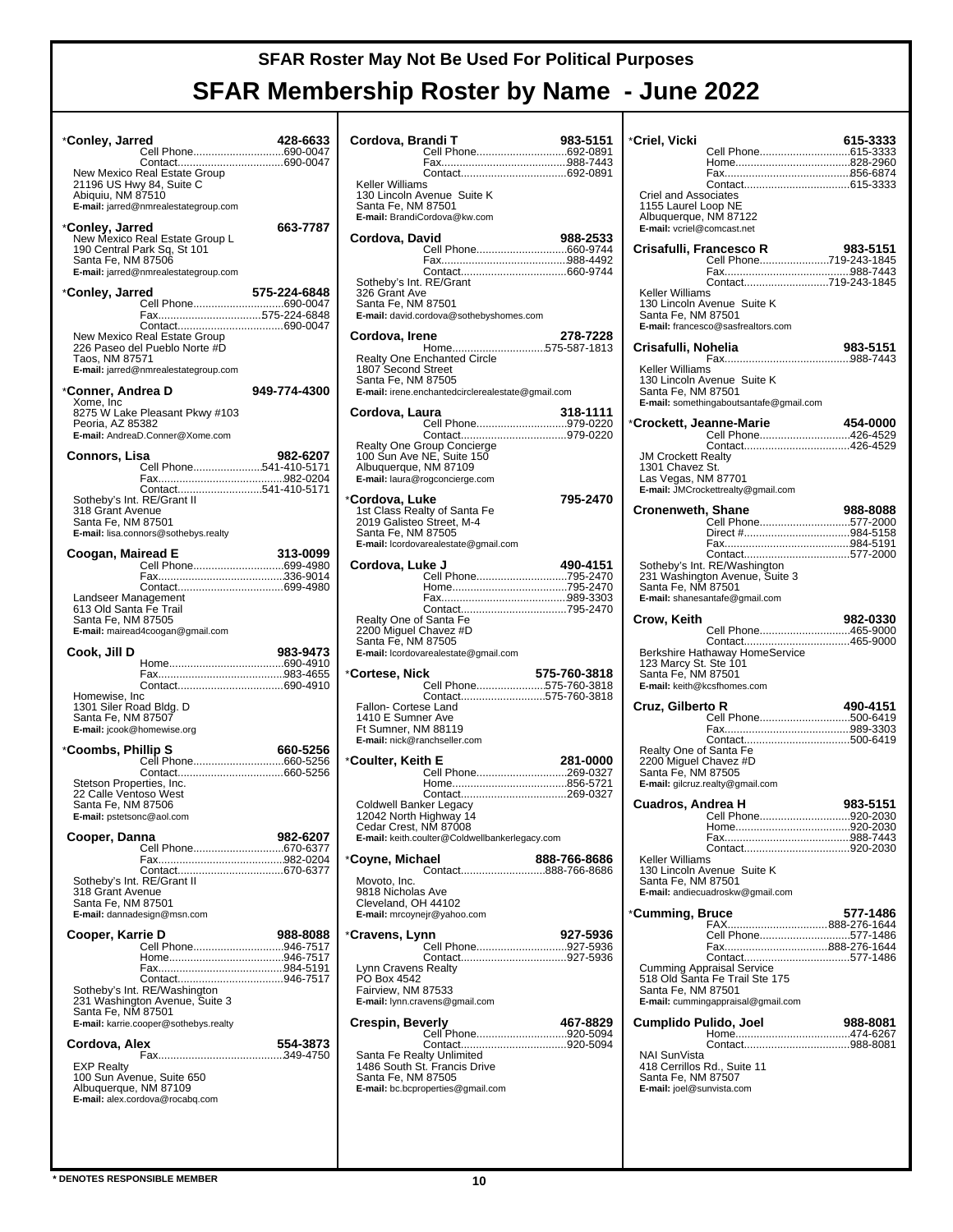| Cunningham, Craig                                                                 |                                       |
|-----------------------------------------------------------------------------------|---------------------------------------|
|                                                                                   | 983-5151                              |
| Keller Williams                                                                   |                                       |
| 130 Lincoln Avenue Suite K                                                        |                                       |
| Santa Fe, NM 87501<br>E-mail: craig.cunningham@kw.com                             |                                       |
| Currie, Kari                                                                      | 883-9400                              |
|                                                                                   | Cell Phone850-0603<br>Contact850-0603 |
| Realty One of New Mexico                                                          |                                       |
| 9670-4 Eagle Ranch NW, Ste 1                                                      |                                       |
| Rio Rancho, NM 87144<br>E-mail: kihomes4sale@gmail.com                            |                                       |
|                                                                                   |                                       |
| Curry, Audrey                                                                     | 982-4466                              |
|                                                                                   | Cell Phone670-1333                    |
|                                                                                   |                                       |
| Santa Fe Properties                                                               |                                       |
| 1000 Paseo de Peralta                                                             |                                       |
| Santa Fe, NM 87501<br>E-mail: audcurry@gmail.com                                  |                                       |
|                                                                                   |                                       |
| Cusick, Blake                                                                     | 271-8200                              |
| Keller Williams Realty                                                            |                                       |
| 6703 Academy Road NE<br>Albuquerque, NM 87109                                     |                                       |
| E-mail: blakecusick@kw.com                                                        |                                       |
|                                                                                   | 690-2695                              |
| *Cutler, Margo                                                                    |                                       |
|                                                                                   |                                       |
|                                                                                   |                                       |
| Cutler, Margo, LTD.                                                               |                                       |
| 41 Big Tesuque Canyon                                                             |                                       |
| Santa Fe, NM 87506<br>E-mail: margo@margocutler.com                               |                                       |
|                                                                                   |                                       |
| D'Alfonso, Michael P                                                              | 982-9836<br>Cell Phone670-8201        |
|                                                                                   |                                       |
|                                                                                   |                                       |
| Barker Realty, LLC                                                                |                                       |
| 530 S. Guadalupe St.                                                              |                                       |
| Santa Fe, NM 87501<br>E-mail: dalfonso0007@gmail.com                              |                                       |
|                                                                                   |                                       |
| Dabbs, Amy                                                                        | 982-9508<br>Cell Phone231-6602        |
|                                                                                   |                                       |
|                                                                                   |                                       |
|                                                                                   |                                       |
| Four Star Property Management<br>1227 St Francis Dr Suite A<br>Santa Fe, NM 87505 |                                       |
| E-mail: amy_fourstar@yahoo.com                                                    |                                       |
|                                                                                   | 982-9508                              |
| *Dabbs, Patricia                                                                  |                                       |
| Four Star Property Management<br>1227 St Francis Dr Suite A                       |                                       |
| Santa Fe, NM 87505<br>E-mail: patt_fourstar@yahoo.com                             |                                       |
|                                                                                   |                                       |
| *Daddio, Andreas                                                                  | 375-1311<br>2nd office990-4085        |
|                                                                                   | Cell Phone660-6127                    |
|                                                                                   |                                       |
|                                                                                   |                                       |
| <b>Pinon Properties</b><br>21 Bisbee Court #F                                     |                                       |
| Santa Fe, NM 87508                                                                |                                       |
| E-mail: adaddio@pinonproperties.com                                               |                                       |
| *Dahlstedt, Conrad                                                                | 466-3666                              |
| Casas de Santa Fe                                                                 |                                       |
| 1323 Paseo de Peralta<br>Santa Fe, NM 87501                                       |                                       |
| E-mail: conrad@casasdesantafe.com                                                 |                                       |
| *Danemann, David                                                                  | 228-7397                              |
|                                                                                   |                                       |
| <b>Great Dane Realty</b>                                                          |                                       |
| 1845 Calle Los Vecinos NW<br>Albuquerque, NM 87107                                |                                       |
| E-mail: greatdane1@mac.com                                                        |                                       |
|                                                                                   |                                       |
|                                                                                   |                                       |

| Daniels, Paul                                                                                                                |                                                                                                   | 718-4980        |
|------------------------------------------------------------------------------------------------------------------------------|---------------------------------------------------------------------------------------------------|-----------------|
| The Maez Group-ALB<br>Albuquerque, NM 87120                                                                                  | 2116 Vista Oeste NW, Ste 201A<br>E-mail: pdaniels06@gmail.com                                     |                 |
| Danna, Carmelo                                                                                                               | Cell Phone970-618-2657                                                                            | 988-2533        |
|                                                                                                                              |                                                                                                   |                 |
| Sotheby's Int. RE/Grant<br>326 Grant Ave<br>Santa Fe, NM 87501                                                               | Contact970-618-2657<br>E-mail: sonny.danna@sothebyshomes.com                                      |                 |
| *Darrall, Matthew A                                                                                                          |                                                                                                   | 585-2599        |
|                                                                                                                              |                                                                                                   |                 |
| <b>Thrive Real Estate</b><br>Matthew Darrall<br>9400 Holly Building 4<br>Albuquerque, NM 87122<br>E-mail: RealtyNM@gmail.com |                                                                                                   |                 |
|                                                                                                                              | Davidson, Abigail E SRES CRS                                                                      |                 |
| Sotheby's Int. RE/Grant                                                                                                      | 2nd office988-8858                                                                                | 988-2533        |
| 326 Grant Ave<br>Santa Fe, NM 87501                                                                                          | E-mail: santafeabby@gmail.com                                                                     |                 |
| Davidson, Deborah                                                                                                            |                                                                                                   | 962-2121        |
|                                                                                                                              |                                                                                                   |                 |
| Albuquerque, NM 87109                                                                                                        | HomeSmart Realty Pros<br>6700 Jefferson, NE, Suite A-2<br>E-mail: debdavidson.homesmart@yahoo.com |                 |
| Davis, Cheryl F                                                                                                              |                                                                                                   | 982-4466        |
|                                                                                                                              |                                                                                                   |                 |
| Santa Fe Properties<br>1000 Paseo de Peralta<br>Santa Fe, NM 87501                                                           | E-mail: Cheryl.Davis@sfprops.com                                                                  |                 |
| Davis, Jeffrey                                                                                                               |                                                                                                   | 865-7800        |
| <b>Mossy Oak Properties</b><br>P.O. Box 409<br>Peralta, NM 87042                                                             | E-mail: jeffrey@mossyoakproperties.com                                                            |                 |
|                                                                                                                              | * <b>Davis, Nobel L</b> CRS SRES CNE                                                              |                 |
|                                                                                                                              | Toll Free888-300-5580                                                                             | 988-4040        |
|                                                                                                                              | Fax.                                                                                              |                 |
| Santa Fe Exclusives<br>119 W. Coronado<br>Santa Fe, NM 87505                                                                 |                                                                                                   |                 |
|                                                                                                                              | E-mail: Nobel@SantaFeExclusives.com                                                               |                 |
| Davis, Todd                                                                                                                  |                                                                                                   | 466-3666        |
| Casas de Santa Fe<br>1323 Paseo de Peralta<br>Santa Fe, NM 87501                                                             | E-mail: todd@casasdesantafe.com                                                                   |                 |
| Day, Deborah                                                                                                                 |                                                                                                   | 988-2533 Ext 12 |
|                                                                                                                              | Cell Phone699-0290                                                                                |                 |
|                                                                                                                              |                                                                                                   |                 |
| Sotheby's Int. RE/Grant<br>326 Grant Ave<br>Santa Fe, NM 87501                                                               | E-mail: deborah.day@sothebyshomes.com                                                             |                 |
|                                                                                                                              |                                                                                                   |                 |

|                                                                       | De Valle, Denise GREEN SRES                                                                                                                                                                                                                                   |                                                              |  |
|-----------------------------------------------------------------------|---------------------------------------------------------------------------------------------------------------------------------------------------------------------------------------------------------------------------------------------------------------|--------------------------------------------------------------|--|
|                                                                       | Cell Phone690-5023<br>Cell Ph. 2471-1527                                                                                                                                                                                                                      | 982-2525 Ext 112                                             |  |
| Varela Real Estate, Inc.<br>1526 Cerrillos Road<br>Santa Fe, NM 87505 | E-mail: denise@varelarealestate.com                                                                                                                                                                                                                           |                                                              |  |
|                                                                       |                                                                                                                                                                                                                                                               | <b>Dearing, Coleen A EPRO GRI CRS RSPS GREEN SFR ABR SRE</b> |  |
| Barker Realty, LLC<br>530 S. Guadalupe St.<br>Santa Fe, NM 87501      | E-mail: Coleen@coleendearing.com                                                                                                                                                                                                                              |                                                              |  |
| *DeCesare, Richard A                                                  |                                                                                                                                                                                                                                                               |                                                              |  |
| Albuquerque, NM 87120                                                 | 3301 Coors Blvd NW Ste 336<br>E-mail: aridiangroup@gmail.com                                                                                                                                                                                                  |                                                              |  |
| *Decker, Laura                                                        |                                                                                                                                                                                                                                                               | 577-4597                                                     |  |
| A Vacation Different<br>1000 Cordova Place #245<br>Santa Fe, NM 87505 | E-mail: laura@avacationdifferent.com                                                                                                                                                                                                                          |                                                              |  |
| Decker, Laura E                                                       | Cell Phone577-4597                                                                                                                                                                                                                                            | 988-7285                                                     |  |
| 132 E. Marcy St<br>Santa Fe, NM 87505                                 | Coldwell Banker Mountain Prop<br>E-mail: laura.decker@cbmp.com                                                                                                                                                                                                |                                                              |  |
| *DeFrese, Jeannie M<br>510 E Barcelona<br>Santa Fe, NM 87505          | Jeannie DeFrese, Qualifying<br>E-mail: jeanniedefrese@yahoo.com                                                                                                                                                                                               | 512-431-8016                                                 |  |
| *Delahunt, Robert R<br>P.O. Box 1125<br>Chama, NM 87520               | 2nd office575-756-1900<br>Home Fax575-588-9546<br>Home Phone575-588-0245<br>Office Fax575-756-1930<br>Cell Phone575-756-8256<br>Home575-588-0245<br>Fax575-756-1688<br>Contact575-756-8256<br>RE/MAX Professionals Plus-Cham<br>E-mail: bobdelahunt@remax.net | 575-756-1678                                                 |  |
| Delgado, James P                                                      |                                                                                                                                                                                                                                                               | 988-7285 EXt 362                                             |  |
| 132 E. Marcy St<br>Santa Fe, NM 87505                                 | Home Phone 983-3605<br>Cell Phone699-7472<br>Contact699-7472<br>Coldwell Banker Mountain Prop                                                                                                                                                                 |                                                              |  |
|                                                                       | E-mail: jamesdelgadosantafe@gmail.com                                                                                                                                                                                                                         |                                                              |  |
| DeMarco, Janine<br>216 Washington Avenue<br>Santa Fe, NM 87501        | Cell Phone920-3633<br>Santa Fe Properties/Washington<br>E-mail: Janine.DeMarco@sfprops.com                                                                                                                                                                    | 982-4466                                                     |  |
| *DeMare, Elizabeth                                                    |                                                                                                                                                                                                                                                               | 425-9074                                                     |  |
| 1208 National Avenue<br>Las Vegas, NM 87701                           | Home & Land Professionals LLC<br>E-mail: homeandland@cybermesa.com                                                                                                                                                                                            |                                                              |  |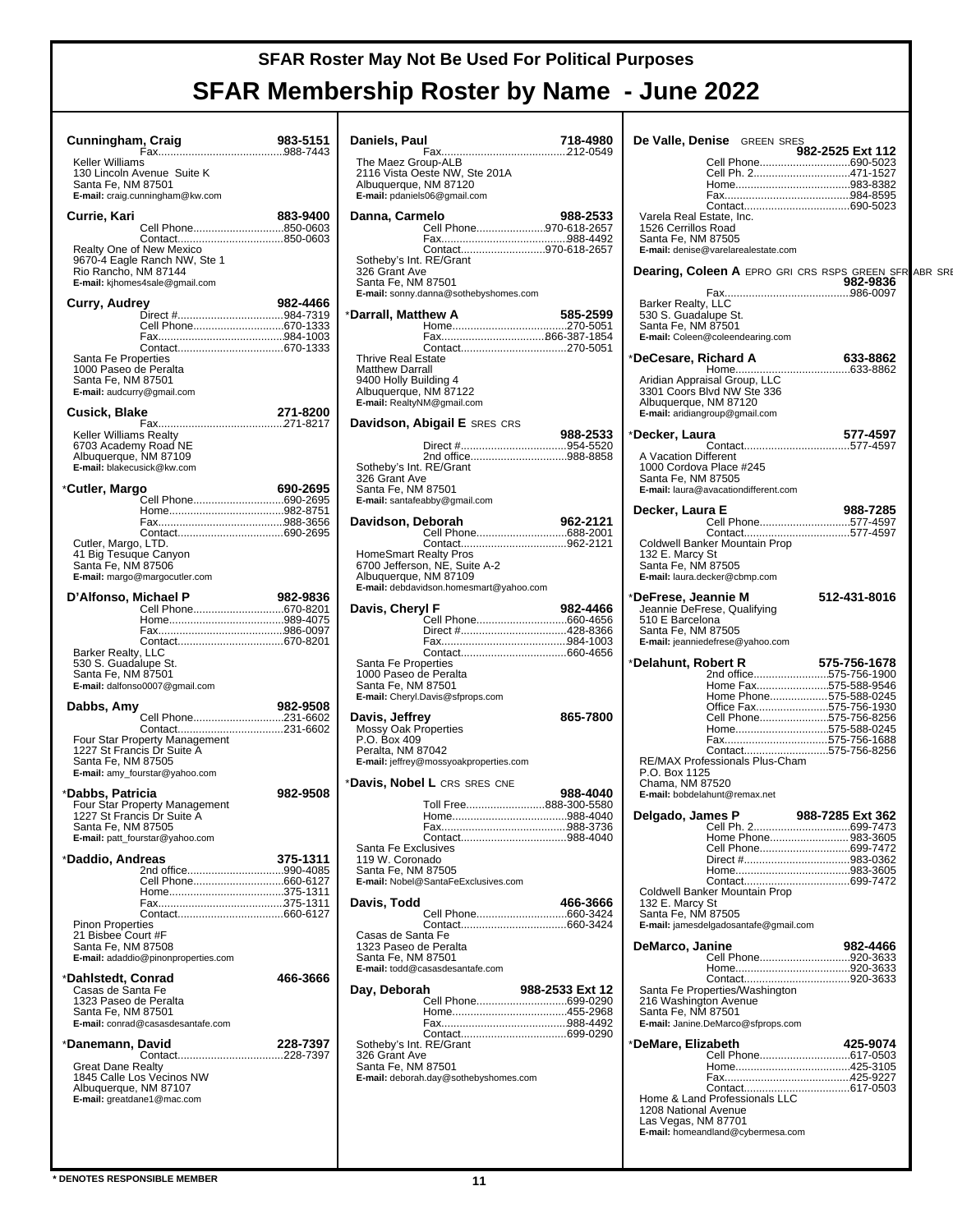| <b>DeMott, Mindy</b> EPRO ABR GREEN SRES RSPS CRS ST <b>Ds</b> |          |                      |
|----------------------------------------------------------------|----------|----------------------|
| Cell Phone501-2706                                             | 988-7285 |                      |
|                                                                |          |                      |
|                                                                |          | S:<br>1 <sub>0</sub> |
| Coldwell Banker Mountain Prop                                  |          | S.                   |
| 132 E. Marcy St                                                |          | E-                   |
| Santa Fe, NM 87505<br>E-mail: mindy.demott@comcast.net         |          | Do                   |
|                                                                |          |                      |
|                                                                |          | E۱                   |
| United Country N New Mexico RE                                 |          | 31                   |
| <b>PO Box 245</b><br>Chama, NM 87520                           |          | $\mathsf{A}$<br>E-   |
| E-mail: cdennison1965@gmail.com                                |          |                      |
| Derti, Mia E                                                   | 296-1500 | Do                   |
|                                                                |          |                      |
|                                                                |          | E.                   |
| <b>ERA Sellers &amp; Buyers RE</b>                             |          | 54                   |
| 3530 Wyoming Blvd NE                                           |          | S.                   |
| Albuquerque, NM 87111<br>E-mail: miaderti@sellersbuyersnm.com  |          | E-                   |
|                                                                |          | Do                   |
| Derti, Naim                                                    | 296-1500 |                      |
|                                                                |          |                      |
| <b>ERA Sellers &amp; Buyers RE</b><br>3530 Wyoming Blvd NE     |          | TI<br>12             |
| Albuquerque, NM 87111                                          |          | S.                   |
| E-mail: naimderti@sellersbuyersnm.com                          |          | E-                   |
| *Desloge, Dismas                                               | 310-6540 | *Do                  |
| Office Fax819-3195<br>Cell Phone250-5271                       |          |                      |
| Direct #250-5271                                               |          | Je                   |
|                                                                |          | 17<br>Je             |
| <b>Equity New Mexico</b>                                       |          | E-                   |
| 1600 Lena St. Bldg C., Ste 4<br>Santa Fe, NM 87505             |          | Do                   |
| E-mail: dismas@deslogere.com                                   |          |                      |
|                                                                |          |                      |
|                                                                |          |                      |
| *Desloge, Dismas                                               | 310-6540 |                      |
|                                                                |          |                      |
| <b>Equity New Mexico</b><br>315 Alameda Blvd NE Suite C        |          | D<br>P.              |
| Albuquerque, NM 87113                                          |          | S:                   |
| E-mail: dismas@deslogere.com                                   |          | E-                   |
| *Desmond, Matthew                                              |          | *Do                  |
| Home Fax509-988-7443                                           |          |                      |
|                                                                |          |                      |
| Santa Fe Properties                                            |          |                      |
| 1000 Paseo de Peralta                                          |          |                      |
| Santa Fe, NM 87501<br>E-mail: matt@homesinsantafeNM.com        |          | D                    |
|                                                                |          | S:                   |
| DeVlieg, Linda                                                 | 271-8200 | E-                   |
|                                                                |          | Do                   |
|                                                                |          |                      |
| <b>Keller Williams Realty</b>                                  |          |                      |
| 6703 Academy Road NE<br>Albuquerque, NM 87109                  |          | 7t<br>20             |
| E-mail: linda@realestateinabq.com                              |          | S:                   |
| DiGiovanna, Joan M                                             | 271-8200 | E-                   |
| Cell Phone907-6387                                             |          | *Do                  |
|                                                                |          |                      |
| <b>Keller Williams Realty</b>                                  |          | E۱                   |
| 6703 Academy Road NE<br>Albuquerque, NM 87109                  |          | 10<br>Т،             |
| E-mail: joan@digiassociates.com                                |          | E-                   |
| DiLorenzo, Jeannine                                            | 271-8200 | Do                   |
| Cell Phone235-5840                                             |          |                      |
|                                                                |          |                      |
| <b>Keller Williams Realty</b>                                  |          |                      |
| 6703 Academy Road NE<br>Albuquerque, NM 87109                  |          | R                    |
| E-mail: jeanninedilorenzo@msn.com                              |          | 95<br>Al             |

| গ9eixon, John S                                  |                                                  | 316-1489         |
|--------------------------------------------------|--------------------------------------------------|------------------|
|                                                  | Cell Phone316-1489                               |                  |
|                                                  |                                                  |                  |
|                                                  |                                                  |                  |
| Santa Fe Residential<br>103 Catron #37           |                                                  |                  |
| Santa Fe, NM 87501                               |                                                  |                  |
|                                                  | E-mail: dixonjohn5855@gmail.com                  |                  |
|                                                  |                                                  |                  |
| Doan, Trung D                                    |                                                  | 310-6540         |
|                                                  | Cell Phone239-6927                               |                  |
| <b>Equity New Mexico</b>                         |                                                  |                  |
|                                                  | 315 Alameda Blvd NE Suite C                      |                  |
| Albuquerque, NM 87113                            |                                                  |                  |
|                                                  | E-mail: trungducdoan@gmail.com                   |                  |
|                                                  |                                                  |                  |
| Dobyns, Andrea                                   | Cell Phone795-1396                               | 466-5110         |
|                                                  |                                                  |                  |
|                                                  |                                                  |                  |
| EXP Realty Santa Fe                              |                                                  |                  |
|                                                  | 549 S. Guadalupe Suite 202                       |                  |
| Santa Fe, NM 87501<br>E-mail: aadobyns@gmail.com |                                                  |                  |
|                                                  |                                                  |                  |
| Dodd, Nancy                                      | ABR                                              |                  |
|                                                  |                                                  | 780-5668         |
|                                                  | Cell Phone629-9618                               |                  |
|                                                  |                                                  |                  |
| <b>TERRA Santa Fe</b>                            | 1221 Flagman Way suite B6                        |                  |
| Santa Fe, NM 87505                               |                                                  |                  |
|                                                  | E-mail: nancydoddproperties@gmail.com            |                  |
|                                                  |                                                  |                  |
| *Donovan, Susan M                                |                                                  | 575-829-3758     |
|                                                  | Contact575-829-3758                              |                  |
|                                                  | Jemez Homes and Land, LLC                        |                  |
|                                                  |                                                  |                  |
|                                                  | 17 Hidden Valley Road<br>Jemez Springs, NM 87025 |                  |
| E-mail: o2bnjs@hotmail.com                       |                                                  |                  |
|                                                  |                                                  |                  |
| Dougherty, Clara L GRI                           |                                                  | 989-7741         |
|                                                  | Cell Phone690-0471                               |                  |
|                                                  |                                                  |                  |
|                                                  |                                                  |                  |
|                                                  |                                                  |                  |
|                                                  |                                                  |                  |
|                                                  | Dougherty Real Estate Co. LLC                    |                  |
| P.O. Box 1716                                    |                                                  |                  |
|                                                  | Santa Fe, NM 87504-1716                          |                  |
|                                                  | E-mail: claradough@gmail.com                     |                  |
|                                                  | *Dougherty, Wm. David GRI                        |                  |
|                                                  |                                                  | 989-7741 Ext 101 |
|                                                  |                                                  |                  |
|                                                  |                                                  |                  |
|                                                  |                                                  |                  |
|                                                  |                                                  |                  |
|                                                  | Dougherty Real Estate Co. LLC                    |                  |
| P.O. Box 1716                                    |                                                  |                  |
| E-mail: daviddough@aol.com                       | Santa Fe, NM 87504-1716                          |                  |
|                                                  |                                                  |                  |
| Douglass, Deon                                   |                                                  | 795-1586         |
|                                                  | Cell Phone660-9301                               |                  |
|                                                  |                                                  |                  |
|                                                  |                                                  |                  |
| 7th Level Realty<br>2019 Galisteo St. Unit N-2   |                                                  |                  |
| Santa Fe, NM 87505                               |                                                  |                  |
|                                                  | E-mail: deon@7thlevelrealty.com                  |                  |
|                                                  |                                                  | 575-776-0600     |
|                                                  | Cell Phone575-741-1155                           |                  |
|                                                  | Contact575-741-1155                              |                  |
| *Dowell, Keith<br>Engel & Volkers Taos           |                                                  |                  |
| Taos, NM 87571                                   | 105 Paseo del Pueblo Sur #406                    |                  |
|                                                  | E-mail: keith.dowell@evusa.com                   |                  |
|                                                  |                                                  |                  |
|                                                  | Doyle, Christopher SRES ABR                      | 298-9999         |
|                                                  | Cell Phone795-1767                               |                  |
|                                                  |                                                  |                  |
|                                                  |                                                  |                  |
|                                                  |                                                  |                  |
| 9577 Osuna Road NE                               |                                                  |                  |
| Albuquerque, NM 87111                            | E-mail: cdoyleinthedesert@pm.me                  |                  |

| Driscoll, Anne M                                                                                                              | 982-0330 |
|-------------------------------------------------------------------------------------------------------------------------------|----------|
| Cell Phone577-5997<br>Contact577-5997<br>Berkshire Hathaway HomeService                                                       |          |
| 123 Marcy St. Ste 101<br>Santa Fe, NM 87501<br>E-mail: annedriscollsf@gmail.com                                               |          |
| Dry, Janelle E                                                                                                                | 982-9836 |
|                                                                                                                               |          |
| Barker Realty, LLC<br>530 S. Guadalupe St.<br>Santa Fe, NM 87501<br>E-mail: jdry@santaferealestate.com                        |          |
| Dry, Michael                                                                                                                  | 988-8059 |
| <b>Hippauf and Associates</b><br>404 Brunn School Rd., Bldg. B<br>Santa Fe, NM 87505<br>E-mail: mikerockslikewinger@gmail.com |          |
| Duckett, Tori                                                                                                                 | 293-3700 |
|                                                                                                                               |          |
| Coldwell Banker Legacy #3<br>10400 Academy NE Suite 100<br>Albuquerque, NM 87111<br>E-mail: t.duckett08@gmail.com             |          |
| Duffy, Sasha L<br>Cell Phone795-8645                                                                                          | 988-7285 |
|                                                                                                                               |          |
| Coldwell Banker Mountain Prop<br>132 E. Marcy St<br>Santa Fe, NM 87505<br>E-mail: sasha.duffy@cbmp.com                        |          |
| Duke, Katharine<br>Cell Phone429-1523                                                                                         | 429-1523 |
| Duke Realty Group<br>857 Airport Road<br>Las Vegas, NM 87701<br>E-mail: Kd@dukerg.com                                         |          |
| Duncan, Thomas                                                                                                                | 983-5151 |
| Cell Phone553-4666                                                                                                            |          |
| Keller Williams<br>130 Lincoln Avenue Suite K<br>Santa Fe, NM 87501<br>E-mail: human.systems@outlook.com                      |          |
| Dunmar, David G                                                                                                               | 982-9836 |
|                                                                                                                               |          |
| Barker Realty, LLC<br>530 S. Guadalupe St.<br>Santa Fe, NM 87501<br>E-mail: ddunmar@santaferealestate.com                     |          |
| *Dunn, Robert<br>GRI                                                                                                          |          |
|                                                                                                                               | 470-9883 |
| Robert Dunn Real Estate<br>730 Descanso Road<br>Santa Fe, NM 87501<br>E-mail: bob@robertdunnrealestate.com                    |          |
| *Dunn, Robert                                                                                                                 | 986-2000 |
| 218 Camino La Tierra<br>Santa Fe, NM 87506<br>E-mail: bob@robertdunnrealestate.com                                            |          |
| *Duran, Jean                                                                                                                  | 883-9400 |
|                                                                                                                               |          |
| Realty One of New Mexico-Cande<br>1902 Candelaria Rd NW<br>Albuquerque, NM 87107<br>E-mail: jeanduran@jeanduran.com           |          |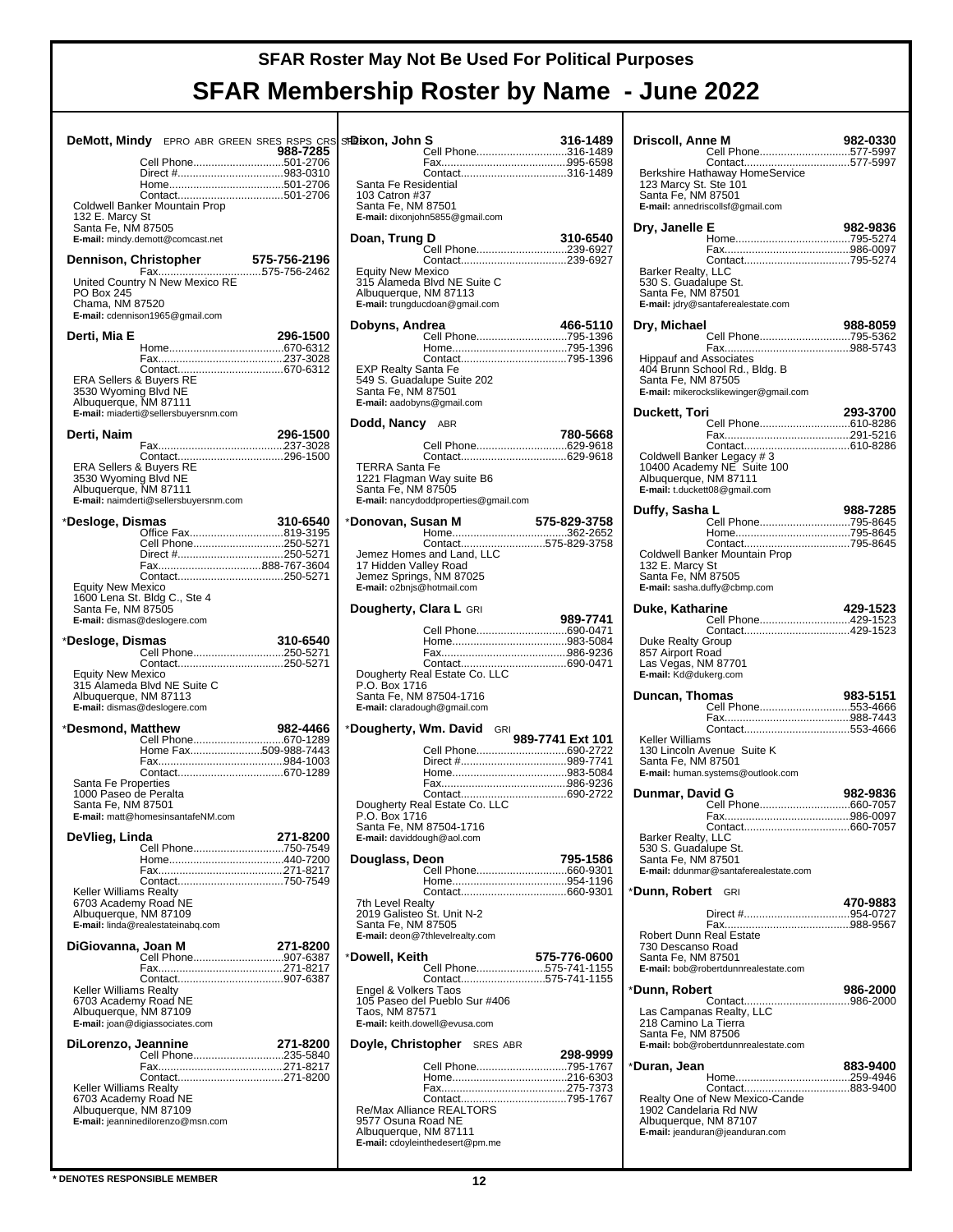| Duran, Marshall<br>Santa Fe Realty Unlimited<br>1486 South St. Francis Drive<br>Santa Fe, NM 87505<br>E-mail: pacoduran505@gmail.com                                    | 467-8829             |
|-------------------------------------------------------------------------------------------------------------------------------------------------------------------------|----------------------|
| Duran, Paul<br>Cell Phone310-5566<br>Keller Williams<br>130 Lincoln Avenue Suite K<br>Santa Fe, NM 87501<br>E-mail: Paulduran777@gmail.com                              | 983-5151 Ext 7962    |
| *Duran, Paul<br>Cell Phone310-5566<br>Contact310-5566<br>Santa Fe Consultants-Real Esta<br>853 Don Diego Avenue<br>Santa Fe, NM 87505<br>E-mail: paulduran777@gmail.com | 310-5566             |
| Duran, Stephanie<br>Cell Phone204-2491<br>Contact204-2491<br>Barker Realty, LLC<br>530 S. Guadalupe St.<br>Santa Fe, NM 87501<br>E-mail: sduran@santaferealestate.com   | 982-9836             |
| Durkee, Marilynn K<br>Contact490-6172<br>Sotheby's Int. RE/Grant<br>326 Grant Ave<br>Santa Fe, NM 87501<br>E-mail: santafenmhomes@gmail.com                             | 988-2533             |
| Dyess, Jennifer<br>Keller Williams<br>130 Lincoln Avenue Suite K<br>Santa Fe, NM 87501<br>E-mail: jdyess@kw.com                                                         | 983-5151             |
| Eads, Jaden<br>Cell Phone814-4851<br>Donna Saiz RE Group<br>PO Box 4951<br>Santa Fe, NM 87502<br>E-mail: jadeneads@gmail.com                                            | 992-0015             |
| Earley, Tara S<br>Home<br>Sotheby's Int. RE/Grant II<br>318 Grant Avenue<br>Santa Fe, NM 87501<br>E-mail: tara.earley@sothebyshomes.com                                 | 982-6207<br>984-0021 |
| Earls, Windy<br>Cell Phone919-9255<br><b>EXIT Realty Advantage NM</b><br>1615 Central, Suite 100<br>Los Alamos, NM 87544<br>E-mail: Windy@ExitAdvantageNM.com           | 500-8222             |
| Eaton, Stacey L<br><b>EXIT Realty Advantage NM</b><br>1615 Central, Suite 100<br>Los Alamos, NM 87544<br>E-mail: stacey@exitadvantagenm.com                             | 500-8222             |
| Eaton, T. Hunter<br><b>EXIT Realty Advantage NM</b><br>1615 Central, Suite 100<br>Los Alamos, NM 87544<br>E-mail: huntereaton@yahoo.com                                 | 500-8222             |

| *Eaton, T. Lance                           | Cell Phone695-0442                                         | 500-8222         |
|--------------------------------------------|------------------------------------------------------------|------------------|
|                                            |                                                            |                  |
|                                            |                                                            |                  |
|                                            | <b>EXIT Realty Advantage NM</b><br>1615 Central, Suite 100 |                  |
|                                            | Los Alamos, NM 87544                                       |                  |
|                                            | E-mail: lance@exitadvantagenm.com                          |                  |
| Edwards, Renee                             |                                                            | 983-5151         |
|                                            | Cell Phone470-7773<br>2nd office474-7900                   |                  |
|                                            |                                                            |                  |
|                                            |                                                            |                  |
| Keller Williams                            |                                                            |                  |
| Santa Fe, NM 87501                         | 130 Lincoln Avenue Suite K                                 |                  |
|                                            | E-mail: renee.edwards23@gmail.com                          |                  |
|                                            |                                                            |                  |
| Egedy, Donald                              | Cell Phone670-8696                                         | 982-9836         |
|                                            |                                                            |                  |
|                                            |                                                            |                  |
| Barker Realty, LLC<br>530 S. Guadalupe St. |                                                            |                  |
| Santa Fe, NM 87501                         |                                                            |                  |
|                                            | E-mail: degedy@santaferealestate.com                       |                  |
|                                            | Einleger, Lynne M ABR SFR                                  |                  |
|                                            |                                                            | 988-7285 Ext 332 |
|                                            |                                                            |                  |
|                                            |                                                            |                  |
| 132 E. Marcy St                            | Coldwell Banker Mountain Prop                              |                  |
| Santa Fe, NM 87505                         |                                                            |                  |
|                                            | E-mail: lynne.einleger@cbmp.com                            |                  |
| Ekstrand, Avril                            |                                                            | 982-4466         |
|                                            | Cell Phone490-8164                                         |                  |
|                                            |                                                            |                  |
| Santa Fe Properties                        |                                                            |                  |
| Santa Fe, NM 87501                         | 1000 Paseo de Peralta                                      |                  |
|                                            |                                                            |                  |
|                                            | E-mail: avril.ekstrand@sfprops.com                         |                  |
|                                            |                                                            | 988-8088         |
| Elias, Marshall                            |                                                            |                  |
|                                            |                                                            |                  |
|                                            | Sotheby's Int. RE/Washington                               |                  |
|                                            | 231 Washington Avenue, Suite 3                             |                  |
| Santa Fe, NM 87501                         | E-mail: marshall@marshalleliasphotography.com              |                  |
|                                            |                                                            |                  |
| Elliott, Leslie                            | Cell Phone919-8048                                         | 982-9836         |
|                                            |                                                            |                  |
| Barker Realty, LLC                         |                                                            |                  |
| 530 S. Guadalupe St.                       |                                                            |                  |
| Santa Fe, NM 87501                         | E-mail: lelliott@santaferealestate.com                     |                  |
|                                            |                                                            |                  |
| *Emmerton, Marsha                          |                                                            | 466-3897         |
| <b>Emmerton Properties</b>                 |                                                            |                  |
| P.O. Box 31414<br>Santa Fe, NM 87594       |                                                            |                  |
|                                            | E-mail: marshaemmerton@gmail.com                           |                  |
| Encee, Gina                                |                                                            | 292-8900         |
|                                            | Cell Phone450-5033                                         |                  |
|                                            |                                                            |                  |
|                                            | Coldwell Banker Legacy 8200                                |                  |
|                                            | 8200 Carmel NE Suite 103<br>Albuquerque, NM 87122          |                  |
|                                            | E-mail: ginaencee@gmail.com                                |                  |
|                                            |                                                            | 271-8200         |
| Engel-Bader, Mary                          |                                                            |                  |
|                                            |                                                            |                  |
| Keller Williams Realty                     | 6703 Academy Road NE                                       |                  |
|                                            | Albuquerque, NM 87109                                      |                  |
|                                            | E-mail: marybaderre@gmail.com                              |                  |

| *English, Jared                              | Contact888-229-2009                                           | 888-229-2009     |
|----------------------------------------------|---------------------------------------------------------------|------------------|
| <b>Congress Realty</b>                       |                                                               |                  |
| Box 91303264<br>Sioux Falls, SD 57186        |                                                               |                  |
|                                              | E-mail: english@congressrealty.com                            |                  |
|                                              |                                                               | 207-4284         |
| <b>Redfin Corporation</b>                    |                                                               |                  |
| Albuquerque, NM 87102                        | 400 Gold Ave. SW Suite 700<br>E-mail: g.enkhbaatar@redfin.com |                  |
|                                              |                                                               |                  |
| Enright, Diane                               | Cell Phone575-770-0369                                        | 575-758-1924     |
|                                              | Fax575-758-4833                                               |                  |
|                                              | Contact575-770-0369<br>Berkshire Hathaway HomeService         |                  |
|                                              | 314A Paseo del Pueblo Norte                                   |                  |
| Taos, NM 87571                               | E-mail: diane@taoshomes.com                                   |                  |
|                                              |                                                               |                  |
| Erwin, Amanda                                | Cell Phone372-5500                                            | 982-9836         |
|                                              |                                                               |                  |
| <b>Barker Realty, LLC</b>                    | Contact372-5500                                               |                  |
| 530 S. Guadalupe St.                         |                                                               |                  |
| Santa Fe, NM 87501                           | E-mail: amanda@amandaerwin.com                                |                  |
|                                              |                                                               |                  |
| Erwin, Keith                                 | Cell Phone372-5050                                            | 982-9836         |
|                                              |                                                               |                  |
| <b>Barker Realty, LLC</b>                    |                                                               |                  |
| 530 S. Guadalupe St.                         |                                                               |                  |
| Santa Fe, NM 87501                           | E-mail: Keith@GodloveErwin.com                                |                  |
|                                              |                                                               |                  |
| Escobedo, Sam                                | Cell Phone946-8310                                            | 982-9836         |
|                                              | Cell Ph. 2928-301-1496                                        |                  |
|                                              |                                                               |                  |
| Barker Realty, LLC<br>530 S. Guadalupe St.   |                                                               |                  |
| Santa Fe, NM 87501                           |                                                               |                  |
|                                              | E-mail: sam@santaferealestate.com                             |                  |
| *Esparza CRS, Jesus                          |                                                               | 896-3694         |
|                                              | Home Phone892-3833<br>Home Fax891-1850                        |                  |
|                                              | Cell Phone459-7269                                            |                  |
|                                              | Fax888-811-9813                                               |                  |
|                                              |                                                               |                  |
| <b>Asset Solutions Realty</b>                | 549 Stephanie Road Suite B                                    |                  |
| Rio Rancho, NM 87124                         |                                                               |                  |
| E-mail: asr@asrreo.com                       |                                                               |                  |
| Esquibel, Martin                             |                                                               | 962-2121         |
|                                              | HomeSmart Realty Pros<br>6700 Jefferson, NE, Suite A-2        |                  |
| Albuquerque, NM 87109                        | E-mail: martinesquibelrealestate@gmail.com                    |                  |
|                                              |                                                               |                  |
| Evans, Leslie Ann                            | Cell Phone310-9892                                            | 982-2525 Ext 114 |
|                                              |                                                               |                  |
|                                              | Contact310-9892                                               |                  |
| Varela Real Estate, Inc.                     |                                                               |                  |
| 1526 Cerrillos Road<br>Santa Fe, NM 87505    |                                                               |                  |
|                                              | E-mail: leslieevans222@msn.com                                |                  |
| Fair, Karen                                  |                                                               | 982-4466         |
|                                              | Cell Phone214-707-8888                                        |                  |
|                                              | Contact214-707-8888                                           |                  |
| Santa Fe Properties<br>1000 Paseo de Peralta |                                                               |                  |
| Santa Fe, NM 87501                           |                                                               |                  |
| E-mail: karendfair@gmail.com                 |                                                               |                  |
|                                              |                                                               |                  |
|                                              |                                                               |                  |
|                                              |                                                               |                  |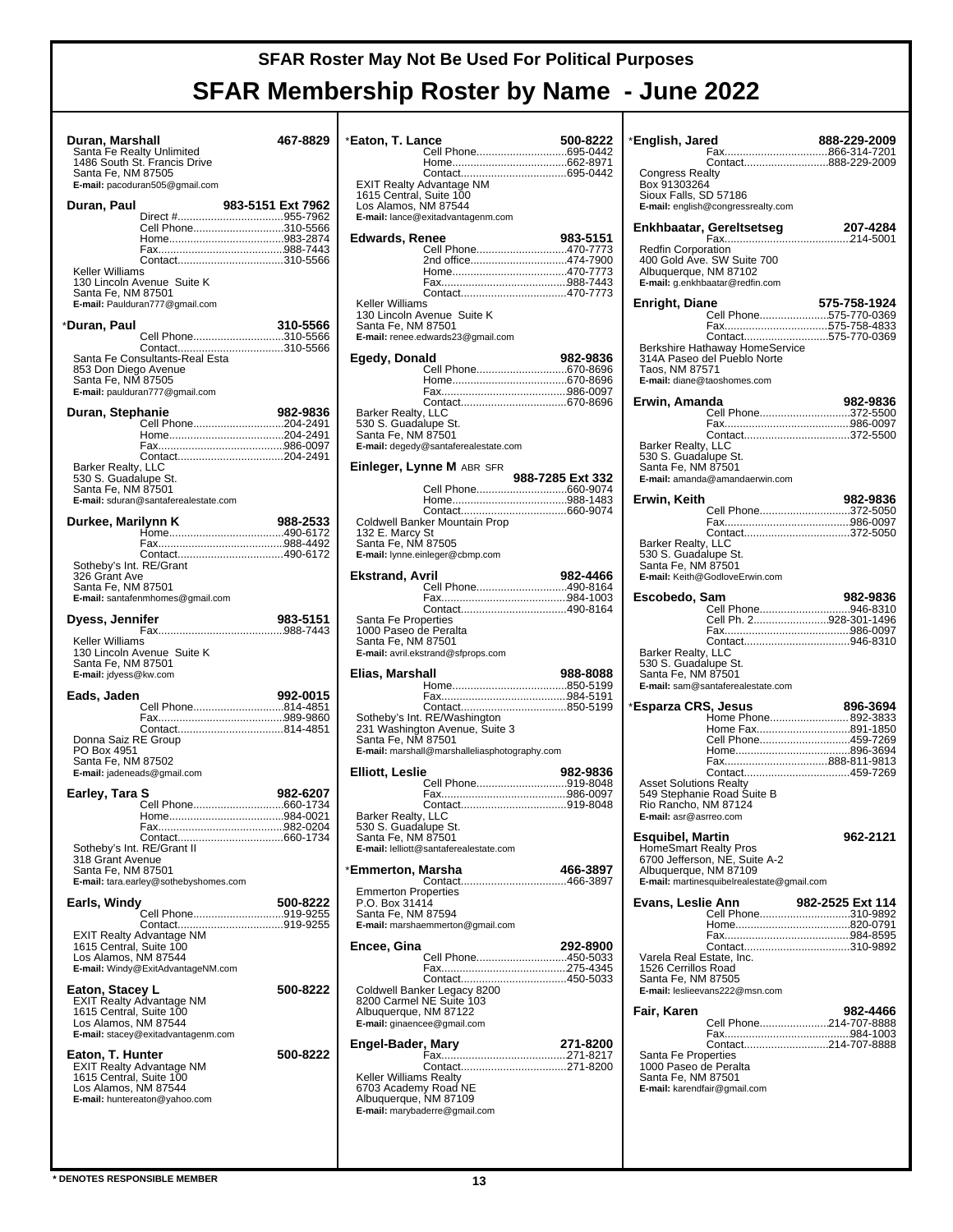| Farana, Ann                                                                  |                                                                                                          | 988-2533                               |  |
|------------------------------------------------------------------------------|----------------------------------------------------------------------------------------------------------|----------------------------------------|--|
|                                                                              |                                                                                                          |                                        |  |
| Sotheby's Int. RE/Grant                                                      |                                                                                                          |                                        |  |
| 326 Grant Ave<br>Santa Fe, NM 87501<br>E-mail: nina@neillyon.com             |                                                                                                          |                                        |  |
| Farber-Condon, Laurie                                                        |                                                                                                          | GRI                                    |  |
|                                                                              |                                                                                                          | 982-4466<br>Cell Phone412-9912         |  |
|                                                                              |                                                                                                          | Cell Ph. 2412-9923                     |  |
|                                                                              | Santa Fe Properties/Washington                                                                           |                                        |  |
| 216 Washington Avenue<br>Santa Fe, NM 87501                                  | E-mail: laurie.farber@sfprops.com                                                                        |                                        |  |
| *Faure, Beth                                                                 |                                                                                                          | 988-2806                               |  |
|                                                                              |                                                                                                          | Toll Free877-982-3623                  |  |
|                                                                              |                                                                                                          | Home Fax424-1124                       |  |
|                                                                              |                                                                                                          | Cell Phone690-2713                     |  |
| Adobe Realty of SF, Inc.                                                     |                                                                                                          |                                        |  |
| 312 Camino Alire                                                             |                                                                                                          |                                        |  |
| Santa Fe, NM 87501<br>E-mail: beth4a@yahoo.com                               |                                                                                                          |                                        |  |
| *Faust, Eric                                                                 |                                                                                                          | 989-8484 Ext 101                       |  |
|                                                                              |                                                                                                          |                                        |  |
|                                                                              |                                                                                                          |                                        |  |
| Tierra Real Estate Group                                                     |                                                                                                          | Contact780-1159                        |  |
| Santa Fe, NM 87505                                                           | 1512 Pacheco Street, #D-206<br>E-mail: eric@tierraConceptsSantaFe.com                                    |                                        |  |
| <b>Faust, Kurt</b> SRES                                                      |                                                                                                          |                                        |  |
|                                                                              |                                                                                                          | 988-8088 Ext 103<br>Cell Phone780-1157 |  |
|                                                                              |                                                                                                          |                                        |  |
|                                                                              |                                                                                                          |                                        |  |
|                                                                              |                                                                                                          |                                        |  |
| Santa Fe, NM 87501                                                           | Sotheby's Int. RE/Washington<br>231 Washington Avenue, Suite 3<br>E-mail: kurt@tierraconceptssantafe.com |                                        |  |
|                                                                              |                                                                                                          | 982-9836                               |  |
| Feijoo, Carla                                                                |                                                                                                          | Cell Phone970-946-1464                 |  |
|                                                                              |                                                                                                          | Contact970-946-1464                    |  |
| Barker Realty, LLC<br>530 S. Guadalupe St.<br>Santa Fe, NM 87501             | E-mail: carlafeijoo.525@gmail.com                                                                        |                                        |  |
| Feil, Susan C CRS GRI                                                        |                                                                                                          |                                        |  |
|                                                                              |                                                                                                          | 271-8200                               |  |
|                                                                              |                                                                                                          | Cell Phone690-2225                     |  |
|                                                                              |                                                                                                          | Home Fax986-6091                       |  |
|                                                                              |                                                                                                          |                                        |  |
| Keller Williams Realty                                                       |                                                                                                          |                                        |  |
| 6703 Academy Road NE<br>Albuquerque, NM 87109<br>E-mail: susan@susanfeil.com |                                                                                                          |                                        |  |
| *Feldman, Monique                                                            |                                                                                                          | 232-2314                               |  |
|                                                                              |                                                                                                          | Contact232-2314                        |  |
|                                                                              | Hampton Cottage REALTORS®                                                                                |                                        |  |
| PO Box 32772<br>Santa Fe, NM 87594                                           | E-mail: hampton.cottage@comcast.net                                                                      |                                        |  |
| Feldt, David EPRO                                                            |                                                                                                          |                                        |  |
|                                                                              |                                                                                                          | 982-4466<br>Cell Phone690-5162         |  |
|                                                                              |                                                                                                          | 800 Home800-374-2931                   |  |
|                                                                              |                                                                                                          |                                        |  |
|                                                                              |                                                                                                          |                                        |  |

| Santa Fe Properties<br>1000 Paseo de Peralta<br>Santa Fe, NM 87501<br>E-mail: dave@davefeldt.com |                                                                                                              |                  |
|--------------------------------------------------------------------------------------------------|--------------------------------------------------------------------------------------------------------------|------------------|
| Fellmer, Jennine                                                                                 |                                                                                                              | 983-5151         |
|                                                                                                  | Cell Phone307-413-4545                                                                                       |                  |
|                                                                                                  | Contact307-413-4545                                                                                          |                  |
| Keller Williams<br>Santa Fe, NM 87501                                                            | 130 Lincoln Avenue Suite K<br>E-mail: jennine.fellmer@kw.com                                                 |                  |
| Fernandez, Stefanie                                                                              |                                                                                                              | 466-5110         |
| EXP Realty Santa Fe<br>Santa Fe, NM 87501                                                        | Cell Phone629-5452<br>Contact629-5452<br>549 S. Guadalupe Suite 202<br>E-mail: stefaniefernandeznm@gmail.com |                  |
| Ferrara, Peter                                                                                   |                                                                                                              | 982-4466         |
|                                                                                                  |                                                                                                              |                  |
|                                                                                                  |                                                                                                              |                  |
| Santa Fe Properties<br>1000 Paseo de Peralta<br>Santa Fe, NM 87501                               | E-mail: peter.ferrara@sfprops.com                                                                            |                  |
| *Ferrari, Fateh                                                                                  |                                                                                                              | 753-5784         |
|                                                                                                  | Home Fax747-3804                                                                                             |                  |
|                                                                                                  | Office Fax753-5784<br>Cell Phone690-3075                                                                     |                  |
| 14 Walnut Loop<br>Espanola, NM 87532                                                             | Silver Water Real Estate, Inc.<br>E-mail: silverwater@windstream.net                                         |                  |
|                                                                                                  |                                                                                                              |                  |
| Ferrari, Fateh                                                                                   |                                                                                                              | 983-5151 Ext 114 |
|                                                                                                  | Cell Phone690-3075                                                                                           |                  |
|                                                                                                  |                                                                                                              |                  |
| Keller Williams<br>Santa Fe, NM 87501                                                            | 130 Lincoln Avenue Suite K<br>E-mail: fatehferrari@gmail.com                                                 |                  |
| *Field, Henry GREEN SFR                                                                          |                                                                                                              |                  |
|                                                                                                  |                                                                                                              | 577-7367         |
| Field Brokers, LLC<br>1468 S. St. Francis Drive<br>Santa Fe, NM 87505                            | E-mail: henrysfield@hotmail.com                                                                              |                  |
| Fineman, Stefanie M                                                                              |                                                                                                              | 988-7285         |
|                                                                                                  | Cell Phone554-7919                                                                                           |                  |
| 132 E. Marcy St<br>Santa Fe, NM 87505                                                            | Coldwell Banker Mountain Prop<br>E-mail: stefanie.fineman@gmail.com                                          |                  |
| Fino, Peggy                                                                                      |                                                                                                              | 983-5151         |
|                                                                                                  | Cell Phone470-9220<br>Office Fax888-306-8808                                                                 |                  |
|                                                                                                  |                                                                                                              |                  |
|                                                                                                  |                                                                                                              |                  |
| Keller Williams<br>Santa Fe, NM 87501                                                            | 130 Lincoln Avenue Suite K<br>E-mail: peggy@peggyfino.com                                                    |                  |
| Fiorina, Riesha                                                                                  |                                                                                                              | 982-9836         |
| 530 S. Guadalupe St.<br>Santa Fe, NM 87501                                                       | E-mail: rfiorina@santaferealestate.com                                                                       |                  |

| Fischer, Susan                                                                              | Cell Phone795-0474                                                                                   | 467-8829          |
|---------------------------------------------------------------------------------------------|------------------------------------------------------------------------------------------------------|-------------------|
| Santa Fe, NM 87505                                                                          | Santa Fe Realty Unlimited<br>1486 South St. Francis Drive<br>E-mail: belleofthewestgallery@gmail.com |                   |
| Fisher, Johanna                                                                             |                                                                                                      | 983-5151          |
| Keller Williams<br>Santa Fe, NM 87501                                                       | 130 Lincoln Avenue Suite K<br>E-mail: Johanna.fisher@kw.com                                          |                   |
| Fisher, Shaun C<br>Sotheby's Int. RE/Grant                                                  | Cell Phone469-3970<br>Contact469-3970                                                                | 988-2533          |
| 326 Grant Ave<br>Santa Fe, NM 87501                                                         | E-mail: shaun.fisher@sothebys.realty                                                                 |                   |
| Fisher, Susan                                                                               | Cell Phone624-5506                                                                                   | 982-6207          |
|                                                                                             |                                                                                                      |                   |
| 318 Grant Avenue<br>Santa Fe, NM 87501                                                      | Sotheby's Int. RE/Grant II<br>E-mail: susiefish617@gmail.com                                         |                   |
|                                                                                             | <b>Fitzgerald III, Thomas J</b>                                                                      | 983-5151          |
|                                                                                             | Cell Phone490-0099                                                                                   |                   |
|                                                                                             |                                                                                                      |                   |
| Keller Williams<br>Santa Fe, NM 87501                                                       | 130 Lincoln Avenue Suite K<br>E-mail: tjfitzgeraldsantafe@gmail.com                                  |                   |
| Fitzgerald, Caitlyn M                                                                       |                                                                                                      | 983-5151          |
| Keller Williams                                                                             |                                                                                                      |                   |
| Santa Fe, NM 87501                                                                          | 130 Lincoln Avenue Suite K<br>E-mail: cfitzgeraldsantafe@gmail.com                                   |                   |
| Fitzgerald, Thomas J                                                                        |                                                                                                      |                   |
|                                                                                             | <b>homas J</b> 983-5151 Ext 158<br>Direct #946-2158                                                  |                   |
|                                                                                             | Home Phone 466-9742                                                                                  |                   |
|                                                                                             |                                                                                                      |                   |
| Keller Williams<br>Santa Fe, NM 87501                                                       | 130 Lincoln Avenue Suite K<br>E-mail: tfitzgeraldsantafe@gmail.com                                   |                   |
| Flance, Rachael G                                                                           |                                                                                                      | 828-1000 Ext 2208 |
|                                                                                             | Cell Phone977-6569                                                                                   |                   |
|                                                                                             |                                                                                                      |                   |
| 6767 Academy Road NE<br>Albuquerque, NM 87109                                               | Coldwell Banker Legacy # 6<br>E-mail: rachael.flance@cblegacy.com                                    |                   |
| *Flance, Stephen                                                                            |                                                                                                      | 988-9891 Ext 11   |
|                                                                                             | 2nd Home983-1193                                                                                     |                   |
| Flance Company, The<br>PO Box 8199<br>Santa Fe, NM 87504<br>E-mail: sfwombat@aol.com        |                                                                                                      |                   |
| Flanigan, Cynthia                                                                           |                                                                                                      | 988-2533          |
| Sotheby's Int. RE/Grant<br>326 Grant Ave<br>Santa Fe, NM 87501<br>E-mail: cindy@flanigan.us |                                                                                                      |                   |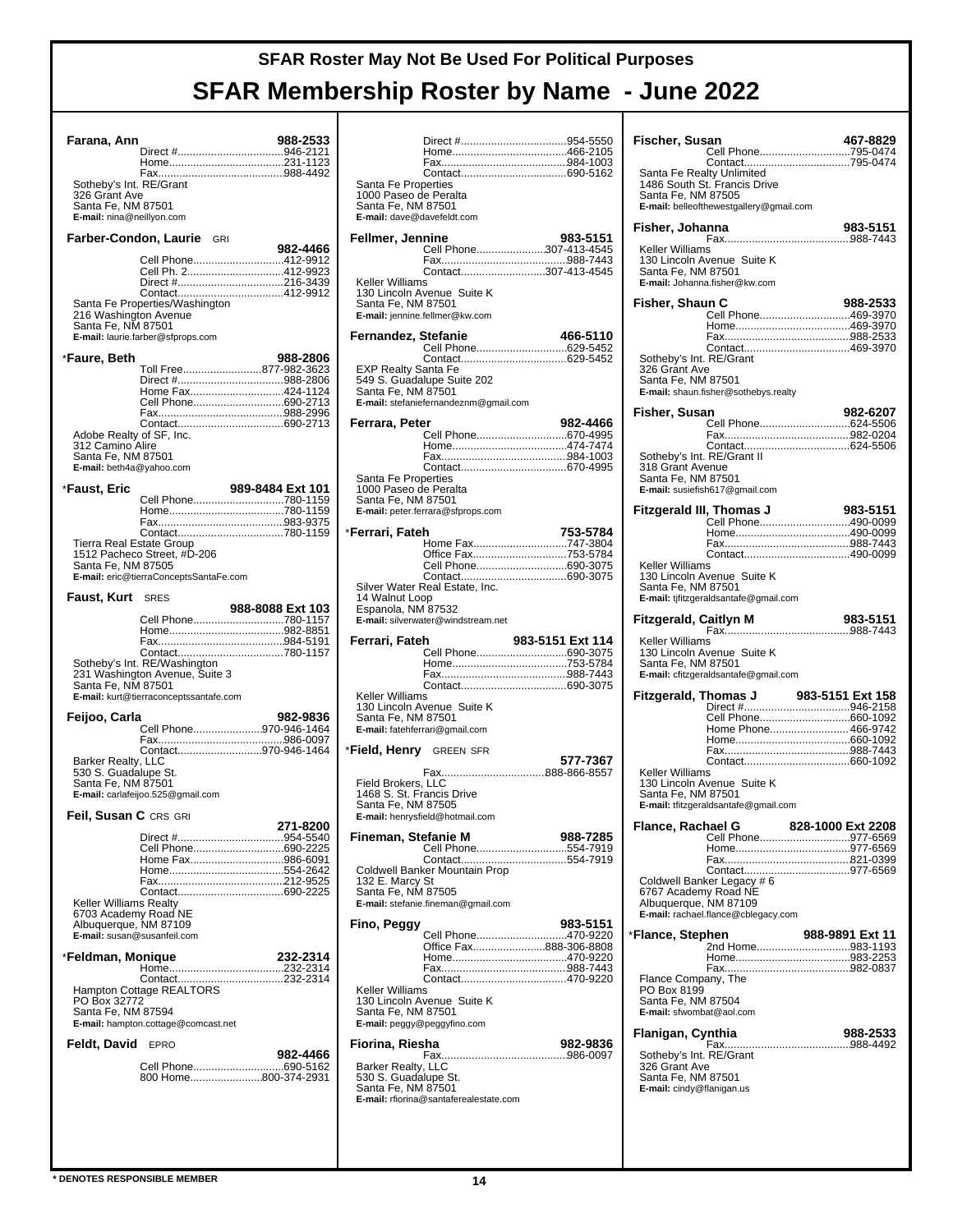| *Flores, Carmen                                                                      |                                                                                                              | 414-3435          |  |
|--------------------------------------------------------------------------------------|--------------------------------------------------------------------------------------------------------------|-------------------|--|
| <b>Acquisition Realty, LLC</b><br>141 E. Palace<br>Santa Fe, NM 87501                |                                                                                                              |                   |  |
|                                                                                      | E-mail: carmen@acquisitionrealtyllc.com                                                                      |                   |  |
| Fong, Jen<br><b>Barker Realty, LLC</b><br>530 S. Guadalupe St.<br>Santa Fe, NM 87501 | Direct #501-8611<br>Home917-543-2547<br>Contact917-543-2547<br>E-mail: jfong@santaferealestate.com           | 982-9836          |  |
|                                                                                      |                                                                                                              |                   |  |
| Force, Ryan<br>4121 Wyoming Blvd NE<br>Albuquerque, NM 87111                         | Cell Phone201-779-4454<br>Contact201-779-4454<br>Realty One of New Mexico<br>E-mail: ryanforce@ryanforce.com | 883-9400          |  |
|                                                                                      |                                                                                                              |                   |  |
| Barker Realty, LLC<br>530 S. Guadalupe St.<br>Santa Fe, NM 87501                     | E-mail: MaryJoy@santaferealestate.com                                                                        |                   |  |
| <b>Foss, Marilyn</b> SRES                                                            |                                                                                                              |                   |  |
| Sotheby's Int. RE/Grant II<br>318 Grant Avenue<br>Santa Fe, NM 87501                 | Cell Phone231-2500<br>E-mail: marilynfoss1@gmail.com                                                         | 982-6207 Ext 7388 |  |
| *Fowler, Aaron W                                                                     |                                                                                                              | 983-9473          |  |
| Homewise, Inc<br>1301 Siler Road Bldg. D<br>Santa Fe, NM 87507                       | Office Fax946-6586<br>Cell Phone795-1114<br>E-mail: afowler@homewise.org                                     |                   |  |
| *Fowler, Sherry                                                                      |                                                                                                              | 332-8838          |  |
| Albuquerque, NM 87109<br>E-mail: Sherry@sspabq.com                                   | Signature Southwest Properties<br>6745 Academy Rd NE Suite C                                                 |                   |  |
| Fox, Suzette M                                                                       |                                                                                                              | 663-7787          |  |
| Santa Fe, NM 87506                                                                   | Cell Phone412-9073<br>190 Central Park Sq, St 101<br>E-mail: suzette@nmrealestategroup.com                   |                   |  |
| Frantz, Laurie                                                                       |                                                                                                              | 983-5151          |  |
| Keller Williams<br>Santa Fe, NM 87501                                                | Cell Phone920-1346<br>130 Lincoln Avenue Suite K<br>E-mail: lauriefrantz@gmail.com                           |                   |  |
| *Frazier, Shadesia                                                                   |                                                                                                              |                   |  |
|                                                                                      |                                                                                                              | 206-516-2255      |  |
| Zillow, Inc<br>4223 Spring House Lane<br>Seattle, WA 30092                           | E-mail: shadesiaf@zillowgroup.com                                                                            |                   |  |

| *Frederick, Janet                                                   |                                                                                                           | 552-3088 |
|---------------------------------------------------------------------|-----------------------------------------------------------------------------------------------------------|----------|
| <b>RE/MAX Avante</b><br>Santa Fe, NM 87501                          | 150 Washington Ave #201<br>E-mail: jfrederick@remax.net                                                   |          |
|                                                                     |                                                                                                           |          |
| Freedman, Talia                                                     | Cell Phone263-7892                                                                                        | 263-7892 |
| Talia Freedman & Co.<br>4116 Lomas Blvd NE<br>Albuquerque, NM 87110 | E-mail: taliafreedman@abq-realty.com                                                                      |          |
| Fries, Amy                                                          |                                                                                                           | 988-2533 |
| Sotheby's Int. RE/Grant<br>326 Grant Ave<br>Santa Fe, NM 87501      | E-mail: amy.fries@sothebyshomes.com                                                                       |          |
| Fries, David                                                        |                                                                                                           | 988-2533 |
| Sotheby's Int. RE/Grant<br>326 Grant Ave                            | Cell Phone310-3919                                                                                        |          |
| Santa Fe, NM 87501                                                  | E-mail: david.fries@sothebyshomes.com                                                                     |          |
| *Fuentes, Erik B                                                    |                                                                                                           | 660-8320 |
|                                                                     |                                                                                                           |          |
| <b>Fuentes Appraising</b><br>P.O. Box 6494<br>Santa Fe, NM 87504    | E-mail: apperikfuentes@msn.com                                                                            |          |
| Fullerton, Seth R                                                   |                                                                                                           | 629-0010 |
|                                                                     | Cell Phone920-9930                                                                                        |          |
| Santa Fe, NM 87505                                                  | Hardy & Company<br>518 Old Santa Fe Tr. #150                                                              |          |
|                                                                     | E-mail: srf@santafelawgroup.com                                                                           |          |
| <b>Funston, Lance W</b>                                             |                                                                                                           | 982-4466 |
| Santa Fe Properties<br>1000 Paseo de Peralta<br>Santa Fe, NM 87501  | E-mail: will.funston@sfprops.com                                                                          |          |
| Furry, Brad                                                         |                                                                                                           | 982-4466 |
| 216 Washington Avenue<br>Santa Fe, NM 87501                         | Cell Phone330-4000<br>Contact330-4000<br>Santa Fe Properties/Washington<br>E-mail: brad.furry@sfprops.com |          |
| G-Scott, Lynn                                                       |                                                                                                           | 820-7000 |
| Logic Real Estate<br>Santa Fe, NM 87501                             | 2nd office820-7000<br>228 St. Francis Dr., Bldg. A<br>E-mail: lynn@santafelogic.com                       |          |
| *G-Scott, Randall                                                   |                                                                                                           | 820-7000 |
| Logic Real Estate<br>Santa Fe, NM 87501                             | Cell Phone470-6691<br>Contact470-6691<br>228 St. Francis Dr., Bldg. A<br>E-mail: rgs@santafelogic.com     |          |
| Gadret, Frederic                                                    | Cell Phone322-8471                                                                                        | 466-4956 |
| 24 Vista Estrella S.<br>Lamy, NM 87540                              | Contact322-8471<br>Maria Borden Concierge RE, LLC<br>E-mail: gadret7@hotmail.com                          |          |

|                                             | Gallatin-Giorgetti, Leslie                                      | 983-5151                               |
|---------------------------------------------|-----------------------------------------------------------------|----------------------------------------|
|                                             |                                                                 | Cell Phone670-7578                     |
|                                             |                                                                 |                                        |
|                                             |                                                                 |                                        |
| Keller Williams                             |                                                                 |                                        |
| Santa Fe, NM 87501                          | 130 Lincoln Avenue Suite K<br>E-mail: giorgettirealty@gmail.com |                                        |
|                                             |                                                                 |                                        |
| *Gallegos, Helen M                          |                                                                 | 989-8860                               |
|                                             |                                                                 |                                        |
|                                             | New Mexico Properties & Homes                                   |                                        |
|                                             | 821 Colonitas Campestres                                        |                                        |
| Santa Fe, NM 87501                          | E-mail: helen.nmph@gmail.com                                    |                                        |
|                                             |                                                                 |                                        |
| Gallegos, Lucia                             |                                                                 | 203-5205                               |
|                                             |                                                                 | Cell Phone280-9835                     |
|                                             |                                                                 |                                        |
| <b>NM Property Brokers</b><br>13 Peralta Rd |                                                                 |                                        |
| Peralta, NM 87042                           |                                                                 |                                        |
|                                             | E-mail: casa.luciag@gmail.com                                   |                                        |
| Gallegos, Matthew                           |                                                                 | 575-756-1351                           |
|                                             |                                                                 |                                        |
| Realty One of Chama<br>669 Terrace Ave      |                                                                 |                                        |
| Chama, NM 87520                             |                                                                 |                                        |
|                                             | E-mail: matthewgallegosr1chama@gmail.com                        |                                        |
|                                             | Galloway, Lynden AHWD                                           |                                        |
|                                             |                                                                 | 982-6207                               |
|                                             |                                                                 | Direct #984-7337<br>Cell Phone501-1111 |
|                                             |                                                                 |                                        |
|                                             |                                                                 |                                        |
|                                             | Sotheby's Int. RE/Grant II                                      |                                        |
| 318 Grant Avenue                            |                                                                 |                                        |
| Santa Fe, NM 87501                          | E-mail: Igalloway@newmexico.com                                 |                                        |
|                                             |                                                                 |                                        |
| Galvin, Paula S                             |                                                                 | 988-2533<br>Cell Phone795-5980         |
|                                             |                                                                 |                                        |
|                                             |                                                                 |                                        |
| Sotheby's Int. RE/Grant                     |                                                                 |                                        |
| 326 Gránt Ave                               |                                                                 |                                        |
| Santa Fe, NM 87501                          | E-mail: Paula@GalvinSantaFe.com                                 |                                        |
|                                             |                                                                 |                                        |
| Galvin, Tim                                 |                                                                 | 988-2533<br>Cell Phone795-5990         |
|                                             |                                                                 |                                        |
|                                             |                                                                 |                                        |
| Sotheby's Int. RE/Grant                     |                                                                 |                                        |
| 326 Grant Ave                               |                                                                 |                                        |
| Santa Fe. NM 87501                          | E-mail: Tim@GalvinSantaFe.com                                   |                                        |
|                                             |                                                                 |                                        |
| Gammon, Linda                               |                                                                 | 983-5151                               |
|                                             |                                                                 |                                        |
| Keller Williams                             |                                                                 |                                        |
|                                             | 130 Lincoln Avenue Suite K                                      |                                        |
| Santa Fe, NM 87501                          |                                                                 |                                        |
|                                             | E-mail: lindagammonkw@gmail.com                                 |                                        |
| Gano, Sarah                                 |                                                                 | 983-5151                               |
|                                             |                                                                 | Cell Phone231-2165                     |
|                                             |                                                                 |                                        |
| Keller Williams                             | 130 Lincoln Avenue Suite K                                      |                                        |
| Santa Fe, NM 87501                          |                                                                 |                                        |
|                                             | E-mail: bellablueshoe@mail.com                                  |                                        |
| *Garber, Gloria                             |                                                                 | 310-9705 Ext 103                       |
|                                             |                                                                 |                                        |
| Garber, Gloria RE, LLC<br>570 Via Arista    |                                                                 |                                        |
| Santa Fe, NM 87506                          |                                                                 |                                        |
| E-mail: gjg18@me.com                        |                                                                 |                                        |
|                                             |                                                                 |                                        |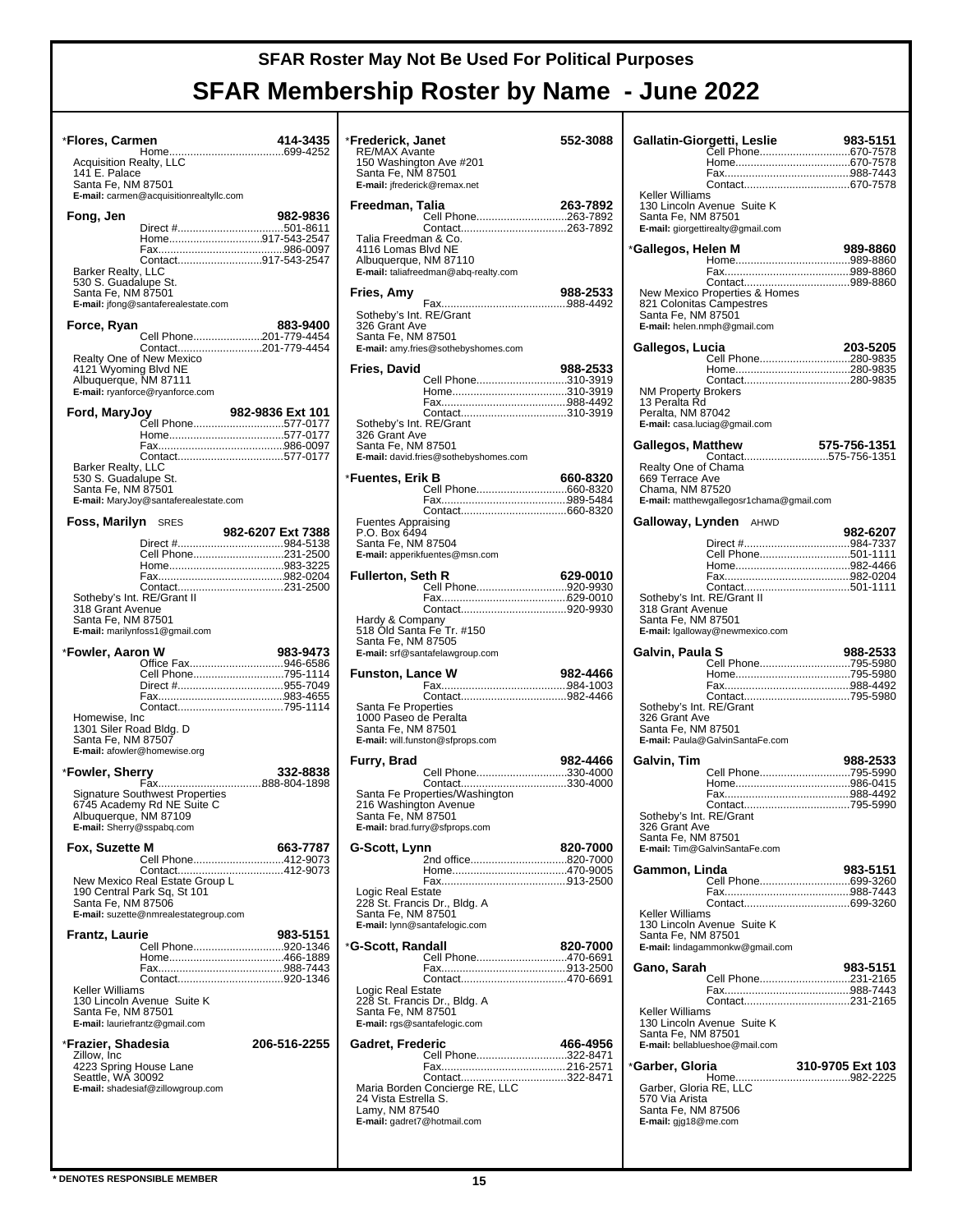| Garcia, Amy                                       | Cell Phone610-8516                                             | 271-8200          |
|---------------------------------------------------|----------------------------------------------------------------|-------------------|
|                                                   |                                                                |                   |
|                                                   |                                                                |                   |
| Keller Williams Realty                            |                                                                |                   |
| 6703 Academy Road NE<br>Albuquerque, NM 87109     |                                                                |                   |
|                                                   | E-mail: amysgarcia@gmail.com                                   |                   |
| *Garcia, Carlos                                   |                                                                | 988-8081          |
|                                                   |                                                                |                   |
| NAI SunVista                                      |                                                                |                   |
| 418 Cerrillos Rd., Suite 11                       |                                                                |                   |
| Santa Fe, NM 87507<br>E-mail: carlos@sunvista.com |                                                                |                   |
|                                                   |                                                                |                   |
| Garcia, David                                     | Cell Phone231-2789                                             | 983-5151          |
|                                                   |                                                                |                   |
|                                                   |                                                                |                   |
| Keller Williams                                   |                                                                |                   |
| Santa Fe, NM 87501                                | 130 Lincoln Avenue Suite K                                     |                   |
| E-mail: d.garcia@kw.com                           |                                                                |                   |
| Garcia, Emilio E                                  |                                                                | 983-5151          |
|                                                   |                                                                |                   |
|                                                   | Contact555-7757                                                |                   |
| Keller Williams                                   |                                                                |                   |
| Santa Fe, NM 87501                                | 130 Lincoln Avenue Suite K                                     |                   |
|                                                   | E-mail: gciaemilio38@gmail.com                                 |                   |
|                                                   | Garcia, Emily I AHWD CRS                                       |                   |
|                                                   |                                                                | 988-8088 Ext 7963 |
|                                                   |                                                                |                   |
|                                                   |                                                                |                   |
|                                                   |                                                                |                   |
|                                                   | Sotheby's Int. RE/Washington                                   |                   |
|                                                   | 231 Washington Avenue, Suite 3                                 |                   |
|                                                   |                                                                |                   |
| Santa Fe, NM 87501                                | E-mail: emily.garcia@sothebys.realty                           |                   |
|                                                   |                                                                |                   |
| *Garcia, Erik                                     | Cell Phone699-3288                                             | 699-3288          |
|                                                   |                                                                |                   |
|                                                   |                                                                |                   |
| Garcia Real Estate                                |                                                                |                   |
| 82 Calle Agua Clara<br>Santa Fe, NM 87508         |                                                                |                   |
|                                                   | E-mail: erik@garciarealestatenm.com                            |                   |
| Garcia, Gerad                                     |                                                                | 994-8585          |
|                                                   | Cell Phone205-5536                                             |                   |
|                                                   |                                                                |                   |
|                                                   | Berkshire Hathaway Home Srvc<br>1001 Golf Course Rd. Suite 101 |                   |
| Rio Rancho, NM 87124                              |                                                                |                   |
|                                                   | E-mail: geradgarcia@ispeakrealty.com                           |                   |
| *Garcia, Jerome A                                 |                                                                | 321-9589          |
|                                                   | Residential Real Estate Apprai                                 |                   |
| Jerome Garcia                                     |                                                                |                   |
| 6605 Welton Ct NE                                 |                                                                |                   |
| Albuquerque, NM 87109                             | E-mail: RREAppraisal@gmail.com                                 |                   |
|                                                   |                                                                |                   |
|                                                   |                                                                |                   |
|                                                   | Contact269-4046                                                |                   |
| Keller Williams Realty                            |                                                                |                   |
| Albuquerque, NM 87120                             | 6240 Riverside Plaza #100                                      |                   |
|                                                   | E-mail: newmexicohomesjg@gmail.com                             |                   |
| Garcia, Paul B                                    |                                                                | 883-9400          |
|                                                   |                                                                |                   |
|                                                   | Realty One of New Mexico C                                     |                   |
| Albuquerque, NM 87113                             | 7441 Alameda Blvd Suite C                                      |                   |

| Garcia, Tina                                    |                                                                 | 792-5554          |
|-------------------------------------------------|-----------------------------------------------------------------|-------------------|
| <b>Red Fox Realty</b>                           | 10000 Coors Bypass Unit G221                                    |                   |
| Albuquerque, NM 87114                           |                                                                 |                   |
|                                                 | E-mail: Tinam.garcia04@gmail.com                                |                   |
|                                                 | Garcia-Sandoval, Angelina<br><b>Realty One Enchanted Circle</b> | 883-9400          |
| 9674-3 Eagle Ranch Rd.                          |                                                                 |                   |
| Albuquerque, NM 87120                           |                                                                 |                   |
|                                                 | E-mail: nextlevelrealty5@gmail.com                              |                   |
|                                                 | *Garcia-Sandoval, Angelina P<br>Cell Phone321-6310              | 278-7228          |
|                                                 | Contact321-6310                                                 |                   |
|                                                 | Realty One Enchanted Circle                                     |                   |
| 1807 Second Street<br>Santa Fe, NM 87505        |                                                                 |                   |
|                                                 | E-mail: nextlevelrealty5@gmail.com                              |                   |
| Gardner, Cleveland                              |                                                                 | 982-9836          |
|                                                 | Cell Phone490-9382                                              |                   |
|                                                 |                                                                 |                   |
| Barker Realty, LLC                              |                                                                 |                   |
| 530 S. Guadalupe St.<br>Santa Fe, NM 87501      |                                                                 |                   |
| E-mail: cleve@cwg57.com                         |                                                                 |                   |
|                                                 |                                                                 |                   |
|                                                 |                                                                 |                   |
|                                                 |                                                                 |                   |
|                                                 |                                                                 |                   |
| 28 Avenida de La Scala                          | Santa Fe Commercial RE, LLC                                     |                   |
| Santa Fe, NM 87506                              |                                                                 |                   |
|                                                 | E-mail: tgardner@tgardner.com                                   |                   |
|                                                 | <b>Garfitt, Sue</b> CRS SFR GREEN                               |                   |
|                                                 | Toll Free800-374-2931                                           | 982-4466 Ext 7312 |
|                                                 | Cell Phone577-2007                                              |                   |
|                                                 | Home Fax466-3930                                                |                   |
|                                                 |                                                                 |                   |
|                                                 |                                                                 |                   |
| Santa Fe Properties                             |                                                                 |                   |
| 1000 Paseo de Peralta<br>Santa Fe, NM 87501     |                                                                 |                   |
|                                                 | E-mail: wesellsantafe@comcast.net                               |                   |
| *Garman, Gary R                                 |                                                                 | 847-5115          |
|                                                 | Čell Phone796-5444                                              |                   |
|                                                 |                                                                 |                   |
| Desert Bloom Realty, Inc                        |                                                                 |                   |
| P.O. Box 1024<br>Corrales, NM 87048             |                                                                 |                   |
|                                                 | E-mail: ggarman@comcast.net                                     |                   |
| *Garner, Cecile R                               |                                                                 | 471-4489          |
|                                                 | Cell Phone490-2616                                              |                   |
|                                                 |                                                                 |                   |
|                                                 | Premier Properties of NM, Inc.                                  |                   |
| 2308 Calle Pintura                              |                                                                 |                   |
| Santa Fe, NM 87505                              | E-mail: cecileg@cybermesa.com                                   |                   |
|                                                 |                                                                 |                   |
| Garrett, Norma J                                | Cell Phone918-282-1956                                          | 575-756-1351      |
|                                                 | Contact918-282-1956                                             |                   |
| Realty One of Chama<br>669 Terrace Ave          |                                                                 |                   |
| Chama, NM 87520                                 |                                                                 |                   |
|                                                 | E-mail: normagarrettr1chama@gmail.com                           |                   |
| Gatewood, Freddie Sue                           |                                                                 | 490-4151          |
|                                                 | Cell Phone410-6400                                              |                   |
|                                                 |                                                                 |                   |
|                                                 |                                                                 |                   |
| Realty One of Santa Fe<br>2200 Miguel Chavez #D |                                                                 |                   |
| Santa Fe, NM 87505                              | E-mail: freddiesue@freddiesuegatewood.com                       |                   |
|                                                 |                                                                 |                   |
|                                                 |                                                                 |                   |
|                                                 |                                                                 |                   |

| Gavron, Devorah CRS                             |                                                                                                  | 662-8899 Ext 231               |
|-------------------------------------------------|--------------------------------------------------------------------------------------------------|--------------------------------|
|                                                 |                                                                                                  | Cell Phone690-1409             |
|                                                 |                                                                                                  |                                |
| White Rock, NM 87547                            | 13 Sherwood Blvd, Suite 2<br>E-mail: gavron@cybermesa.com                                        |                                |
|                                                 | Gaytan Pizano, Kimberly                                                                          | 467-8829<br>Cell Phone929-9266 |
| Santa Fe, NM 87505                              | Santa Fe Realty Unlimited<br>1486 South St. Francis Drive<br>E-mail: kimberlygaytan.nm@gmail.com |                                |
|                                                 | Gelbart, Julia ABR SRES                                                                          | 982-4466                       |
|                                                 |                                                                                                  | Toll Free800-374-2931          |
|                                                 |                                                                                                  | Office Fax984-1003             |
|                                                 |                                                                                                  | Cell Phone699-2507             |
|                                                 |                                                                                                  |                                |
| 216 Washington Avenue<br>Santa Fe, NM 87501     | Santa Fe Properties/Washington<br>E-mail: Julia.Gelbart@gmail.com                                |                                |
| Geoffrey, Paul                                  |                                                                                                  | 982-4466 Ext 403               |
|                                                 |                                                                                                  | Cell Phone660-6009             |
|                                                 |                                                                                                  |                                |
|                                                 |                                                                                                  |                                |
|                                                 | Santa Fe Properties/Washington                                                                   |                                |
| 216 Washington Avenue<br>Santa Fe, NM 87501     | E-mail: pauljgeoffrey@gmail.com                                                                  |                                |
| Germain, Ducarmel                               |                                                                                                  | 962-2121                       |
|                                                 |                                                                                                  |                                |
|                                                 |                                                                                                  |                                |
|                                                 | HomeSmart Realty Pros<br>6700 Jefferson, NE, Suite A-2                                           |                                |
| Albuquerque, NM 87109                           |                                                                                                  |                                |
|                                                 | E-mail: ducgermain@comcast.net                                                                   |                                |
| Getchell Potter, Teresa                         |                                                                                                  | 982-4466                       |
|                                                 |                                                                                                  |                                |
|                                                 |                                                                                                  |                                |
|                                                 |                                                                                                  |                                |
|                                                 |                                                                                                  |                                |
| Santa Fe Properties                             |                                                                                                  |                                |
| 1000 Paseo de Peralta                           |                                                                                                  |                                |
| Santa Fe, NM 87501                              | E-mail: teresa.potter@sfprops.com                                                                |                                |
|                                                 |                                                                                                  |                                |
| *Gianardi, Lisa A                               |                                                                                                  | 321-9424                       |
|                                                 |                                                                                                  |                                |
| <b>Eclipse Real Estate</b>                      |                                                                                                  |                                |
| 12209 Mountain road NE<br>Albuquerque, NM 87111 |                                                                                                  |                                |
|                                                 | E-mail: gianardi@comcast.net                                                                     |                                |
| Gillespie, Amy                                  |                                                                                                  | 983-5151                       |
|                                                 |                                                                                                  | Cell Phone310-463-5472         |
|                                                 |                                                                                                  |                                |
| Keller Williams                                 |                                                                                                  | Contact310-463-5472            |
|                                                 | 130 Lincoln Avenue Suite K                                                                       |                                |
| Santa Fe, NM 87501                              |                                                                                                  |                                |
|                                                 | E-mail: amy505realtor@gmail.com                                                                  |                                |
| Gillespie, Johnnie L                            |                                                                                                  | 988-2533                       |
|                                                 |                                                                                                  |                                |
|                                                 |                                                                                                  |                                |
| Sotheby's Int. RE/Grant                         |                                                                                                  |                                |
| 326 Grant Ave                                   |                                                                                                  |                                |
| Santa Fe, NM 87501                              | E-mail: johnnie@johnniegillespie.com                                                             |                                |
|                                                 |                                                                                                  |                                |
| Gilligan, Gwen SFR                              |                                                                                                  |                                |
|                                                 |                                                                                                  | 982-9836 Ext 7316              |
|                                                 |                                                                                                  |                                |
|                                                 |                                                                                                  |                                |
|                                                 |                                                                                                  |                                |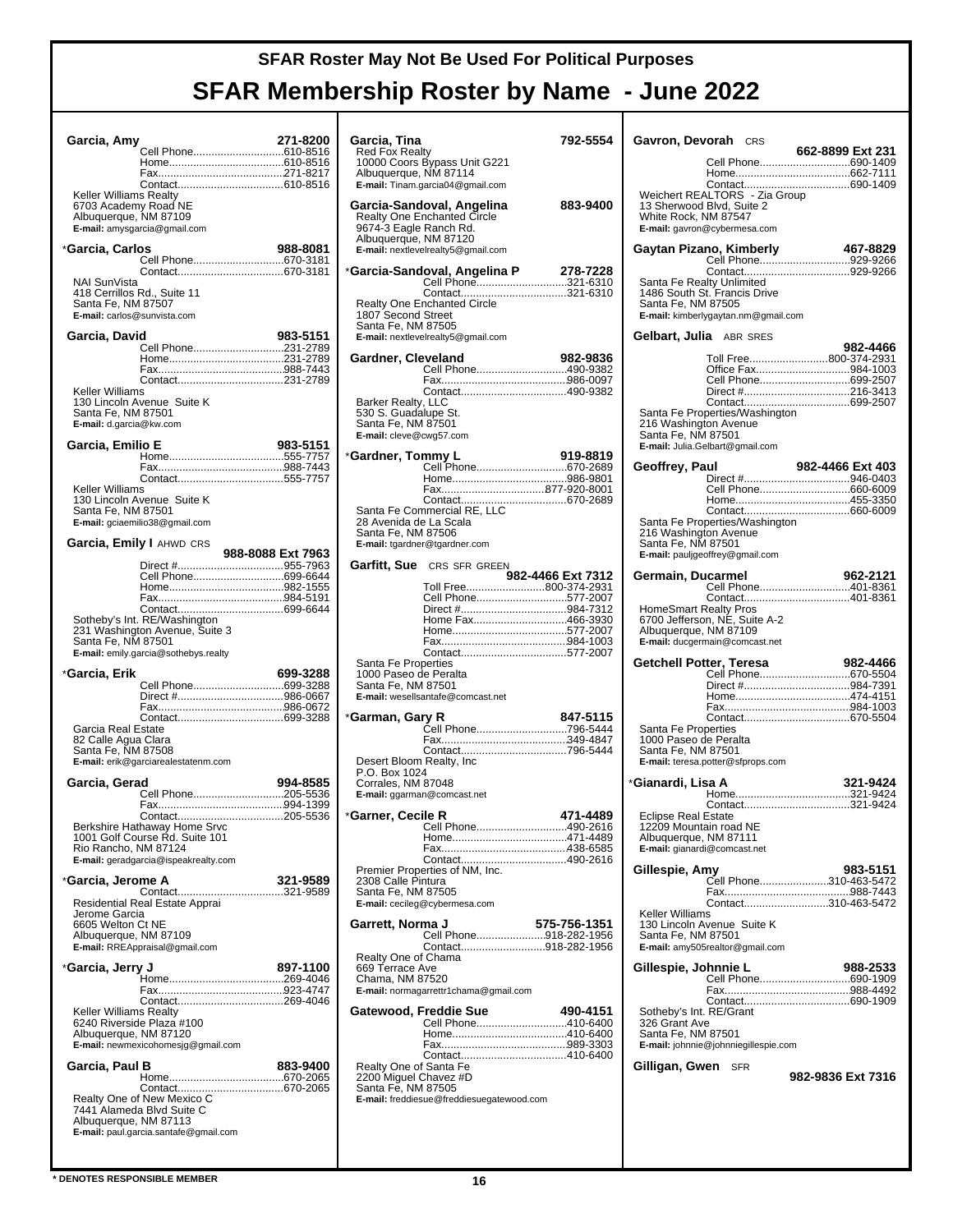┯

|                                                                                                       | Toll Free800-374-2931<br>Office Fax984-1003<br>Cell Phone660-0500                                                          |                  |
|-------------------------------------------------------------------------------------------------------|----------------------------------------------------------------------------------------------------------------------------|------------------|
| Barker Realty, LLC<br>530 S. Guadalupe St.<br>Santa Fe, NM 87501                                      | E-mail: gwen@gwengilligan.com                                                                                              |                  |
| *Girard, Alexis K                                                                                     |                                                                                                                            | 983-6504 Ext 104 |
| Axis Development, LLC<br>Santa Fe, NM 87501                                                           | Contact983-6504 Ext 104<br>215 W. San Francisco St, S-300<br>E-mail: alexisg@greerenterprises.com                          |                  |
| Glass, Michael                                                                                        |                                                                                                                            | 554-3873         |
|                                                                                                       |                                                                                                                            |                  |
| <b>EXP Realty</b><br>Albuquerque, NM 87109                                                            | 100 Sun Avenue, Suite 650<br>E-mail: michael.glass@exprealty.com                                                           |                  |
| *Glass, Susanne                                                                                       |                                                                                                                            | 883-9400         |
| Albuquerque, NM 87114                                                                                 | Cell Phone720-3361<br>Realty One of New Mexico<br>9674-3 eagle Ranch Rd NW<br>E-mail: susannesellsnm@gmail.com             |                  |
| <b>Glover, Paula M</b> AC                                                                             |                                                                                                                            | 663-7787 Ext 100 |
| Santa Fe, NM 87506                                                                                    | Cell Phone412-3400<br>New Mexico Real Estate Group L<br>190 Central Park Sq, St 101<br>E-mail: paula@nmrealestategroup.com |                  |
| Godin, Lisa                                                                                           |                                                                                                                            | 271-8200         |
|                                                                                                       | Cell Phone269-4584                                                                                                         |                  |
| Keller Williams Realty<br>6703 Academy Road NE<br>Albuquerque, NM 87109<br>E-mail: lisa@lisagodin.com |                                                                                                                            |                  |
| Goldman, Shell                                                                                        |                                                                                                                            | 983-5151         |
|                                                                                                       |                                                                                                                            |                  |
| Keller Williams<br>Santa Fe, NM 87501                                                                 | 130 Lincoln Avenue Suite K<br>E-mail: shellgoldman@gmail.com                                                               |                  |
| Gomez, Benjamin                                                                                       | Cell Phone550-5972                                                                                                         | 897-1100         |
| Keller Williams Realty<br>Albuquerque, NM 87120                                                       | 6240 Riverside Plaza #100<br>E-mail: Ben@YourCasaTeam.com                                                                  |                  |
| Gomez, Germaine P                                                                                     |                                                                                                                            | 603-2435         |
| 1500 %th St #11<br>Santa Fe, NM 87505                                                                 | Simply New Mexico Real Estate<br>E-mail: simplynewmexicorealestate@gmail.com                                               |                  |
| Gomez, Moreen                                                                                         | Cell Phone231-7444                                                                                                         | 913-9393         |
| 3 Los Pinos<br>Santa Fe, NM 87507                                                                     | E-mail: moreen@santafetrailrealty.com                                                                                      |                  |

| Gonzales, Anna M                                                                 |                                                                                              | 983-5151<br>Cell Phone577-4338          |
|----------------------------------------------------------------------------------|----------------------------------------------------------------------------------------------|-----------------------------------------|
| Keller Williams<br>Santa Fe, NM 87501<br>E-mail: agbiele@gmail.com               | 130 Lincoln Avenue Suite K                                                                   |                                         |
| Gonzales, Ashley R<br><b>Keller Williams Realty</b>                              |                                                                                              | 897-1100                                |
| Albuquerque, NM 87120                                                            | 6240 Riverside Plaza #100<br>E-mail: roxannegrealty@gmail.com                                |                                         |
| Gonzales, Dario G                                                                |                                                                                              | 897-1100 Ext 9315<br>Cell Phone699-1169 |
|                                                                                  |                                                                                              |                                         |
| <b>Keller Williams Realty</b><br>Albuquerque, NM 87120<br>E-mail: dariogg@kw.com | 6240 Riverside Plaza #100                                                                    |                                         |
| *Gonzales, Jeremy                                                                |                                                                                              | 299-6983<br>Cell Phone480-7524          |
|                                                                                  |                                                                                              |                                         |
| Albuquerque, NM 87120                                                            | The Brokerage Realty ABQ., Inc<br>6152 Deergrass Circle NW<br>E-mail: SiteSelect@hotmail.com |                                         |
| *Gonzales, Louie                                                                 |                                                                                              | 473-0247<br>Cell Phone690-3712          |
|                                                                                  |                                                                                              |                                         |
| 4200 Roadrunner Lane<br>Santa Fe, NM 87507                                       | Gonzales Appraisal Services<br>E-mail: Igonzalesappraisal@yahoo.com                          |                                         |
| *Gonzales, Louis                                                                 |                                                                                              | 920-3849<br>Cell Phone920-3849          |
|                                                                                  |                                                                                              |                                         |
| The Brokerage Realty<br>Post Office Box 22877<br>Santa Fe, NM 87502              | E-mail: BrokerageRealty@msn.com                                                              |                                         |
| Gonzales, Lu                                                                     |                                                                                              | 983-5151                                |
|                                                                                  |                                                                                              |                                         |
|                                                                                  |                                                                                              |                                         |
| Keller Williams<br>Santa Fe, NM 87501<br>E-mail: lugonzales@aol.com              | 130 Lincoln Avenue Suite K                                                                   |                                         |
| *Gonzales, Manuel A                                                              |                                                                                              | 988-1960                                |
|                                                                                  |                                                                                              |                                         |
| <b>Gonzales Realty</b><br>2908 Governor Mabry Ct.<br>Santa Fe, NM 87505          | E-mail: malmaeusa@gmail.com                                                                  |                                         |
| <b>Gonzales, Matthew M</b>                                                       |                                                                                              | 883-9400<br>Cell Phone908-6564          |
| Albuquerque, NM 87114                                                            | Realty One of New Mexico<br>9674-3 eagle Ranch Rd NW<br>E-mail: brokermattgonzales@gmail.com |                                         |
| Gonzales, Richard                                                                |                                                                                              | 883-9400<br>Cell Phone480-7001          |
| Albuquerque, NM 87114                                                            | Realty One of New Mexico<br>9674-3 eagle Ranch Rd NW<br>E-mail: osoeliterealty@outlook.com   |                                         |

| Gonzales, Roseanna Z                           | Cell Phone470-5638                                      | 988-2806         |
|------------------------------------------------|---------------------------------------------------------|------------------|
|                                                |                                                         |                  |
|                                                | Home Fax982-2066                                        |                  |
|                                                |                                                         |                  |
|                                                |                                                         |                  |
|                                                |                                                         |                  |
| Adobe Realty of SF, Inc.<br>312 Camino Alire   |                                                         |                  |
| Santa Fe, NM 87501                             |                                                         |                  |
| E-mail: rzgadobe@gmail.com                     |                                                         |                  |
|                                                |                                                         |                  |
| Gonzales, Veronica                             |                                                         | 271-8200         |
|                                                | Cell Phone440-8956                                      |                  |
|                                                |                                                         |                  |
|                                                |                                                         |                  |
| Keller Williams Realty                         |                                                         |                  |
| 6703 Academy Road NE                           |                                                         |                  |
| Albuquerque, NM 87109                          |                                                         |                  |
|                                                | E-mail: veronica@ABQDreamHomes.com                      |                  |
|                                                |                                                         |                  |
| <b>Gonzales, Yvonne</b>                        |                                                         | 962-2121         |
|                                                | HomeSmart Realty Pros<br>6700 Jefferson, NE, Suite A-2  |                  |
| Albuquerque, NM 87109                          |                                                         |                  |
|                                                | E-mail: yvonnegonzales12011@gmail.com                   |                  |
|                                                |                                                         |                  |
| Goodbody, Darlene M                            |                                                         | 983-5151         |
|                                                | Cell Phone500-5675                                      |                  |
|                                                |                                                         |                  |
|                                                |                                                         |                  |
| Keller Williams                                |                                                         |                  |
|                                                | 130 Lincoln Avenue Suite K                              |                  |
| Santa Fe, NM 87501                             |                                                         |                  |
| E-mail: dgoodbody@kw.com                       |                                                         |                  |
|                                                |                                                         |                  |
| *Goodman, Brant                                |                                                         | 313-0099         |
|                                                | Cell Phone690-7311                                      |                  |
|                                                |                                                         |                  |
|                                                |                                                         |                  |
| Landseer Management                            |                                                         |                  |
| 613 Old Santa Fe Trail                         |                                                         |                  |
| Santa Fe, NM 87505                             |                                                         |                  |
|                                                | E-mail: Brant@landseermanagement.com                    |                  |
| Gordon, Andrea                                 |                                                         | 982-6207         |
|                                                | Cell Phone310-0625                                      |                  |
|                                                |                                                         |                  |
|                                                |                                                         |                  |
| Sotheby's Int. RE/Grant II                     |                                                         |                  |
| 318 Grant Avenue                               |                                                         |                  |
| Santa Fe, NM 87501                             |                                                         |                  |
|                                                | E-mail: ajgordon55@gmail.com                            |                  |
|                                                |                                                         |                  |
| Gordy, Lester                                  |                                                         | 292-8900         |
|                                                | Cell Phone382-8650                                      |                  |
|                                                |                                                         |                  |
|                                                |                                                         |                  |
|                                                | Coldwell Banker Legacy 8200<br>8200 Carmel NE Suite 103 |                  |
|                                                |                                                         |                  |
| Albuquerque, NM 87122                          |                                                         |                  |
|                                                | E-mail: les.gordy@cblegacy.com                          |                  |
| Gorges, Keith                                  |                                                         | 988-8088 Ext 102 |
|                                                | Cell Phone780-1152                                      |                  |
|                                                |                                                         |                  |
|                                                |                                                         |                  |
|                                                |                                                         |                  |
|                                                | Sotheby's Int. RE/Washington                            |                  |
|                                                | 231 Washington Avenue, Suite 3                          |                  |
| Santa Fe, NM 87501                             |                                                         |                  |
|                                                | E-mail: keith@tierraconceptssantafe.com                 |                  |
|                                                |                                                         |                  |
| Goss, Josh                                     |                                                         | 982-6207         |
|                                                | Cell Phone604-7826                                      |                  |
|                                                |                                                         |                  |
|                                                |                                                         |                  |
| Sotheby's Int. RE/Grant II<br>318 Grant Avenue |                                                         |                  |
| Santa Fe, NM 87501                             |                                                         |                  |
| E-mail: jgoss723@gmail.com                     |                                                         |                  |
|                                                |                                                         |                  |
| Graf, Josephine J                              |                                                         | 820-7000         |
|                                                |                                                         |                  |
|                                                |                                                         |                  |
|                                                | Contact264-0190                                         |                  |
| Logic Real Estate                              |                                                         |                  |
|                                                | 228 St. Francis Dr., Bldg. A                            |                  |
| Santa Fe, NM 87501                             |                                                         |                  |
|                                                | E-mail: JosephineGraf@gmail.com                         |                  |
|                                                |                                                         |                  |
|                                                |                                                         |                  |
|                                                |                                                         |                  |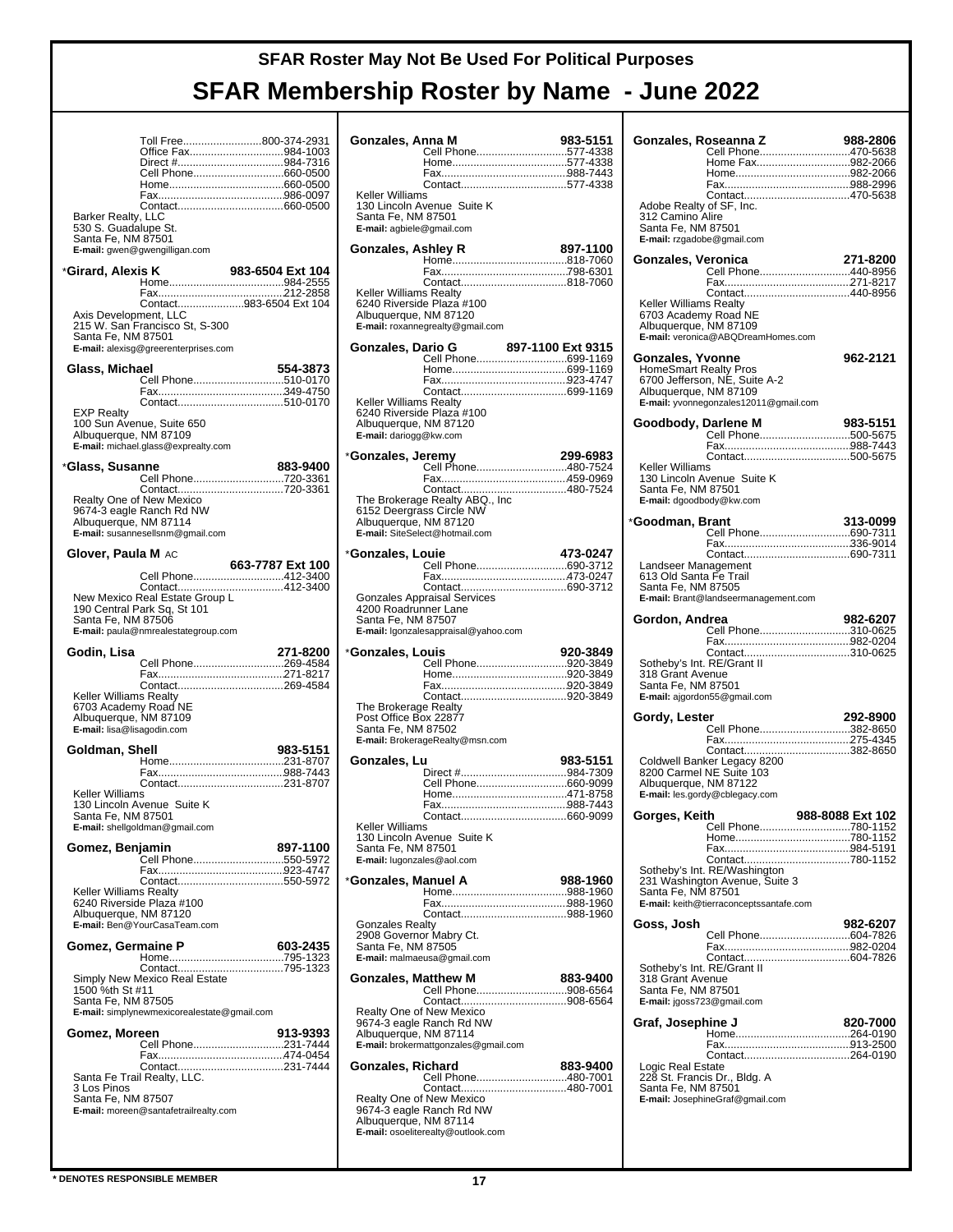| Graham, Barbara                                  |                                                         | 982-9836 Ext 687 |
|--------------------------------------------------|---------------------------------------------------------|------------------|
|                                                  | Direct #455-8687<br>Office Fax982-9836                  |                  |
|                                                  | Cell Phone470-2081                                      |                  |
|                                                  |                                                         |                  |
| Barker Realty, LLC<br>530 S. Guadalupe St.       |                                                         |                  |
| Santa Fe, NM 87501<br>E-mail: esquintle@aol.com  |                                                         |                  |
| Gramm, Ayden L                                   |                                                         | 982-4466         |
|                                                  | Cell Phone310-467-7017                                  |                  |
|                                                  | Contact310-467-7017                                     |                  |
| Santa Fe Properties<br>1000 Paseo de Peralta     |                                                         |                  |
| Santa Fe, NM 87501                               | E-mail: aydengramm@gmail.com                            |                  |
|                                                  |                                                         |                  |
|                                                  | *Granito III III, John B GRI                            | 982-9954         |
|                                                  |                                                         |                  |
|                                                  |                                                         |                  |
| <b>Buena Vista Properties</b><br>606 Gomez Road  |                                                         |                  |
| Santa Fe, NM 87501                               | E-mail: john@buenavistasf.com                           |                  |
|                                                  |                                                         |                  |
| Grant, Steven                                    |                                                         | 271-8200         |
| Keller Williams Realty<br>6703 Academy Road NE   |                                                         |                  |
| Albuquerque, NM 87109                            |                                                         |                  |
|                                                  | E-mail: steve@grantprop.com                             |                  |
| *Green. Rick                                     | Cell Phone470-5422                                      | 470-5422         |
|                                                  |                                                         |                  |
|                                                  | Green Property Group, LLC<br>3321 Avenida de San Marcos |                  |
| Santa Fe, NM 87507<br>E-mail: santaferic@aol.com |                                                         |                  |
| Greiner, Philip                                  |                                                         | 467-8829         |
|                                                  | Santa Fe Realty Unlimited                               |                  |
| Santa Fe, NM 87505                               | 1486 South St. Francis Drive                            |                  |
|                                                  | E-mail: philgreinersf@gmail.com                         |                  |
| Grieco, Shirley                                  |                                                         | 988-7285         |
| 132 E. Marcy St                                  | Coldwell Banker Mountain Prop                           |                  |
| Santa Fe, NM 87505                               | E-mail: shirleygrieco@msn.com                           |                  |
| *Griego, Diana L                                 |                                                         | 238-6478         |
|                                                  | Cell Phone238-6478                                      |                  |
|                                                  | Contact238-6478                                         |                  |
| Castle Finders, LLC<br>P.O. Box 67077            |                                                         |                  |
| Albuquerque, NM 87193                            |                                                         |                  |
|                                                  | E-mail: Diana@CastleFinders.net                         |                  |
| Griego, Michael                                  | Cell Phone550-8984                                      | 500-8222         |
|                                                  | <b>EXIT Realty Advantage NM</b>                         |                  |
| 1615 Central, Suite 100                          |                                                         |                  |
| Los Alamos, NM 87544                             | E-mail: homesbymikeandjess@gmail.com                    |                  |
| Griego, Rachele M                                |                                                         | 988-2533         |
|                                                  | Cell Phone690-9386                                      |                  |
|                                                  |                                                         |                  |
| Sotheby's Int. RE/Grant                          |                                                         |                  |
| 326 Grant Ave<br>Santa Fe, NM 87501              |                                                         |                  |
|                                                  | E-mail: rachele.griego@sothebys.realty                  |                  |
| <b>Griffith, Catherine</b>                       |                                                         | 988-2533         |
| Sotheby's Int. RE/Grant                          |                                                         |                  |
| 326 Grant Ave<br>Santa Fe, NM 87501              |                                                         |                  |
|                                                  | E-mail: cathy.griffith@sothebyshomes.com                |                  |
|                                                  |                                                         |                  |
|                                                  |                                                         |                  |

| Griffo, Laurie                                                 | Cell Phone429-6068                                                                | 883-9400         |
|----------------------------------------------------------------|-----------------------------------------------------------------------------------|------------------|
|                                                                | Realty One of New Mexico-Cande                                                    |                  |
| 1902 Candelaria Rd NW<br>Albuquerque, NM 87107                 |                                                                                   |                  |
|                                                                | E-mail: Igriffo.realtor@gmail.com                                                 |                  |
| Grimmis, Letitia                                               |                                                                                   | 271-8200         |
| Keller Williams Realty                                         |                                                                                   |                  |
| 6703 Academy Road NE<br>Albuquerque, NM 87109                  |                                                                                   |                  |
| E-mail: TishHelp@gmail.com                                     |                                                                                   |                  |
| Grinage, Jason E                                               | Cell Phone485-8836                                                                | 467-8829         |
|                                                                |                                                                                   |                  |
|                                                                | Santa Fe Realty Unlimited<br>1486 South St. Francis Drive                         |                  |
| Santa Fe, NM 87505                                             | E-mail: JasonGrinage@gmail.com                                                    |                  |
| Grove, James                                                   |                                                                                   | 310-4412         |
|                                                                | Cell Phone912-856-1074<br>Contact912-856-1074                                     |                  |
| <b>REAL Broker</b>                                             | 150 Washington Ave., Suite 201                                                    |                  |
| Santa Fe, NM 87501<br>E-mail: james@grove.realtor              |                                                                                   |                  |
| Groves, Tamara                                                 |                                                                                   | 897-1100         |
|                                                                | Cell Phone350-3977                                                                |                  |
| <b>Keller Williams Realty</b>                                  | Contact350-3977                                                                   |                  |
| Albuquerque, NM 87120                                          | 6240 Riverside Plaza #100                                                         |                  |
|                                                                | E-mail: tamaragrovesnmhomes@gmail.com                                             |                  |
| Gudwin, Philip                                                 |                                                                                   | 982-4466 Ext 243 |
|                                                                |                                                                                   |                  |
|                                                                |                                                                                   |                  |
|                                                                |                                                                                   |                  |
| Santa Fe Properties<br>1000 Paseo de Peralta                   |                                                                                   |                  |
| Santa Fe, NM 87501                                             | E-mail: Philip.Gudwin@sfprops.com                                                 |                  |
|                                                                |                                                                                   | 554-3873         |
|                                                                | Cell Phone328-4892                                                                |                  |
|                                                                |                                                                                   |                  |
| <b>EXP Realty</b>                                              | Contact328-4892                                                                   |                  |
| Albuquerque, NM 87109                                          | 100 Sun Avenue, Suite 650                                                         |                  |
|                                                                | E-mail: nm.broker@exprealty.com                                                   |                  |
|                                                                |                                                                                   | 466-5110         |
| *Guggino, Marc<br>*Guggino, Marc<br><b>EXP Realty Santa Fe</b> |                                                                                   |                  |
| Santa Fe, NM 87501                                             | 549 S. Guadalupe Suite 202                                                        |                  |
|                                                                | E-mail: nm.broker@exprealty.com                                                   |                  |
|                                                                |                                                                                   | 602-750-0609     |
| Gunn Appraisal                                                 |                                                                                   |                  |
| *Gunn, Gregory<br>3203 E Kerry Lane<br>Phoenix, AZ 85050       | E-mail: greg@gunnappraisalaz.com                                                  |                  |
| Gunn, Victoria                                                 |                                                                                   | 575-758-1924     |
|                                                                | Cell Phone575-776-4704<br>Fax575-758-4833                                         |                  |
|                                                                | Contact575-776-4704                                                               |                  |
| Taos, NM 87571                                                 | Berkshire Hathaway HomeService<br>314A Paseo del Pueblo Norte                     |                  |
|                                                                | E-mail: victoriagunn@mac.com                                                      |                  |
|                                                                |                                                                                   |                  |
|                                                                |                                                                                   |                  |
|                                                                |                                                                                   |                  |
|                                                                | Coldwell Banker Legacy # 3<br>10400 Academy NE Suite 100<br>Albuquerque, NM 87111 |                  |

| *Gutierrez, Nic                                                                                              |                                                                                                     | 315-7344 Ext 103                       |
|--------------------------------------------------------------------------------------------------------------|-----------------------------------------------------------------------------------------------------|----------------------------------------|
|                                                                                                              |                                                                                                     | Cell Phone315-7344                     |
| Quality Appraisal, LLC<br>Santa Fe, NM 87505                                                                 | 2210 Miguel Chavez Unit 1015<br>E-mail: quality_appraisal@yahoo.com                                 |                                        |
| Gutierrez-Pacheco, Carlos I                                                                                  |                                                                                                     | 503-4805                               |
|                                                                                                              |                                                                                                     | Cell Phone920-1400                     |
| Vylla Home                                                                                                   |                                                                                                     |                                        |
| Albuquerque, NM 87102<br>E-mail: carlos.sfru@gmail.com                                                       | 500 Marquette Ave NW, Ste 1200                                                                      |                                        |
| Guzman, Mary                                                                                                 |                                                                                                     | 988-8088                               |
|                                                                                                              |                                                                                                     | Cell Phone570-1463<br>Home Fax466-3762 |
|                                                                                                              |                                                                                                     |                                        |
| Santa Fe, NM 87501                                                                                           | Sotheby's Int. RE/Washington<br>231 Washington Avenue, Suite 3<br>E-mail: mkguzmansantafe@gmail.com |                                        |
| Hackett, Ann J                                                                                               |                                                                                                     | 982-9836                               |
| <b>Barker Realty, LLC</b><br>530 S. Guadalupe St.<br>Santa Fe, NM 87501                                      | E-mail: asst.joyofsantafe@gmail.com                                                                 |                                        |
| Haddrill, Camilia                                                                                            |                                                                                                     | 983-5151                               |
|                                                                                                              |                                                                                                     |                                        |
| Keller Williams<br>130 Lincoln Avenue Suite K<br>Santa Fe, NM 87501<br>E-mail: crhaddrill@gmail.com          |                                                                                                     |                                        |
| Hagey, Debra                                                                                                 |                                                                                                     |                                        |
|                                                                                                              |                                                                                                     | Cell Phone670-6132                     |
|                                                                                                              |                                                                                                     |                                        |
|                                                                                                              |                                                                                                     |                                        |
|                                                                                                              |                                                                                                     |                                        |
| Santa Fe Properties<br>1000 Paseo de Peralta<br>Santa Fe, NM 87501                                           | E-mail: debra.hagey@sfprops.com                                                                     |                                        |
| Hale, Cynthia R                                                                                              |                                                                                                     | 467-8829                               |
|                                                                                                              |                                                                                                     |                                        |
| Santa Fe Realty Unlimited<br>1486 South St. Francis Drive<br>Santa Fe, NM 87505<br>E-mail: kcjara@gmail.com  |                                                                                                     |                                        |
| Haley, Mike                                                                                                  |                                                                                                     | 293-3700                               |
|                                                                                                              |                                                                                                     | Cell Phone280-4222                     |
|                                                                                                              |                                                                                                     |                                        |
| Albuquerque, NM 87111<br>E-mail: haleyhomes@aol.com                                                          | Coldwell Banker Legacy # 3<br>10400 Academy NE Suite 100                                            |                                        |
| *Hall, Jr., Don                                                                                              |                                                                                                     | 982-8100                               |
|                                                                                                              |                                                                                                     |                                        |
| Hall, Jr. Don & Associates<br>223 N. Guadalupe, Suite 265<br>Santa Fe, NM 87501<br>E-mail: don@donhalljr.com |                                                                                                     |                                        |
| <b>Hall, Marcus</b>                                                                                          |                                                                                                     | 662-8899                               |
|                                                                                                              |                                                                                                     | Cell Phone412-5708                     |
| 13 Sherwood Blvd, Suite 2<br>White Rock, NM 87547                                                            | E-mail: mhall.thirty301@gmail.com                                                                   |                                        |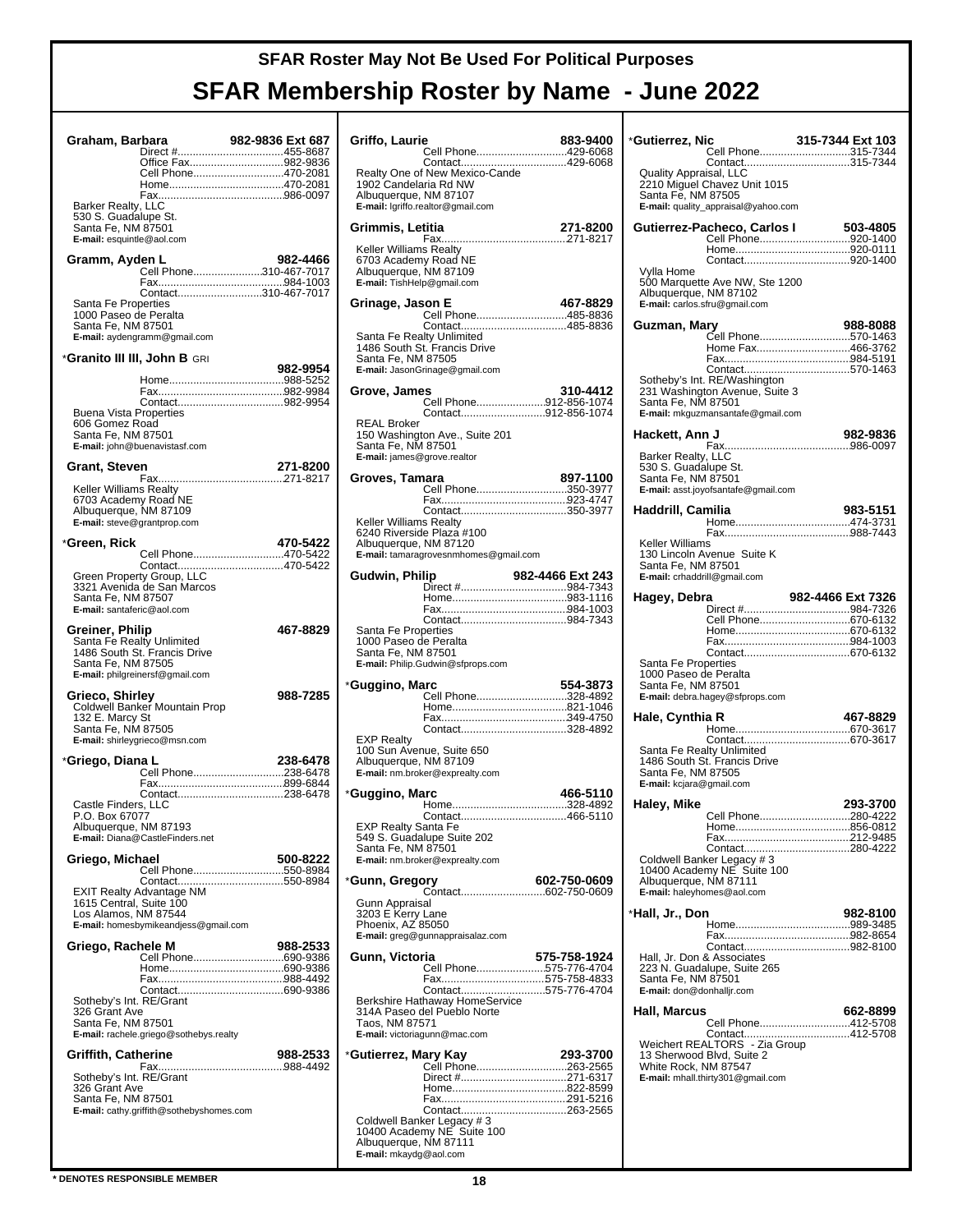| Halpin, Sandra                                                                                               | 2nd office982-9350                                                                                    | 690-8489         |  |
|--------------------------------------------------------------------------------------------------------------|-------------------------------------------------------------------------------------------------------|------------------|--|
| Rose Realty Group<br>1308 Luana                                                                              |                                                                                                       |                  |  |
| Santa Fe, NM 87505                                                                                           | E-mail: halpinsandra@gmail.com                                                                        |                  |  |
| Hamilton, Carol GREEN                                                                                        |                                                                                                       |                  |  |
| Redfin Corporation                                                                                           | Cell Phone660-3507<br>Home Fax471-1795<br>400 Gold Ave. SW Suite 700                                  | 207-4284         |  |
| Albuquerque, NM 87102                                                                                        | E-mail: chamilton.santafe@gmail.com                                                                   |                  |  |
|                                                                                                              |                                                                                                       |                  |  |
| <b>Bella Tierra New Mexico</b><br>114 La Placita Circle<br>Santa Fe, NM 87505<br>E-mail: steph@mysantafe.net |                                                                                                       |                  |  |
| *Hamilton, Stuart A                                                                                          |                                                                                                       | 603-1920         |  |
| Bella Tierra New Mexico<br>114 La Placita Circle<br>Santa Fe, NM 87505<br>E-mail: stuarth1920@gmail.com      | Cell Phone603-1920                                                                                    |                  |  |
|                                                                                                              |                                                                                                       |                  |  |
| USRealty.com, LLP<br>Womelsdorf, PA 19567<br>E-mail: loria@usrealty.com                                      | 1500 Conrad Weiser Parkway                                                                            |                  |  |
| <b>Hancock, John</b> GRI                                                                                     |                                                                                                       |                  |  |
| <b>Barker Realty, LLC</b><br>530 S. Guadalupe St.<br>Santa Fe, NM 87501                                      | 2nd office986-0303<br>Cell Phone470-5604<br>Contact470-5604<br>E-mail: jhancock@santaferealestate.com | 982-9836         |  |
| Hansen, Cozette E                                                                                            |                                                                                                       | 982-9836         |  |
| Barker Realty, LLC<br>530 S. Guadalupe St.<br>Santa Fe, NM 87501<br>E-mail: cozettecre@gmail.com             | Cell Phone399-0538<br>Contact399-0538                                                                 |                  |  |
| Hansen, Laura A                                                                                              |                                                                                                       | 988-2533         |  |
| Sotheby's Int. RE/Grant<br>326 Grant Ave<br>Santa Fe, NM 87501<br>E-mail: laura@sfreprop.com                 | Cell Phone204-2950                                                                                    |                  |  |
| Harbin, Renae F                                                                                              |                                                                                                       | 883-9400         |  |
| Realty One of New Mexico<br>4121 Wyoming Blvd NE<br>Albuquerque, NM 87111                                    | E-mail: resultsbyrenae@gmail.com                                                                      |                  |  |
| *Hardy, Stephen                                                                                              |                                                                                                       | 629-0010 Ext 105 |  |
| Hardy & Company<br>518 Old Santa Fe Tr. #150<br>Santa Fe, NM 87505<br>E-mail: shardy@hardy-co.com            | Cell Phone992-3253                                                                                    |                  |  |
|                                                                                                              |                                                                                                       |                  |  |

| *Harmon, Rosie D                                                            |                                                                                                  | 292-8900         |
|-----------------------------------------------------------------------------|--------------------------------------------------------------------------------------------------|------------------|
| Albuquerque, NM 87122                                                       | Coldwell Banker Legacy 8200<br>8200 Carmel NE Suite 103<br>E-mail: rosie.harmon@cblegacy.com     |                  |
| Harp, AnnMarie<br>Realty One of Chama<br>669 Terrace Ave<br>Chama, NM 87520 | E-mail: annmarieharpr1chama@gmail.com                                                            | 575-756-1351     |
| *Harris, Christopher J                                                      |                                                                                                  | 456-6500         |
|                                                                             |                                                                                                  |                  |
|                                                                             | Cell Phone603-2212                                                                               |                  |
| H & H Real Estate<br>607 Cerrillos Rd, Ste F2<br>Santa Fe, NM 87505         | E-mail: christopher@cjhrealestate.com                                                            |                  |
| Harris, James E                                                             |                                                                                                  | 300-4109         |
|                                                                             |                                                                                                  |                  |
|                                                                             | Contact363-1158                                                                                  |                  |
| Karsten & Associates<br>5852 Osuna<br>Albuquerque, NM 87106                 | E-mail: jameskarstenteam@gmail.com                                                               |                  |
| Harris, Susan                                                               |                                                                                                  | 466-5110         |
|                                                                             | Cell Phone690-0220                                                                               |                  |
| EXP Realty Santa Fe<br>Santa Fe, NM 87501                                   | 549 S. Guadalupe Suite 202<br>E-mail: susan.harris@exprealty.com                                 |                  |
|                                                                             | * <b>Harris, Susan C</b> CRS GRI SFR GREEN                                                       |                  |
|                                                                             |                                                                                                  | 690-0220         |
| Susan Harris Group<br>518 Old SF Trail Ste 1                                | Cell Phone690-0220<br>Office Fax888-811-7085                                                     |                  |
|                                                                             | Santa Fe, NM 87505-0398<br>E-mail: susan.harris.realtor@gmail.com                                |                  |
| Harris, Teri                                                                |                                                                                                  | 315-7344         |
|                                                                             | Cell Phone440-9434                                                                               |                  |
| Quality Appraisal, LLC<br>Santa Fe, NM 87505                                | 2210 Miguel Chavez Unit 1015<br>E-mail: teriharris@comcast.net                                   |                  |
| Harris, Valerie G                                                           |                                                                                                  | 883-9400         |
| Albuquerque, NM 87107                                                       | Cell Phone440-1301<br>Contact440-1301<br>Realty One of New Mexico-Cande<br>1902 Candelaria Rd NW |                  |
|                                                                             | E-mail: valeriegarciaharris@gmail.com                                                            |                  |
| Harrison, Diane W                                                           |                                                                                                  | 988-2533 Ext 467 |
|                                                                             | Cell Phone412-9918                                                                               |                  |
|                                                                             |                                                                                                  |                  |
|                                                                             |                                                                                                  |                  |
| Sotheby's Int. RE/Grant<br>326 Grant Ave<br>Santa Fe, NM 87501              | E-mail: dianewharrison@gmail.com                                                                 |                  |
| Hart, Alena                                                                 |                                                                                                  | 983-5151         |
|                                                                             |                                                                                                  |                  |
| <b>Keller Williams</b><br>Santa Fe, NM 87501<br>E-mail: alenahart@kw.com    | 130 Lincoln Avenue Suite K                                                                       |                  |
|                                                                             |                                                                                                  |                  |

| Harty, Sarita                                                                               |                                                                                               | 474-3326<br>Cell Phone365-3833                |
|---------------------------------------------------------------------------------------------|-----------------------------------------------------------------------------------------------|-----------------------------------------------|
|                                                                                             |                                                                                               |                                               |
| <b>Taylor Properties</b><br>223 N. Guadalupe #413<br>Santa Fe, NM 87505                     |                                                                                               | Contact365-3833                               |
|                                                                                             | E-mail: saritaflrealtor@gmail.com                                                             |                                               |
| *Harvey, Morris                                                                             |                                                                                               | 575-636-2003                                  |
|                                                                                             |                                                                                               | Cell Phone575-640-7060<br>Contact575-636-2003 |
| PO Box 1119<br>Las Cruces, NM 88004                                                         | Morris Appraisal Service Inc.<br>E-mail: Lee@MorrisAppraisalService.net                       |                                               |
| *Harvey, Ralph                                                                              |                                                                                               | 855-456-4945                                  |
| LivingWithFreedom.com                                                                       | 6615 W. Boynton Beach Blvd<br>Boynton Beach, FL 33437<br>E-mail: support@listwithfreedom.com  |                                               |
| *Hatchell, Jon M                                                                            |                                                                                               | 265-4857                                      |
|                                                                                             |                                                                                               | Cell Phone280-0611                            |
|                                                                                             |                                                                                               |                                               |
| Albuquerque, NM 87109                                                                       | Godfrey Appraisal Services<br>5600 McLeod Rd. NE Suite C<br>E-mail: mike@godfreyappraisal.com |                                               |
| Hawkins, Carol                                                                              | CRS ABR                                                                                       |                                               |
|                                                                                             |                                                                                               | 982-9836                                      |
|                                                                                             |                                                                                               | Home Fax866-249-0344<br>Office Fax983-3727    |
|                                                                                             |                                                                                               | Cell Phone660-6008                            |
|                                                                                             |                                                                                               |                                               |
|                                                                                             |                                                                                               |                                               |
| Barker Realty, LLC<br>530 S. Guadalupe St.<br>Santa Fe, NM 87501                            | E-mail: SantaFeCarol@gmail.com                                                                |                                               |
| *Hawkins, Mindy                                                                             |                                                                                               |                                               |
|                                                                                             |                                                                                               |                                               |
|                                                                                             |                                                                                               | 877-673-2589<br>Cell Phone602-617-8932        |
| L. Custen Realty, Inc.<br>Houston, TX 77047<br>E-mail: team@cerreta.net                     | 8323 SW Freeway, Ste 900                                                                      | Contact602-617-8932                           |
|                                                                                             |                                                                                               |                                               |
| Haynes, Chris                                                                               |                                                                                               | 988-2533 Ext 506<br>Home Fax982-4340          |
|                                                                                             |                                                                                               |                                               |
|                                                                                             |                                                                                               |                                               |
| Sotheby's Int. RE/Grant<br>326 Grant Ave<br>Santa Fe, NM 87501<br>E-mail: ckhaynes2@aol.com |                                                                                               |                                               |
|                                                                                             |                                                                                               |                                               |
| Heath, Rachel D                                                                             |                                                                                               | 982-9836<br>Cell Phone660-2253                |
|                                                                                             |                                                                                               |                                               |
|                                                                                             |                                                                                               |                                               |
| Barker Realty, LLC<br>530 S. Guadalupe St.                                                  |                                                                                               |                                               |
| Santa Fe, NM 87501                                                                          |                                                                                               |                                               |
|                                                                                             | E-mail: rdarnell@santaferealestate.com                                                        |                                               |
| *Hebenstreit, Lisa                                                                          |                                                                                               | 242-2272                                      |
|                                                                                             |                                                                                               | Cell Phone269-1258                            |
|                                                                                             |                                                                                               |                                               |
|                                                                                             |                                                                                               |                                               |
| 2601 Juan Tabo NE<br>Albuquerque, NM 87112<br>E-mail: lisa@hebenstreit.com                  |                                                                                               |                                               |
|                                                                                             |                                                                                               |                                               |
| Heimbecker, Don                                                                             | AHWD GREEN                                                                                    | 490-4151                                      |
|                                                                                             |                                                                                               | Cell Phone603-0777                            |
|                                                                                             |                                                                                               |                                               |
|                                                                                             |                                                                                               |                                               |
| Realty One of Santa Fe                                                                      |                                                                                               |                                               |
| 2200 Miguel Chavez #D<br>Santa Fe, NM 87505                                                 | E-mail: dpheimbecker3@gmail.com                                                               |                                               |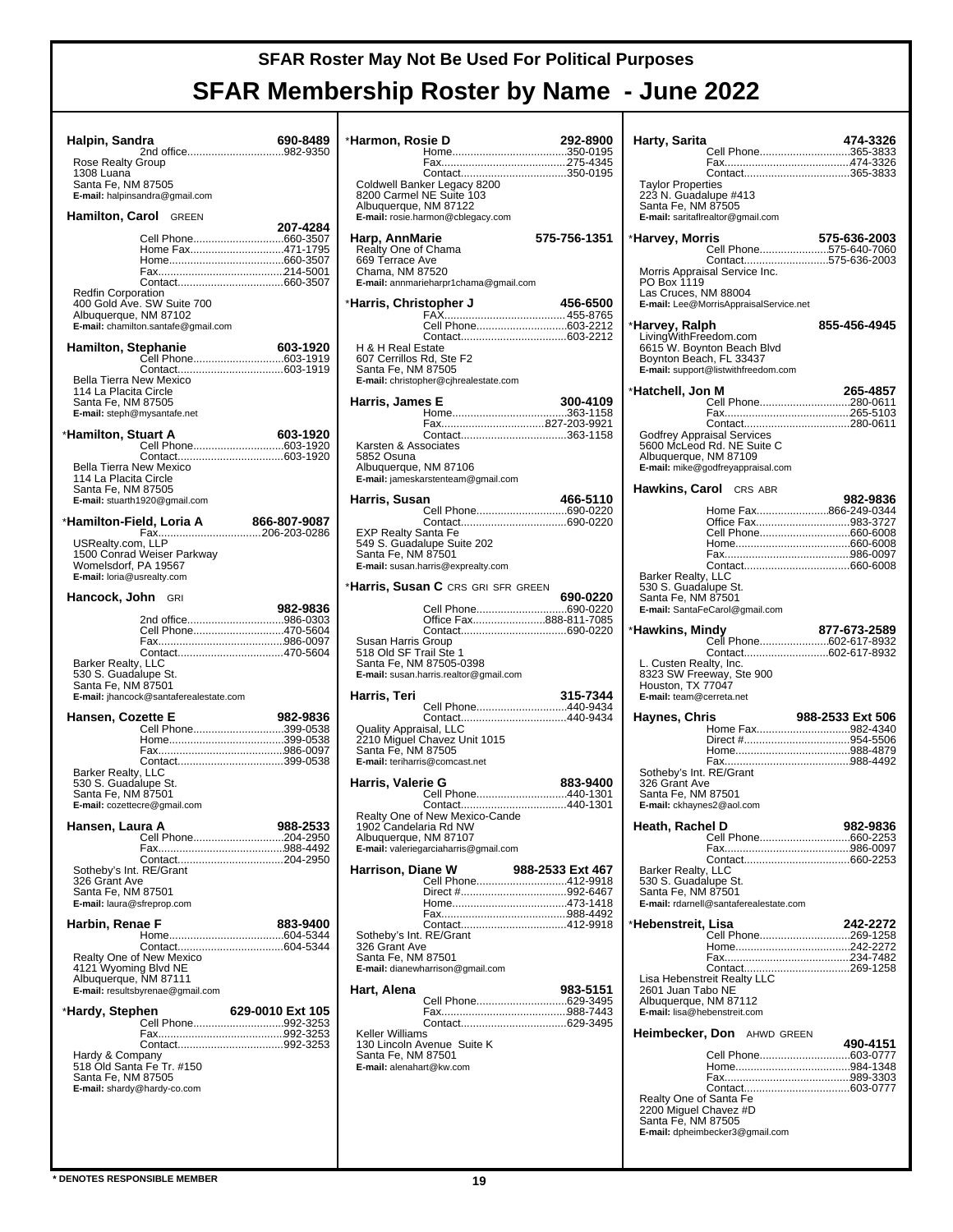| Heineman, Jennifer                                                    | Cell Phone695-0184                                                                             | 662-8899         |
|-----------------------------------------------------------------------|------------------------------------------------------------------------------------------------|------------------|
| Zia Realty Group<br>PO Box 509<br>Los Alamos, NM 87544                | E-mail: jpheineman@aol.com                                                                     |                  |
| Heinemann, Dale                                                       | Cell Phone920-3464                                                                             | 983-5151 Ext 162 |
| Keller Williams<br>Santa Fe, NM 87501                                 | 130 Lincoln Avenue Suite K<br>E-mail: dale@santafereal-estate.com                              |                  |
| <b>Heinrich, Eric J</b>                                               | Cell Phone575-706-1248<br>Contact575-706-1248                                                  | 554-3873         |
| <b>EXP Realty</b>                                                     | 100 Sun Avenue, Suite 650<br>Albuquerque, NM 87109<br>E-mail: ericheinrich@heinrichrealty.info |                  |
| Helm, Heidi                                                           | Cell Phone930-7020                                                                             | 982-4466         |
| Santa Fe Properties<br>1000 Paseo de Peralta<br>Santa Fe, NM 87501    | E-mail: heidi.helm@sfprops.com                                                                 |                  |
| Henington, Kendra                                                     |                                                                                                | 982-0330         |
| 123 Marcy St. Ste 101<br>Santa Fe, NM 87501                           | Berkshire Hathaway HomeService<br>E-mail: kendrahenington1966@gmail.com                        |                  |
| Henry, Lauren                                                         |                                                                                                | 490-4151         |
| Realty One of Santa Fe<br>2200 Miguel Chavez #D<br>Santa Fe, NM 87505 | Cell Phone804-436-2618<br>Contact804-436-2618<br>E-mail: lauren.v.henry@gmail.com              |                  |
| Henry, Virginia T                                                     |                                                                                                | 490-4151         |
| Realty One of Santa Fe<br>2200 Miguel Chavez #D<br>Santa Fe, NM 87505 | E-mail: vthenry3@gmail.com                                                                     |                  |
| Hensley, Jenna L                                                      | Cell Phone699-3204<br>Home458-231-1249                                                         | 897-1100         |
| Keller Williams Realty<br>Albuquerque, NM 87120                       | Contact897-1100<br>6240 Riverside Plaza #100<br>E-mail: jennalillianhensley@gmail.com          |                  |
| <b>Herbrand, John J SFR</b>                                           |                                                                                                | 982-4466         |
| Santa Fe Properties<br>1000 Paseo de Peralta<br>Santa Fe, NM 87501    | Cell Phone670-9668<br>E-mail: John.Herbrand@sfprops.com                                        |                  |
| Hernandez, Elena                                                      |                                                                                                | 828-1000         |
| Albuquerque, NM 87109                                                 | Coldwell Banker Legacy # 6<br>6767 Academy Road NE<br>E-mail: elena.hernandez@cblegacy.com     |                  |

| Herrera, Aram                                                                            |                                                                                                 | 983-5151     |
|------------------------------------------------------------------------------------------|-------------------------------------------------------------------------------------------------|--------------|
|                                                                                          | Cell Phone795-0517                                                                              |              |
| <b>Keller Williams</b><br>Santa Fe, NM 87501<br>E-mail: aramherrera@kw.com               | 130 Lincoln Avenue Suite K                                                                      |              |
| Herrera, Elizabeth                                                                       | abeth 456-6500 Ext 7302<br>Cell Phone204-9769                                                   |              |
| H & H Real Estate<br>607 Cerrillos Rd, Ste F2<br>Santa Fe, NM 87505                      | E-mail: ejaherrera@gmail.com                                                                    |              |
| Herrera, Robert                                                                          | Cell Phone310-4784                                                                              | 982-9836     |
| Barker Realty, LLC<br>530 S. Guadalupe St.<br>Santa Fe, NM 87501                         | Direct #455-8725                                                                                |              |
|                                                                                          | E-mail: rherrera@santaferealestate.com                                                          |              |
| *Hess, Blair<br>24 Beverly Rd<br>Detroit, MI 48226-4822                                  | Rocket Homes Real Estate, LLC<br>E-mail: inquiries@rockethomes.com                              | 800-980-5022 |
| Hicks, Alicia                                                                            | Cell Phone927-8738                                                                              | 983-5151     |
|                                                                                          |                                                                                                 |              |
| <b>Keller Williams</b><br>Santa Fe, NM 87501                                             | 130 Lincoln Avenue Suite K<br>E-mail: archuletahicks@gmail.com                                  |              |
| Hiersoux, Maya                                                                           | Cell Phone479-0194                                                                              | 988-2533     |
| Sotheby's Int. RE/Grant<br>326 Grant Ave<br>Santa Fe, NM 87501                           | E-mail: maya@mayahiersoux.com                                                                   |              |
| * <b>Hill, Kurt</b> CRS ABR                                                              |                                                                                                 | 660-4455     |
| Adobes & Dirt, LLC<br>610 Paseo Corto<br>Santa Fe, NM 87501<br>E-mail: kurt@kurthill.com | Home Fax888-301-4455<br>Toll Free888-670-4455<br>Fax888-301-4455                                |              |
|                                                                                          | <b>Hilton, Laurie</b> AHWD CRS SRS GREEN ABR GRI                                                | 982-6207     |
| Sotheby's Int. RE/Grant II<br>318 Grant Avenue<br>Santa Fe, NM 87501                     | Cell Phone780-3237<br>Contact780-3237<br>E-mail: laurieh.realestate@gmail.com                   |              |
| Hindi, Amarah<br>Albuquerque, NM 87109                                                   | HomeSmart Realty Pros<br>6700 Jefferson, NE, Suite A-2<br>E-mail: amarahhindi.realtor@gmail.com | 962-2121     |
| Hirsch, Naomi                                                                            | Cell Phone603-1973                                                                              | 988-8088     |
| Santa Fe, NM 87501<br>E-mail: numiv@yahoo.com                                            | Sotheby's Int. RE/Washington<br>231 Washington Avenue, Suite 3                                  |              |

| Hise, Kimberly H                                                                                                         | 575-756-1351 |
|--------------------------------------------------------------------------------------------------------------------------|--------------|
| Realty One of Chama<br>669 Terrace Ave<br>Chama, NM 87520<br>E-mail: kimberlyhiser1chama@gmail.com                       |              |
| Hoffer, Jessica H                                                                                                        | 500-8222     |
| <b>EXIT Realty Advantage NM</b><br>1615 Central, Suite 100<br>Los Alamos, NM 87544<br>E-mail: jess-hawk@hotmail.com      |              |
| Holland, Rebecca                                                                                                         | 988-2533     |
| Cell Phone670-1316                                                                                                       |              |
|                                                                                                                          |              |
| Sotheby's Int. RE/Grant<br>326 Grant Ave<br>Santa Fe, NM 87501<br>E-mail: rebecca.holland@sothebyshomes.com              |              |
| Holmes, Brandon                                                                                                          | 490-4151     |
| Cell Phone903-9176                                                                                                       |              |
| 2200 Miguel Chavez #D<br>Santa Fe, NM 87505<br>E-mail: beholmes32@gmail.com                                              |              |
| Holmes, Hanna                                                                                                            | 662-6789     |
| Cell Phone412-5077                                                                                                       |              |
| Contact412-5077<br><b>RE MAX First</b><br>116 Central Park Square<br>Los Alamos, NM 87544<br>E-mail: hanna@teddiesue.com |              |
| *Horpedahl, David                                                                                                        | 690-7090     |
|                                                                                                                          |              |
|                                                                                                                          |              |
| Home Fax455-9233                                                                                                         |              |
| 4 Calle Garcia<br>Santa Fe, NM 87506<br>E-mail: davidhorp@gmail.com                                                      |              |
| *Horpedahl, David L                                                                                                      | 690-7090     |
| N M RE Project/Berkshire Hatha<br>1247 Central Ave<br>Los Alamos, NM 87544<br>E-mail: davidhorp@gmail.com                |              |
| Horpedahl, Weston L                                                                                                      | 690-7090     |
| N M RE Project/Berkshire Hatha<br>1247 Central Ave<br>Los Alamos, NM 87544<br>E-mail: weshorprealtor@gmail.com           |              |
| *Houck, David                                                                                                            | 208-0480     |
| <b>Atomic Realty</b><br>PO Box 1393<br>Los Alamos, NM 87544<br>E-mail: Dave@AtomicRealty.net                             |              |
| Houck, Mary                                                                                                              | 208-0480     |
| Cell Phone405-537-4637<br>Home405-537-4637                                                                               |              |
| Contact405-537-4637<br><b>Atomic Realty</b><br>PO Box 1393<br>Los Alamos, NM 87544<br>E-mail: kate@atomicrealty.net      |              |
| <b>Houston, David S</b>                                                                                                  | 983-5151     |
|                                                                                                                          |              |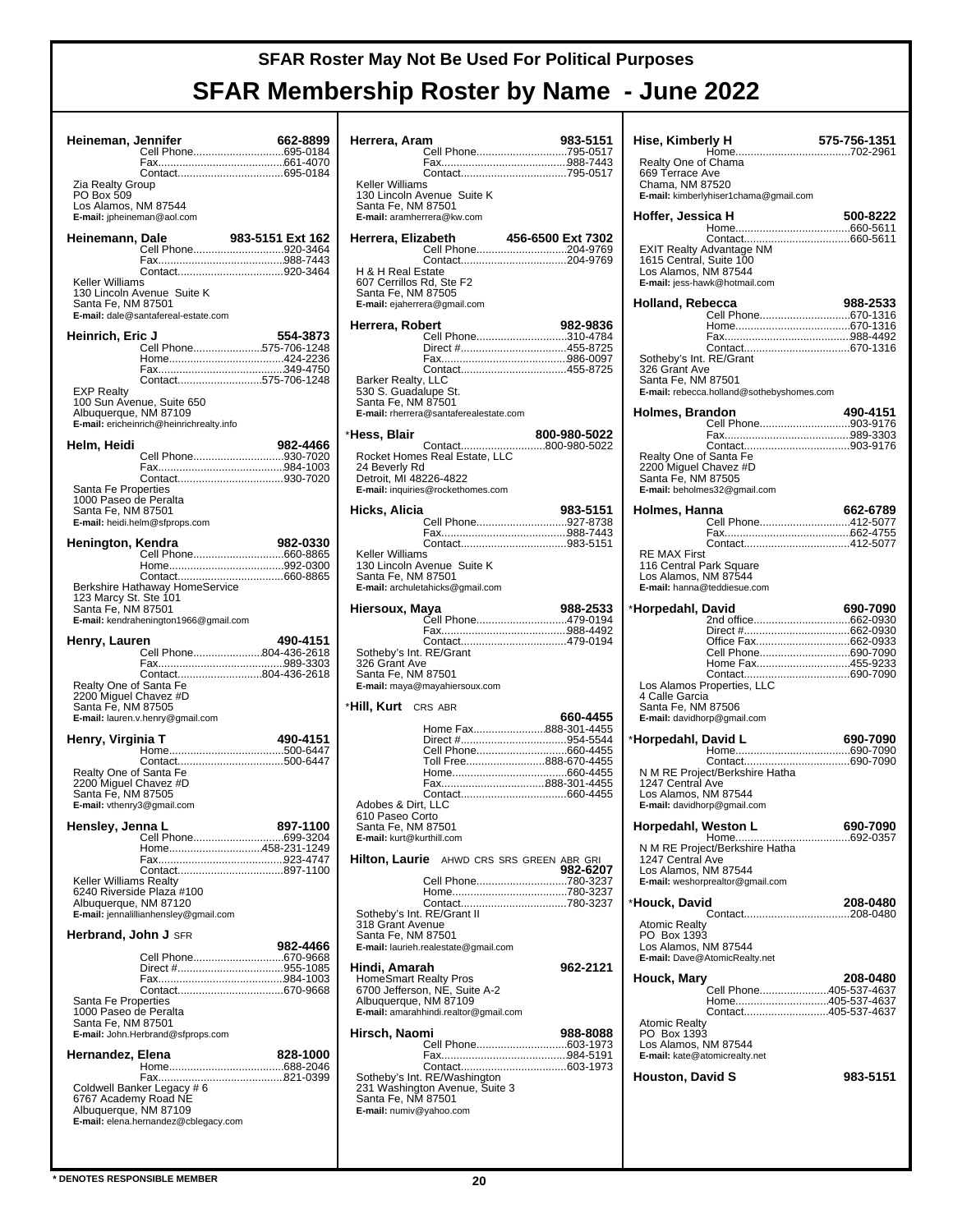|                                                                                                        | Cell Phone690-1236                                                                                |                   |
|--------------------------------------------------------------------------------------------------------|---------------------------------------------------------------------------------------------------|-------------------|
| Keller Williams<br>Santa Fe, NM 87501                                                                  | 130 Lincoln Avenue Suite K<br>E-mail: davidhouston@kw.com                                         |                   |
| *Howard, Julita L                                                                                      |                                                                                                   | 819-9254          |
| 17 Lamy Crest Rd<br>Lamy, NM 87540                                                                     | Cell Phone819-9254<br>Julita Howard Realty, LLC<br>E-mail: jhowardsantafe@gmail.com               |                   |
| Howard, Temi                                                                                           | <br>Cell Phone659-5486                                                                            | 798-6300          |
| <b>Berkshire HHNMP</b><br>Albuquerque, NM 87109                                                        | 6711 Academy Rd NE, Suite B<br>E-mail: temihoward@gmail.com                                       |                   |
| Hubby, Zachary H                                                                                       | Cell Phone512-587-5220<br>Contact512-587-5220                                                     | 988-7285          |
| 132 E. Marcy St<br>Santa Fe, NM 87505                                                                  | Coldwell Banker Mountain Prop<br>E-mail: zhubbyrealestate@gmail.com                               |                   |
| Huberman, Daniel F                                                                                     |                                                                                                   | 467-8829          |
| Santa Fe Realty Unlimited<br>Santa Fe, NM 87505                                                        | 1486 South St. Francis Drive<br>E-mail: danielfhuberman@gmail.com                                 |                   |
| Hudson, Jan Marie                                                                                      | Cell Phone970-685-8988                                                                            | 982-4466          |
|                                                                                                        | Contact970-685-8988                                                                               |                   |
| Santa Fe Properties<br>1000 Paseo de Peralta<br>Santa Fe, NM 87501                                     | E-mail: kitty.hudson@sfprops.com                                                                  |                   |
| Hudson, Richard W                                                                                      |                                                                                                   | 795-1586          |
| 7th Level Realty<br>2019 Galisteo Št. Unit N-2<br>Santa Fe, NM 87505                                   | E-mail: richardhudsonre@gmail.com                                                                 |                   |
| *Huitfeldt, Craig CIPS                                                                                 |                                                                                                   | 983-5151          |
|                                                                                                        | Cell Phone660-1108                                                                                |                   |
| Keller Williams<br>211 East Palace Avenue<br>Santa Fe, NM 87501                                        | Contact<br>E-mail: craigsantafe@gmail.com                                                         | 660-1108          |
| Huitfeldt, Michaelann                                                                                  |                                                                                                   | 983-5151          |
|                                                                                                        | Cell Phone670-9486                                                                                |                   |
| <b>Keller Williams</b><br>211 East Palace Avenue<br>Santa Fe, NM 87501<br>E-mail: mhuitfeldt@gmail.com |                                                                                                   |                   |
| Hultberg, Brett                                                                                        | Cell Phone695-4047                                                                                | 988-8088 Ext 7381 |
| Santa Fe, NM 87501                                                                                     | Sotheby's Int. RE/Washington<br>231 Washington Avenue, Suite 3<br>E-mail: bretthultberg@gmail.com |                   |

| *Hunnicutt, Barry                                                       | Cell Phone629-8509                                                                                  | 983-9532         |
|-------------------------------------------------------------------------|-----------------------------------------------------------------------------------------------------|------------------|
|                                                                         | Home Phone 983-9532                                                                                 |                  |
| <b>Appraisal Works</b>                                                  |                                                                                                     |                  |
| 2319 Calle Halcon<br>Santa Fe, NM 87505                                 | E-mail: barry@appraisalworkssf.com                                                                  |                  |
| *Hurley, Neal                                                           |                                                                                                     | 875-1955         |
| Albuquerque, NM 87113                                                   | Farm Credit of New Mexico<br>5651 Balloon Fiesta Parkway NE<br>E-mail: neal.hurley@farmcreditnm.com |                  |
| * <b>Hurlocker, Michael</b> GRI                                         |                                                                                                     | 780-0740         |
|                                                                         | Cell Phone780-0740<br>Hurlocker Properties, LLC.                                                    |                  |
| PO Box 2857<br>Santa Fe, NM 87504                                       | E-mail: michael@hurlockerhomes.com                                                                  |                  |
| Ibarra, Sarah D                                                         |                                                                                                     | 988-7285         |
| 132 E. Marcy St<br>Santa Fe, NM 87505                                   | Coldwell Banker Mountain Prop<br>E-mail: sarahsmiles@southwest-homes.com                            |                  |
| Ingersoll, Minka                                                        | Cell Phone501-0452                                                                                  | 490-4151         |
|                                                                         | Home Fax982-8190                                                                                    |                  |
| Realty One of Santa Fe<br>2200 Miguel Chavez #D<br>Santa Fe, NM 87505   | E-mail: minkarose505@gmail.com                                                                      |                  |
| lsh, Catherine                                                          |                                                                                                     |                  |
|                                                                         |                                                                                                     | 982-9836         |
|                                                                         |                                                                                                     |                  |
| Barker Realty, LLC<br>530 S. Guadalupe St.<br>Santa Fe, NM 87501        | E-mail: cish@santaferealestate.com                                                                  |                  |
| lvey, Judith                                                            |                                                                                                     | 982-9836 Ext 157 |
|                                                                         |                                                                                                     |                  |
| Barker Realty, LLC<br>530 S. Guadalupe St.<br>Santa Fe, NM 87501        | E-mail: jivey@santaferealestate.com                                                                 |                  |
|                                                                         | Iwaniuk-Borisenko, Ivona                                                                            | 982-4466         |
| Santa Fe Properties<br>1000 Paseo de Peralta<br>Santa Fe, NM 87501      | E-mail: ivona.borisenko@sfprops.com                                                                 |                  |
| Jack, Irene                                                             |                                                                                                     | 271-8200         |
| Keller Williams Realty<br>6703 Academy Road NE<br>Albuquerque, NM 87109 | E-mail: irenejack505@gmail.com                                                                      |                  |
| *Jager, Candice                                                         | <b>EPRO</b>                                                                                         | 670-5909         |
|                                                                         | Cell Phone670-5909                                                                                  |                  |
| Candice & Company<br>Santa Fe, NM 87505<br>E-mail: candy@cnsp.net       | 2300 Camino Rancho Siringo                                                                          |                  |

| Jam, Tracv                                                                                  | Cell Phone817-201-2082                                                                | 466-5110          |
|---------------------------------------------------------------------------------------------|---------------------------------------------------------------------------------------|-------------------|
| EXP Realty Santa Fe<br>Santa Fe, NM 87501                                                   | Contact817-201-2082<br>549 S. Guadalupe Suite 202<br>E-mail: realtortjam@yahoo.com    |                   |
| Jaquez, Abel                                                                                |                                                                                       | 988-7285          |
| 132 E. Marcy St<br>Santa Fe, NM 87505                                                       | Cell Phone603-4767<br>Coldwell Banker Mountain Prop<br>E-mail: abel.jaquez@cbmp.com   |                   |
| *Jaramillo, Ralph L                                                                         |                                                                                       | 490-7720          |
| 9335 Bear Lake Way NW<br>Albuquerque, NM 87120                                              | Cell Phone490-7720<br>Ralph Jaramillo Real Estate<br>E-mail: ralphjaramillo@gmail.com |                   |
|                                                                                             | Home830-708-2283                                                                      |                   |
|                                                                                             | Contact830-708-2283                                                                   |                   |
| Keller Williams<br>Santa Fe, NM 87501                                                       | 130 Lincoln Avenue Suite K<br>E-mail: justinjaroszewski@kw.com                        |                   |
| Jasper, Duskin<br><b>HomeSmart Realty Pros</b><br>Santa Fe, NM 87505                        | 1660 Old Pecos Trail, Suite C<br>E-mail: djasper99@yahoo.com                          | 577-6803          |
| Jensen, Morgan                                                                              | Cell Phone280-4952                                                                    | 883-9400          |
| Rio Rancho, NM 87124<br>E-mail: nicki@gillylopez.com                                        | Realty One Of New Mexico<br>2316 Southern Blvd SE, Ste B-1                            |                   |
| Jessie, Lisa                                                                                |                                                                                       | 820-7000          |
| Logic Real Estate<br>Santa Fe, NM 87501<br>E-mail: lisa@santafelogic.com                    | 228 St. Francis Dr., Bldg. A                                                          |                   |
| *Jette, Kris                                                                                | GRI ABR CRS SFR EPRO CRB                                                              | 438-8477          |
| Jette Real Estate, Inc.<br>PO Box 9677<br>Santa Fe, NM 87504<br>E-mail: krisjette@gmail.com | Office Fax438-8477<br>Cell Phone490-1511                                              |                   |
| *Jimenez, George                                                                            |                                                                                       | 470-3346          |
|                                                                                             | Сеll Phone470-3346                                                                    |                   |
| Allegro Realty, LLC<br>2521 Calle Del Sol<br>Santa Fe, NM 87507                             | E-mail: gjimenez@newmexico.com                                                        |                   |
| Johnson, Connie                                                                             | Cell Phone629-7007                                                                    | 982-4466 Ext 1080 |
| Santa Fe Properties<br>1000 Paseo de Peralta<br>Santa Fe, NM 87501                          | E-mail: connie.johnson@sfprops.com                                                    |                   |
|                                                                                             |                                                                                       |                   |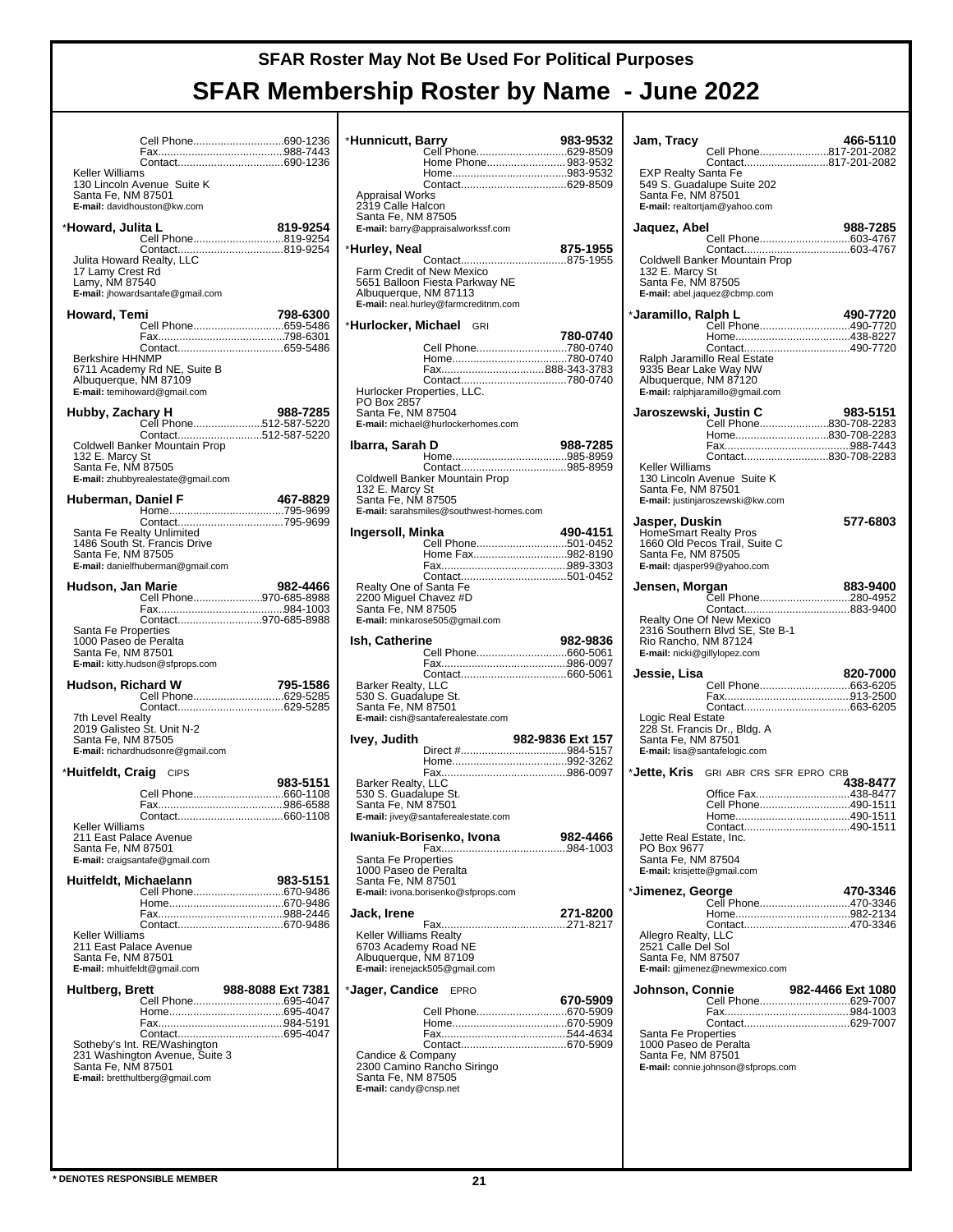|                                                                                                   | *Johnson-Samuel, Stephanie<br>Cell Phone913-1267                                        | 913-1267     |
|---------------------------------------------------------------------------------------------------|-----------------------------------------------------------------------------------------|--------------|
| Santa Fe Home Realty<br>7 Avenida Vista Grande<br>Santa Fe, NM 87508                              | E-mail: thebesttrack@gmail.com                                                          |              |
| Johnston, John R                                                                                  | Home575-741-6294                                                                        | 575-758-1924 |
| Taos, NM 87571                                                                                    | 314A Paseo del Pueblo Norte<br>E-mail: johnj.taosnm@gmail.com                           |              |
| *Jones, Brian<br>36 Divisadero St.<br>San Francisco, CA 94117<br>E-mail: brian@zerodown.com       | TPH ZeroDown Brokerage LLC                                                              | 415-636-7795 |
| Jones, Evan                                                                                       |                                                                                         | 271-8200     |
| Keller Williams Realty<br>6703 Academy Road NE<br>Albuquerque, NM 87109                           | E-mail: jonesnextdoor@kw.com                                                            |              |
| Jones, Rebecca N                                                                                  |                                                                                         | 500-8222     |
| Los Alamos, NM 87544                                                                              | EXIT Realty Advantage NM<br>1615 Central, Suite 100<br>E-mail: beccajones1981@gmail.com |              |
| Jones, Zachary                                                                                    | Cell Phone440-2500                                                                      | 983-5151     |
|                                                                                                   | Contact440-2500                                                                         |              |
| Keller Williams<br>Santa Fe, NM 87501                                                             | 130 Lincoln Avenue Suite K<br>E-mail: zacharystones@kw.com                              |              |
| *Joseph, Kenneth D                                                                                |                                                                                         | 424-4600     |
| <b>Office Court Companies</b><br>PO Box 6339<br>Santa Fe, NM 87502<br>E-mail: ken@officecourt.com |                                                                                         |              |
| *Joseph, Kenneth D                                                                                |                                                                                         | 660-5146     |
|                                                                                                   |                                                                                         |              |
| <b>Alder Advisors</b><br>PO Box 6339<br>Santa Fe, NM 87502<br>E-mail: ken@alderadvisors.net       |                                                                                         |              |
|                                                                                                   | Kahn, Peter SRES CRS SFR                                                                | 466-5110     |
|                                                                                                   | Cell Phone690-4840                                                                      |              |
| <b>EXP Realty Santa Fe</b><br>Santa Fe, NM 87501<br>E-mail: peter@peterkahn.com                   | 549 S. Guadalupe Suite 202                                                              |              |
| Kalligher, Gene                                                                                   | Cell Phone303-9973                                                                      | 982-4466     |
| Santa Fe Properties<br>1000 Paseo de Peralta<br>Santa Fe, NM 87501                                | E-mail: gene.kalligher@sfprops.com                                                      |              |
| *Kapke, Kris A                                                                                    |                                                                                         | 250-4149     |
| PinnacleWest Investments<br>P.P. Box 92121<br>Albuquerque, NM 87199                               | E-mail: kkapke@mindspring.com                                                           |              |

| *Karsten, Elizabeth                            | Cell Phone315-1564                                             | 300-4109          |
|------------------------------------------------|----------------------------------------------------------------|-------------------|
|                                                |                                                                |                   |
|                                                |                                                                |                   |
| Karsten & Associates<br>5852 Osuna             |                                                                |                   |
| Albuquerque, NM 87106                          |                                                                |                   |
|                                                | E-mail: etkarsten@yahoo.com                                    |                   |
| Kassouf, Dianna H                              | Cell Phone614-832-4347                                         | 982-0330          |
|                                                | Cell Ph. 2231-7672                                             |                   |
|                                                |                                                                |                   |
| 123 Marcy St. Ste 101                          | Berkshire Hathaway HomeService                                 |                   |
| Santa Fe, NM 87501                             |                                                                |                   |
|                                                | E-mail: diannakassouf@gmail.com                                |                   |
| Kauffman, Michael A                            |                                                                | 271-8200          |
|                                                | 2nd office250-1262<br>Cell Phone780-0564                       |                   |
|                                                |                                                                |                   |
|                                                |                                                                |                   |
| Keller Williams Realty                         |                                                                |                   |
| 6703 Academy Road NE<br>Albuquerque, NM 87109  |                                                                |                   |
|                                                | E-mail: realoptions@plateautel.net                             |                   |
| *Kaushal, Ashok                                |                                                                | 977-9959          |
|                                                | 2nd office821-2584                                             |                   |
|                                                | Cell Phone977-9959<br>Home Phone 821-2584                      |                   |
|                                                | Home Fax821-2849                                               |                   |
|                                                |                                                                |                   |
|                                                |                                                                |                   |
| P2 Real Estate, Inc.<br>8512 Snakedance Ct. NE |                                                                |                   |
| Albuquerque, NM 87111                          |                                                                |                   |
| E-mail: ak1aushal@msn.com                      |                                                                |                   |
| Keesing, Alexa                                 |                                                                | 271-8200          |
|                                                | Cell Phone910-8909                                             |                   |
|                                                |                                                                |                   |
| Keller Williams Realty                         |                                                                |                   |
|                                                |                                                                |                   |
| 6703 Academy Road NE                           |                                                                |                   |
| Albuquerque, NM 87109                          | E-mail: alexa.keesing@gmail.com                                |                   |
| Kegel, Jay J                                   |                                                                | 575-756-1351      |
|                                                | Contact575-756-1351                                            |                   |
| Realty One of Chama<br>669 Terrace Ave         |                                                                |                   |
| Chama, NM 87520                                |                                                                |                   |
| E-mail: jay@jkegel.com                         |                                                                |                   |
| Kehoe, Mary L                                  |                                                                | 988-8088          |
|                                                | Cell Phone310-1422                                             |                   |
|                                                | 2nd office946-2163                                             |                   |
|                                                |                                                                |                   |
|                                                | Contact310-1422                                                |                   |
|                                                | Sotheby's Int. RE/Washington<br>231 Washington Avenue, Suite 3 |                   |
| Santa Fe, NM 87501                             |                                                                |                   |
|                                                | E-mail: kehoesantafe@gmail.com                                 |                   |
| Kelly, Susan                                   |                                                                | 982-4466 Ext 7315 |
|                                                | Cell Phone690-5417                                             |                   |
|                                                |                                                                |                   |
|                                                |                                                                |                   |
| Santa Fe Properties                            |                                                                |                   |
| 1000 Paseo de Peralta<br>Santa Fe, NM 87501    |                                                                |                   |
|                                                | E-mail: Susan.Kelly@sfprops.com                                |                   |
| Kendricks, Sam                                 |                                                                | 662-6789 Ext 17   |
|                                                |                                                                |                   |
|                                                | Cell Phone920-7629                                             |                   |
|                                                |                                                                |                   |
|                                                |                                                                |                   |
|                                                |                                                                |                   |
| RE MAX First<br>116 Central Park Square        |                                                                |                   |
| Los Alamos, NM 87544                           | E-mail: SamKendricks@remax.net                                 |                   |

| *Kennedy, Nancy                                                           | Cell Phone321-9818                                | 833-1400         |
|---------------------------------------------------------------------------|---------------------------------------------------|------------------|
| <b>RE MAX Exclusive</b><br>6410 Coors Blvd NW #B<br>Albuquerque, NM 87120 | Contact321-9818<br>E-mail: nancykennedy@remax.net |                  |
| Kesani, Sean                                                              |                                                   | 271-8200         |
| Keller Williams Realty<br>6703 Academy Road NE<br>Albuquerque, NM 87109   | E-mail: realtorseank@gmail.com                    |                  |
| Kesler, Perry                                                             | Cell Phone270-7788                                | 988-2533         |
| Sotheby's Int. RE/Grant<br>326 Grant Ave<br>Santa Fe, NM 87501            | Contact270-7788<br>E-mail: perry@newmexico.com    |                  |
| Khalsa, Deva                                                              |                                                   | 242-2272         |
|                                                                           | Cell Phone603-8815                                |                  |
| 2601 Juan Tabo NE<br>Albuquerque, NM 87112<br>E-mail: deva@bbonm.com      | Lisa Hebenstreit Realty LLC                       |                  |
| *Khozein, Nurv                                                            |                                                   | 660-1111         |
|                                                                           | Office Fax988-3066                                |                  |
|                                                                           |                                                   |                  |
| <b>APS Realty</b>                                                         |                                                   |                  |
| 1002 Paseo De La Cuma<br>Santa Fe, NM 87501<br>E-mail: nury@apsrealty.com |                                                   |                  |
| Killoy, Kathleen L                                                        |                                                   | 795-1586         |
|                                                                           | Contact617-645-6944                               |                  |
| 7th Level Realty<br>2019 Galisteo Št. Unit N-2<br>Santa Fe, NM 87505      | E-mail: kathleen@7thlevelrealty.com               |                  |
| King, Juli                                                                |                                                   | 982-9836         |
|                                                                           | Cell Phone577-3891                                |                  |
|                                                                           |                                                   |                  |
| Barker Realty, LLC<br>530 S. Guadalupe St.<br>Santa Fe, NM 87501          | E-mail: jking@santaferealestate.com               |                  |
| Kirkpatrick, Corey R                                                      |                                                   | 982-4466         |
|                                                                           | Cell Phone970-318-8971                            |                  |
|                                                                           | Contact970-318-8971                               |                  |
| Santa Fe Properties<br>1000 Paseo de Peralta                              |                                                   |                  |
| Santa Fe, NM 87501                                                        | E-mail: corey.kirkpatrick@sfprops.com             |                  |
| Klein, Britt                                                              |                                                   | 988-2533         |
|                                                                           | Cell Phone500-5184                                |                  |
|                                                                           |                                                   |                  |
| Sotheby's Int. RE/Grant<br>326 Grant Ave<br>Santa Fe, NM 87501            | E-mail: britt.klein@sothebyshomes.com             |                  |
| Kline, Susan                                                              |                                                   | 982-6207 Ext 233 |
|                                                                           | Cell Phone501-0101                                |                  |
|                                                                           |                                                   |                  |
|                                                                           | Contact501-0101                                   |                  |
| Sotheby's Int. RE/Grant II<br>318 Grant Avenue<br>Santa Fe, NM 87501      | E-mail: skline@newmexico.com                      |                  |
|                                                                           |                                                   |                  |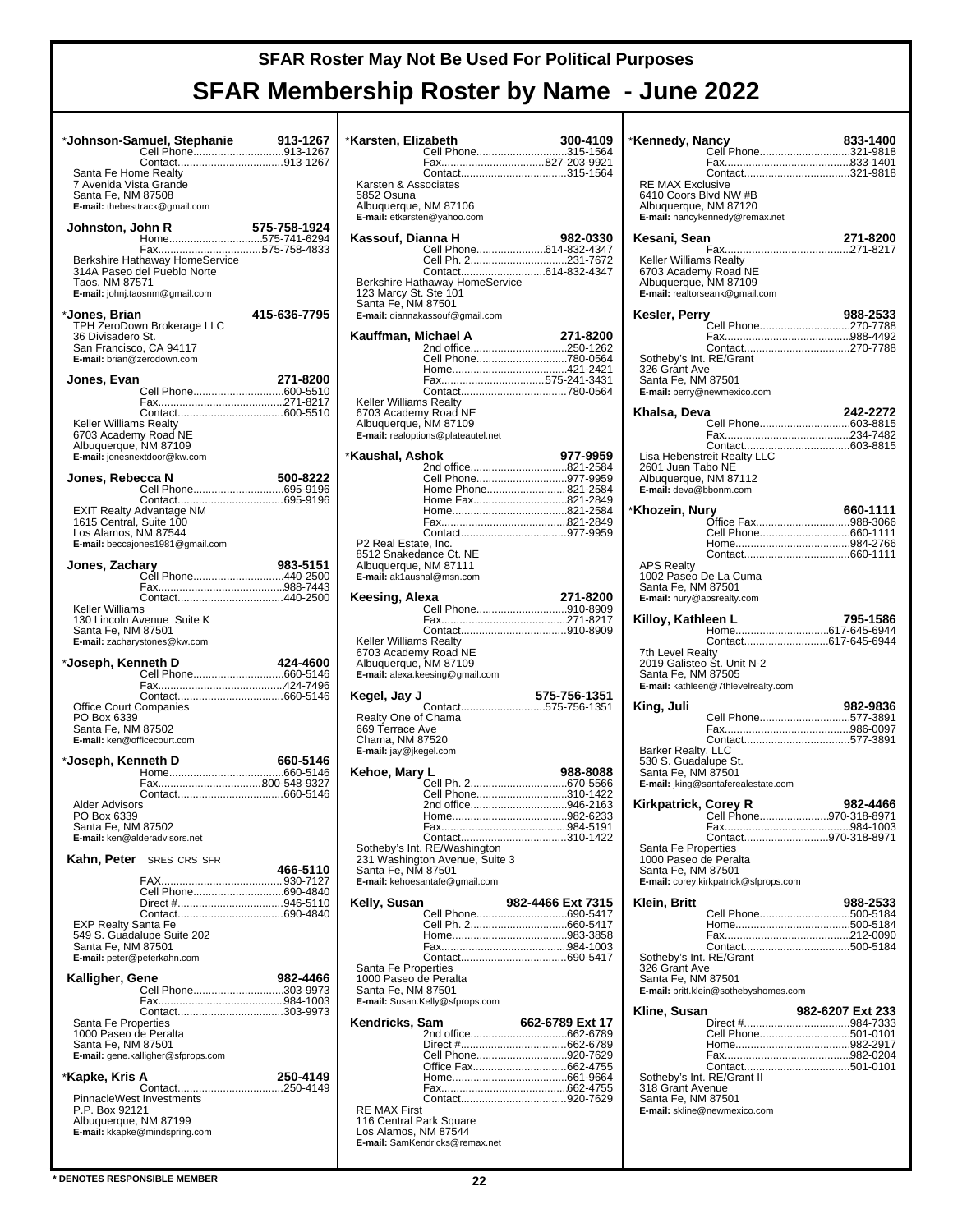|                                                                                  | Klopfer, Edward Lee<br>Cell Phone310-6372                                           | 577-3888 |
|----------------------------------------------------------------------------------|-------------------------------------------------------------------------------------|----------|
| 100 Starview<br>Santa Fe, NM 87507<br>E-mail: leeklopfer@me.com                  | Contact310-6372<br>Lori Lanier Real Estate, LLC                                     |          |
| Kloster, Taryn R                                                                 | Cell Phone382-7865<br>Contact382-7865                                               | 792-5554 |
| <b>Red Fox Realty</b><br>Albuquerque, NM 87114                                   | 10000 Coors Bypass Unit G221<br>E-mail: tarynrkloster@gmail.com                     |          |
| *Kniffin, JoLynn N                                                               | Cell Phone239-0236                                                                  | 296-1500 |
| ERA Sellers & Buyers RE<br>3530 Wyoming Blvd NE<br>Albuquerque, NM 87111         | Contact239-0236<br>E-mail: jolynnkniffin@sellersbuyersnm.com                        |          |
| Knouse, Arthur                                                                   |                                                                                     | 983-5151 |
| Keller Williams<br>Santa Fe, NM 87501<br>E-mail: arthurk@kw.com                  | 130 Lincoln Avenue Suite K                                                          |          |
| Knouse, Lise                                                                     |                                                                                     | 983-5151 |
| Keller Williams<br>Santa Fe, NM 87501                                            | Office Fax988-7443<br>130 Lincoln Avenue Suite K                                    |          |
| E-mail: lise@liseknouse.com                                                      |                                                                                     |          |
| <b>Koetter, Pixie</b> CRS GRI<br>2101 Trinity Dr. Ste. D<br>Los Alamos, NM 87544 | Cell Phone412-0344<br>E-mail: info@losalamoshouses.com                              | 661-1200 |
| Koffman, Dan                                                                     |                                                                                     | 982-6207 |
| Sotheby's Int. RE/Grant II                                                       |                                                                                     |          |
| 318 Grant Avenue<br>Santa Fe, NM 87501                                           | E-mail: dan.koffman@sothebys.realty                                                 |          |
| Kossman, Peggy                                                                   |                                                                                     | 983-5151 |
| Keller Williams<br>Santa Fe, NM 87501                                            | 130 Lincoln Avenue Suite K<br>E-mail: jamrealestateassociate@gmail.com              |          |
| Kramm, Hannah S                                                                  |                                                                                     | 466-5110 |
| <b>EXP Realty Santa Fe</b><br>Santa Fe, NM 87501                                 | Contact310-1007<br>549 S. Guadalupe Suite 202<br>E-mail: hannah.kramm@exprealty.com |          |
| Kramm, Michael                                                                   | Cell Phone920-8210                                                                  | 466-5110 |

| Krause, Molly                                     |                                                   | 466-5110 |
|---------------------------------------------------|---------------------------------------------------|----------|
| EXP Realty Santa Fe                               | 549 S. Guádalupe Suite 202                        |          |
| Santa Fe, NM 87501                                |                                                   |          |
|                                                   | E-mail: molly.krause@exprealty.com                |          |
| Kreitzer, Matthew                                 |                                                   | 466-5110 |
|                                                   | Cell Phone920-4352                                |          |
|                                                   |                                                   |          |
|                                                   | EXP Realty Santa Fe<br>549 S. Guadalupe Suite 202 |          |
| Santa Fe, NM 87501                                |                                                   |          |
|                                                   | E-mail: mkreitzer@protonmail.com                  |          |
| *Kruger, Todd J                                   |                                                   | 250-8135 |
|                                                   | Cell Phone250-8135                                |          |
|                                                   |                                                   |          |
|                                                   | Rio Grande Realty & Inv. LLC                      |          |
| P.O. Box 999                                      |                                                   |          |
| Corrales, NM 87048<br>E-mail: tkruger@rgri.net    |                                                   |          |
|                                                   |                                                   |          |
|                                                   | <b>Kullberg, Malissa</b> EPRO AHWD RSPS GREEN     | 988-8088 |
|                                                   | Cell Phone231-7598                                |          |
|                                                   |                                                   |          |
|                                                   | Sotheby's Int. RE/Washington                      |          |
|                                                   | 231 Washington Avenue, Suite 3                    |          |
| Santa Fe, NM 87501<br>E-mail: mk@santaferec.com   |                                                   |          |
|                                                   |                                                   |          |
| *Kumar, Krishan                                   | Home Fax216-0666                                  | 216-7788 |
|                                                   | Cell Phone385-2164                                |          |
|                                                   |                                                   |          |
|                                                   |                                                   |          |
|                                                   | Contact385-2164                                   |          |
| spicyProperties<br>622 Don Canuto                 |                                                   |          |
| Santa Fe, NM 87505                                |                                                   |          |
|                                                   | E-mail: spicyProperties@aol.com                   |          |
| Kunkle f, Adrianne                                |                                                   | 278-7228 |
|                                                   | Cell Phone310-8449                                |          |
|                                                   |                                                   |          |
| 1807 Second Street                                | Realty One Enchanted Circle                       |          |
| Santa Fe, NM 87505                                |                                                   |          |
| E-mail: adgies04@msn.com                          |                                                   |          |
| Kushner, Keith                                    |                                                   | 241-3803 |
|                                                   |                                                   |          |
|                                                   |                                                   |          |
| Armstrong Properties                              |                                                   |          |
| 400 Washington SE<br>Albuquerque, NM 87108        |                                                   |          |
|                                                   | E-mail: kkushner4@gmail.com                       |          |
| Kusiak, Trevor                                    |                                                   | 988-2533 |
|                                                   |                                                   |          |
| Sotheby's Int. RE/Grant                           |                                                   |          |
| 326 Grant Ave                                     |                                                   |          |
| Santa Fe, NM 87501<br>E-mail: trevor@sfreprop.com |                                                   |          |
|                                                   |                                                   |          |
| La Mountaine, Diane                               | Cell Phone510-364-3736                            | 988-2533 |
|                                                   |                                                   |          |
|                                                   | Contact510-364-3736                               |          |
| Sotheby's Int. RE/Grant<br>326 Grant Ave          |                                                   |          |
| Santa Fe, NM 87501                                |                                                   |          |
|                                                   | E-mail: dianelamountaine@gmail.com                |          |
| LaDue, Lea Beth                                   | Cell Phone269-1778                                | 298-9999 |
|                                                   |                                                   |          |
|                                                   |                                                   |          |
| 9577 Osuna Road NE                                | Re/Max Alliance REALTORS®                         |          |
| Albuquerque, NM 87111                             |                                                   |          |
| E-mail: leabeth@me.com                            |                                                   |          |
|                                                   |                                                   |          |
|                                                   |                                                   |          |

| Lagemann, Desirae                                                                                       | 983-5151 |
|---------------------------------------------------------------------------------------------------------|----------|
| Cell Phone469-3816                                                                                      |          |
| Keller Williams                                                                                         |          |
| 130 Lincoln Avenue Suite K<br>Santa Fe, NM 87501<br>E-mail: desirae750@gmail.com                        |          |
| *Lambert II, William D                                                                                  | 795-1586 |
| Contact795-1586<br>7th Level Realty                                                                     |          |
| 2019 Galisteo Śt. Unit N-2<br>Santa Fe, NM 87505<br>E-mail: will@7thlevelrealty.com                     |          |
| *Lamprich, Drew A<br>Cell Phone470-9194                                                                 | 982-6207 |
|                                                                                                         |          |
| Contact470-9194<br>Sotheby's Int. RE/Grant II                                                           |          |
| 318 Grant Avenue<br>Santa Fe, NM 87501<br>E-mail: drew.lamprich@sothebyshomes.com                       |          |
| Lanci, Alexandra<br>Cell Phone577-5888                                                                  | 988-2533 |
| Contact577-5888                                                                                         |          |
| Sotheby's Int. RE/Grant<br>326 Grant Ave                                                                |          |
| Santa Fe, NM 87501<br>E-mail: alexandra@sfreprop.com                                                    |          |
| *Landers, Christine                                                                                     | 228-8220 |
| Cell Phone228-8220                                                                                      |          |
| <b>Amazing Properties LLC</b><br>9201 Montgomery Blvd, Bldg 1                                           |          |
| Albuquerque, NM 87111<br>E-mail: chris@christinelanders.com                                             |          |
| Landry, John<br><br>Cell Phone337-781-8243                                                              | 983-5151 |
| Contact337-781-8243                                                                                     |          |
| Keller Williams<br>130 Lincoln Avenue Suite K<br>Santa Fe, NM 87501<br>E-mail: john.landfacts@gmail.com |          |
| *Lane, Denise                                                                                           | 207-4284 |
| Cell Phone690-2416                                                                                      |          |
| <b>Redfin Corporation</b><br>400 Gold Ave. SW Suite 700                                                 |          |
| Albuquerque, NM 87102<br>E-mail: denise.lane@redfin.com                                                 |          |
| *Lange, Claire<br>Cell Phone670-1420                                                                    | 670-1420 |
|                                                                                                         |          |
| Claire Lange Real Estate                                                                                |          |
| 1416 Tesuque Creek Road<br>Santa Fe, NM 87501<br>E-mail: clairelange88@gmail.com                        |          |
| *Langelier-Symington, Jeanne                                                                            | 670-6264 |
| Home Fax422-2322                                                                                        |          |
|                                                                                                         |          |
| Jeanne Langelier Real Estate<br>P.O. Box 246<br>Rowe, NM 87562<br>E-mail: angeli1@plateautel.net        |          |
| *Lanier, Lori                                                                                           | 577-3888 |
| Cell Phone577-3888                                                                                      |          |
| Lori Lanier Real Estate, LLC                                                                            |          |
| 100 Starview<br>Santa Fe, NM 87507                                                                      |          |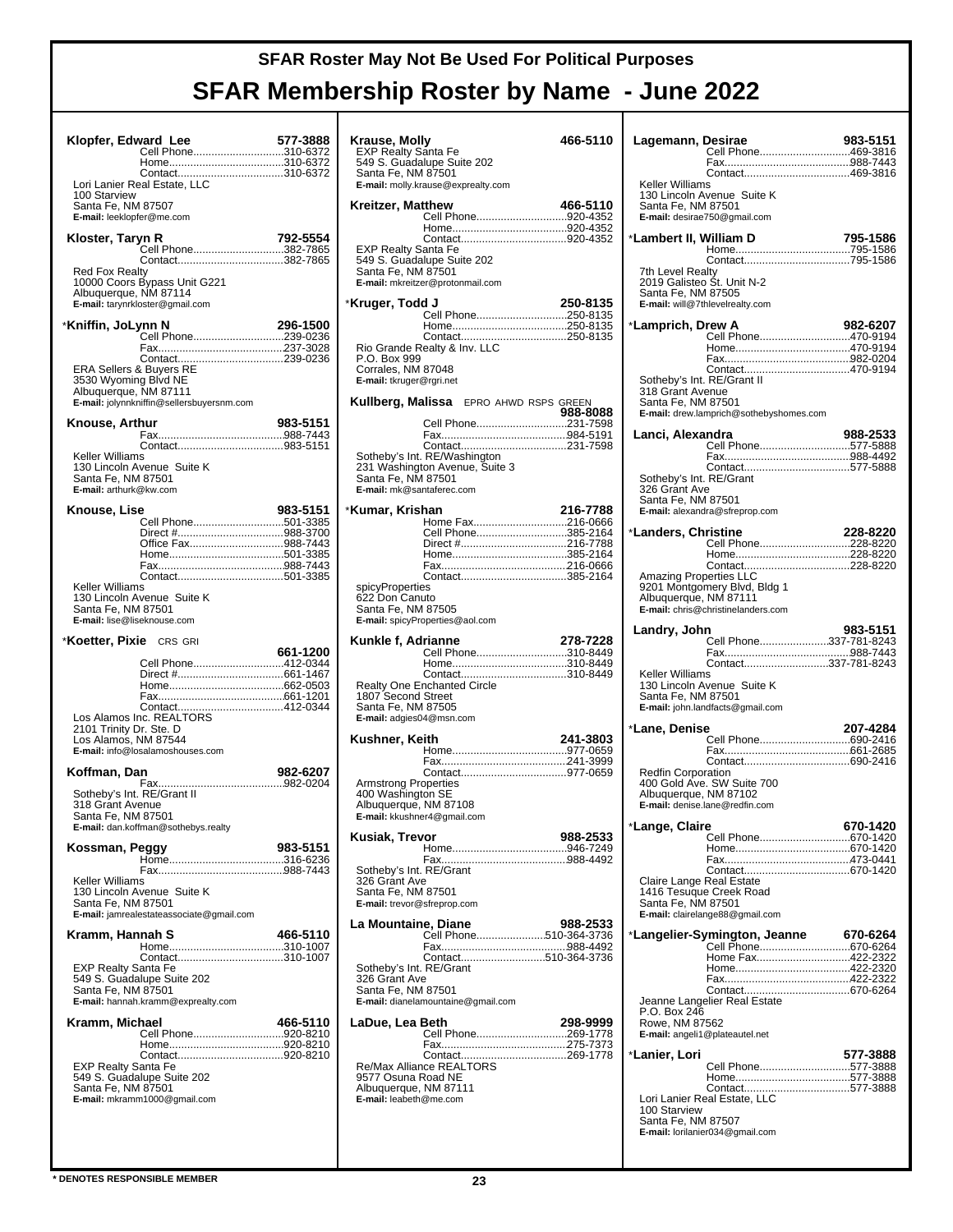| *Lanzante, Ann                                                                 |                                                                                                  | 800-700-9806 |
|--------------------------------------------------------------------------------|--------------------------------------------------------------------------------------------------|--------------|
|                                                                                | Cell Phone920-6386<br>Direct #800-700-9806                                                       |              |
|                                                                                |                                                                                                  |              |
| <b>BEX Realty, LLC</b><br>Boca Raton, FL 33431                                 | 4800 N. Federal Hwy, Ste A1000<br>E-mail: nmbroker@bexrealty.com                                 |              |
| Lapin, Suzanne                                                                 |                                                                                                  | 983-5151     |
| Keller Williams<br>Santa Fe, NM 87501<br>E-mail: slapin@kw.com                 | 130 Lincoln Avenue Suite K                                                                       |              |
| Lark, Stefan                                                                   |                                                                                                  | 982-9836     |
|                                                                                | Cell Phone501-6100                                                                               |              |
| Barker Realty, LLC<br>530 S. Guadalupe St.<br>Santa Fe, NM 87501               | E-mail: stefanl@comcast.net                                                                      |              |
| Larranaga III, Ralph F                                                         |                                                                                                  | 983-5151     |
|                                                                                | Cell Phone470-2277<br>Cell Ph. 2465-9597                                                         |              |
|                                                                                |                                                                                                  |              |
|                                                                                | Contact470-2277                                                                                  |              |
| Keller Williams<br>Santa Fe, NM 87501                                          | 130 Lincoln Avenue Suite K<br>E-mail: randIteam@gmail.com                                        |              |
| Larranaga, Alan                                                                |                                                                                                  | 983-5151     |
|                                                                                | Cell Phone303-947-9263                                                                           |              |
|                                                                                | Contact303-947-9263                                                                              |              |
| Keller Williams<br>Santa Fe, NM 87501                                          | 130 Lincoln Avenue Suite K<br>E-mail: alan@teamrandl.com                                         |              |
| Latimer, Crystal L                                                             |                                                                                                  | 983-5151     |
|                                                                                | Cell Phone795-3244                                                                               |              |
|                                                                                | Contact795-3244                                                                                  |              |
| Keller Williams<br>Santa Fe, NM 87501                                          | 130 Lincoln Avenue Suite K<br>E-mail: crystallatimer@kw.com                                      |              |
| Lauer, Sabine                                                                  |                                                                                                  | 982-0330     |
|                                                                                |                                                                                                  |              |
| 123 Marcy St. Ste 101<br>Santa Fe, NM 87501                                    | Berkshire Hathaway HomeService<br>E-mail: zellarhoen@gmail.com                                   |              |
| Law, Renata                                                                    |                                                                                                  | 982-9836     |
|                                                                                | Cell Phone501-1552                                                                               |              |
| Barker Realty, LLC<br>530 S. Guadalupe St.<br>Santa Fe, NM 87501               |                                                                                                  |              |
|                                                                                | E-mail: rlaw@santaferealestate.com                                                               |              |
|                                                                                | *Lawrence, Christopher<br><b>hristopher                  877-410-2037</b><br>Contact877-410-2037 | 877-410-2037 |
| <b>Trillionaire Realty</b><br>Santa Fe, NM 87501<br>E-mail: reo@trilrealty.com | 150 Washington Ave, Suite 201                                                                    |              |
| Leach-Heid, Allyson                                                            |                                                                                                  | 983-5151     |
|                                                                                | Cell Phone699-7016                                                                               |              |
|                                                                                |                                                                                                  |              |
| Keller Williams<br>Santa Fe, NM 87501                                          | 130 Lincoln Avenue Suite K<br>E-mail: allyson.leachheid@gmail.com                                |              |
|                                                                                |                                                                                                  |              |
|                                                                                |                                                                                                  |              |
|                                                                                |                                                                                                  |              |
|                                                                                |                                                                                                  |              |

| LeDoux, Justin D<br>Cell Phone489-4526<br>Contact489-4526<br><b>EXP Realty Santa Fe</b><br>549 S. Guadalupe Suite 202<br>Santa Fe, NM 87501<br>E-mail: nmhomes.justin@gmail.com                                        | 466-5110 |
|------------------------------------------------------------------------------------------------------------------------------------------------------------------------------------------------------------------------|----------|
| Lee, Anita<br>Realty One of New Mexico<br>4121 Wyoming Blvd NE<br>Albuquerque, NM 87111<br>E-mail: rt66homes@gmail.com                                                                                                 | 883-9400 |
| Lee, Kathryn M<br>Home713-922-6055<br>Contact713-922-6055<br>Lori Lanier Real Estate, LLC<br>100 Starview<br>Santa Fe, NM 87507<br>E-mail: lee.kathryn@yahoo.com                                                       | 577-3888 |
| Lee, William E<br>Cell Phone795-9978<br>Direct #946-2842<br><b>Redfin Corporation</b><br>400 Gold Ave. SW Suite 700<br>Albuquerque, NM 87102<br>E-mail: welee505@gmail.com                                             | 207-4284 |
| Leeder, Sherry D<br>Cell Phone470-7712<br>Contact470-7712<br>Keller Williams<br>130 Lincoln Avenue Suite K<br>Santa Fe, NM 87501<br>E-mail: sherrydleeder@yahoo.com                                                    | 983-5151 |
| Lehrer, Nancv<br>Cell Phone490-9565<br>2nd office946-2858<br>Office Fax982-0204<br>Home Phone 984-2641<br>Sotheby's Int. RE/Grant II<br>318 Grant Avenue<br>Santa Fe, NM 87501<br>E-mail: nancy.lehrer@sothebys.realty | 982-6207 |
| LeMaster, Sylvia<br>.<br>Cell Phone306-5970<br>Realty One of New Mexico<br>4121 Wyoming Blvd NE<br>Albuquerque, NM 87111<br>E-mail: sylvia3065970@gmail.com                                                            | 883-9400 |
| Lemler, Sioux<br>Cell Phone399-9207<br><b>Redfin Corporation</b><br>400 Gold Ave. SW Suite 700<br>Albuquerque, NM 87102<br>E-mail: sioux.lemler@redfin.com                                                             | 207-4284 |
| Lemons, Mitzi J<br>Cell Phone817-291-9969<br>Contact817-291-9969<br>Coldwell Banker Legacy #3<br>10400 Academy NE Suite 100<br>Albuquerque, NM 87111<br>E-mail: enchantedliving@mitzilemons.com                        | 293-3700 |
| Levbarg, Hannah<br>Cell Phone780-0338<br>Berkshire Hathaway HomeService<br>123 Marcy St. Ste 101<br>Santa Fe, NM 87501<br>E-mail: hannah@highdesertdreaming.com                                                        | 982-0330 |

| *Levi, Jennifer                                                       | Cell Phone575-937-3865                                                                      | 983-7436 |
|-----------------------------------------------------------------------|---------------------------------------------------------------------------------------------|----------|
| 632 Camino Lejo<br>Santa Fe, NM 87505<br>E-mail: jenned@zianet.com    | Contact575-937-3865<br>Jennie Dorgan Real Estate                                            |          |
| Levitt, Alan R                                                        |                                                                                             | 375-1311 |
| <b>Pinon Properties</b><br>21 Bisbee Court #F<br>Santa Fe, NM 87508   | E-mail: rlevitt@pinonproperties.com                                                         |          |
| Lewis, Lance                                                          | Cell Phone818-1782                                                                          | 554-3873 |
|                                                                       |                                                                                             |          |
| <b>EXP Realty</b><br>Albuquerque, NM 87109                            | 100 Sun Avenue, Suite 650<br>E-mail: lance.lewis@exprealty.com                              |          |
| Leyba, Gabriel SFR                                                    |                                                                                             | 473-0223 |
|                                                                       |                                                                                             |          |
| Levba Real Estate. LLC<br>PO Box 29624<br>Santa Fe, NM 87592          | E-mail: leybaproperties@yahoo.com                                                           |          |
| Leyba, Jerome J                                                       |                                                                                             | 983-5151 |
|                                                                       | Cell Phone795-9028                                                                          |          |
| Keller Williams<br>Santa Fe, NM 87501                                 | 130 Lincoln Avenue Suite K<br>E-mail: jeromeleyba@gmail.com                                 |          |
| * <b>Leyba, Maria R</b> SFR                                           |                                                                                             | 473-0223 |
|                                                                       |                                                                                             |          |
|                                                                       |                                                                                             |          |
| Leyba Real Estate, LLC<br>PO Box 29624<br>Santa Fe, NM 87592          | E-mail: leybaproperties@yahoo.com                                                           |          |
| Leyba-Cruz, Agnes D                                                   |                                                                                             | 490-4151 |
| Realty One of Santa Fe<br>2200 Miguel Chavez #D<br>Santa Fe, NM 87505 | Cell Phone699-1667<br>E-mail: leybacruz.realty@gmail.com                                    |          |
| Lichtenstein, Laura                                                   |                                                                                             | 982-9836 |
|                                                                       | Cell Phone470-1098                                                                          |          |
| Barker Realty, LLC<br>530 S. Guadalupe St.<br>Santa Fe, NM 87501      | E-mail: llichtenstein@santaferealestate.com                                                 |          |
| Lichthardt, Jordan                                                    |                                                                                             | 500-8222 |
| 1615 Central, Suite 100<br>Los Alamos, NM 87544                       | Cell Phone412-5965<br><b>EXIT Realty Advantage NM</b><br>E-mail: jordan@exitadvantagenm.com |          |
| *Lieberman, Jason P                                                   |                                                                                             | 715-3505 |
|                                                                       | Cell Phone715-3505                                                                          |          |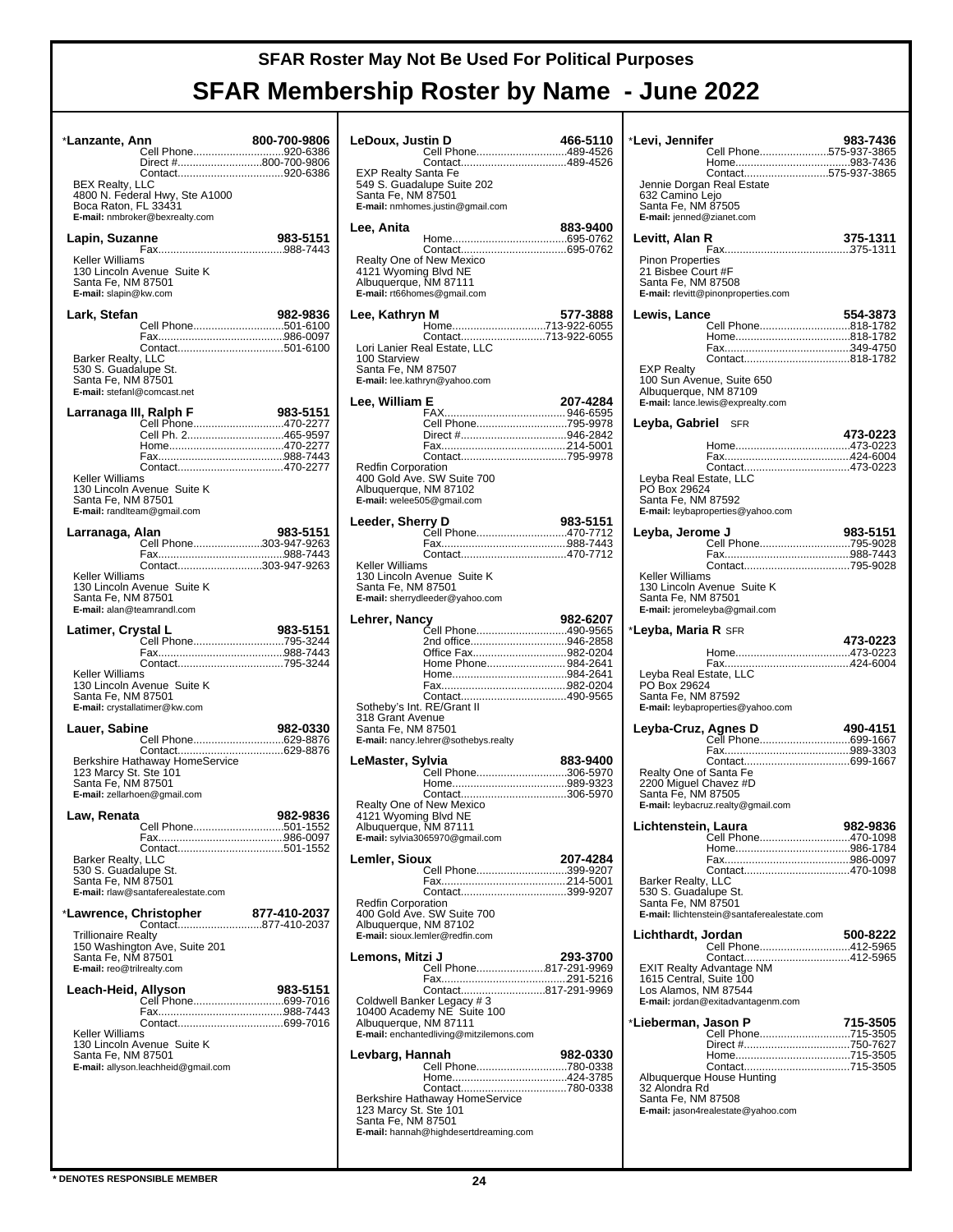| Lin, Hiu-Chun                                                                                  | Cell Phone306-0798                                                            | 310-6540 |
|------------------------------------------------------------------------------------------------|-------------------------------------------------------------------------------|----------|
| <b>Equity New Mexico</b><br>Albuquerque, NM 87113                                              | Contact306-0798<br>315 Alameda Blvd NE Suite C<br>E-mail: chacolin3@yahoo.com |          |
| Lind, Jennifer                                                                                 | Cell Phone577-3786                                                            | 982-9836 |
|                                                                                                | Contact577-3786                                                               |          |
| Barker Realty, LLC<br>530 S. Guadalupe St.<br>Santa Fe, NM 87501                               | E-mail: lindjennifer007@gmail.com                                             |          |
| Linson, J.C.                                                                                   |                                                                               | 982-9836 |
| Barker Realty, LLC                                                                             | Office Fax946-1656<br>Cell Phone690-7333                                      |          |
| 530 S. Guadalupe St.<br>Santa Fe, NM 87501                                                     | E-mail: jclinson@santaferealestate.com                                        |          |
| Livermore, Brandon R                                                                           | Cell Phone927-5964                                                            | 927-1493 |
|                                                                                                |                                                                               |          |
| Choice Properties, L.L.C.                                                                      |                                                                               |          |
| PO Box 3617<br>Fairview, NM 87533                                                              | E-mail: brandon.livermore@hotmail.com                                         |          |
| *Livermore. Dale                                                                               |                                                                               | 927-1493 |
|                                                                                                |                                                                               |          |
|                                                                                                |                                                                               |          |
| Choice Properties, L.L.C.<br>PO Box 3617<br>Fairview, NM 87533<br>E-mail: dale1002@hotmail.com |                                                                               |          |
|                                                                                                |                                                                               |          |
|                                                                                                | Livingston, Nysha Lynn                                                        | 798-6300 |
|                                                                                                | Contact710-2750                                                               |          |
| <b>Berkshire HHNMP</b><br>Albuquerque, NM 87109                                                | 6711 Academy Rd NE, Suite B<br>E-mail: NyshaSellsRE@gmail.com                 |          |
| Loehr, Hans                                                                                    |                                                                               | 983-5151 |
|                                                                                                |                                                                               |          |
| Keller Williams<br>Santa Fe, NM 87501                                                          | 130 Lincoln Avenue Suite K                                                    |          |
|                                                                                                | E-mail: hansloehr6@gmail.com                                                  |          |
| Logsdon, Harlan                                                                                | Cell Phone819-8796                                                            | 982-4466 |
| 216 Washington Avenue<br>Santa Fe, NM 87501                                                    | Santa Fe Properties/Washington                                                |          |
|                                                                                                | E-mail: hal.logsdon@sfprops.com                                               |          |
| Lopez, Michael                                                                                 | Cell Phone470-0516                                                            | 983-5151 |
| Keller Williams                                                                                | 130 Lincoln Avenue Suite K                                                    |          |
| Santa Fe, NM 87501                                                                             | E-mail: LopezMic14@gmail.com                                                  |          |
| Lopez, Rico                                                                                    |                                                                               | 983-9473 |
|                                                                                                | Cell Phone469-1864                                                            |          |
| Homewise, Inc<br>1301 Siler Road Bldg. D<br>Santa Fe, NM 87507                                 | Contact469-1864<br>E-mail: rlopez@homewise.org                                |          |

| Lopez-Brown, Rose CRS SRES RSPS AHWD                                                                                              |                                                                                                          |  | 983-5151 |
|-----------------------------------------------------------------------------------------------------------------------------------|----------------------------------------------------------------------------------------------------------|--|----------|
| <b>Keller Williams</b>                                                                                                            | Toll Free800-418-1221<br>Office Fax983-5151<br>Cell Phone490-0615<br>Direct #946-2121<br>Contact490-0615 |  |          |
| 130 Lincoln Avenue Suite K<br>Santa Fe, NM 87501<br>E-mail: realtorrosekw@gmail.com                                               |                                                                                                          |  |          |
| Lovato, Amy M<br><b>Berkshire HHNMP</b><br>6711 Academy Rd NE, Suite B<br>Albuquerque, NM 87109<br>E-mail: amy.lovato@comcast.net | Cell Phone480-7000                                                                                       |  | 798-6300 |
| Lovato, Janet                                                                                                                     |                                                                                                          |  | 500-8222 |
| EXIT Realty Advantage NM<br>1615 Central, Suite 100<br>Los Alamos, NM 87544<br>E-mail: janetlovatorealty@gmail.com                |                                                                                                          |  |          |
| Love, Brittany                                                                                                                    | Čell Phone720-4105<br>Contact720-4105                                                                    |  | 554-3873 |
| <b>EXP Realty</b><br>100 Sun Avenue, Suite 650<br>Albuquerque, NM 87109<br>E-mail: realtorbrittanylove@gmail.com                  |                                                                                                          |  |          |
| Love, Patricia                                                                                                                    | Cell Phone670-1229                                                                                       |  | 982-9836 |
| Barker Realty, LLC<br>530 S. Guadalupe St.<br>Santa Fe, NM 87501<br>E-mail: plove6701229@gmail.com                                |                                                                                                          |  |          |
| Lowe, Roberta                                                                                                                     | Home Fax866-322-0314                                                                                     |  | 988-2533 |
| Sotheby's Int. RE/Grant<br>326 Grant Ave<br>Santa Fe, NM 87501<br>E-mail: roberta@robertalowe.com                                 | Cell Phone366-4753                                                                                       |  |          |
| Lucas, Adrianne                                                                                                                   |                                                                                                          |  | 833-1400 |
| <b>RE MAX Exclusive</b><br>6410 Coors Blvd NW #B<br>Albuquerque, NM 87120<br>E-mail: elishialucas@gmail.com                       |                                                                                                          |  |          |
| *Lucas, Chris                                                                                                                     | Cell Phone463-5317                                                                                       |  | 463-5317 |
| Chris Lucas Real Estate<br>PO Box 40081<br>Albuquerque, NM 87106<br>E-mail: chris@chrislucasabq.com                               | Contact463-5317                                                                                          |  |          |
| Lucero, Andrea F                                                                                                                  |                                                                                                          |  | 982-9836 |
| Barker Realty, LLC<br>530 S. Guadalupe St.<br>Santa Fe, NM 87501<br>E-mail: andrealucero1@gmail.com                               |                                                                                                          |  |          |
| Luconi, Isabella M AHWD                                                                                                           |                                                                                                          |  | 490-4151 |
| Realty One of Santa Fe<br>2200 Miguel Chavez #D<br>Santa Fe, NM 87505                                                             | Cell Phone670-2224<br>Home Fax629-4315<br><b>E-mail:</b> isabella@isabellaluconi.com                     |  |          |

| Lujan, Jana AC                               |                                                            |                  |
|----------------------------------------------|------------------------------------------------------------|------------------|
|                                              | Cell Phone660-0699                                         | 982-0330         |
| 123 Marcy St. Ste 101                        | Berkshire Hathaway HomeService                             |                  |
| Santa Fe, NM 87501                           | E-mail: jana.lujanrealtor2021@gmail.com                    |                  |
|                                              |                                                            |                  |
| *Lujan, Larry                                |                                                            | 982-1801         |
| Santa Fe Appraisals                          |                                                            |                  |
| 1421 Luisa St. Suite M<br>Santa Fe, NM 87501 |                                                            |                  |
|                                              | E-mail: larrylujan@santafeappraisalgroup.com               |                  |
| Lujan, Margeaux                              |                                                            | 820-7000         |
|                                              |                                                            |                  |
| Logic Real Estate                            | Contact820-7000                                            |                  |
|                                              | 228 St. Francis Dr., Bldg. A                               |                  |
| Santa Fe, NM 87501                           | E-mail: margeaux@santafelogic.com                          |                  |
| *Lukes, Thomas R                             |                                                            | 204-8894         |
|                                              |                                                            |                  |
|                                              | Dominion Appraisal Associates<br>13423 Desert Zinnia CT NE |                  |
| Albuquerque, NM 87111                        | E-mail: TRLukes@Hotmail.com                                |                  |
| Lumley, Susan F                              |                                                            | 428-6633         |
|                                              | Cell Ph. 2670-5566                                         |                  |
|                                              | Cell Phone490-3792<br>Toll Free800-418-1221                |                  |
|                                              |                                                            |                  |
|                                              | Contact490-3792                                            |                  |
|                                              | New Mexico Real Estate Group<br>21196 US Hwy 84, Suite C   |                  |
| Abiquiu, NM 87510                            | E-mail: susan@nmrealestategroup.com                        |                  |
| Lusk, Jody                                   |                                                            | 982-9836 Ext 229 |
|                                              |                                                            |                  |
|                                              |                                                            |                  |
|                                              |                                                            |                  |
| Barker Realty, LLC<br>530 S. Guadalupe St.   |                                                            |                  |
| Santa Fe, NM 87501                           | E-mail: jlusk@santaferealestate.com                        |                  |
| Lyon, Cindy                                  |                                                            | 988-2533         |
|                                              |                                                            |                  |
|                                              |                                                            |                  |
| Sotheby's Int. RE/Grant                      |                                                            |                  |
| 326 Grant Ave<br>Santa Fe, NM 87501          |                                                            |                  |
| E-mail: cindy@neillyon.com                   |                                                            |                  |
| Lyon, Jacob                                  |                                                            | 988-2533         |
|                                              | Cell Phone795-5070                                         |                  |
| Sotheby's Int. RE/Grant                      | Contact795-5070                                            |                  |
| 326 Grant Ave<br>Santa Fe, NM 87501          |                                                            |                  |
| E-mail: jake@neillyon.com                    |                                                            |                  |
|                                              | Lyon, Neil D CRB CRS GRI                                   |                  |
|                                              |                                                            | 988-2533 Ext 505 |
|                                              | Cell Phone660-8600<br>Home Fax988-5025                     |                  |
|                                              | Office Fax954-5535                                         |                  |
|                                              |                                                            |                  |
| Sotheby's Int. RE/Grant                      |                                                            |                  |
| 326 Grant Ave<br>Santa Fe, NM 87501          |                                                            |                  |
| E-mail: neil@neillyon.com                    |                                                            |                  |
| Lyons, Jr, Francis E                         |                                                            | 982-2525         |
|                                              |                                                            |                  |
|                                              |                                                            |                  |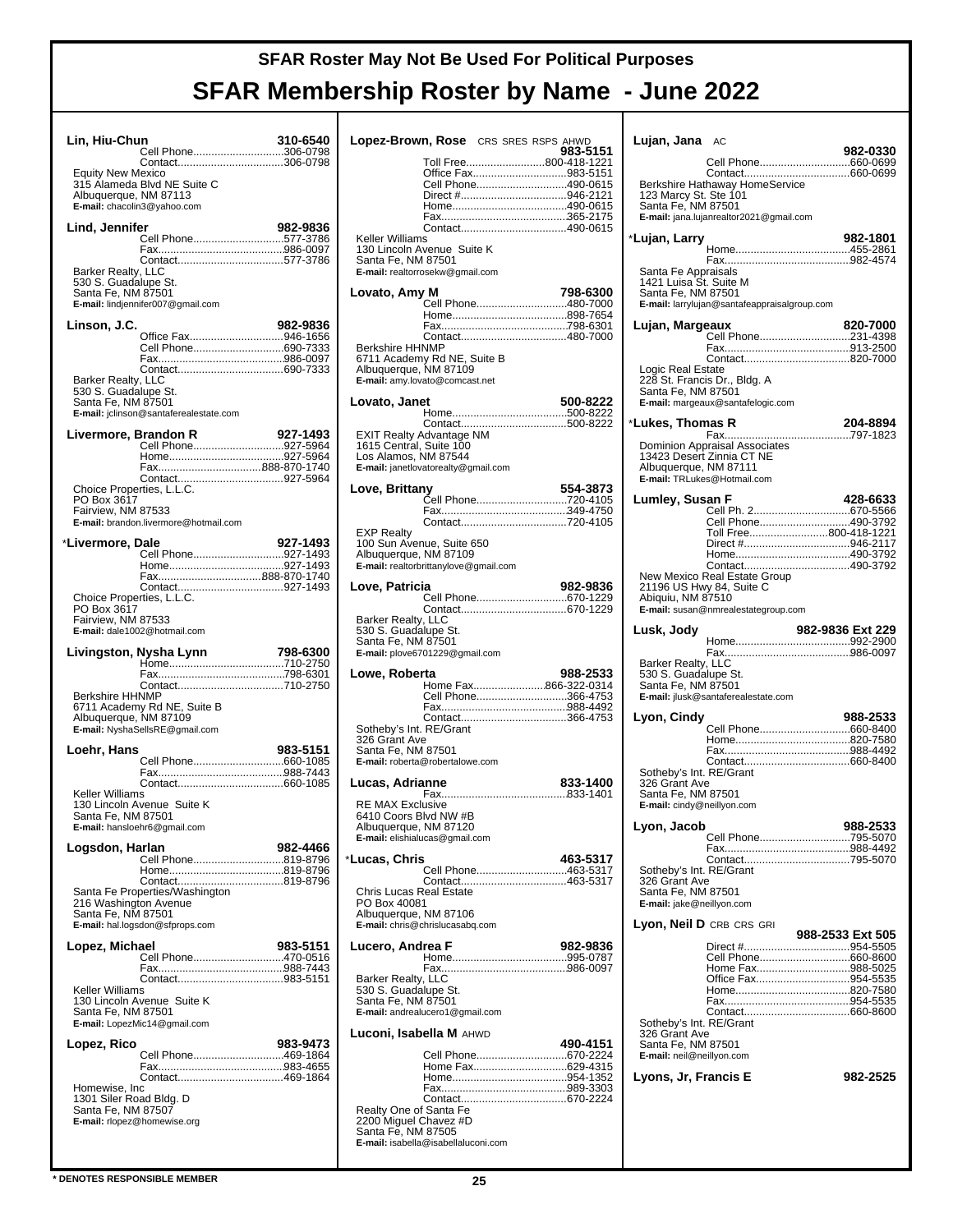|                                           | Cell Phone518-307-9109                                         |                 |
|-------------------------------------------|----------------------------------------------------------------|-----------------|
|                                           | Home518-307-9109                                               |                 |
|                                           | Contact518-307-9109                                            |                 |
| Varela Real Estate, Inc.                  |                                                                |                 |
| 1526 Cerrillos Road<br>Santa Fe, NM 87505 |                                                                |                 |
| E-mail: felyons@aol.com                   |                                                                |                 |
| Maca, Luisa M                             |                                                                | 820-7000        |
|                                           | Cell Phone603-4171                                             |                 |
|                                           |                                                                |                 |
| Logic Real Estate                         |                                                                |                 |
| Santa Fe, NM 87501                        | 228 St. Francis Dr., Bldg. A                                   |                 |
|                                           | E-mail: makamary@gmail.com                                     |                 |
| Machuca, Royanne                          |                                                                | 883-9400        |
|                                           | Cell Phone263-7391                                             |                 |
|                                           | Realty One of New Mexico                                       |                 |
| 4121 Wyoming Blvd NE                      |                                                                |                 |
| Albuquerque, NM 87111                     |                                                                |                 |
|                                           | E-mail: royannem@gmail.com                                     |                 |
| Madigan, Sandra L                         |                                                                | 983-5151        |
|                                           |                                                                |                 |
|                                           |                                                                |                 |
| Keller Williams                           | 130 Lincoln Avenue Suite K                                     |                 |
| Santa Fe, NM 87501                        |                                                                |                 |
|                                           | E-mail: s.madigan@kw.com                                       |                 |
|                                           | *Madrid-Garcia, Jessica                                        | 485-4689        |
|                                           | Cell Phone485-4689                                             |                 |
|                                           |                                                                |                 |
| <b>Endeavor Realty</b>                    | 3712 General Chennault St                                      |                 |
| Albuquerque, NM 87111                     |                                                                |                 |
|                                           | E-mail: jessica@foreverendeavorrealty.com                      |                 |
| Maes, Gina R                              |                                                                | 798-6300        |
|                                           |                                                                |                 |
|                                           | Cell Phone259-6220                                             |                 |
|                                           |                                                                |                 |
|                                           | Contact259-6220                                                |                 |
| <b>Berkshire HHNMP</b>                    | 6711 Academy Rd NE, Suite B                                    |                 |
|                                           | Albuquerque, NM 87109                                          |                 |
|                                           | E-mail: ginasmyrealtor@gmail.com                               |                 |
| Maes, Ian                                 |                                                                | 662-6789 Ext 21 |
|                                           | Cell Phone412-1838                                             |                 |
|                                           |                                                                |                 |
| RE MAX First                              |                                                                |                 |
|                                           | 116 Central Park Square                                        |                 |
| Los Alamos, NM 87544                      | E-mail: ian@ianmaesgroup.com                                   |                 |
|                                           |                                                                |                 |
|                                           | <b>Maes, Joshua</b> EPRO AHWD RSPS GREEN                       | 988-8088        |
|                                           | Cell Phone231-4046                                             |                 |
|                                           |                                                                |                 |
|                                           | Contact231-4046                                                |                 |
|                                           | Sotheby's Int. RE/Washington<br>231 Washington Avenue, Suite 3 |                 |
| Santa Fe, NM 87501                        |                                                                |                 |
|                                           | E-mail: Team@SantaFeREC.com                                    |                 |
| Maes, Tricia                              |                                                                | 663-7787        |
|                                           | Cell Phone412-9877<br>Contact412-9877                          |                 |
|                                           | New Mexico Real Estate Group L                                 |                 |
| Santa Fe, NM 87506                        | 190 Central Park Sq, St 101                                    |                 |
|                                           | E-mail: tricia@nmrealestategroup.com                           |                 |
| *Maestas, Anita                           |                                                                | 797-4245        |
| D.R. Horton                               |                                                                |                 |
|                                           | 4400 Alameda NE, Ste B<br>Albuquerque, NM 87113                |                 |
|                                           | E-mail: anita@maestasrealty.com                                |                 |
|                                           |                                                                |                 |
|                                           |                                                                |                 |

| *Maestas, Anita                                                                      |                                                                                    | 463-3565         |
|--------------------------------------------------------------------------------------|------------------------------------------------------------------------------------|------------------|
| <b>Maestas Real Estate</b><br>Rio Rancho, NM 87124                                   | 1660 Rio Rancho Dr. SE Suite B<br>E-mail: anita@maestasrealty.com                  |                  |
| *Maestas, Ben                                                                        |                                                                                    | 363-9735         |
| Found It<br>Minnetonka, MN 55305<br>E-mail: benmaestas@aol.com                       | 601 Calrison Parkway, #1050                                                        |                  |
| Maestas, Eileen R                                                                    |                                                                                    | 603-5337         |
| At Home Realty<br>3024 Floras Del Sol St<br>Santa Fe, NM 87507                       | E-mail: eileenmaestas@hotmail.com                                                  |                  |
| Maestas, Miriah                                                                      |                                                                                    | 982-2525         |
|                                                                                      | Cell Phone670-2297                                                                 |                  |
| Varela Real Estate, Inc.<br>1526 Cerrillos Road<br>Santa Fe, NM 87505                | E-mail: miriah@varelarealestate.com                                                |                  |
| * <b>Maestas, Nick</b> GRI                                                           |                                                                                    |                  |
|                                                                                      |                                                                                    | 471-0034         |
|                                                                                      |                                                                                    |                  |
| Sunset Realty<br>1386 Vegas Verdes<br>Santa Fe. NM 87507<br>E-mail: buyersol@aol.com |                                                                                    |                  |
| Maestas, Robert A                                                                    |                                                                                    | 883-9400         |
| 4121 Wyoming Blvd NE<br>Albuquerque, NM 87111                                        | Realty One of New Mexico<br>E-mail: RMaestas@westusa.com                           |                  |
| Maez, Dolores                                                                        |                                                                                    | 718-4980         |
| The Maez Group-ALB<br>Albuquerque, NM 87120                                          | Cell Phone469-4637<br>2116 Vista Oeste NW, Ste 201A<br>E-mail: dmaez_jms@yahoo.com |                  |
| *Maez, Emery                                                                         |                                                                                    | 469-0546         |
|                                                                                      | Office Fax897-1100                                                                 |                  |
|                                                                                      | Cell Phone469-0546                                                                 |                  |
|                                                                                      |                                                                                    |                  |
| The Maez Group<br>Espanola, NM 87532                                                 | 1120 Industrial Pk Rd Ste 202<br>E-mail: emery.maez@gmail.com                      |                  |
| *Maez, Joseph                                                                        |                                                                                    | 718-4980         |
|                                                                                      | Cell Phone401-5775                                                                 |                  |
| The Maez Group-ALB<br>Albuquerque, NM 87120<br>E-mail: joemaez@gmail.com             | 2116 Vista Oeste NW, Ste 201A                                                      |                  |
| Magrath, Sarah J                                                                     |                                                                                    | 988-7285 Ext 377 |
|                                                                                      | Cell Phone919-9181<br>2nd office466-4407<br>Office Fax466-4407                     |                  |
| 132 E. Marcy St<br>Santa Fe, NM 87505                                                | Coldwell Banker Mountain Prop<br>E-mail: sarah.magrath@cbmp.com                    |                  |

| Maki, Christina                                                                                                                    | 983-5151          |
|------------------------------------------------------------------------------------------------------------------------------------|-------------------|
| Keller Williams<br>130 Lincoln Avenue Suite K<br>Santa Fe, NM 87501<br>E-mail: christina@christina505.com                          |                   |
| Maki, Consuelo R                                                                                                                   | 983-5151          |
| Keller Williams<br>130 Lincoln Avenue Suite K<br>Santa Fe, NM 87501<br>E-mail: makicr@Q.com                                        |                   |
| Mardel, Claudia<br>Cell Phone554-6115                                                                                              | 983-5151          |
| Contact554-6115<br>Keller Williams<br>130 Lincoln Avenue Suite K<br>Santa Fe, NM 87501<br>E-mail: claudiamardel@kw.com             |                   |
| *Mares, Richard E                                                                                                                  | 988-5585          |
| <b>Mares Realty</b><br>1225 S. St. Francis Dr. Ste. D<br>Santa Fe. NM 87505<br>E-mail: richard mares@yahoo.com                     |                   |
| Margetson, Ashley CRS AHWD GRI                                                                                                     | 988-8088 Ext 5186 |
|                                                                                                                                    |                   |
|                                                                                                                                    |                   |
| Sotheby's Int. RE/Washington<br>231 Washington Avenue, Suite 3<br>Santa Fe, NM 87501<br>E-mail: ashley.margetson@sothebyshomes.com |                   |
| *Marino, Michele A<br>Contact575-756-1351                                                                                          | 575-756-1351      |
| Realty One of Chama<br>669 Terrace Ave<br>Chama, NM 87520<br>E-mail: michelemarinor1chama@gmail.com                                |                   |
| Marioni, Melisa                                                                                                                    | 983-5151          |
| Keller Williams<br>130 Lincoln Avenue Suite K<br>Santa Fe, NM 87501<br>E-mail: melisamarioni@kw.com                                |                   |
| <b>Markley, Victoria S</b>                                                                                                         | 982-6207          |
| Cell Phone927-3229<br>Home Fax888-525-2454                                                                                         |                   |
|                                                                                                                                    |                   |
|                                                                                                                                    |                   |
| Sotheby's Int. RE/Grant II<br>318 Grant Avenue<br>Santa Fe, NM 87501<br>E-mail: vickimarkley@gmail.com                             |                   |
| Marks, David                                                                                                                       | 983-5151          |
| Keller Williams<br>130 Lincoln Avenue Suite K<br>Santa Fe. NM 87501<br>E-mail: david.marks.sf@gmail.com                            |                   |
| <b>Marlow, Cheryl</b>                                                                                                              | 983-5151          |
| Cell Phone264-1528                                                                                                                 |                   |
|                                                                                                                                    |                   |
| <b>Keller Williams</b><br>130 Lincoln Avenue Suite K<br>Santa Fe, NM 87501<br>E-mail: cheryl@cherylmarlow.com                      |                   |
| <b>Marotta, Carmine</b>                                                                                                            | 281-4445          |
|                                                                                                                                    |                   |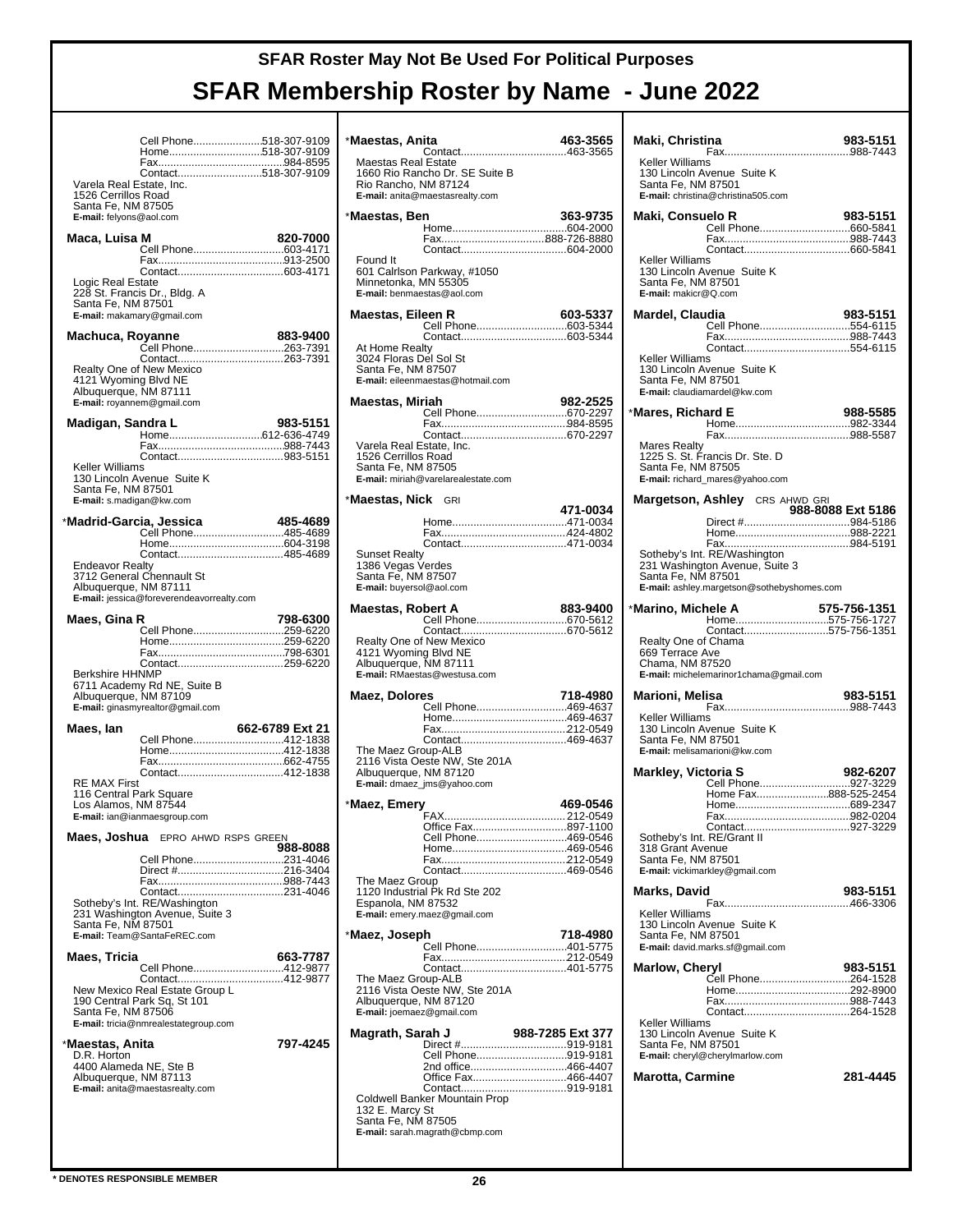|                                           | Cell Phone301-1189                                                  |                  |
|-------------------------------------------|---------------------------------------------------------------------|------------------|
| P.O. Box 567                              | Contact301-1189<br>RE/MAX Western Heritage                          |                  |
| Edgewood, NM 87015                        | E-mail: 505AreaHomes@gmail.com                                      |                  |
| *Marshall, Conner                         |                                                                     | 980-9454         |
|                                           |                                                                     |                  |
| CIVAS ABQ                                 |                                                                     |                  |
| Albuquerque, NM 87110                     | 5051 Journal center Blvd NE<br>E-mail: Conner.Marshall@colliers.com |                  |
|                                           |                                                                     |                  |
| Marshall, Dan                             |                                                                     | 988-2533         |
|                                           |                                                                     |                  |
|                                           |                                                                     |                  |
| Sotheby's Int. RE/Grant<br>326 Grant Ave  |                                                                     |                  |
| Santa Fe, NM 87501                        |                                                                     |                  |
|                                           | E-mail: dan.marshall@sothebyshomes.com                              |                  |
| *Martin, Jessica                          |                                                                     | 883-9400         |
|                                           | Cell Phone710-5541<br>Contact710-5541                               |                  |
|                                           | Realty One of New Mexico                                            |                  |
|                                           | 9674-3 Eagle Ranch Rd NW                                            |                  |
| Albuquerque, NM 87114                     | E-mail: jessica@jmartinrealtyservices.com                           |                  |
|                                           |                                                                     |                  |
| Martin, K. C.                             | Cell Phone690-7192                                                  | 988-2533 Ext 118 |
|                                           |                                                                     |                  |
|                                           |                                                                     |                  |
|                                           |                                                                     |                  |
| Sotheby's Int. RE/Grant                   |                                                                     |                  |
| 326 Grant Ave                             |                                                                     |                  |
| Santa Fe, NM 87501                        | E-mail: Kcmartin3000@yahoo.com                                      |                  |
|                                           |                                                                     |                  |
|                                           |                                                                     |                  |
| *Martin, Philip                           |                                                                     | 780-2999         |
|                                           | Cell Phone780-2999                                                  |                  |
|                                           | Contact780-2999                                                     |                  |
| Out West Properties, LLC<br>P.O. Box 9301 |                                                                     |                  |
| Santa Fe, NM 87504                        |                                                                     |                  |
|                                           | E-mail: philoutwest@centurylink.net                                 |                  |
| <b>Martin, Robert</b>                     |                                                                     | 719-890-4590     |
|                                           | Cell Phone603-9140                                                  |                  |
| Fay Ranches, Inc.                         |                                                                     |                  |
| 5633 State Hwy 12                         |                                                                     |                  |
| La Veta, CO 81055                         | E-mail: rmartin@fayranches.com                                      |                  |
|                                           |                                                                     |                  |
| Martinez, Adrian                          | Cell Phone610-3323                                                  | 292-8900         |
|                                           |                                                                     |                  |
|                                           |                                                                     |                  |
|                                           | Coldwell Banker Legacy 8200<br>8200 Carmel NE Suite 103             |                  |
| Albuquerque, NM 87122                     |                                                                     |                  |
|                                           | E-mail: HomesByAdrian@gmail.com                                     |                  |
| <b>Martinez, Armando</b>                  |                                                                     | 883-9400         |
|                                           | Cell Phone310-1209<br>Contact310-1209                               |                  |
|                                           | Realty One of New Mexico                                            |                  |
|                                           | 9674-3 eagle Ranch Rd NW                                            |                  |
| Albuquerque, NM 87114                     | E-mail: armando.r.martinez08@gmail.com                              |                  |
|                                           |                                                                     |                  |
| *Martinez, Bernadette                     |                                                                     | 271-9300         |
|                                           |                                                                     |                  |
| Martinez & Associates<br>P.O. Box 30172   |                                                                     |                  |
| Albuquerque, NM 87190                     |                                                                     |                  |
|                                           | E-mail: maappraisals@aol.com                                        |                  |
|                                           |                                                                     |                  |
|                                           |                                                                     |                  |
|                                           |                                                                     |                  |

| Martinez, Christianna                                                                                                                           | 983-5151     |
|-------------------------------------------------------------------------------------------------------------------------------------------------|--------------|
| Keller Williams<br>130 Lincoln Avenue Suite K<br>Santa Fe, NM 87501<br>E-mail: cmtz@kw.com                                                      |              |
| Martinez, Crystal                                                                                                                               | 575-224-6848 |
| Cell Phone575-779-6482<br>Fax575-224-6848                                                                                                       |              |
| Contact575-779-6482<br>New Mexico Real Estate Group<br>226 Paseo del Pueblo Norte #D<br>Taos, NM 87571<br>E-mail: crystal@nmrealestategroup.com |              |
| <b>Martinez, Danielle</b><br>Cell Phone227-5593                                                                                                 | 318-1111     |
| Realty One Group Concierge<br>100 Sun Ave NE, Suite 150<br>Albuquerque, NM 87109<br>E-mail: Danielle.PPRE@gmail.com                             |              |
| Martinez, David J                                                                                                                               | 983-5151     |
|                                                                                                                                                 |              |
| Keller Williams<br>130 Lincoln Avenue Suite K<br>Santa Fe, NM 87501<br>E-mail: davidjmartinez@kw.com                                            |              |
| Martinez, Dean                                                                                                                                  | 577-6803     |
| Cell Phone303-358-8347<br>Home303-358-8347                                                                                                      |              |
| Contact303-358-8347                                                                                                                             |              |
| <b>HomeSmart Realty Pros</b><br>1660 Old Pecos Trail, Suite C<br>Santa Fe, NM 87505<br>E-mail: martinezdeanryan@aol.com                         |              |
| <b>Martinez, Hope</b>                                                                                                                           | 554-3873     |
| Cell Phone506-6206                                                                                                                              |              |
|                                                                                                                                                 |              |
| <b>EXP Realty</b><br>100 Sun Avenue, Suite 650<br>Albuquerque, NM 87109<br>E-mail: hope.martinez@exprealty.com                                  |              |
| Martinez, Jacob A                                                                                                                               | 983-5151     |
| Office Fax988-3700                                                                                                                              |              |
| Cell Phone501-3210                                                                                                                              |              |
|                                                                                                                                                 |              |
|                                                                                                                                                 |              |
| Keller Williams<br>130 Lincoln Avenue Suite K<br>Santa Fe, NM 87501<br>E-mail: jacobsantafe@kw.com                                              |              |
| <b>Martinez, Janice</b>                                                                                                                         | 883-9400     |
| Cell Phone                                                                                                                                      | 688-5313     |
| Realty One of New Mexico                                                                                                                        |              |
| 9674-4 Eagle Ranch Rd NW<br>Albuquerque, NM 87114<br>E-mail: jan.martinezr1@gmail.com                                                           |              |
| Martinez, Jimmy                                                                                                                                 | 207-4284     |
| Cell Phone917-2610                                                                                                                              |              |
|                                                                                                                                                 |              |
| <b>Redfin Corporation</b>                                                                                                                       |              |
| 400 Gold Ave. SW Suite 700<br>Albuquerque, NM 87102<br>E-mail: Jimmy.Martinez@Redfin.com                                                        |              |
| <b>Martinez, Jonelle</b>                                                                                                                        | 316-4757     |
| <b>Archuleta Realty</b><br>3010 Sandia Circle<br>Santa Fe, NM 87507                                                                             |              |
| E-mail: jmtz.realestate@gmail.com                                                                                                               |              |
| Martinez, Joseph M                                                                                                                              | 982-9836     |
|                                                                                                                                                 |              |

|                                                 | Cell Phone699-6685                           |          |
|-------------------------------------------------|----------------------------------------------|----------|
|                                                 |                                              |          |
|                                                 |                                              |          |
|                                                 |                                              |          |
| Barker Realty, LLC<br>530 S. Guadalupe St.      |                                              |          |
| Santa Fe, NM 87501                              |                                              |          |
|                                                 | E-mail: imartinez@santaferealestate.com      |          |
| Martinez, Karen H                               |                                              | 293-3700 |
|                                                 |                                              |          |
|                                                 |                                              |          |
|                                                 | Coldwell Banker Legacy #3                    |          |
|                                                 | 10400 Academy NE Suite 100                   |          |
| Albuquerque, NM 87111                           |                                              |          |
|                                                 | E-mail: karen.martinez@cblegacy.com          |          |
| Martinez, Katherine L                           | 182-9836 (herine L<br>Cell Phone760-580-7701 | 982-9836 |
|                                                 |                                              |          |
|                                                 | Contact760-580-7701                          |          |
| Barker Realty, LLC                              |                                              |          |
| 530 S. Guadalupe St.<br>Santa Fe, NM 87501      |                                              |          |
| E-mail: katstyle@live.com                       |                                              |          |
|                                                 |                                              |          |
| Martinez, Ken R                                 |                                              | 466-5110 |
|                                                 |                                              |          |
| <b>EXP Realty Santa Fe</b>                      | 549 S. Guadalupe Suite 202                   |          |
| Santa Fe, NM 87501                              |                                              |          |
|                                                 | E-mail: ken.martinez@k2mrealtygroup.com      |          |
| *Martinez, Leopoldo                             |                                              | 850-6202 |
|                                                 |                                              |          |
|                                                 |                                              |          |
|                                                 |                                              |          |
|                                                 | Martinez Realty<br>3513 Bareback Place SW    |          |
| Albuquerque, NM 87105<br>E-mail: leo441@msn.com |                                              |          |
|                                                 |                                              |          |
| Martinez, Maria C                               |                                              | 293-3700 |
|                                                 |                                              |          |
|                                                 | Cell Phone379-5698                           |          |
|                                                 |                                              |          |
|                                                 |                                              |          |
|                                                 | Coldwell Banker Legacy #3                    |          |
| Albuquerque, NM 87111                           | 10400 Academy NE Suite 100                   |          |
|                                                 | E-mail: mariam4067@gmail.com                 |          |
| <b>Martinez, Mario</b>                          |                                              | 883-9400 |
|                                                 | Cell Phone500-2752                           |          |
|                                                 | Realty One of New Mexico                     |          |
|                                                 | 9674-3 eagle Ranch Rd NW                     |          |
| Albuquerque, NM 87114                           |                                              |          |
|                                                 | E-mail: mariomtzrealty@gmail.com             |          |
| <b>Martinez, Melisa</b>                         |                                              | 473-0223 |
|                                                 | Cell Phone920-1707                           |          |
|                                                 |                                              |          |
| Leyba Real Estate, LLC                          |                                              |          |
| PÓ Box 29624                                    |                                              |          |
| Santa Fe, NM 87592                              |                                              |          |
|                                                 | E-mail: melisajay12@icloud.com               |          |
| <b>Martinez, Nena</b>                           |                                              | 982-2525 |
|                                                 | Cell Phone470-9535                           |          |
|                                                 |                                              |          |
| Varela Real Estate, Inc.                        |                                              |          |
| 1526 Cerrillos Road                             |                                              |          |
| Santa Fe, NM 87505                              | E-mail: nenaum@comcast.net                   |          |
|                                                 |                                              |          |
| Martinez, Obed                                  |                                              | 500-8222 |
|                                                 | <b>EXIT Realty Advantage NM</b>              |          |
| 1615 Central, Suite 100<br>Los Alamos, NM 87544 |                                              |          |
|                                                 | E-mail: obed@exitadvantagenm.com             |          |
|                                                 |                                              |          |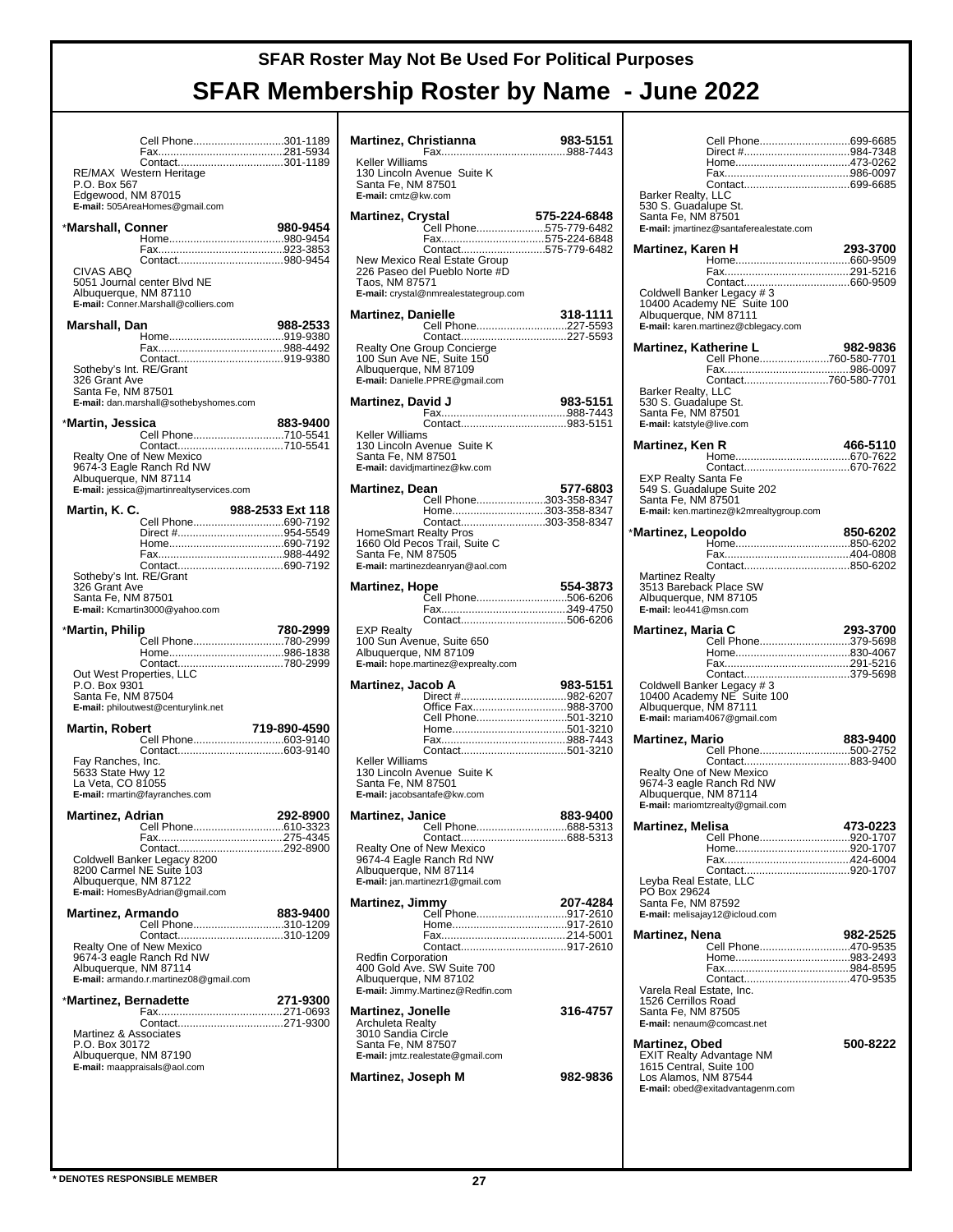| <b>Martinez, Ricky W</b>                                                 |                                                                                           | 983-5151     |
|--------------------------------------------------------------------------|-------------------------------------------------------------------------------------------|--------------|
|                                                                          |                                                                                           |              |
| Keller Williams                                                          |                                                                                           |              |
| Santa Fe, NM 87501                                                       | 130 Lincoln Avenue Suite K<br>E-mail: rickymartinez33@gmail.com                           |              |
| Martinez, Roger                                                          |                                                                                           | 883-9400     |
| Albuquerque, NM 87111                                                    | Realty One of New Mexico<br>4121 Wyoming Blvd NE<br>E-mail: rogersellsnewmexico@gmail.com |              |
| Martinez, Sonnie N                                                       |                                                                                           | 296-1500     |
|                                                                          | Cell Phone808-373-6291                                                                    |              |
| ERA Sellers & Buyers RE<br>3530 Wyoming Blvd NE<br>Albuquerque, NM 87111 | Contact808-373-6291<br>E-mail: sonniemartinez@sellersbuyersnm.com                         |              |
|                                                                          | Martinez-Pringle, Monica                                                                  | 982-0330     |
|                                                                          | Cell Phone670-8933                                                                        |              |
| 123 Marcy St. Ste 101<br>Santa Fe, NM 87501                              | Berkshire Hathaway HomeService<br>E-mail: monicassantafehomes@gmail.com                   |              |
| Maryol, Alexander                                                        |                                                                                           | 982-4466     |
|                                                                          | Cell Phone670-5408                                                                        |              |
|                                                                          |                                                                                           |              |
| Santa Fe Properties<br>1000 Paseo de Peralta<br>Santa Fe, NM 87501       | E-mail: alex.maryol@sfprops.com                                                           |              |
| Maschino, Steve E                                                        |                                                                                           | 670-4510     |
|                                                                          | Cell Phone670-8177                                                                        |              |
| <b>TSM Properties</b><br>22 Calle Alejandra<br>Santa Fe, NM 87508        | E-mail: smaschino22@gmail.com                                                             |              |
| *Maschino, Tamara D                                                      |                                                                                           | 670-4510     |
|                                                                          | Cell Phone670-4510                                                                        |              |
| <b>TSM Properties</b>                                                    |                                                                                           |              |
| 22 Calle Alejandra<br>Santa Fe, NM 87508                                 | E-mail: tamara@tsm-properties.com                                                         |              |
| Masoni, Stefania                                                         |                                                                                           | 982-4466     |
|                                                                          | Cell Phone906-1600                                                                        |              |
|                                                                          |                                                                                           |              |
| Santa Fe Properties                                                      |                                                                                           |              |
| 1000 Paseo de Peralta<br>Santa Fe, NM 87501                              | E-mail: stefania.masoni@sfprops.com                                                       |              |
| <b>Matthews, Thomas</b>                                                  | Cell Phone470-4348                                                                        | 982-9836     |
|                                                                          |                                                                                           |              |
| Barker Realty, LLC                                                       |                                                                                           |              |
| 530 S. Guadalupe St.<br>Santa Fe, NM 87501                               | E-mail: tmatthews@santaferealestate.com                                                   |              |
| Maupin, Ryan D                                                           |                                                                                           | 662-6789     |
| <b>RE MAX First</b><br>116 Central Park Square<br>Los Alamos, NM 87544   | E-mail: ryan.maupin@gmail.com                                                             |              |
| *McCann, Kristine                                                        |                                                                                           | 408-438-7392 |
|                                                                          | Cell Phone408-438-7392                                                                    |              |
| Casa Milagro Real Estate                                                 | Contact408-438-7392                                                                       |              |
| 3 W. Via Plaza Nueva<br>Santa Fe, NM 87507<br>E-mail: krismccann@aol.com |                                                                                           |              |

| <b>McCart, William</b>                                                |                                                                                               | 982-0330 |
|-----------------------------------------------------------------------|-----------------------------------------------------------------------------------------------|----------|
|                                                                       | Cell Phone204-1003<br>Contact204-1003<br>Berkshire Hathaway HomeService                       |          |
| 123 Marcy St. Ste 101<br>Santa Fe, NM 87501                           | E-mail: jerry@propertiesofsantafe.com                                                         |          |
| *McCarthy, John J                                                     |                                                                                               | 412-1220 |
| McCarthy, John J.<br>825 Allendale St                                 | 2nd office412-1220<br>Cell Phone412-1220                                                      |          |
| Santa Fe, NM 87501                                                    | E-mail: jjmccart@comcast.net                                                                  |          |
| <b>McCormick, Emily</b>                                               |                                                                                               | 466-5110 |
|                                                                       | Cell Phone919-8198                                                                            |          |
| EXP Realty Santa Fe<br>Santa Fe, NM 87501                             | 549 S. Guadalupe Suite 202<br>E-mail: ekg.mccormick@gmail.com                                 |          |
| *McDaniel, Ann L                                                      |                                                                                               | 685-4646 |
|                                                                       | Home Phone575-638-0446<br>Cell Phone690-1400                                                  |          |
|                                                                       |                                                                                               |          |
| <b>Abiquiu Realty</b>                                                 |                                                                                               |          |
| PO Box 608<br>Abiquiu, NM 87510                                       | E-mail: magic@abiquiuland.com                                                                 |          |
| <b>McDonald, Christine</b>                                            | <b>hristine 582-4466 Ext 110</b><br>Cell Phone577-3120                                        |          |
|                                                                       |                                                                                               |          |
|                                                                       |                                                                                               |          |
| Santa Fe Properties<br>1000 Paseo de Peralta<br>Santa Fe, NM 87501    | E-mail: christine.mcdonald@sfprops.com                                                        |          |
|                                                                       |                                                                                               |          |
| McDonald, Paul                                                        |                                                                                               | 988-8088 |
|                                                                       |                                                                                               |          |
|                                                                       | Cell Phone780-1008<br>Home Fax212-0047                                                        |          |
| Santa Fe, NM 87501                                                    | Sotheby's Int. RE/Washington<br>231 Washington Avenue, Suite 3<br>E-mail: homesantafe@mac.com |          |
|                                                                       |                                                                                               | 982-4466 |
|                                                                       |                                                                                               |          |
| Santa Fe Properties<br>1000 Paseo de Peralta<br>Santa Fe, NM 87501    |                                                                                               |          |
|                                                                       | E-mail: kaitlyn.mcdowell@sfprops.com                                                          |          |
| *McDowell, Douglas                                                    | Cell Phone690-9999                                                                            | 690-9999 |
| McDowell Properties, Inc<br>Santa Fe, NM 87501                        | 1317 B Cerro Gordo Road<br>E-mail: doug@mcdowellsantafe.com                                   |          |
|                                                                       |                                                                                               |          |
| McGowan, Bonnie                                                       | Cell Phone470-9429                                                                            | 216-6688 |
| <b>City Different Realty</b><br>Santa Fe, NM 87505                    | 518 Old Santa Fe Trail #190<br>E-mail: bonnie@birdsofafeather.com                             |          |
| McGowan, Mayah N                                                      |                                                                                               | 490-4151 |
| Realty One of Santa Fe<br>2200 Miguel Chavez #D<br>Santa Fe, NM 87505 | E-mail: mayahsweb@hotmail.com                                                                 |          |

| McGuire, Maureen                                                                                                                | 281-0000     |
|---------------------------------------------------------------------------------------------------------------------------------|--------------|
| Cell Phone573-8584<br>Contact573-8584                                                                                           |              |
| Coldwell Banker Legacy<br>12042 North Highway 14<br>Cedar Crest, NM 87008<br>E-mail: maureen.a.mcguire@gmail.com                |              |
| McIntosh, Jill                                                                                                                  | 988-8088     |
| Direct #946-4049                                                                                                                |              |
| Cell Phone690-6041                                                                                                              |              |
|                                                                                                                                 |              |
| Sotheby's Int. RE/Washington<br>231 Washington Avenue, Suite 3<br>Santa Fe, NM 87501<br>E-mail: jill.mcintosh@sothebyshomes.com |              |
| *McKenzie, Dianne                                                                                                               | 575-776-7576 |
| 2nd office575-776-7576                                                                                                          |              |
| Cell Phone603-9300                                                                                                              |              |
|                                                                                                                                 |              |
| Kachina Mountain Realty                                                                                                         |              |
| P.O. Box 2052<br>El Prado, NM 87529<br>E-mail: Dianne@KachinaMountainRealty.com                                                 |              |
|                                                                                                                                 |              |
| McKinley, Chuck<br>Cell Phone470-1318                                                                                           | 982-4466     |
|                                                                                                                                 |              |
|                                                                                                                                 |              |
| Santa Fe Properties/Washington                                                                                                  |              |
| 216 Washington Avenue<br>Santa Fe, NM 87501                                                                                     |              |
| E-mail: Chuck.McKinley@sfprops.com                                                                                              |              |
| *McKinney, Regina                                                                                                               | 883-9400     |
|                                                                                                                                 |              |
| Realty One of New Mexico                                                                                                        |              |
| 1000 Golf Course Rd, Ste 111B                                                                                                   |              |
| Rio Rancho, NM 87124<br>E-mail: regina@reginamckinney.com                                                                       |              |
|                                                                                                                                 |              |
| McLin, Monica<br>Cell Phone603-1313                                                                                             | 983-5151     |
|                                                                                                                                 |              |
|                                                                                                                                 |              |
|                                                                                                                                 |              |
| Keller Williams<br>130 Lincoln Avenue Suite K                                                                                   |              |
| Santa Fe, NM 87501<br>E-mail: mmclin.santafe@gmail.com                                                                          |              |
|                                                                                                                                 |              |
| McMath, Benjamin D<br>ו <b>פו פ-363 yamın D</b><br>2020-09901                                                                   | 983-5151     |
|                                                                                                                                 |              |
| Keller Williams                                                                                                                 |              |
| 130 Lincoln Avenue Suite K                                                                                                      |              |
| Santa Fe, NM 87501                                                                                                              |              |
| <b>E-mail:</b> benmcmath@kw.com                                                                                                 |              |
| McMath, Rachel F                                                                                                                | 983-5151     |
| Cell Phone484-9722                                                                                                              |              |
|                                                                                                                                 |              |
| Keller Williams                                                                                                                 |              |
| 130 Lincoln Avenue Suite K<br>Santa Fe, NM 87501                                                                                |              |
| E-mail: rachelmcmath@kw.com                                                                                                     |              |
| McMillan, Greg                                                                                                                  | 988-2533     |
| Direct #954-5513                                                                                                                |              |
| Cell Phone660-6655                                                                                                              |              |
|                                                                                                                                 |              |
| Sotheby's Int. RE/Grant                                                                                                         |              |
| 326 Grant Ave<br>Santa Fe, NM 87501                                                                                             |              |
| E-mail: Greg.McMillan@SothebysHomes.com                                                                                         |              |
|                                                                                                                                 |              |
| Mead, David C<br>Cell Phone470-2917                                                                                             | 983-5151     |
|                                                                                                                                 |              |
| Keller Williams                                                                                                                 |              |
| 130 Lincoln Avenue Suite K                                                                                                      |              |
| Santa Fe, NM 87501<br>E-mail: davidmead@kw.com                                                                                  |              |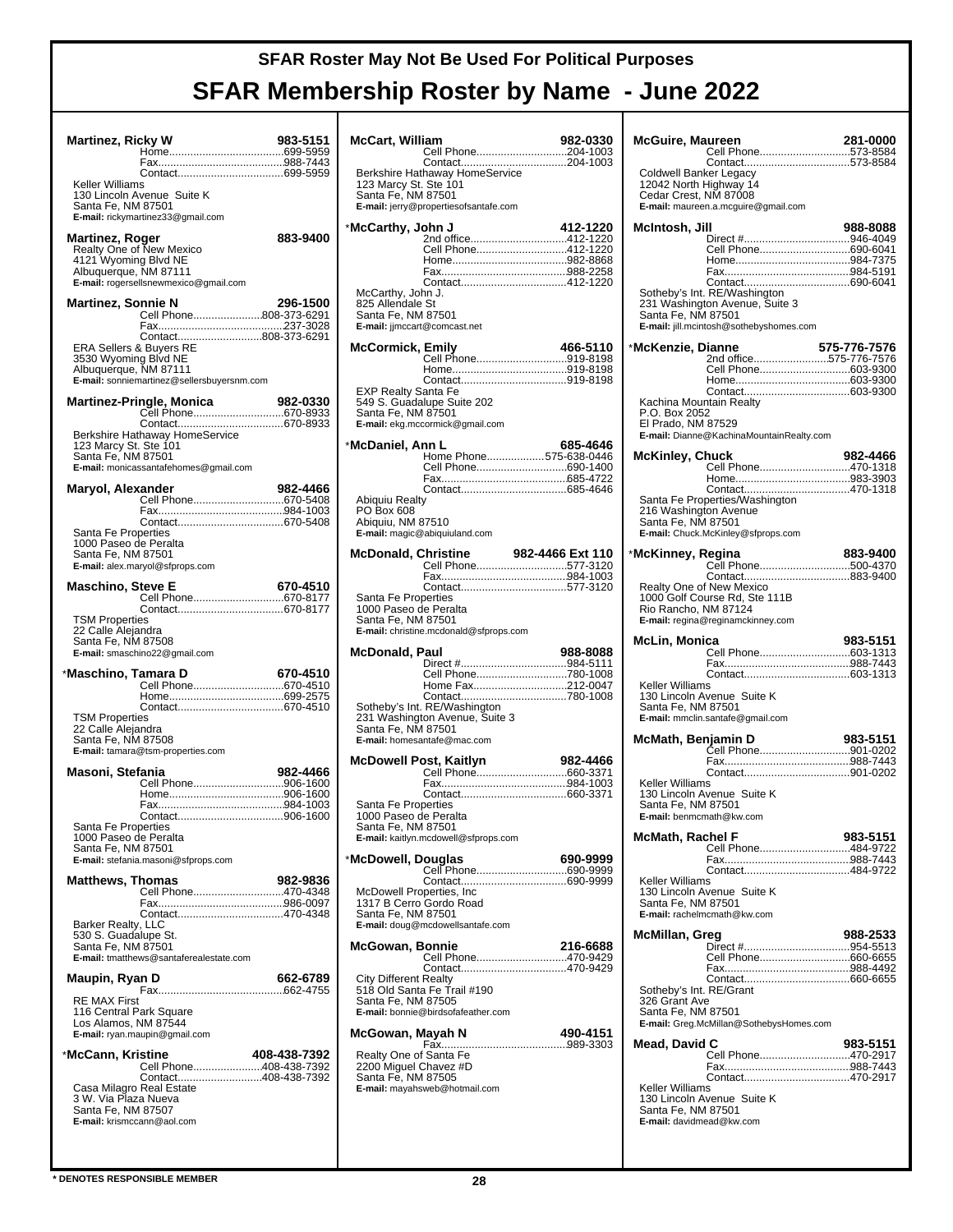| Medina, Andrew                              |                                         | 897-1100 |
|---------------------------------------------|-----------------------------------------|----------|
|                                             | Cell Phone373-7797                      |          |
|                                             |                                         |          |
|                                             | Contact373-7797                         |          |
| Keller Williams Realty                      | 6240 Riverside Plaza #100               |          |
| Albuquerque, NM 87120                       |                                         |          |
|                                             | E-mail: andrew@idealrealtygroupnm.com   |          |
|                                             |                                         |          |
| Medina, Anna M                              |                                         | 798-6300 |
|                                             | Cell Phone239-5993                      |          |
|                                             |                                         |          |
| <b>Berkshire HHNMP</b>                      |                                         |          |
|                                             | 6711 Academy Rd NE, Suite B             |          |
| Albuquerque, NM 87109                       |                                         |          |
|                                             | E-mail: annamyrealtor@gmail.com         |          |
|                                             |                                         |          |
| Medina, Delilah L                           |                                         | 982-4466 |
|                                             | Office Fax989-1956                      |          |
|                                             | Cell Phone470-7433                      |          |
|                                             |                                         |          |
|                                             |                                         |          |
| Santa Fe Properties                         |                                         |          |
| 1000 Paseo de Peralta<br>Santa Fe, NM 87501 |                                         |          |
|                                             | E-mail: delilah.medina@sfprops.com      |          |
|                                             |                                         |          |
| Medina, Elias G                             |                                         | 883-9400 |
|                                             | Cell Phone660-6452                      |          |
|                                             |                                         |          |
|                                             |                                         |          |
| 9674-3 Eagle Ranch Rd.                      |                                         |          |
| Albuquerque, NM 87120                       |                                         |          |
|                                             | E-mail: eliasgmedina1@gmail.com         |          |
|                                             |                                         |          |
| <b>Medina, Marcos</b>                       |                                         | 988-7285 |
|                                             |                                         |          |
|                                             | Coldwell Banker Mountain Prop           |          |
| 132 E. Marcy St                             |                                         |          |
| Santa Fe, NM 87505                          |                                         |          |
|                                             | E-mail: marcosmedinasellsf@gmail.com    |          |
|                                             |                                         |          |
|                                             |                                         |          |
| Medina, Michael E                           |                                         | 988-7285 |
|                                             |                                         |          |
|                                             | Coldwell Banker Mountain Prop           |          |
| 132 E. Marcy St                             |                                         |          |
| Santa Fe, NM 87505                          |                                         |          |
|                                             | E-mail: michaelmedina3712@gmail.com     |          |
|                                             |                                         |          |
|                                             | <b>Medvec, Emily</b> CRS SRES RSPS      | 466-5110 |
|                                             | Cell Phone660-4541                      |          |
|                                             |                                         |          |
|                                             |                                         |          |
| <b>EXP Realty Santa Fe</b>                  |                                         |          |
|                                             | 549 S. Guadalupe Suite 202              |          |
| Santa Fe, NM 87501                          | E-mail: emilymedvec@gmail.com           |          |
|                                             |                                         |          |
| Mehta, Vedant                               |                                         | 983-5151 |
|                                             | Cell Phone762-436-6646                  |          |
|                                             | Contact762-436-6646                     |          |
| Keller Williams                             |                                         |          |
|                                             | 130 Lincoln Avenue Suite K              |          |
| Santa Fe, NM 87501                          |                                         |          |
|                                             | E-mail: realtorvedant@gmail.com         |          |
|                                             |                                         |          |
| *Melton, Mara                               | Cell Phone699-0407                      | 699-0407 |
|                                             |                                         |          |
| Western Equities, LLC                       |                                         |          |
| 817 Sperry Dr.                              |                                         |          |
| Las Vegas, NM 87701                         |                                         |          |
|                                             | E-mail: maramelton.realestate@gmail.com |          |
| Mena, Solange                               |                                         | 982-4466 |
|                                             | .<br>Cell Phone309-1234                 |          |
|                                             |                                         |          |
|                                             |                                         |          |
| Santa Fe Properties                         |                                         |          |
| 1000 Paseo de Peralta<br>Santa Fe, NM 87501 |                                         |          |
|                                             | E-mail: solange.mena@sfprops.com        |          |
|                                             |                                         |          |
|                                             |                                         |          |

| <b>Mercado, Nancy</b> ABR                                                                                                      |            |                                                                                     | 469-0546 |
|--------------------------------------------------------------------------------------------------------------------------------|------------|-------------------------------------------------------------------------------------|----------|
| The Maez Group                                                                                                                 |            | Cell Phone670-2258                                                                  |          |
| 1120 Industrial Pk Rd Ste 202<br>Espanola, NM 87532<br>E-mail: NancyMercadoRE@gmail.com                                        |            |                                                                                     |          |
| Merchant, Wm.Cavanaugh                                                                                                         |            |                                                                                     | 982-9836 |
| <b>Barker Realty, LLC</b><br>530 S. Guadalupe St.<br>Santa Fe, NM 87501<br>E-mail: cav.merchant@gmail.com                      |            | Cell Phone690-6826                                                                  |          |
| *Messenger, Wade F                                                                                                             |            |                                                                                     | 761-9606 |
| Pulte Homes<br>Pulte Group -1026<br>7601 Jefferson St NE, Ste 180<br>Albuquerque, NM 87109<br>E-mail: wade.messenger@pulte.com |            | Cell Phone991-5774                                                                  |          |
| Messex, Dustin R                                                                                                               |            |                                                                                     | 798-1000 |
| <b>RE MAX Select</b><br>8300 Carmel NE, Suite 201<br>Albuquerque, NM 87122<br>E-mail: dustin@nextmoverealty.house              |            | Cell Phone463-3680                                                                  |          |
| Mestas, Maureen                                                                                                                |            |                                                                                     | 982-4466 |
| Santa Fe Properties<br>1000 Paseo de Peralta<br>Santa Fe, NM 87501<br>E-mail: pferdfrau@gmail.com                              |            | Cell Phone310-1050<br>Contact310-1050                                               |          |
| Miehls, Stephen R                                                                                                              |            |                                                                                     |          |
| <b>RE MAX First</b><br>116 Central Park Square<br>Los Alamos, NM 87544<br>E-mail: stephen@ianmaesgroup.com                     |            |                                                                                     |          |
| * <b>Miller, LuAnn L</b> abr ahwd crs gri sfr                                                                                  |            |                                                                                     | 501-1514 |
| Unique Southwest Properties<br>8 Gualdo Rd<br>Santa Fe, NM 87508<br>E-mail: lamillersfp@aol.com                                | 2nd office | Home Fax466-6646<br>Office Fax501-1514<br>Cell Phone501-1514<br>Home Phone 466-6646 | 577-2762 |
| Miller, Miranda                                                                                                                |            | Cell Phone204-8744                                                                  | 662-6789 |
| <b>RE MAX First</b><br>116 Central Park Square<br>Los Alamos, NM 87544<br>E-mail: miranda.losalamos@gmail.com                  |            |                                                                                     |          |
| *Miller, Nick                                                                                                                  |            |                                                                                     | 920-6425 |
| The Miller Group LLC<br>Box 216837502<br>Sioux Falls, SD 57186<br>E-mail: n_s_miller@yahoo.com                                 |            | Cell Phone920-6425                                                                  |          |

| *Milligan, Don                              |                                          | 753-7159          |
|---------------------------------------------|------------------------------------------|-------------------|
|                                             |                                          |                   |
| Yucca Realty                                |                                          |                   |
| 1114 N Riverside Dr                         |                                          |                   |
| Espanola, NM 87532                          |                                          |                   |
|                                             | E-mail: yuccareal@cybermesa.com          |                   |
| Milligan, Helen M                           |                                          | 753-7159          |
|                                             | Cell Phone470-6662                       |                   |
|                                             |                                          |                   |
|                                             | Contact470-6662                          |                   |
| <b>Yucca Realty</b>                         |                                          |                   |
| 1114 N Riverside Dr                         |                                          |                   |
| Espanola, NM 87532                          | E-mail: yuccareal@cybermesa.com          |                   |
|                                             |                                          |                   |
| *Minogue, Kevin                             |                                          | 690-8489          |
|                                             | Cell Phone690-8489                       |                   |
| <b>Rose Realty Group</b>                    |                                          |                   |
| 1308 Luana                                  |                                          |                   |
| Santa Fe, NM 87505                          |                                          |                   |
|                                             | E-mail: kgminogue5@gmail.com             |                   |
| <b>Miramontes, Luis</b>                     |                                          | 503-4805          |
|                                             | Cell Phone920-1357                       |                   |
| Vylla Home                                  |                                          |                   |
|                                             | 500 Marquette Ave NW, Ste 1200           |                   |
| Albuquerque, NM 87102                       |                                          |                   |
|                                             | E-mail: luis.miramontes@vylla.com        |                   |
| Miramontes, Manuel                          |                                          | 503-4805          |
|                                             | Cell Phone310-1994                       |                   |
|                                             |                                          |                   |
| Vylla Home                                  | 500 Marquette Ave NW, Ste 1200           |                   |
| Albuquerque, NM 87102                       |                                          |                   |
|                                             | E-mail: manuel.miramontes@vylla.com      |                   |
|                                             |                                          |                   |
| *Moest, Torsten                             | Cell Phone577-0840                       | 577-0840          |
|                                             |                                          |                   |
|                                             |                                          |                   |
|                                             |                                          |                   |
|                                             | Aspen Appraisal Co., LLC                 |                   |
| PO Box 28003                                |                                          |                   |
| Santa Fe, NM 87592                          | E-mail: torstenmoest@gmail.com           |                   |
|                                             |                                          |                   |
| <b>Monks, Dermot O</b>                      | Office Fax982-6494                       | 982-6207 Ext 7381 |
|                                             | Direct #984-7381                         |                   |
|                                             | Home Fax455-7606                         |                   |
|                                             | Cell Phone470-0639                       |                   |
|                                             |                                          |                   |
|                                             | Contact470-0639                          |                   |
|                                             | Sotheby's Int. RE/Grant II               |                   |
| 318 Grant Avenue<br>Santa Fe, NM 87501      |                                          |                   |
|                                             | E-mail: dermot585@gmail.com              |                   |
|                                             |                                          |                   |
| *Monnet, Samantha L                         |                                          | 992-1205          |
|                                             |                                          |                   |
|                                             |                                          |                   |
|                                             | Valdez & Associates, Inc.                |                   |
| 2235 Henry Lynch Road<br>Santa Fe, NM 87507 |                                          |                   |
|                                             | E-mail: samantha@valdezandassociates.com |                   |
| <b>Montanez, Shirley</b>                    |                                          | 552-3088          |
|                                             | Cell Phone303-9290                       |                   |
|                                             |                                          |                   |
| RE/MAX Avante                               |                                          |                   |
| Santa Fe, NM 87501                          | 150 Washington Ave #201                  |                   |
|                                             | E-mail: shirley@montanez.com             |                   |
|                                             |                                          | 897-1100          |
| <b>Montano, Andres</b>                      |                                          |                   |
| Keller Williams Realty                      |                                          |                   |
|                                             | 6240 Riverside Plaza #100                |                   |
| Albuquerque, NM 87120                       | E-mail: andresrmontano@gmail.com         |                   |
|                                             |                                          |                   |
|                                             |                                          |                   |
|                                             |                                          |                   |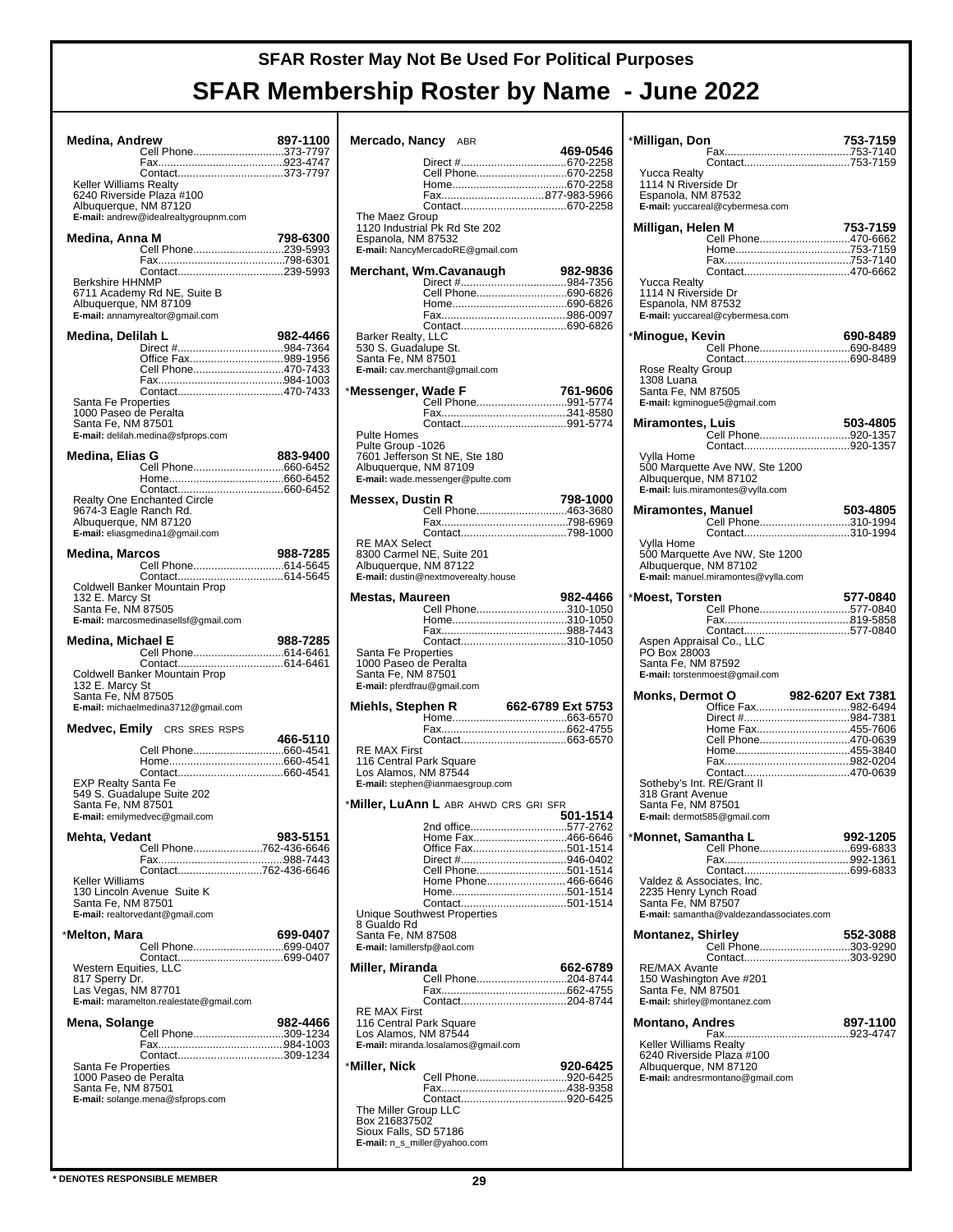| *Montano, Josh                                                                                        | ی<br>Cell Phone366-4941<br>Home Phone 366-4941                                                                         | 366-4941 |
|-------------------------------------------------------------------------------------------------------|------------------------------------------------------------------------------------------------------------------------|----------|
| Empire Appraisals LLC<br>8212 Eagle Rock Ave NE<br>Albuquerque, NM 87122<br>E-mail: josh@empirenm.com |                                                                                                                        |          |
|                                                                                                       | 10400 Academy NE Suite 100                                                                                             |          |
| Albuquerque, NM 87111<br>E-mail: adrian@cblegacy.com<br>Montoya, Angeline                             |                                                                                                                        | 235-1079 |
| Gilly Lopez Group<br>11420 Woodmar Ln NE<br>Albuquerque, NM 87111                                     |                                                                                                                        |          |
| *Montoya, James<br>46B Ojitos Trail<br>Espanola, NM 87532                                             | E-mail: angeline1montoya@gmail.com<br>Northern New Mexico Properties<br>E-mail: jim@northernNMproperties.com           | 570-0133 |
| Montoya, Janelle                                                                                      |                                                                                                                        | 554-3873 |
| <b>EXP Realty</b><br>Albuquerque, NM 87109                                                            | 100 Sun Avenue, Suite 650<br>E-mail: nmrealtorjanelle@gmail.com                                                        |          |
| Montoya, Lori V<br>Santa Fe, NM 87505                                                                 | <br>Cell Phone577-8750<br>Santa Fe Realty Unlimited<br>1486 South St. Francis Drive<br>E-mail: nmrealtorlori@gmail.com | 467-8829 |
| Montoya, M. Yvonne<br>Old Santa Fe Realty<br>21 Paseo de Aquila<br>Santa Fe, NM 87506                 | Cell Phone310-2024<br>Office Fax983-9265<br>E-mail: ymontoya7@yahoo.com                                                | 660-3386 |
| *Montoya, Mario E<br>6111 Picture Rock PI NW<br>Albuquerque, NM 87120                                 | Cell Phone681-3125<br>E-mail: mario@casamontoyarealty.com                                                              | 681-3125 |
| <b>Montoya, Marlene</b><br><b>Equity New Mexico</b><br>Santa Fe, NM 87505                             | <br>Cell Phone470-0803<br>Contact470-0803<br>1600 Lena St. Bldg C., Ste 4<br>E-mail: marlene.e.montoya@gmail.com       | 310-6540 |
| *Montoya, Richard<br>Old Santa Fe Realty<br>21 Paseo de Aguila<br>Santa Fe, NM 87506                  | E-mail: oldsantaferealty@yahoo.com                                                                                     | 660-3386 |

| Montoya, Roger E                                                                                                                         | 962-2121         |
|------------------------------------------------------------------------------------------------------------------------------------------|------------------|
| HomeSmart Realty Pros<br>6700 Jefferson, NE, Suite A-2<br>Albuquerque, NM 87109<br>E-mail: rogermontoyarealty@gmail.com                  |                  |
|                                                                                                                                          |                  |
| Montoya-Pegg, Carrie<br><b>Jy, Carrie 2021 2022</b><br>Cell Phone500-1234                                                                | 892-8900         |
|                                                                                                                                          |                  |
| Coldwell Banker Legacy                                                                                                                   |                  |
| 500 Unser Blvd. SE<br>Rio Rancho, NM 87124<br>E-mail: carrie.montoya@cblegacy.com                                                        |                  |
| <b>Mooday, Teddie Sue</b> CRS                                                                                                            | 662-6789 Ext 28  |
| Cell Phone670-3811                                                                                                                       |                  |
|                                                                                                                                          |                  |
|                                                                                                                                          |                  |
| RE MAX First                                                                                                                             |                  |
| 116 Central Park Square<br>Los Alamos, NM 87544<br>E-mail: teddiesuemooday@remax.net                                                     |                  |
|                                                                                                                                          | 377-6791         |
| <b>Moon, Doyle</b><br>Blue Spruce Land & Homes<br>3407 Mountain View Blvd Ste 10<br>Angel Fire, NM 87710<br>E-mail: moon@chiefmoonre.com |                  |
| Moore, Aleka                                                                                                                             | 988-2533         |
| Cell Phone412-9566                                                                                                                       |                  |
| Direct #984-5162                                                                                                                         |                  |
|                                                                                                                                          |                  |
| Sotheby's Int. RE/Grant<br>326 Grant Ave<br>Santa Fe, NM 87501                                                                           |                  |
| E-mail: aleka.moore@sothebyshomes.com                                                                                                    |                  |
| Moore, Valerie                                                                                                                           | 983-5151         |
| Keller Williams<br>130 Lincoln Avenue Suite K<br>Santa Fe, NM 87501<br>E-mail: vmooresf@gmail.com                                        |                  |
| Mora, Christina                                                                                                                          | 814-0091         |
| Cell Phone417-1438                                                                                                                       |                  |
| Realty One of New Mexico<br>7441 Alameda Blvd, Ste B5<br>Albuquerque, NM 87113<br>E-mail: christinamora.nm@gmail.com                     |                  |
| Mora. Juan C                                                                                                                             | 577-6803         |
| Contact310-1233                                                                                                                          |                  |
| <b>HomeSmart Realty Pros</b><br>1660 Old Pecos Trail, Suite C<br>Santa Fe, NM 87505<br>E-mail: juan50571@gmail.com                       |                  |
| <b>Morales, Christa</b>                                                                                                                  | 988-7285         |
| Cell Phone410-3391                                                                                                                       |                  |
|                                                                                                                                          |                  |
| Coldwell Banker Mountain Prop<br>132 E. Marcy St<br>Santa Fe, NM 87505<br>E-mail: Chris.Morales@cbmp.com                                 |                  |
| *Morgan, David                                                                                                                           | 972-345-5853     |
| David J Morgan & Associates<br>6215 Liberty Hill<br>Liberty Hill, TX 75248                                                               |                  |
| E-mail: david@davidappraiser.com                                                                                                         |                  |
| <b>Morgner, Michael</b> CRS                                                                                                              | 988-2533 Ext 527 |
| Cell Phone406-551-0713                                                                                                                   |                  |
| Office Fax984-1003<br>Home Phone 983-7302                                                                                                |                  |
|                                                                                                                                          |                  |

|                                                | 2nd office988-2533                                             |              |
|------------------------------------------------|----------------------------------------------------------------|--------------|
|                                                |                                                                |              |
|                                                | Contact406-551-0713                                            |              |
| Sotheby's Int. RE/Grant<br>326 Grant Ave       |                                                                |              |
| Santa Fe, NM 87501                             |                                                                |              |
|                                                | E-mail: MGMORGNER@AOL.COM                                      |              |
| Morris, Amanda R                               |                                                                | 982-9836     |
|                                                | Cell Phone231-0494                                             |              |
|                                                |                                                                |              |
| Barker Realty, LLC                             |                                                                |              |
| 530 S. Guadalupe St.<br>Santa Fe, NM 87501     |                                                                |              |
|                                                | E-mail: amorris@santaferealestate.com                          |              |
| *Morris, Barrett                               |                                                                | 214-773-9637 |
|                                                | Contact214-773-9637                                            |              |
| Halo Group Realty<br>7723 Midbury Dr           |                                                                |              |
| Dallas, TX 75230                               |                                                                |              |
|                                                | E-mail: admin@halogrouprealty.com                              |              |
| Morrison, Cassandra                            |                                                                | 292-8900     |
|                                                | Cell Phone480-8035                                             |              |
|                                                |                                                                |              |
|                                                | Coldwell Banker Legacy 8200                                    |              |
|                                                |                                                                |              |
|                                                | 8200 Carmel NE Suite 103<br>Albuquerque, NM 87122              |              |
|                                                | E-mail: abgladycop@gmail.com                                   |              |
| <b>Morrison, Jamie</b>                         |                                                                | 318-1111     |
|                                                | <b>Realty One Group Concierge</b><br>100 Sun Ave NE, Suite 150 |              |
| Albuquerque, NM 87109                          |                                                                |              |
|                                                | E-mail: hunting4homesNM@gmail.com                              |              |
| *Motelet, Sheilah L                            |                                                                | 660-7045     |
|                                                |                                                                |              |
|                                                |                                                                |              |
|                                                |                                                                |              |
|                                                |                                                                |              |
| 2603 Primavera Corte                           | Sheilah L. Motelet Realty, LLC                                 |              |
|                                                | Santa Fe, NM 87505-3884                                        |              |
|                                                | E-mail: sheilahmotelet@yahoo.com                               |              |
| Mowbray, Tara L                                |                                                                | 982-6207     |
|                                                | Cell Phone629-5391                                             |              |
|                                                |                                                                |              |
| Sotheby's Int. RE/Grant II<br>318 Grant Avenue |                                                                |              |
| Santa Fe, NM 87501                             |                                                                |              |
|                                                | E-mail: tara.mowbray@sothebyshomes.com                         |              |
| Moya, Elizabeth Y                              |                                                                | 292-8900     |
|                                                |                                                                | 275-4345     |
|                                                | Contact362-6131                                                |              |
|                                                | Coldwell Banker Legacy 8200<br>8200 Carmel NE Suite 103        |              |
| Albuquerque, NM 87122                          |                                                                |              |
|                                                | E-mail: lizsellsnm@gmail.com                                   |              |
| Munoz, Leonel                                  |                                                                | 897-1100     |
|                                                | Cell Phone301-1292                                             |              |
|                                                |                                                                |              |
| Keller Williams Realty                         | 6240 Riverside Plaza #100                                      |              |
| Albuquerque, NM 87120                          | E-mail: leomunozrealestate@gmail.com                           |              |
|                                                |                                                                |              |
| Murphy, Colin                                  | <br>Cell Phone699-4793                                         | 983-5151     |
|                                                |                                                                |              |
| Keller Williams                                |                                                                |              |
|                                                | 130 Lincoln Avenue Suite K                                     |              |
| Santa Fe, NM 87501                             | E-mail: colinmurphy@kw.com                                     |              |
|                                                |                                                                |              |
|                                                |                                                                |              |
|                                                |                                                                |              |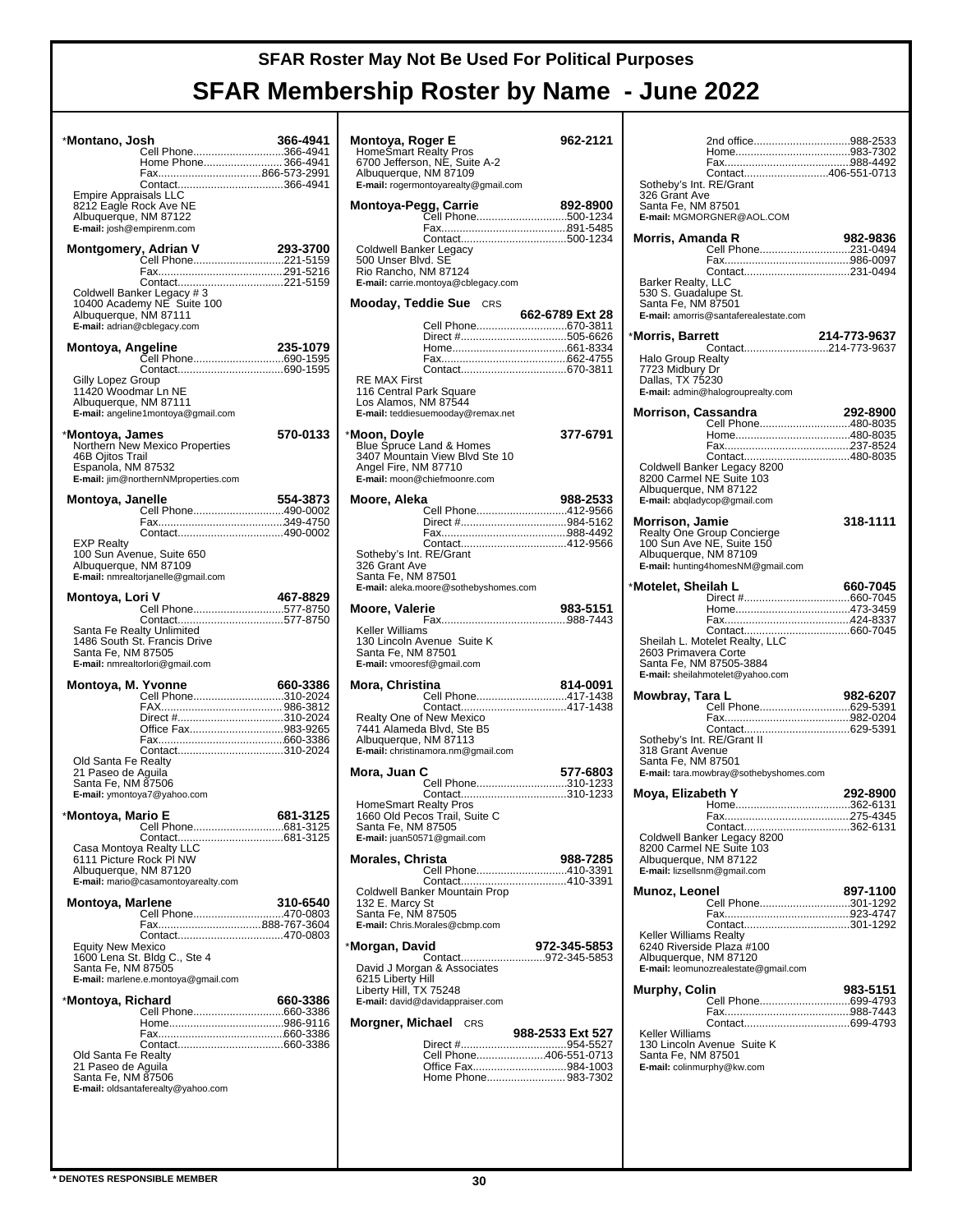| Murphy, Linda S CRS                            |                                               |                 | N٥                  |
|------------------------------------------------|-----------------------------------------------|-----------------|---------------------|
|                                                |                                               | 982-4466        |                     |
|                                                | Cell Phone780-7711                            |                 |                     |
|                                                |                                               |                 |                     |
|                                                |                                               |                 | κ                   |
| Santa Fe Properties                            |                                               |                 | 1                   |
| 1000 Paseo de Peralta<br>Santa Fe, NM 87501    |                                               |                 | S<br>Е              |
|                                                | E-mail: Linda@LindaMurphy.com                 |                 |                     |
|                                                |                                               |                 | N٥                  |
| *Murphy, Rachel                                | Cell Phone440-3030                            | 433-2162        |                     |
|                                                |                                               |                 |                     |
| Hot Realty, LLC                                |                                               |                 | F                   |
|                                                | 4501 Bogan Ave NE, Ste A-1                    |                 | 1                   |
| Albuquerque, NM 87109                          | E-mail: rachel.hotrealtyabq@gmail.com         |                 | L<br>Е              |
|                                                |                                               |                 |                     |
|                                                | Murphy, Victoria T BSP CRS ABR RSPS SRES AHWD |                 | dN                  |
|                                                |                                               | 988-2533        |                     |
|                                                | Office Fax984-1003                            |                 |                     |
|                                                |                                               |                 |                     |
|                                                |                                               |                 |                     |
| Sotheby's Int. RE/Grant<br>326 Grant Ave       |                                               |                 | S<br>$\overline{2}$ |
| Santa Fe, NM 87501                             |                                               |                 | S                   |
|                                                | E-mail: VictoriaSantaFe@gmail.com             |                 | Е                   |
| *Murray, Martha M                              |                                               | 490-2939        | N٥                  |
|                                                | Cell Phone490-2939                            |                 |                     |
|                                                |                                               |                 |                     |
|                                                | Martha M. Murray, Appraiser                   |                 |                     |
| PO Box 31775<br>Santa Fe, NM 87594             |                                               |                 | E<br>5              |
|                                                | E-mail: marthammurray@gmail.com               |                 | S                   |
|                                                |                                               |                 | Е                   |
| Musser, Leea L                                 |                                               | 988-8088        | N٥                  |
|                                                |                                               |                 |                     |
|                                                |                                               |                 |                     |
|                                                | Sotheby's Int. RE/Washington                  |                 |                     |
| Santa Fe, NM 87501                             | 231 Washington Avenue, Suite 3                |                 | Κ                   |
|                                                | E-mail: mussersantafe@gmail.com               |                 | 1                   |
|                                                |                                               |                 |                     |
|                                                |                                               |                 | S                   |
| <b>Muxworthy, Tyler</b>                        |                                               | 897-1100        | Е                   |
|                                                | Cell Phone307-4134                            |                 |                     |
|                                                | Contact307-4134                               |                 | N٥                  |
| Keller Williams Realty                         |                                               |                 |                     |
|                                                | 6240 Riverside Plaza #100                     |                 |                     |
| Albuquerque, NM 87120                          | E-mail: tylermuxworthy@kw.com                 |                 |                     |
|                                                |                                               |                 | E                   |
|                                                | <b>Myers, Kelly</b> CRS SRES ABR              |                 | 1                   |
|                                                | Cell Phone412-9683                            | 662-6789 Ext 33 | S<br>Е              |
|                                                |                                               |                 |                     |
|                                                |                                               |                 | N٥                  |
|                                                |                                               |                 |                     |
| <b>RE MAX First</b><br>116 Central Park Square |                                               |                 | S                   |
| Los Alamos, NM 87544                           |                                               |                 | $\overline{2}$      |
|                                                | E-mail: kellymyers@remax.net                  |                 | Ś<br>Е              |
| Naden, Silesha M                               |                                               | 897-1100        |                     |
|                                                |                                               |                 | N,                  |
|                                                |                                               |                 |                     |
| Keller Williams Realty                         |                                               |                 |                     |
|                                                | 6240 Riverside Plaza #100                     |                 | S                   |
| Albuquerque, NM 87120                          |                                               |                 | 1                   |
|                                                | E-mail: silesha@sileshasellsnm.com            |                 | S<br>Е              |
| Naranjo, Michael                               |                                               | 897-1100        |                     |
|                                                | Cell Phone927-9369                            |                 | Ni                  |
|                                                |                                               |                 |                     |
| Keller Williams Realty                         |                                               |                 |                     |
|                                                | 6240 Riverside Plaza #100                     |                 | κ                   |
| Albuquerque, NM 87120                          |                                               |                 | 1                   |
|                                                | E-mail: trueestatesnewmexico@gmail.com        |                 | S<br>Е              |
| Neal, Bryan                                    |                                               | 982-0330        |                     |
|                                                | Cell Phone603-7323                            |                 | Ni                  |
|                                                |                                               |                 |                     |
| 123 Marcy St. Ste 101                          | Berkshire Hathaway HomeService                |                 |                     |
| Santa Fe, NM 87501                             |                                               |                 |                     |
|                                                | E-mail: bryan@nmreproperties.com              |                 |                     |

| Neil, Craig A                                                                                      |                                                                | 983-5151 |
|----------------------------------------------------------------------------------------------------|----------------------------------------------------------------|----------|
|                                                                                                    | Cell Phone231-3566                                             |          |
|                                                                                                    |                                                                |          |
| Keller Williams                                                                                    |                                                                |          |
| Santa Fe, NM 87501                                                                                 | 130 Lincoln Avenue Suite K                                     |          |
|                                                                                                    | E-mail: craig@selectsantafe.com                                |          |
| Nelson, Sarah                                                                                      |                                                                | 662-6789 |
|                                                                                                    | Cell Phone412-3290                                             |          |
|                                                                                                    |                                                                |          |
| <b>RE MAX First</b><br>116 Central Park Square<br>Los Alamos, NM 87544<br>E-mail: sw3290@gmail.com |                                                                |          |
| Nelson, Vivian                                                                                     |                                                                | 988-8088 |
|                                                                                                    | Cell Phone470-6953                                             |          |
|                                                                                                    |                                                                |          |
|                                                                                                    |                                                                |          |
| Santa Fe, NM 87501<br>E-mail: vivianre7@gmail.com                                                  | Sotheby's Int. RE/Washington<br>231 Washington Avenue, Suite 3 |          |
| Nettey, Alexander E                                                                                |                                                                | 982-9836 |
|                                                                                                    | Cell Phone455-8701                                             |          |
|                                                                                                    |                                                                |          |
| Barker Realty, LLC<br>530 S. Guadalupe St.                                                         |                                                                |          |
| Santa Fe, NM 87501                                                                                 |                                                                |          |
|                                                                                                    | E-mail: anettey@santaferealestate.com                          |          |
| Newby, Mindy                                                                                       |                                                                | 983-5151 |
|                                                                                                    | Cell Phone575-776-7752<br>Home Phone575-582-4290               |          |
|                                                                                                    | Contact575-776-7752                                            |          |
| Keller Williams                                                                                    |                                                                |          |
| Santa Fe, NM 87501                                                                                 | 130 Lincoln Avenue Suite K                                     |          |
|                                                                                                    | E-mail: mindynewby@yahoo.com                                   |          |
| Newman, Jill                                                                                       |                                                                | 310-6540 |
|                                                                                                    | Office Fax986-9141<br>Cell Phone310-0384                       |          |
|                                                                                                    | Home Fax888-662-4021                                           |          |
|                                                                                                    | Fax888-767-3604                                                |          |
| <b>Equity New Mexico</b>                                                                           | 1600 Lena St. Bldg C., Ste 4                                   |          |
| Santa Fe, NM 87505                                                                                 |                                                                |          |
|                                                                                                    | E-mail: jillnewmannm@gmail.com                                 |          |
| Newton, Richard                                                                                    | Cell Phone404-309-3116                                         | 982-4466 |
|                                                                                                    | Contact404-309-3116                                            |          |
| 216 Washington Avenue                                                                              | Santa Fe Properties/Washington                                 |          |
| Santa Fe, NM 87501                                                                                 | E-mail: richard.newton@sfprops.com                             |          |
|                                                                                                    |                                                                |          |
| Nguyen, Brian L                                                                                    | Cell Phone806-401-7816                                         | 982-4466 |
|                                                                                                    | Contact806-401-7816                                            |          |
| Santa Fe Properties                                                                                |                                                                |          |
| 1000 Paseo de Peralta<br>Santa Fe, NM 87501                                                        |                                                                |          |
|                                                                                                    | E-mail: Brian.nguyen@sfprops.com                               |          |
| Nieto-Alvarez, Haziel                                                                              |                                                                | 983-5151 |
|                                                                                                    | Cell Phone577-2972                                             |          |
|                                                                                                    |                                                                |          |
| Keller Williams                                                                                    | 130 Lincoln Avenue Suite K                                     |          |
| Santa Fe, NM 87501                                                                                 |                                                                |          |
| E-mail: HazielNieto@KW.com                                                                         |                                                                |          |
| Nikita, Deborah                                                                                    |                                                                | 271-8200 |
|                                                                                                    |                                                                |          |
|                                                                                                    |                                                                |          |
|                                                                                                    |                                                                |          |
|                                                                                                    |                                                                |          |

|                                                 | Cell Phone920-5521                                      |              |
|-------------------------------------------------|---------------------------------------------------------|--------------|
|                                                 |                                                         |              |
| <b>Keller Williams Realty</b>                   |                                                         |              |
| 6703 Academy Road NE<br>Albuquerque, NM 87109   |                                                         |              |
| E-mail: debnik@kw.com                           |                                                         |              |
| Nino, Carmela M                                 |                                                         | 982-9836     |
|                                                 | Cell Phone780-1224                                      |              |
|                                                 |                                                         |              |
|                                                 |                                                         |              |
| Barker Realty, LLC<br>530 S. Guadalupe St.      |                                                         |              |
| Santa Fe, NM 87501                              |                                                         |              |
|                                                 | E-mail: cnino@santaferealestate.com                     |              |
| *Nixon, Christina                               |                                                         | 992-8112     |
|                                                 |                                                         |              |
|                                                 |                                                         |              |
| Aspire Realty                                   |                                                         |              |
| 56-B Paseo Nopal                                |                                                         |              |
| Santa Fe, NM 87501                              | E-mail: christinanixon@sisna.com                        |              |
|                                                 |                                                         |              |
| Noble, Elise R                                  |                                                         | 982-0596     |
| <b>Noble Real Estate</b>                        |                                                         |              |
| Santa Fe, NM 87505                              | 2255 Old Arroyo Chamisa Rd.                             |              |
|                                                 | E-mail: elisernoble@yahoo.com                           |              |
| *Noble, Thomas H                                |                                                         | 982-0596     |
|                                                 |                                                         |              |
| <b>Noble Real Estate</b>                        |                                                         |              |
|                                                 | 2255 Old Arroyo Chamisa Rd.                             |              |
| Santa Fe, NM 87505<br>E-mail: tnobletom@aol.com |                                                         |              |
|                                                 |                                                         |              |
| Norris, Jimmie                                  | Cell Phone234-6225                                      | 554-3873     |
|                                                 |                                                         |              |
| <b>EXP Realty</b>                               |                                                         |              |
|                                                 | 100 Sun Avenue, Suite 650                               |              |
| Albuquerque, NM 87109                           | E-mail: jimmie.norris@exprealty.com                     |              |
|                                                 |                                                         |              |
| <b>Nunez, Tanya</b><br>Greater ABQ Homes        |                                                         | 274-7472     |
| 8523 Mendocino NE                               |                                                         |              |
| Albuquerque, NM 87122                           | E-mail: tanyanunez@gmail.com                            |              |
|                                                 |                                                         |              |
| O'Brian, Daniel                                 | Cell Phone754-244-1933                                  | 318-1111     |
|                                                 | Contact754-244-1933                                     |              |
|                                                 | Realty One Group Concierge<br>100 Sun Ave NE, Suite 150 |              |
| Albuquerque, NM 87109                           |                                                         |              |
|                                                 | E-mail: Dan.Sells.Abq@hotmail.com                       |              |
| O'Connell, Beverly H                            |                                                         | 271-8200     |
|                                                 |                                                         |              |
|                                                 |                                                         |              |
| Keller Williams Realty                          |                                                         |              |
| 6703 Academy Road NE<br>Albuquerque, NM 87109   |                                                         |              |
| E-mail: bortiz@kw.com                           |                                                         |              |
| O'Connell, Paul                                 |                                                         | 490-4151     |
|                                                 |                                                         |              |
|                                                 |                                                         |              |
| Realty One of Santa Fe                          |                                                         |              |
| 2200 Miguel Chavez #D<br>Santa Fe, NM 87505     |                                                         |              |
|                                                 | E-mail: pauloconnellrealty@gmail.com                    |              |
| O'Leary, Thomas H                               |                                                         | 949-774-4300 |
|                                                 | Home949-632-7715                                        |              |
| Xome, Inc                                       | Contact949-632-7715                                     |              |
|                                                 | 8275 W Lake Pleasant Pkwy #103                          |              |
| Peoria, AZ 85382                                | E-mail: ThomasH.OLeary@Xome.com                         |              |
|                                                 |                                                         |              |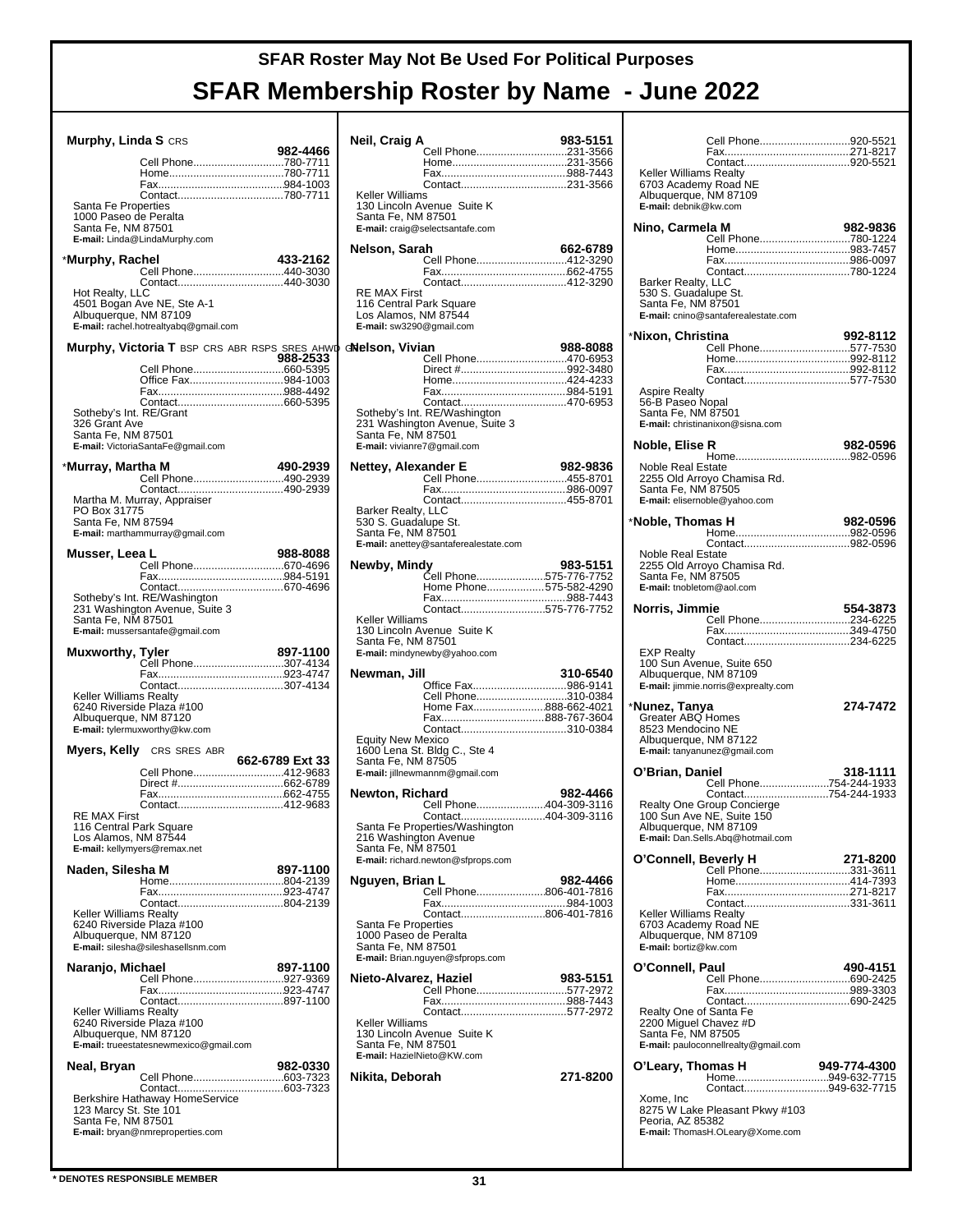| *Oberstein, David                                                |                                                                                                              | 986-0700 Ext 11<br><b>986-0700 Ext 11<br/>Cell Phone470-2345</b> |
|------------------------------------------------------------------|--------------------------------------------------------------------------------------------------------------|------------------------------------------------------------------|
| PO Box 1477<br>Santa Fe, NM 87504                                | Oberstein Properties, Inc.<br>E-mail: david@obersteinproperties.com                                          |                                                                  |
| *Olafson, Joann L                                                |                                                                                                              | 425-7777                                                         |
| Olafson Agency, LLC.<br>P.O. Box 790<br>Rociada, NM 87742        | E-mail: olafsonagency@gmail.com                                                                              |                                                                  |
| *Omlor, Mark                                                     |                                                                                                              | 814-0091                                                         |
|                                                                  | Realty One of New Mexico<br>7441 Alameda Blvd, Ste B5<br>Albuquerque, NM 87113<br>E-mail: R1NMTeam@gmail.com | Cell Phone450-8000                                               |
| Orozco, Louise M                                                 |                                                                                                              | 982-9836                                                         |
| Barker Realty, LLC<br>530 S. Guadalupe St.<br>Santa Fe, NM 87501 | E-mail: lorozco@santaferealestate.com                                                                        | Cell Phone520-699-7993<br>Contact520-699-7993                    |
| *Ortega, Christopher                                             |                                                                                                              | 662-6789                                                         |
| <b>RE MAX First</b><br>Los Alamos, NM 87544                      | 116 Central Park Square<br>E-mail: chrisortega@remax.net                                                     |                                                                  |
| Ortega, Kristy A                                                 |                                                                                                              | 662-6789                                                         |
|                                                                  |                                                                                                              | Contact412-9054                                                  |
| <b>RE MAX First</b><br>Los Alamos, NM 87544                      | 116 Central Park Square<br>E-mail: kristyortega12@gmail.com                                                  |                                                                  |
| *Ortega, Robert                                                  |                                                                                                              | 983-7932<br>Office Fax992-1932                                   |
|                                                                  |                                                                                                              | Cell Phone670-5449                                               |
|                                                                  |                                                                                                              |                                                                  |
| 1929 Cerros Colorados<br>Santa Fe, NM 87501                      | Ortega, R.B. Realty, LLC<br>E-mail: rbortegaconstruction@comcast.net                                         |                                                                  |
| Ortega, Victor M                                                 |                                                                                                              | 983-9473                                                         |
|                                                                  |                                                                                                              |                                                                  |
| Homewise, Inc<br>Santa Fe, NM 87507                              | 1301 Siler Road Bldg. D<br>E-mail: vortega@homewise.org                                                      |                                                                  |
|                                                                  | * <b>Orth, Susan</b> BSP CRS SRES                                                                            | 216-6688                                                         |
|                                                                  |                                                                                                              | Cell Phone216-6688                                               |
| <b>City Different Realty</b><br>Santa Fe, NM 87505               | 518 Old Santa Fe Trail #190<br>E-mail: SantaFe@SusanOrth.com                                                 |                                                                  |
| Ortiz, Daniel A                                                  |                                                                                                              | 271-8200                                                         |
| <b>Keller Williams Realty</b>                                    | 6703 Academy Road NE<br>Albuquerque, NM 87109<br>E-mail: danosellsnmre@gmail.com                             |                                                                  |
|                                                                  |                                                                                                              |                                                                  |

| Ortiz, Eleanor B                                                                                          | 2nd office983-6383<br>Cell Phone670-1089                                                                               | 466-5110     |
|-----------------------------------------------------------------------------------------------------------|------------------------------------------------------------------------------------------------------------------------|--------------|
| <b>EXP Realty Santa Fe</b><br>Santa Fe, NM 87501                                                          | 549 S. Guadalupe Suite 202<br>E-mail: eleanor.ortiz@exprealty.com                                                      |              |
| Ortiz, Jonathan M                                                                                         |                                                                                                                        | 798-6333     |
| Albuquerque, NM 87122                                                                                     | Southwest Elite Real Estate<br>8650 Alameda NE. Ste 109E<br>E-mail: jonathanortiz21@gmail.com                          |              |
| Ortiz, Joseph<br>Pulte Homes<br>Pulte Group -1026<br>Albuquerque, NM 87109<br>E-mail: Joe.Ortiz@Pulte.com | Cell Phone920-3108<br>7601 Jefferson St NE, Ste 180                                                                    | 761-9606     |
| Ortiz, Joseph M                                                                                           | Cell Phone490-9585                                                                                                     | 271-8200     |
| Keller Williams Realty<br>6703 Academy Road NE<br>Albuquerque, NM 87109<br>E-mail: joseph.ortiz@kw.com    |                                                                                                                        |              |
| *Ortiz, Nathan                                                                                            | Cell Phone699-7567                                                                                                     | 308-6013     |
| <b>NM Roots Real Estate</b><br>4403 Santa Lucia<br>Santa Fe, NM 87505                                     | E-mail: natesNMrealestate@gmail.com                                                                                    |              |
|                                                                                                           |                                                                                                                        |              |
| Ortiz, Olivia                                                                                             |                                                                                                                        | 308-6013     |
| <b>NM Roots Real Estate</b><br>4403 Santa Lucia<br>Santa Fe, NM 87505                                     | Cell Phone570-0508<br>E-mail: oliveortiz84@gmail.com                                                                   |              |
| Osborn, Justin D                                                                                          |                                                                                                                        | 970-375-7022 |
| 23 Bacus Ave<br>Durango, CO 81301                                                                         | Cell Phone970-946-3935<br>Contact970-946-3935<br>Wells and Company Real Estate<br>E-mail: justin@wellsgroupdurango.com |              |
| Ostenberg, Caroline                                                                                       |                                                                                                                        | 982-0330     |
| 123 Marcy St. Ste 101<br>Santa Fe, NM 87501                                                               | Cell Phone670-6502<br>E-mail: caroline@santafehomestyles.com                                                           |              |
| Ottaway, DeAnne                                                                                           | <b>PMN</b>                                                                                                             |              |
| EXP Realty Santa Fe<br>Santa Fe, NM 87501                                                                 | Cell Phone690-4611<br>Home Phone 982-2744<br>549 S. Guadalupe Suite 202<br>E-mail: deanneottaway@yahoo.com             | 466-5110     |
| Overson, Tom                                                                                              | Cell Phone435-513-9959                                                                                                 | 293-3700     |

| Overton, James L                             |                                                                | 988-8088 |
|----------------------------------------------|----------------------------------------------------------------|----------|
|                                              |                                                                |          |
|                                              | Sotheby's Int. RE/Washington<br>231 Washington Avenue, Suite 3 |          |
| Santa Fe, NM 87501                           |                                                                |          |
| E-mail: jloverton@mac.com                    |                                                                |          |
| Owen, Kelley                                 | Office Fax988-2533                                             | 988-8088 |
|                                              | Direct #954-0779<br>Cell Phone577-5104                         |          |
|                                              |                                                                |          |
|                                              | Sotheby's Int. RE/Washington                                   |          |
| Santa Fe, NM 87501                           | 231 Washington Avenue, Suite 3                                 |          |
|                                              | E-mail: kelley.owen@sothebyshomes.com                          |          |
| Pacheco, Celeste                             |                                                                | 883-9400 |
|                                              |                                                                |          |
|                                              | Realty One of New Mexico                                       |          |
| Albuquerque, NM 87114                        | 9674-3 eagle Ranch Rd NW                                       |          |
|                                              | E-mail: cpacheco.RealEstate@gmail.com                          |          |
| Pacheco, Leeann                              |                                                                | 310-6540 |
|                                              |                                                                |          |
| <b>Equity New Mexico</b>                     | 315 Alameda Blvd NE Suite C                                    |          |
| Albuquerque, NM 87113                        |                                                                |          |
|                                              | E-mail: quantumnmrealestate@gmail.com                          |          |
| Padilla, Alexanna                            |                                                                | 982-4466 |
|                                              |                                                                |          |
| Santa Fe Properties                          |                                                                |          |
| 1000 Paseo de Peralta                        |                                                                |          |
| Santa Fe, NM 87501                           | E-mail: alexanna.padilla@sfprops.com                           |          |
| Padilla, Analicia V                          |                                                                | 983-5151 |
|                                              | Cell Phone570-0084                                             |          |
|                                              |                                                                |          |
| Keller Williams                              |                                                                |          |
| Santa Fe, NM 87501                           | 130 Lincoln Avenue Suite K                                     |          |
|                                              | E-mail: analicia23padilla@gmail.com                            |          |
| *Padilla, Melissa                            |                                                                | 203-5205 |
|                                              | Cell Phone577-3785                                             |          |
| <b>NM Property Brokers</b>                   |                                                                |          |
| 13 Peralta Rd<br>Peralta, NM 87042           |                                                                |          |
| E-mail: melipadi@gmail.com                   |                                                                |          |
| Parker, Lisa                                 | Cell Phone220-7068                                             | 265-5111 |
|                                              |                                                                |          |
| <b>Re/Max Select</b>                         |                                                                |          |
| 3401 Central Ave NE<br>Albuquerque, NM 87106 |                                                                |          |
|                                              | E-mail: lisaparker4re@gmail.com                                |          |
| <b>Parnell, Bernadette</b>                   |                                                                | 983-5151 |
|                                              |                                                                |          |
|                                              |                                                                |          |
| Keller Williams                              | 130 Lincoln Avenue Suite K                                     |          |
| Santa Fe, NM 87501                           | E-mail: bernadetteparnell@gmail.com                            |          |
|                                              |                                                                |          |
| *Parrott, Angela                             | Cell Phone929-1451                                             | 929-1451 |
| <b>Leafwater Realty</b>                      |                                                                |          |
| 1809 Pima Rd.                                |                                                                |          |
| Espanola, NM 87532                           | E-mail: leafwater57@gmail.com                                  |          |
|                                              |                                                                |          |
|                                              |                                                                |          |
|                                              |                                                                |          |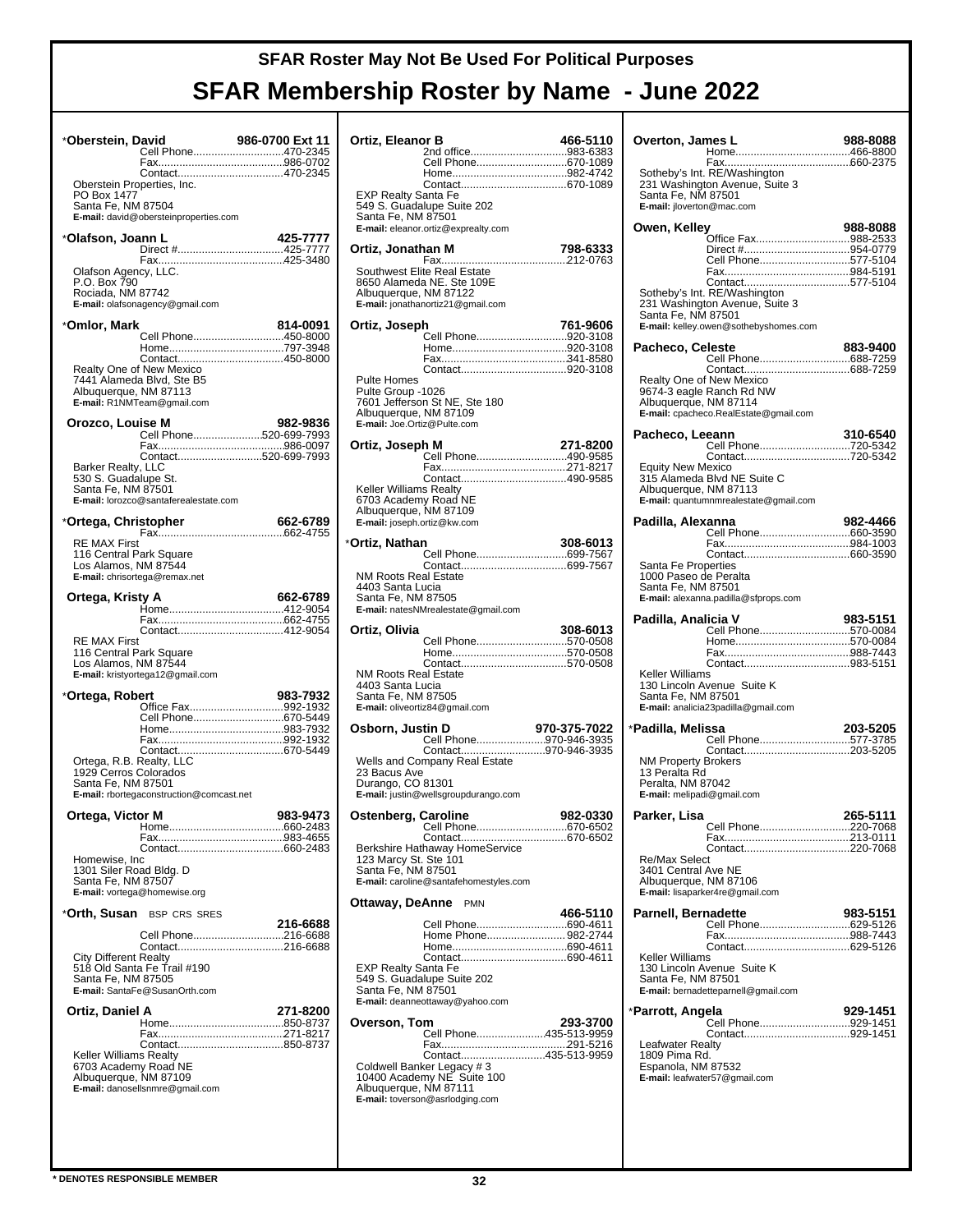| Parsons, Chantal                                                     |                                                                      | 308-3800 |
|----------------------------------------------------------------------|----------------------------------------------------------------------|----------|
| Simply Real Estate NM<br>7801 Ácademy Rd NE<br>Albuquerque, NM 87109 | Contact795-4246<br>E-mail: chantalparsonsnm@gmail.com                |          |
| Partridge, Monica                                                    |                                                                      | 988-7285 |
|                                                                      | Cell Phone819-1389                                                   |          |
|                                                                      | Direct #983-0345<br>Home626-399-1750                                 |          |
| 132 E. Marcy St<br>Santa Fe, NM 87505                                | Coldwell Banker Mountain Prop<br>E-mail: mpartridgerealtor@gmail.com |          |
| Patterson, Dayis D                                                   |                                                                      | 983-5151 |
| Keller Williams                                                      |                                                                      |          |
| Santa Fe, NM 87501                                                   | 130 Lincoln Avenue Suite K<br>E-mail: dayispatterson@gmail.com       |          |
|                                                                      | <b>Patton, Elayne</b> CRS GRI SFR                                    | 982-0330 |
|                                                                      |                                                                      |          |
|                                                                      | Cell Phone690-8300                                                   |          |
|                                                                      | Home Fax466-0373                                                     |          |
|                                                                      |                                                                      |          |
|                                                                      | Berkshire Hathaway HomeService                                       |          |
| 123 Marcy St. Ste 101<br>Santa Fe, NM 87501                          | E-mail: elaynesantafe@gmail.com                                      |          |
|                                                                      |                                                                      |          |
| *Payne, Brian                                                        |                                                                      | 890-8192 |
|                                                                      | Cell Phone298-1332                                                   |          |
|                                                                      |                                                                      |          |
|                                                                      |                                                                      |          |
| Payne and Associates                                                 |                                                                      |          |
| Albuquerque, NM 87114                                                | 4824 San Timoteo Ave. NW<br>E-mail: b_payne10@msn.com                |          |
|                                                                      |                                                                      |          |
| Peak, Melanie                                                        |                                                                      | 681-3125 |
|                                                                      |                                                                      |          |
| Casa Montoya Realty LLC                                              |                                                                      |          |
| 6111 Picture Rock PI NW<br>Albuquerque, NM 87120                     |                                                                      |          |
|                                                                      | E-mail: team@thepeakteamnm.com                                       |          |
|                                                                      | Pearson Kramer, Chris J                                              | 988-2533 |
|                                                                      |                                                                      |          |
|                                                                      | Contact570-1422                                                      |          |
| Sotheby's Int. RE/Grant                                              |                                                                      |          |
| 326 Grant Ave                                                        |                                                                      |          |
| Santa Fe, NM 87501                                                   | <b>E-mail:</b> chris@pearsonkramer.com                               |          |
|                                                                      |                                                                      |          |
| Pegoda, Tiffany                                                      |                                                                      | 983-5151 |
|                                                                      |                                                                      |          |
| Keller Williams                                                      |                                                                      |          |
|                                                                      | 130 Lincoln Avenue Suite K                                           |          |
| Santa Fe, NM 87501<br>E-mail: tpegoda@kw.com                         |                                                                      |          |
|                                                                      |                                                                      |          |
| Pena, Nicholas                                                       | Cell Phone231-6296                                                   | 897-1100 |
|                                                                      |                                                                      |          |
|                                                                      |                                                                      |          |
| Keller Williams Realty                                               | 6240 Riverside Plaza #100                                            |          |
| Albuquerque, NM 87120                                                |                                                                      |          |
|                                                                      | E-mail: nickpenarealty@gmail.com                                     |          |
|                                                                      |                                                                      | 467-8829 |
|                                                                      | Pendergrass, Jennifer A<br>Cell Phone501-5654                        |          |
|                                                                      |                                                                      |          |
|                                                                      |                                                                      |          |
| Santa Fe Realty Unlimited                                            | 1486 South St. Francis Drive                                         |          |
| Santa Fe, NM 87505                                                   |                                                                      |          |
|                                                                      | E-mail: jennpendergrass@santaferealtyultd.com                        |          |
|                                                                      |                                                                      |          |

| Perez, Michael                                                                                       |                                                                                                 | 292-8900 |
|------------------------------------------------------------------------------------------------------|-------------------------------------------------------------------------------------------------|----------|
|                                                                                                      | Cell Phone267-8295                                                                              |          |
|                                                                                                      |                                                                                                 |          |
| Albuquerque, NM 87122                                                                                | Coldwell Banker Legacy 8200<br>8200 Carmel NE Suite 103<br>E-mail: mperezrealestate91@gmail.com |          |
|                                                                                                      |                                                                                                 |          |
| Perraglio, Mike                                                                                      |                                                                                                 | 982-4466 |
| Santa Fe Properties<br>1000 Paseo de Peralta<br>Santa Fe, NM 87501                                   | E-mail: mike.perraglio@sfprops.com                                                              |          |
| *Peters, Stefanie                                                                                    |                                                                                                 | 503-4805 |
| Vylla Home<br>Albuquerque, NM 87102                                                                  | 500 Marquette Ave NW, Ste 1200<br>E-mail: stefanie.peters@vylla.com                             |          |
|                                                                                                      | *Peters-Thorne, Melanie EPRO GRI                                                                | 984-1404 |
|                                                                                                      | 2nd office983-2221                                                                              |          |
|                                                                                                      |                                                                                                 |          |
|                                                                                                      | Home Phone 983-2221                                                                             |          |
|                                                                                                      |                                                                                                 |          |
|                                                                                                      |                                                                                                 |          |
|                                                                                                      | Peters & Associates Real Est.                                                                   |          |
| PO Box 1513<br>Santa Fe, NM 87504                                                                    | E-mail: melaniepthorne@earthlink.net                                                            |          |
| Peterson, William T                                                                                  |                                                                                                 | 490-4151 |
|                                                                                                      | Cell Phone920-6634                                                                              |          |
|                                                                                                      |                                                                                                 |          |
|                                                                                                      |                                                                                                 |          |
| Realty One of Santa Fe<br>2200 Miguel Chavez #D<br>Santa Fe, NM 87505<br>E-mail: bill@sterlingRG.com |                                                                                                 |          |
| *Phillips, James R                                                                                   |                                                                                                 | 867-0888 |
|                                                                                                      |                                                                                                 |          |
|                                                                                                      |                                                                                                 |          |
| Phillips, James R.<br>114 Placitas Trails Road<br>Placitas, NM 87043                                 | E-mail: nmappraisals@msn.com                                                                    |          |
| Pineda, Joaquin                                                                                      |                                                                                                 |          |
|                                                                                                      |                                                                                                 |          |
|                                                                                                      |                                                                                                 | 982-4466 |
| Santa Fe Properties<br>1000 Paseo de Peralta<br>Santa Fe, NM 87501                                   | E-mail: joaquin.pineda@sfprops.com                                                              |          |
| Pinsley, Susan E                                                                                     |                                                                                                 | 983-5151 |
|                                                                                                      |                                                                                                 |          |
| Keller Williams<br>Santa Fe, NM 87501                                                                | 130 Lincoln Avenue Suite K<br>E-mail: zipinsley2012@gmail.com                                   |          |
| Pinto, Douglas X                                                                                     |                                                                                                 | 988-8088 |
|                                                                                                      | Home719-221-2084                                                                                |          |
| Santa Fe, NM 87501                                                                                   | Sotheby's Int. RE/Washington<br>231 Washington Avenue, Suite 3<br>E-mail: dougpintosf@gmail.com |          |
|                                                                                                      | Pipkin, Patricia A GRI PMN SRES                                                                 |          |
|                                                                                                      |                                                                                                 | 988-2533 |
|                                                                                                      |                                                                                                 |          |

|                                                                             | Pippin-Carson, Melissa CRS                                                            | 983-5151 |
|-----------------------------------------------------------------------------|---------------------------------------------------------------------------------------|----------|
|                                                                             | Cell Phone699-3112                                                                    |          |
|                                                                             |                                                                                       |          |
|                                                                             |                                                                                       |          |
| Keller Williams                                                             |                                                                                       |          |
| Santa Fe, NM 87501                                                          | 130 Lincoln Avenue Suite K<br>E-mail: mpippincarson@gmail.com                         |          |
| *Pitts, James                                                               |                                                                                       | 982-0330 |
|                                                                             |                                                                                       |          |
| 123 Marcy St. Ste 101<br>Santa Fe, NM 87501<br>E-mail: jpitts77@comcast.net | Berkshire Hathaway HomeService                                                        |          |
| *Pitts, James V                                                             |                                                                                       | 798-6300 |
|                                                                             | Cell Phone280-4780                                                                    |          |
|                                                                             |                                                                                       |          |
|                                                                             | Contact280-4780                                                                       |          |
| <b>Berkshire HHNMP</b>                                                      |                                                                                       |          |
| Albuquerque, NM 87109<br>E-mail: jpitts77@comcast.net                       | 6711 Academy Rd NE, Suite B                                                           |          |
| *Plebanski, Carl D                                                          |                                                                                       | 299-0660 |
|                                                                             |                                                                                       |          |
|                                                                             |                                                                                       |          |
|                                                                             | Contact553-6391<br>Executive Appraisal Services                                       |          |
| PO Box 13822                                                                |                                                                                       |          |
| Albuquerque, NM 87192                                                       |                                                                                       |          |
|                                                                             | E-mail: execappraisals@qwestoffice.net                                                |          |
| Polk, Carrie L                                                              |                                                                                       | 798-6300 |
|                                                                             |                                                                                       |          |
| <b>Berkshire HHNMP</b>                                                      |                                                                                       |          |
|                                                                             | 6711 Academy Rd NE, Suite B<br>Albuquerque, NM 87109<br>E-mail: carrielpolk@gmail.com |          |
| Pollack, Stephen                                                            |                                                                                       | 988-8088 |
|                                                                             |                                                                                       |          |
|                                                                             | Cell Phone415-601-2160                                                                |          |
|                                                                             |                                                                                       |          |
|                                                                             | Contact415-601-2160                                                                   |          |
|                                                                             | Sotheby's Int. RE/Washington<br>231 Washington Avenue, Suite 3                        |          |
| Santa Fe, NM 87501                                                          |                                                                                       |          |
|                                                                             | E-mail: stephenpsantafe@gmail.com                                                     |          |
| *Polly, Terrance S                                                          |                                                                                       | 438-7330 |
|                                                                             |                                                                                       |          |
|                                                                             |                                                                                       |          |
|                                                                             |                                                                                       |          |
| <b>Cholla Properties</b>                                                    |                                                                                       |          |
| 2842 St. Highway 14                                                         |                                                                                       |          |
| Madrid, NM 87010                                                            | E-mail: CHOLLA@CYBERMESA.COM                                                          |          |
|                                                                             |                                                                                       |          |
| Pomeroy, Geoffrey                                                           |                                                                                       | 983-5151 |
| Keller Williams                                                             |                                                                                       |          |
|                                                                             | 130 Lincoln Avenue Suite K                                                            |          |
| Santa Fe, NM 87501                                                          |                                                                                       |          |
| E-mail: geoffpom@gmail.com                                                  |                                                                                       |          |
| Pompei, Marcy E                                                             |                                                                                       | 490-4151 |
|                                                                             | Cell Phone670-2705                                                                    |          |
|                                                                             |                                                                                       |          |
| Realty One of Santa Fe                                                      |                                                                                       |          |
| 2200 Miguel Chavez #D                                                       |                                                                                       |          |
| Santa Fe, NM 87505                                                          | E-mail: marcypompei@comcast.net                                                       |          |
|                                                                             |                                                                                       |          |
| Ponce, Ivonne                                                               |                                                                                       | 414-3435 |
|                                                                             | Cell Phone489-4818                                                                    |          |
| <b>Acquisition Realty, LLC</b>                                              |                                                                                       |          |
| 141 E. Palace                                                               |                                                                                       |          |
| Santa Fe, NM 87501                                                          | E-mail: ivonne@acquisitionrealtyllc.com                                               |          |
|                                                                             |                                                                                       |          |
|                                                                             |                                                                                       |          |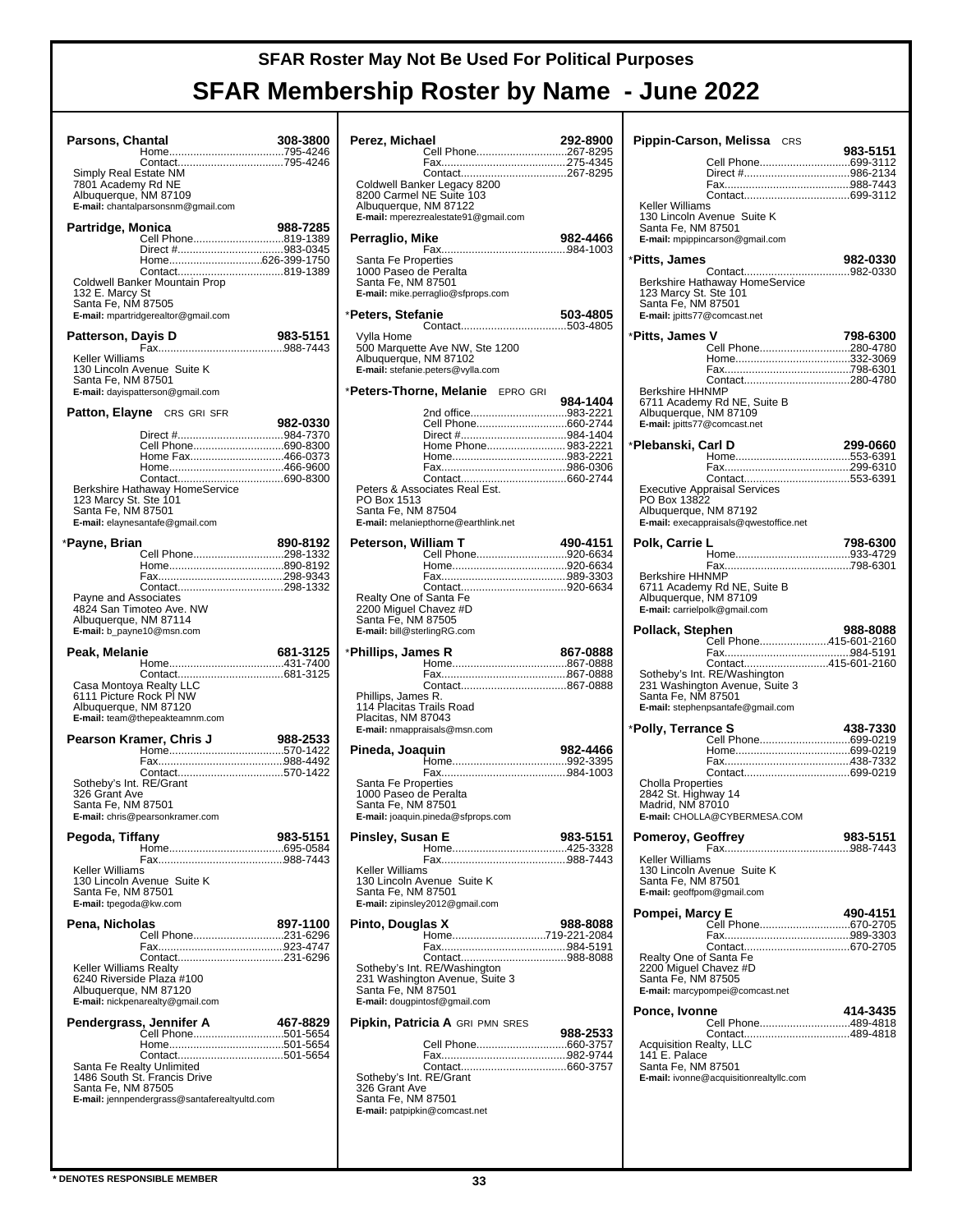|                                                                                                  | *Ponic, Toni-Lei<br>Cell Phone321-3259                                                                                   | 321-3259         |
|--------------------------------------------------------------------------------------------------|--------------------------------------------------------------------------------------------------------------------------|------------------|
| Couture Brokerage<br>1109 Landman Dr NE<br>Albuquerque, NM 87112<br>E-mail: toni@nm1.com         | Contact321-3259                                                                                                          |                  |
| Post, Rey                                                                                        |                                                                                                                          | 982-6207         |
| Sotheby's Int. RE/Grant II<br>318 Grant Avenue<br>Santa Fe, NM 87501<br>E-mail: reypost2@aol.com | Cell Phone989-8900<br>Home202-550-2411                                                                                   |                  |
| Prado, Omar A                                                                                    |                                                                                                                          | 467-8829         |
| Santa Fe Realty Unlimited<br>Santa Fe, NM 87505<br>E-mail: omarprado@msn.com                     | Cell Phone920-7733<br>1486 South St. Francis Drive                                                                       |                  |
| <b>Preston, Pamela</b> SFR                                                                       |                                                                                                                          |                  |
| Barker Realty, LLC<br>530 S. Guadalupe St.<br>Santa Fe, NM 87501                                 | Cell Phone577-7800<br>Contact577-7800<br>E-mail: ppreston@cybermesa.com                                                  | 982-9836 Ext 346 |
| <b>Probert, Charles S</b>                                                                        |                                                                                                                          | 983-5151         |
|                                                                                                  | Cell Phone414-5132                                                                                                       |                  |
|                                                                                                  |                                                                                                                          |                  |
| Keller Williams<br>Santa Fe, NM 87501                                                            | 130 Lincoln Avenue Suite K<br>E-mail: charlie.santafe@gmail.com                                                          |                  |
| Puskarich, Robbie                                                                                |                                                                                                                          | 575-377-1192     |
| Angel Fire, NM 87710                                                                             | Coldwell Banker Mountain Prop<br>3375 Moutain View Blvd, Suite<br>E-mail: robbie.puskarich@cbmp.com                      |                  |
| *Quintana, Dina                                                                                  |                                                                                                                          | 662-2166         |
| Quintana Agency<br>P.O. Box 750<br>Los Alamos, NM 87544                                          | Cell Phone470-0053<br>E-mail: Quintanaagency@gmail.com                                                                   |                  |
|                                                                                                  |                                                                                                                          |                  |
| Quintana, Edwin<br>9577 Osuna Road NE<br>Albuquerque, NM 87111<br>E-mail: edquin24@gmail.com     | Cell Phone710-7725                                                                                                       | 298-9999         |
|                                                                                                  |                                                                                                                          |                  |
| Rio Rancho, NM 87124                                                                             | Contact440-4588<br>Berkshire Hathaway Home Srvc<br>1001 Golf Course Rd. Suite 101<br>E-mail: greggquintana12@hotmail.com |                  |
| *Quintana, Joseph                                                                                | Cell Phone206-7874                                                                                                       | 792-5554         |

| Quintana, Kurtis                                   | Cell Phone718-9364                                                                       | 425-9074 |
|----------------------------------------------------|------------------------------------------------------------------------------------------|----------|
|                                                    |                                                                                          |          |
| 1208 National Avenue<br>Las Vegas, NM 87701        | E-mail: kurtisquintana@gmail.com                                                         |          |
| Ramon, Victoria                                    | Cell Phone210-548-9622                                                                   | 983-5151 |
|                                                    |                                                                                          |          |
| Keller Williams<br>Santa Fe, NM 87501              | Contact210-548-9622<br>130 Lincoln Avenue Suite K<br>E-mail: victoriarealtornm@gmail.com |          |
| Ramos, Gilda L SFR                                 |                                                                                          | 207-4284 |
|                                                    | Cell Phone835-3748                                                                       |          |
|                                                    |                                                                                          |          |
| <b>Redfin Corporation</b>                          |                                                                                          |          |
| Albuquerque, NM 87102<br>E-mail: gqramos@gmail.com | 400 Gold Ave. SW Suite 700                                                               |          |
| Ramos, Kevin                                       |                                                                                          | 265-5111 |
|                                                    | Cell Phone417-6951                                                                       |          |
|                                                    |                                                                                          |          |
| Re/Max Select<br>3401 Central Ave NE               |                                                                                          |          |
| Albuquerque, NM 87106                              | E-mail: ramosabq@gmail.com                                                               |          |
| Rand, Doug                                         | Cell Phone575-613-6532                                                                   | 983-5151 |
|                                                    |                                                                                          |          |
| Keller Williams                                    | Contact575-613-6532                                                                      |          |
| Santa Fe, NM 87501                                 | 130 Lincoln Avenue Suite K<br>E-mail: daddyrand13@hotmail.com                            |          |
| Rastegari, Linda                                   |                                                                                          | 883-9400 |
|                                                    |                                                                                          |          |
| 1902 Candelaria Rd NW                              | Realty One of New Mexico-Cande                                                           |          |
| Albuquerque, NM 87107                              |                                                                                          |          |
|                                                    | E-mail: LindaRastegari@gmail.com                                                         |          |
| *Redinger, Richard D                               |                                                                                          | 986-8114 |
|                                                    |                                                                                          |          |
| Redinger & Company                                 |                                                                                          |          |
| 3114 Plaza Blanca<br>Santa Fe, NM 87507            |                                                                                          |          |
| E-mail: rdr@cybermesa.com                          |                                                                                          |          |
| *Reece, Linn                                       |                                                                                          | 298-9999 |
|                                                    |                                                                                          |          |
| 9577 Osuna Road NE                                 | Re/Max Alliance REALTORS®                                                                |          |
| Albuquerque, NM 87111                              |                                                                                          |          |
| E-mail: linnreece@gmail.com                        |                                                                                          |          |
| Reid, Jane                                         | Cell Phone629-9821                                                                       | 988-8088 |
|                                                    |                                                                                          |          |
|                                                    | Sotheby's Int. RE/Washington                                                             |          |
| Santa Fe, NM 87501                                 | 231 Washington Avenue, Suite 3                                                           |          |
|                                                    | E-mail: jane.reid@sothebyshomes.com                                                      |          |
| Reinhard, Amy                                      |                                                                                          | 490-4151 |
| Realty One of Santa Fe                             |                                                                                          |          |
| 2200 Miguel Chavez #D<br>Santa Fe, NM 87505        |                                                                                          |          |
|                                                    | E-mail: amyereinhard@gmail.com                                                           |          |
|                                                    |                                                                                          |          |

| *Reitz, Amrita                                  |                                                          |                       |
|-------------------------------------------------|----------------------------------------------------------|-----------------------|
|                                                 |                                                          | 490-4151              |
|                                                 | Cell Phone660-3611                                       |                       |
|                                                 |                                                          |                       |
| Realty One of Santa Fe                          |                                                          |                       |
| 2200 Miguel Chavez #D                           |                                                          |                       |
| Santa Fe, NM 87505                              | E-mail: earthymother@gmail.com                           |                       |
|                                                 |                                                          |                       |
| Renteria, Christina T                           |                                                          | 490-4151              |
|                                                 |                                                          |                       |
|                                                 |                                                          |                       |
| Realty One of Santa Fe<br>2200 Miguel Chavez #D |                                                          |                       |
| Santa Fe, NM 87505                              |                                                          |                       |
|                                                 | E-mail: ctrenteria@hotmail.com                           |                       |
| Renteria, Jose A                                |                                                          | 500-8222              |
|                                                 | Cell Phone575-932-8363<br>Contact575-932-8363            |                       |
|                                                 | <b>EXIT Realty Advantage NM</b>                          |                       |
| 1615 Central, Suite 100<br>Los Alamos, NM 87544 |                                                          |                       |
|                                                 | E-mail: josesellshousesnm@gmail.com                      |                       |
| Rhoads, Jenna                                   |                                                          | 575-756-2196          |
|                                                 | Cell Phone238-0928                                       |                       |
|                                                 | Fax575-756-2462                                          |                       |
|                                                 | United Country N New Mexico RE                           |                       |
| PO Box 245<br>Chama, NM 87520                   |                                                          |                       |
|                                                 | E-mail: nmhomesandland@gmail.com                         |                       |
| Rice, Amy                                       |                                                          | 983-5151              |
|                                                 | Cell Phone469-815-3206                                   |                       |
|                                                 | Contact469-815-3206                                      |                       |
| Keller Williams                                 |                                                          |                       |
|                                                 | 130 Lincoln Avenue Suite K                               |                       |
| Santa Fe, NM 87501<br>E-mail: amyrice12@kw.com  |                                                          |                       |
|                                                 |                                                          | 982-3159              |
| *Ricklin, Steve C                               |                                                          |                       |
|                                                 |                                                          |                       |
| PO Box 16075                                    | Real Estate of New Mexico, LLC                           |                       |
| Santa Fe, NM 87592                              |                                                          |                       |
| E-mail: s.ricklin@juno.com                      |                                                          |                       |
| *Ridgeway, Diane                                |                                                          |                       |
|                                                 |                                                          | 982-0863              |
|                                                 |                                                          |                       |
| Ridgeway Appraisal                              |                                                          |                       |
| P.O. Box 22034                                  |                                                          |                       |
| Santa Fe, NM 87502                              | E-mail: dridgeway0863@yahoo.com                          |                       |
|                                                 |                                                          |                       |
| Riedel, Gary L                                  | Cell Phone                                               | 293-3700<br>.263-2515 |
|                                                 |                                                          |                       |
|                                                 |                                                          |                       |
|                                                 | Coldwell Banker Legacy #3                                |                       |
| Albuquerque, NM 87111                           | 10400 Academy NE Suite 100                               |                       |
|                                                 | E-mail: griedel@newmexico.com                            |                       |
| Riegor, Robin K                                 |                                                          | 293-3700              |
|                                                 | Cell Phone263-2903                                       |                       |
|                                                 |                                                          |                       |
|                                                 | Coldwell Banker Legacy # 3<br>10400 Academy NE Suite 100 |                       |
| Albuquerque, NM 87111                           |                                                          |                       |
|                                                 | E-mail: robin@robinriegor.com                            |                       |
| <b>Rieland, Matthew T BSP</b>                   |                                                          |                       |
|                                                 | Cell Phone690-8997                                       | 982-6207              |
|                                                 |                                                          |                       |
| Sotheby's Int. RE/Grant II                      |                                                          |                       |
| 318 Grant Avenue                                |                                                          |                       |
| Santa Fe, NM 87501                              | E-mail: mrieland14@gmail.com                             |                       |
|                                                 |                                                          |                       |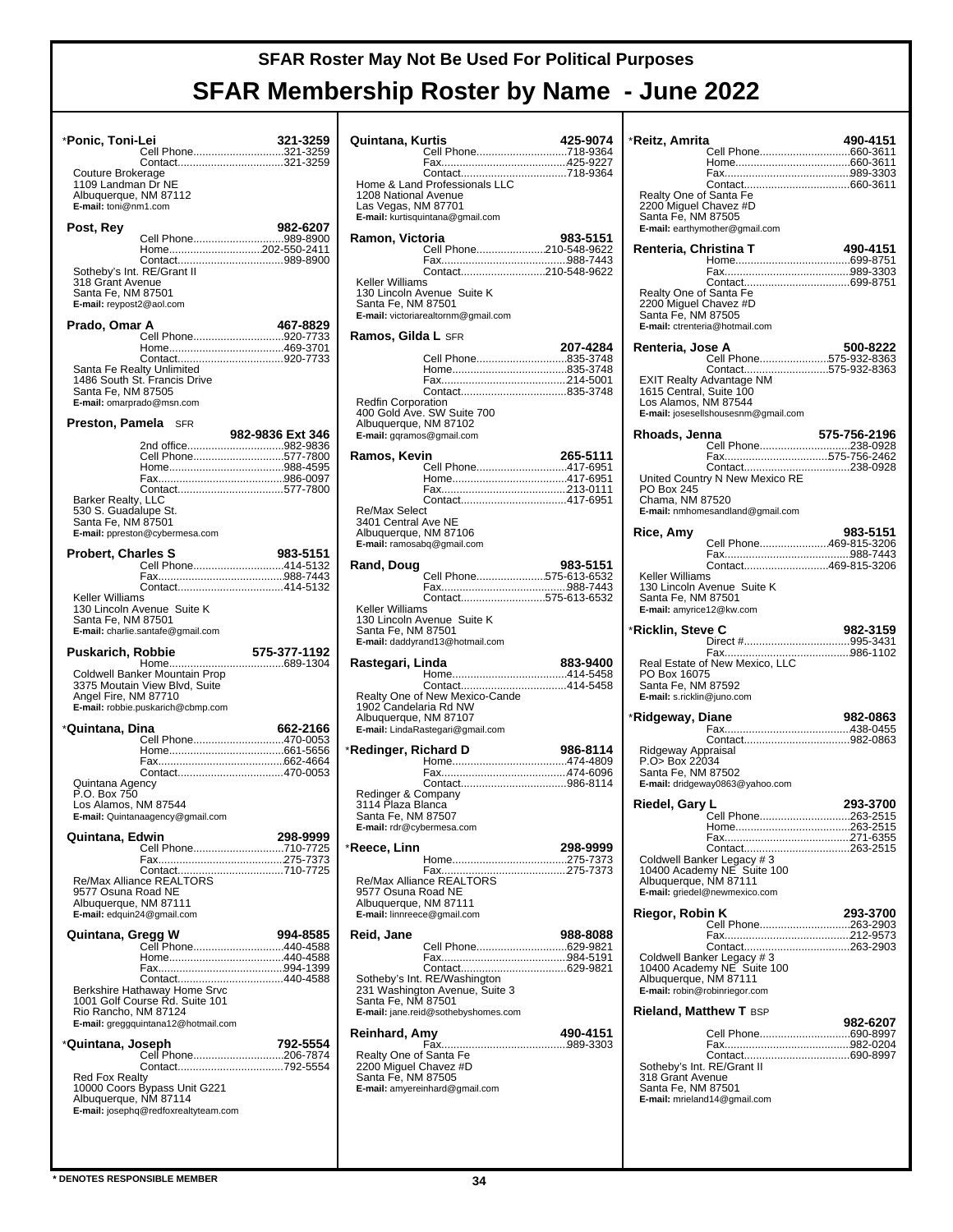| Rieland, Thomas J BSP                                |                                                                |                   |
|------------------------------------------------------|----------------------------------------------------------------|-------------------|
|                                                      | Cell Phone699-0223                                             | 982-6207          |
|                                                      |                                                                |                   |
| Sotheby's Int. RE/Grant II<br>318 Grant Avenue       |                                                                |                   |
| Santa Fe, NM 87501                                   |                                                                |                   |
| E-mail: trieland14@gmail.com                         |                                                                |                   |
| Rigatti, John                                        |                                                                | 988-8088 Ext 5134 |
|                                                      | Office Fax984-5180<br>Cell Phone660-3353                       |                   |
|                                                      | Home Fax982-0204                                               |                   |
|                                                      |                                                                |                   |
|                                                      | Sotheby's Int. RE/Washington<br>231 Washington Avenue, Suite 3 |                   |
| Santa Fe, NM 87501                                   |                                                                |                   |
|                                                      | E-mail: jrigatti16@comcast.net                                 |                   |
| *Rioux, Nicholas                                     | Home508-842-4300                                               | 480-378-8357      |
| HomeLight, Inc                                       | Contact480-378-8357                                            |                   |
| 255 Berry Street #315                                |                                                                |                   |
| San Francisco, CA 94158<br>E-mail: mls@homelight.com |                                                                |                   |
|                                                      | Rivera Benavent, Natalie                                       | 982-9836          |
|                                                      | Direct #455-8750                                               |                   |
|                                                      |                                                                |                   |
| Barker Realty, LLC<br>530 S. Guadalupe St.           |                                                                |                   |
| Santa Fe, NM 87501                                   |                                                                |                   |
|                                                      | E-mail: natalie@santaferealestate.com                          |                   |
| Rivera, April                                        | Cell Phone250-0053                                             | 883-9400          |
|                                                      |                                                                |                   |
| 9674-3 Eagle Ranch Rd.                               | Realty One Enchanted Circle                                    |                   |
| Albuquerque, NM 87120                                | E-mail: aprilriverarealtor@gmail.com                           |                   |
| Rivera, Elaine                                       | GREEN                                                          |                   |
|                                                      |                                                                | 982-4466          |
|                                                      | Cell Phone660-7291                                             |                   |
|                                                      |                                                                |                   |
| Santa Fe Properties                                  |                                                                |                   |
| 1000 Paseo de Peralta                                |                                                                |                   |
| Santa Fe, NM 87501                                   | E-mail: elainesellssantafe@gmail.com                           |                   |
| Rivera, Jonathon                                     |                                                                | 988-8081          |
|                                                      | Cell Phone913-0957                                             |                   |
| NAI SunVista                                         |                                                                |                   |
| 418 Cerrillos Rd., Suite 11<br>Santa Fe, NM 87507    |                                                                |                   |
|                                                      | E-mail: jonathon@sunvista.com                                  |                   |
| Rivera, Penelope C                                   | Cell Phone577-2889                                             | 467-8829          |
|                                                      | Contact577-2889                                                |                   |
| Santa Fe Realty Unlimited                            | 1486 South St. Francis Drive                                   |                   |
| Santa Fe, NM 87505                                   |                                                                |                   |
|                                                      | E-mail: propertiesbypenni@gmail.com                            |                   |
| Rivera, Ted A                                        | Cell Phone470-9729                                             | 982-4466 Ext 306  |
|                                                      |                                                                |                   |
| Santa Fe Properties<br>1000 Paseo de Peralta         |                                                                |                   |
| Santa Fe, NM 87501                                   |                                                                |                   |
|                                                      | E-mail: tedriverarealtor@gmail.com                             |                   |
| Robinson, Amelia                                     | Cell Phone469-515-6632                                         | 982-9836          |
|                                                      |                                                                |                   |
| Barker Realty, LLC                                   | Contact469-515-6632                                            |                   |
| 530 S. Guadalupe St.<br>Santa Fe, NM 87501           |                                                                |                   |
|                                                      | E-mail: arobinson@santaferealestate.com                        |                   |

|                                                | *Robinson, Victoria                             | 883-9400 |
|------------------------------------------------|-------------------------------------------------|----------|
|                                                | Cell Phone850-2197                              |          |
|                                                | Realty One Of New Mexico                        |          |
| Rio Rancho, NM 87124                           | 2316 Southern Blvd SE, Ste B-1                  |          |
|                                                | E-mail: toriesellshomes@gmail.com               |          |
| Robledo, Robert H                              |                                                 | 983-5151 |
|                                                |                                                 |          |
|                                                |                                                 |          |
| Keller Williams                                |                                                 |          |
| Santa Fe, NM 87501                             | 130 Lincoln Avenue Suite K                      |          |
| E-mail: rr.co.500@gmail.com                    |                                                 |          |
| Rochester, Mark                                |                                                 | 982-0330 |
|                                                | Berkshire Hathaway HomeService                  |          |
| 123 Marcy St. Ste 101<br>Santa Fe, NM 87501    |                                                 |          |
|                                                | E-mail: mark@summitgroupnm.com                  |          |
| Rochester, Richard                             |                                                 | 982-0330 |
|                                                |                                                 |          |
|                                                | Berkshire Hathaway HomeService                  |          |
| 123 Marcy St. Ste 101<br>Santa Fe, NM 87501    |                                                 |          |
|                                                | E-mail: chase@summitgroupnm.com                 |          |
|                                                | Rodriguez, Francesca A                          | 842-7400 |
|                                                |                                                 |          |
|                                                |                                                 |          |
| <b>Red Mesa Realty</b>                         | 409 New Mexico Hwy 528 NE                       |          |
| Rio Rancho, NM 87124                           | E-mail: frantastik4@yahoo.com                   |          |
| Rodriguez, Jessica                             |                                                 | 988-7285 |
|                                                | Cell Phone470-5718                              |          |
|                                                | Coldwell Banker Mountain Prop                   |          |
| 132 E. Marcy St<br>Santa Fe, NM 87505          |                                                 |          |
|                                                | E-mail: jessica.realty@outlook.com              |          |
| Rogers, Linda A                                |                                                 | 982-4466 |
|                                                |                                                 |          |
|                                                |                                                 |          |
|                                                |                                                 |          |
| Santa Fe Properties                            |                                                 |          |
| 1000 Paseo de Peralta<br>Santa Fe, NM 87501    |                                                 |          |
|                                                | E-mail: linda.rogers@sfprops.com                |          |
| *Rogers, Michael L                             | Cell Phone603-1222                              | 982-7262 |
|                                                |                                                 |          |
|                                                |                                                 |          |
| Michael L. Rogers<br>PO Box 1614               |                                                 |          |
|                                                | Santa Fe, NM 87504-1614                         |          |
|                                                | E-mail: michael@santafesucasa.com               |          |
| Rogers, Victoria L                             | Cell Phone989-1088                              | 750-4555 |
|                                                |                                                 |          |
| SW Property Pros Inc.                          |                                                 |          |
| 315 Washington St SE<br>Albuquerque, NM 87108  |                                                 |          |
|                                                | E-mail: victoriaswpropertypros@gmail.com        |          |
| *Romero, Adella L                              |                                                 | 795-7211 |
|                                                | Cell Phone690-4688                              |          |
|                                                |                                                 |          |
|                                                |                                                 |          |
|                                                | Quail Run Realty Co., LLC<br>3101 Old Pecos Tr. |          |
| Santa Fe, NM 87505<br>E-mail: aromero@qrsf.com |                                                 |          |
|                                                |                                                 |          |
|                                                |                                                 |          |

| Romero, Carla                                   |                                         | 898-2700 |
|-------------------------------------------------|-----------------------------------------|----------|
|                                                 | Cell Phone503-3499                      |          |
|                                                 |                                         |          |
| <b>Coldwell Banker Legacy</b>                   |                                         |          |
| Albuquerque, NM 87114                           | 10300 Cottonwood Park NW                |          |
|                                                 | E-mail: carla.romero@cblegacy.com       |          |
|                                                 |                                         |          |
| Romero, Delbert J                               | Cell Phone709-7620                      | 500-8222 |
|                                                 |                                         |          |
| 1615 Central, Suite 100                         | <b>EXIT Realty Advantage NM</b>         |          |
| Los Alamos, NM 87544                            |                                         |          |
|                                                 | E-mail: delbert@exitadvantagenm.com     |          |
| Romero, Georgette                               |                                         | 982-9836 |
|                                                 | Cell Phone603-1494                      |          |
|                                                 | Office Fax982-9836                      |          |
|                                                 |                                         |          |
| Barker Realty, LLC                              |                                         |          |
| 530 S. Guadalupe St.                            |                                         |          |
| Santa Fe, NM 87501                              |                                         |          |
|                                                 | E-mail: georgetteromerobroker@gmail.com |          |
| Romero, Lawrence A                              |                                         | 865-7800 |
|                                                 | Cell Phone264-0234                      |          |
|                                                 |                                         |          |
| Mossy Oak Properties                            |                                         |          |
| P.O. Box 409<br>Peralta, NM 87042               |                                         |          |
|                                                 | E-mail: Iromero@mossyoakproperties.com  |          |
| Romero, Sandra C                                |                                         | 989-7741 |
|                                                 | Cell Phone350-6049                      |          |
|                                                 |                                         |          |
|                                                 |                                         |          |
|                                                 | Dougherty Real Estate Co. LLC           |          |
| P.O. Box 1716                                   | Santa Fe, NM 87504-1716                 |          |
|                                                 | E-mail: officemanagerdresf@gmail.com    |          |
| Rosebery, Rachel                                |                                         |          |
|                                                 |                                         |          |
|                                                 |                                         | 988-7285 |
|                                                 | Cell Phone570-9365                      |          |
|                                                 |                                         |          |
| 132 E. Marcy St                                 | Coldwell Banker Mountain Prop           |          |
| Santa Fe, NM 87505                              |                                         |          |
|                                                 | E-mail: rachel.santafe@gmail.com        |          |
| Rosenow, Peggy R                                |                                         | 310-6540 |
|                                                 |                                         |          |
|                                                 | Fax888-767-3604                         |          |
| <b>Equity New Mexico</b>                        |                                         |          |
|                                                 | 1600 Lena St. Bldg C., Ste 4            |          |
| Santa Fe, NM 87505                              | E-mail: peggyinsantafe@hotmail.com      |          |
|                                                 |                                         |          |
| <b>Ross III, Philip A</b> SFR                   |                                         | 983-5151 |
|                                                 | 2nd office988-3700                      |          |
|                                                 | Office Fax988-7443                      |          |
|                                                 |                                         |          |
|                                                 |                                         |          |
| Keller Williams                                 |                                         |          |
| 211 East Palace Avenue                          |                                         |          |
| Santa Fe. NM 87501<br>E-mail: PhilipRoss@kw.com |                                         |          |
|                                                 |                                         |          |
| Rowley, Kristin C CRS                           |                                         | 982-4466 |
|                                                 | Cell Phone670-1980                      |          |
|                                                 |                                         |          |
|                                                 |                                         |          |
|                                                 |                                         |          |
| Santa Fe Properties<br>1000 Paseo de Peralta    |                                         |          |
| Santa Fe, NM 87501                              |                                         |          |
|                                                 | E-mail: Kristin.Rowley@sfprops.com      |          |
|                                                 |                                         |          |
|                                                 |                                         |          |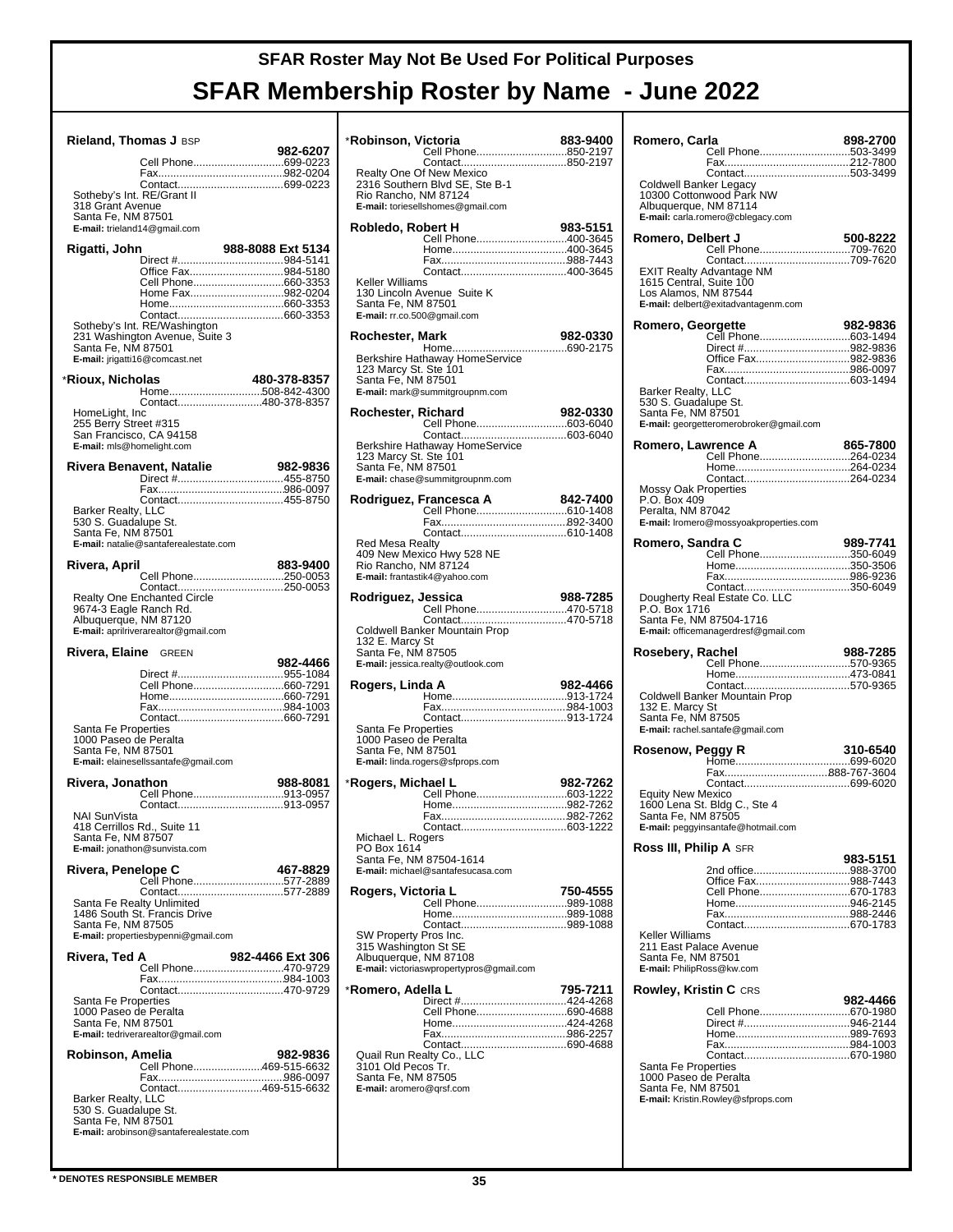| Roybal, Larry J                                                           |                                                                     | 983-5151             |
|---------------------------------------------------------------------------|---------------------------------------------------------------------|----------------------|
|                                                                           |                                                                     |                      |
| Keller Williams                                                           |                                                                     |                      |
| Santa Fe, NM 87501                                                        | 130 Lincoln Avenue Suite K                                          |                      |
|                                                                           | E-mail: ljroybal49@gmail.com                                        |                      |
| Roybal, Vanessa                                                           |                                                                     | 570-0133             |
|                                                                           | Cell Phone470-2705                                                  |                      |
|                                                                           | Northern New Mexico Properties                                      |                      |
| 46B Ojitos Trail<br>Espanola, NM 87532                                    | E-mail: vanessa@sellsantafe.com                                     |                      |
|                                                                           |                                                                     |                      |
| Rubenstein, Janet R                                                       |                                                                     | 983-5151             |
|                                                                           |                                                                     |                      |
|                                                                           |                                                                     |                      |
| Keller Williams<br>Santa Fe, NM 87501                                     | 130 Lincoln Avenue Suite K<br>E-mail: janetrubenstein@kw.com        |                      |
|                                                                           |                                                                     | 982-0330             |
| Rudlin, Nigel                                                             |                                                                     |                      |
|                                                                           |                                                                     |                      |
| 123 Marcy St. Ste 101<br>Santa Fe, NM 87501<br>E-mail: nprudlin@gmail.com | Berkshire Hathaway HomeService                                      |                      |
|                                                                           |                                                                     | 986-2000             |
| Ruelas, Gabrielle                                                         | Cell Phone920-2148                                                  |                      |
|                                                                           |                                                                     |                      |
| 218 Camino La Tierra<br>Santa Fe, NM 87506                                | Las Campanas Realty, LLC<br>E-mail: gabrielle@lascampanasrealty.com |                      |
|                                                                           | <b>Russell, Caroline D CRS</b>                                      |                      |
|                                                                           |                                                                     | 988-2533 Ext 530     |
|                                                                           |                                                                     |                      |
|                                                                           | Cell Phone699-0909                                                  |                      |
|                                                                           |                                                                     |                      |
| Sotheby's Int. RE/Grant                                                   |                                                                     |                      |
| 326 Grant Ave                                                             |                                                                     |                      |
| Santa Fe, NM 87501                                                        |                                                                     |                      |
|                                                                           | E-mail: caroline.russell@sothebyshomes.com                          |                      |
| Ruyle, Marissa                                                            |                                                                     | 983-5151             |
|                                                                           | Cell Phone690-2867                                                  |                      |
|                                                                           |                                                                     |                      |
| Keller Williams                                                           |                                                                     |                      |
|                                                                           | 130 Lincoln Avenue Suite K                                          |                      |
| Santa Fe, NM 87501                                                        | E-mail: marissaruyle@kw.com                                         |                      |
|                                                                           |                                                                     |                      |
| Ryerson, Mark E                                                           | Cell Phone                                                          | 265-5111<br>288-5239 |
|                                                                           |                                                                     |                      |
| Re/Max Select                                                             |                                                                     |                      |
| 3401 Central Ave NE                                                       |                                                                     |                      |
| Albuquerque, NM 87106                                                     |                                                                     |                      |
|                                                                           | E-mail: markryersonrealestate@gmail.com                             |                      |
| Ryerson, Sasha                                                            |                                                                     | 467-8829             |
|                                                                           | Cell Phone920-0454                                                  |                      |
|                                                                           | Santa Fe Realty Unlimited                                           |                      |
|                                                                           | 1486 South St. Francis Drive                                        |                      |
| Santa Fe, NM 87505                                                        | E-mail: mssashar@gmail.com                                          |                      |
|                                                                           |                                                                     |                      |
| Ryness IV, Fred A                                                         |                                                                     | 983-5151             |
|                                                                           |                                                                     |                      |
|                                                                           | Contact605-593-6293                                                 |                      |
| Keller Williams                                                           |                                                                     |                      |
| Santa Fe, NM 87501                                                        | 130 Lincoln Avenue Suite K                                          |                      |
| E-mail: ripr@kw.com                                                       |                                                                     |                      |
|                                                                           |                                                                     |                      |
|                                                                           |                                                                     |                      |
|                                                                           |                                                                     |                      |
|                                                                           |                                                                     |                      |

| Sabatini, Jillian                                                                        |                                                                                   | 897-1100 |
|------------------------------------------------------------------------------------------|-----------------------------------------------------------------------------------|----------|
| <b>Keller Williams Realty</b><br>Albuquerque, NM 87120                                   | 6240 Riverside Plaza #100<br>E-mail: sabatini.jillian@qmail.com                   |          |
| *Sachs Garcia, Lorraine<br>Sachs5th RE & Auction<br>225 North Main St<br>Belen, NM 87002 | Cell Phone453-1879<br>2nd office864-8081<br>E-mail: Lorrainesachsgarcia@gmail.com | 864-8065 |
| Sacra, Sara                                                                              |                                                                                   | 982-6207 |
| Sotheby's Int. RE/Grant II<br>318 Grant Avenue<br>Santa Fe, NM 87501                     | Cell Phone946-7163<br>E-mail: sara.sacra@sothebys.realty                          |          |
| Sadowsky, Marci L<br>132 E. Marcy St<br>Santa Fe, NM 87505                               | Coldwell Banker Mountain Prop<br>E-mail: marcisantafere@yahoo.com                 | 988-7285 |
| Sage, Jasmine                                                                            |                                                                                   | 983-5151 |
| Keller Williams<br>Santa Fe, NM 87501                                                    | 130 Lincoln Avenue Suite K<br>E-mail: JasmineSage@kw.com                          |          |
| Sahler, Karren                                                                           | ---<br>Direct #954-0767<br>Cell Phone501-1385                                     | 983-5151 |
| Keller Williams<br>Santa Fe, NM 87501                                                    | 130 Lincoln Avenue Suite K<br>E-mail: karren.sahler@gmail.com                     |          |
| Said, Sarah E                                                                            | Cell Phone780-0024                                                                | 983-5151 |
| Keller Williams<br>Santa Fe, NM 87501                                                    | 130 Lincoln Avenue Suite K<br>E-mail: sarah@selectsantafe.com                     |          |
| *Saiz, Donna E                                                                           | Cell Phone577-2394                                                                | 992-0015 |
| Donna Saiz RE Group<br>PO Box 4951<br>Santa Fe, NM 87502<br>E-mail: dsaiz3443@msn.com    |                                                                                   |          |
| Saiz, Jeff                                                                               | Cell Phone660-2583                                                                | 992-0015 |
| Donna Saiz RE Group<br>PO Box 4951<br>Santa Fe, NM 87502<br>E-mail: jeffmsaiz@aol.com    |                                                                                   |          |
| Saiz, Jennifer                                                                           |                                                                                   | 424-4600 |
| <b>Office Court Companies</b><br>PO Box 6339<br>Santa Fe, NM 87502                       | E-mail: jennifer@officecourt.com                                                  |          |

| *Salas, Richard                             | Cell Phone239-2828                      | 239-2828 |
|---------------------------------------------|-----------------------------------------|----------|
|                                             |                                         |          |
|                                             |                                         |          |
| <b>EMI Enterprises, LLC</b>                 |                                         |          |
| 3424 Tahoe NE                               |                                         |          |
| Albuquerque, NM 87111                       |                                         |          |
| *Salazar, Alfonso J                         |                                         | 450-3779 |
|                                             | Cell Phone450-3779                      |          |
| NM Home Team Realty                         |                                         |          |
| 1405 Margie Ct SE                           |                                         |          |
| Rio Rancho, NM 87124                        |                                         |          |
| E-mail: fonz1919@gmail.com                  |                                         |          |
| *Salazar, Brandi                            |                                         | 400-4151 |
|                                             | Cell Phone363-6762                      |          |
| Superior Realty, LLC                        | Contact363-6762                         |          |
|                                             | 500 Marquette Ave NW Ste 1200           |          |
| Albuquerque, NM 87102                       |                                         |          |
|                                             | E-mail: Brandi_salazar@msn.com          |          |
| Salazar, John A                             |                                         | 466-5110 |
|                                             |                                         |          |
| EXP Realty Santa Fe                         |                                         |          |
|                                             | 549 S. Guadalupe Suite 202              |          |
| Santa Fe, NM 87501                          |                                         |          |
|                                             | E-mail: andrew.salazar@exprealty.com    |          |
| Salazar, John M                             |                                         | 473-0223 |
|                                             |                                         |          |
|                                             |                                         |          |
| Leyba Real Estate, LLC                      |                                         |          |
| PÓ Box 29624                                |                                         |          |
| Santa Fe, NM 87592                          | E-mail: jmsalazar422@gmail.com          |          |
|                                             |                                         |          |
| Salazar, Raymond                            |                                         | 983-5151 |
|                                             |                                         |          |
|                                             |                                         |          |
| Keller Williams                             | 130 Lincoln Avenue Suite K              |          |
| Santa Fe, NM 87501                          |                                         |          |
|                                             | E-mail: rb.salazar36@gmail.com          |          |
| Salazar, Terry R                            |                                         | 662-8899 |
|                                             | Čell Phone699-2889                      |          |
|                                             | Home Phone 672-9530<br>Direct #955-7997 |          |
|                                             | Home Fax672-1817                        |          |
|                                             |                                         |          |
| Zia Realty Group<br>PO Box 509              |                                         |          |
| Los Alamos, NM 87544                        |                                         |          |
|                                             | E-mail: losalamoscommercial@gmail.com   |          |
| Salgado, Nicole M                           |                                         | 983-5151 |
|                                             | Cell Phone570-7313                      |          |
|                                             |                                         |          |
| Keller Williams                             |                                         |          |
|                                             | 130 Lincoln Avenue Suite K              |          |
| Santa Fe, NM 87501                          | E-mail: salgadonmrealtor@gmail.com      |          |
|                                             |                                         |          |
| Salinas, Abby                               |                                         | 982-4466 |
|                                             |                                         |          |
|                                             |                                         |          |
| Santa Fe Properties                         |                                         |          |
| 1000 Paseo de Peralta<br>Santa Fe, NM 87501 |                                         |          |
|                                             | E-mail: abby.salinas@sfprops.com        |          |
| Sanchez, Barbara L                          |                                         | 982-9836 |
|                                             |                                         |          |
|                                             |                                         |          |
|                                             |                                         |          |
| Barker Realty, LLC<br>530 S. Guadalupe St.  |                                         |          |
| Santa Fe, NM 87501                          |                                         |          |
|                                             | E-mail: bsanchez@santaferealestate.com  |          |
|                                             |                                         |          |
|                                             |                                         |          |
|                                             |                                         |          |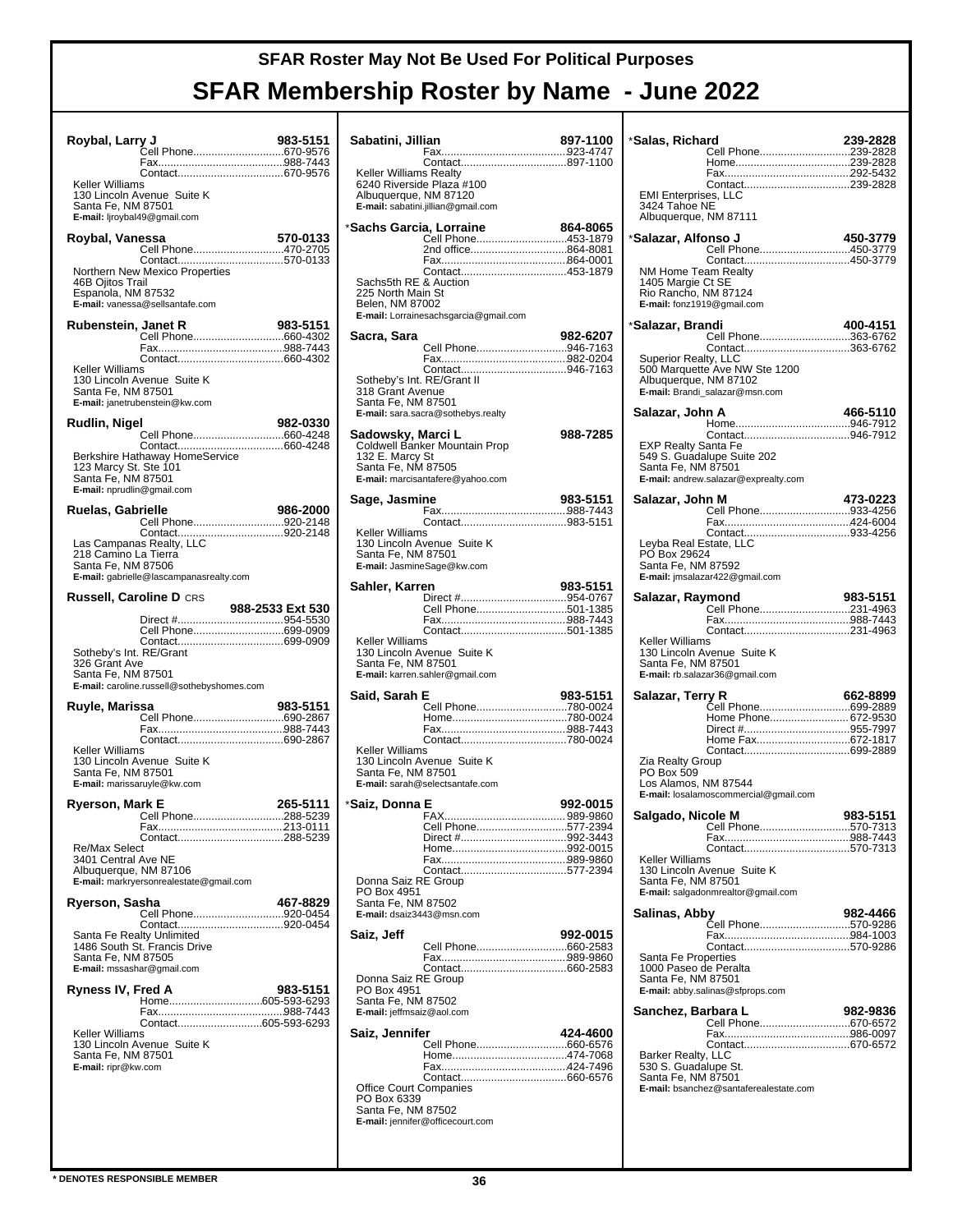| *Sanchez, Brandon                                                       | Cell Phone720-4332                                                                     | 720-4332         |
|-------------------------------------------------------------------------|----------------------------------------------------------------------------------------|------------------|
| 122 West Impala Ct<br>Moriarty, NM 87035                                | Contact720-4332<br>The Sanchez Group Realty<br>E-mail: thesanchezgrouprealty@gmail.com |                  |
| *Sanchez, Joaquin J                                                     |                                                                                        | 660-6847         |
| Joaquin Sanchez<br>903 Trail Cross Court<br>Santa Fe, NM 87501          | Sun Mountain Real Estate<br>E-mail: joaquin@sunmountainrealestate.com                  |                  |
| Sanchez, Nicholas L                                                     |                                                                                        | 983-5151         |
|                                                                         |                                                                                        |                  |
| Keller Williams<br>Santa Fe, NM 87501                                   | 130 Lincoln Avenue Suite K<br>E-mail: nick@schusterteam505.com                         |                  |
| Sanchez, Savanah                                                        |                                                                                        | 467-8829         |
|                                                                         | Contact501-4870<br>Santa Fe Realty Unlimited                                           |                  |
| Santa Fe, NM 87505                                                      | 1486 South St. Francis Drive<br>E-mail: nmrealtorsavanah@gmail.com                     |                  |
|                                                                         | Sanchez-Zubia, Donna                                                                   | 310-4412         |
| <b>REAL Broker</b><br>Santa Fe, NM 87501                                | 150 Washington Ave., Suite 201<br>E-mail: zubiarealty.sfe@gmail.com                    |                  |
|                                                                         | <b>John Evan 308-3800</b><br>Cell Phone999-7199<br>Sanderson, John Evan                |                  |
| 7801 Academy Rd NE                                                      | Simply Real Estate NM<br>Albuquerque, NM 87109<br>E-mail: evan@teamdukecity.com        |                  |
|                                                                         | Sandoval X, Gabriel Z                                                                  |                  |
|                                                                         |                                                                                        |                  |
| Equity New Mexico<br>Santa Fe, NM 87505                                 | 1600 Lena St. Bldg C., Ste 4<br>E-mail: gabe-sandoval@hotmail.com                      |                  |
| Sandoval, Melanie                                                       | Cell Phone603-9227                                                                     | 982-6207         |
|                                                                         |                                                                                        |                  |
| 318 Grant Avenue<br>Santa Fe, NM 87501                                  | Sotheby's Int. RE/Grant II<br>E-mail: mel@rickyallen.com                               |                  |
| Sanford, Michael S                                                      |                                                                                        | 982-9836         |
|                                                                         |                                                                                        |                  |
| <b>Barker Realty, LLC</b><br>530 S. Guadalupe St.<br>Santa Fe, NM 87501 | E-mail: mikesanfordnm@gmail.com                                                        |                  |
| Sargent, Kristin                                                        |                                                                                        | 982-9836         |
|                                                                         |                                                                                        |                  |
| Barker Realty, LLC<br>530 S. Guadalupe St.<br>Santa Fe, NM 87501        | E-mail: ksargent@santaferealestate.com                                                 |                  |
| Sargent, Matthew                                                        |                                                                                        | 982-6207 Ext 211 |
|                                                                         | Office Fax982-9744                                                                     |                  |
|                                                                         |                                                                                        |                  |
|                                                                         |                                                                                        |                  |

|                                                | Direct #946-2873 Ext 211                                      |                   |
|------------------------------------------------|---------------------------------------------------------------|-------------------|
|                                                |                                                               |                   |
| Sotheby's Int. RE/Grant II                     |                                                               |                   |
| 318 Grant Avenue<br>Santa Fe, NM 87501         | E-mail: matt.sargent@sothebyshomes.com                        |                   |
| Sawyer, Pamela                                 |                                                               | 983-5151          |
|                                                |                                                               |                   |
|                                                |                                                               |                   |
| Keller Williams                                |                                                               |                   |
| Santa Fe, NM 87501                             | 130 Lincoln Avenue Suite K<br>E-mail: pamsawyer7@gmail.com    |                   |
|                                                |                                                               |                   |
| Sayers, Gavin                                  |                                                               | 982-4466 Ext 7447 |
|                                                | Cell Phone690-3070                                            |                   |
|                                                |                                                               |                   |
|                                                | Santa Fe Properties/Washington                                |                   |
| 216 Washington Avenue<br>Santa Fe, NM 87501    | E-mail: Gavin.Sayers@sfprops.com                              |                   |
|                                                |                                                               |                   |
| *Scaccia, Vincent F                            | Cell Phone927-4650                                            | 927-4650          |
|                                                | Home Fax747-9700                                              |                   |
|                                                |                                                               |                   |
| Santa Fe Capital Realty                        |                                                               |                   |
| Santa Fe, NM 87505                             | 3101 Old Pecos Trl. Unit 101                                  |                   |
|                                                | E-mail: vincentscaccia@gmail.com                              |                   |
|                                                | Scarborough, Samantha                                         | 983-5151          |
|                                                | Cell Phone231-2475                                            |                   |
|                                                | Contact231-2475                                               |                   |
| Keller Williams                                |                                                               |                   |
| Santa Fe, NM 87501                             | 130 Lincoln Avenue Suite K                                    |                   |
|                                                | E-mail: samanthascarborough@kw.com                            |                   |
|                                                |                                                               |                   |
|                                                |                                                               | 575-758-1924      |
|                                                | Home575-758-7317                                              |                   |
|                                                | Fax575-758-4833<br>Contact575-758-1924                        |                   |
| *Schantz, Joel K                               |                                                               |                   |
| Taos, NM 87571                                 | Berkshire Hathaway HomeService<br>314A Paseo del Pueblo Norte |                   |
|                                                | E-mail: jschantz@newmex.com                                   |                   |
| Schear, Aviva M                                |                                                               | 982-9836          |
|                                                |                                                               |                   |
|                                                |                                                               |                   |
| Barker Realty, LLC                             |                                                               |                   |
| 530 S. Guadalupe St.<br>Santa Fe, NM 87501     |                                                               |                   |
|                                                | E-mail: aschear@santaferealestate.com                         |                   |
| Schnoor, Jon                                   |                                                               | 982-0330          |
|                                                | Cell Phone385-2154                                            |                   |
|                                                | Contact385-2154                                               |                   |
|                                                | Berkshire Hathaway HomeService                                |                   |
| 123 Marcy St. Ste 101<br>Santa Fe, NM 87501    |                                                               |                   |
|                                                | E-mail: theschnoorteam@nm-casa.com                            |                   |
|                                                | Schoegler, Richard S                                          | 982-4466 Ext 7306 |
|                                                |                                                               |                   |
|                                                |                                                               |                   |
| Santa Fe Properties<br>1000 Paseo de Peralta   |                                                               |                   |
| Santa Fe, NM 87501                             |                                                               |                   |
|                                                | E-mail: Richard.Schoegler@sfprops.com                         |                   |
| Schroeder, Ed                                  |                                                               | 982-6207 Ext 371  |
|                                                | Cell Phone690-1007                                            |                   |
|                                                | Office Fax982-6365                                            |                   |
|                                                |                                                               |                   |
| Sotheby's Int. RE/Grant II<br>318 Grant Avenue |                                                               |                   |
| Santa Fe, NM 87501                             | E-mail: ed.schroeder@sothebyshomes.com                        |                   |

| Schulman, Linda R<br>Cell Phone512-940-2376<br>Home512-940-2376                                                                                    | 988-7285 |
|----------------------------------------------------------------------------------------------------------------------------------------------------|----------|
| Contact512-940-2376<br>Coldwell Banker Mountain Prop<br>132 E. Marcy St<br>Santa Fe, NM 87505<br>E-mail: linda@sfnmrealtor.com                     |          |
| * <b>Schwent, William</b> GRI                                                                                                                      |          |
| Casa Tierra Realty<br>15 Espira Court                                                                                                              | 466-7708 |
| Santa Fe, NM 87508<br>E-mail: billschwent@juno.com                                                                                                 |          |
| <b>Sciolino, Constance</b><br>Cell Phone919-931-0222<br>Contact919-931-0222                                                                        | 983-5151 |
| Keller Williams<br>130 Lincoln Avenue Suite K<br>Santa Fe, NM 87501<br>E-mail: Connie@conniefloyd.com                                              |          |
| Scott, Freda<br>Cell Phone949-842-5840                                                                                                             | 983-5151 |
| Contact949-842-5840<br>Keller Williams<br>130 Lincoln Avenue Suite K<br>Santa Fe. NM 87501<br>E-mail: fredascott@kw.com                            |          |
| Scott, Miranda K                                                                                                                                   | 820-7000 |
| Logic Real Estate<br>228 St. Francis Dr., Bldg. A<br>Santa Fe, NM 87501<br>E-mail: miranda@cosmeaproperties.com                                    |          |
| *Seagers, Raymond<br>Cell Phone264-7477                                                                                                            | 281-4445 |
| RE/MAX Western Heritage<br>P.O. Box 567<br>Edgewood, NM 87015<br>E-mail: remax.westernheritage@gmail.com                                           |          |
| *Sears, Kenneth<br><b>INTEGRITY Real Estate</b><br>933 San Mateo Blvd NE, 500-246<br>Albuquerque, NM 87108<br>E-mail: Kenneth.H.Sears.Jr@gmail.com | 660-6670 |
| *Sebesta, Ron E                                                                                                                                    | 577-4008 |
| Sebesta, Ron Realty<br>PO Box 22100<br>Santa Fe, NM 87502<br>E-mail: rnsebesta@aol.com                                                             |          |
| Seligman, Judith                                                                                                                                   | 792-5554 |
| Contact710-0791<br><b>Red Fox Realty</b><br>10000 Coors Bypass Unit G221<br>Albuquerque, NM 87114<br>E-mail: judithsellshomes7@yahoo.com           |          |
| Seligman, Michael<br>Cell Phone321-3928                                                                                                            | 292-8900 |
| Coldwell Banker Legacy 8200<br>8200 Carmel NE Suite 103<br>Albuquerque, NM 87122<br>E-mail: michaelseligman@msn.com                                |          |
| <b>Sena, Miquela</b><br>EXP Realty Santa Fe<br>549 S. Guadalupe Suite 202<br>Santa Fe, NM 87501<br>E-mail: miquela.sena@exprealty.com              | 466-5110 |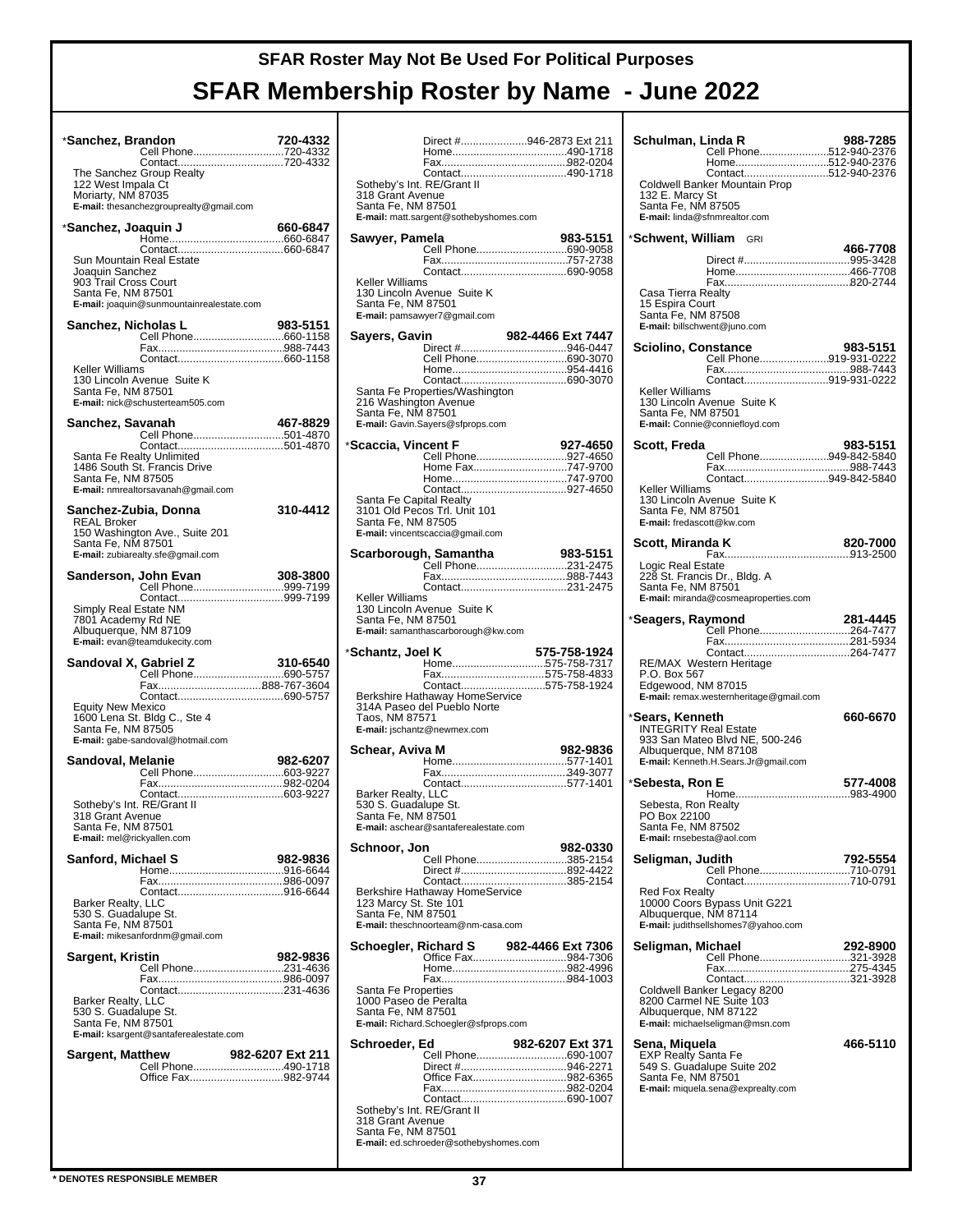|                                                    |                                        | * <b>Shalizi, Baryalai K</b> ABR GRI EPRO GREEN CRS CIPS | <b>SFR</b> |
|----------------------------------------------------|----------------------------------------|----------------------------------------------------------|------------|
|                                                    |                                        | 474-4203                                                 |            |
|                                                    |                                        | Cell Phone670-8431                                       |            |
|                                                    |                                        | Home Phone 474-4203                                      | Κ          |
|                                                    |                                        |                                                          | 6<br>А     |
|                                                    |                                        |                                                          | E          |
| Shalizi Real Estate                                |                                        |                                                          |            |
| 2199 Candelero St.                                 |                                        |                                                          | Sł         |
| Santa Fe, NM 87505                                 |                                        |                                                          |            |
| E-mail: Shalizi@aol.com                            |                                        |                                                          |            |
|                                                    |                                        |                                                          |            |
| <b>Shaw, Nancy A CRS</b>                           |                                        | 271-8200                                                 | R          |
|                                                    |                                        | Cell Phone231-5337                                       | 2          |
|                                                    |                                        |                                                          | S          |
|                                                    |                                        |                                                          | Е          |
|                                                    |                                        |                                                          |            |
| <b>Keller Williams Realty</b>                      |                                        |                                                          | ∗Sł        |
| 6703 Academy Road NE<br>Albuquerque, NM 87109      |                                        |                                                          |            |
| E-mail: nancy@nashaw.com                           |                                        |                                                          | Ν          |
|                                                    |                                        |                                                          | 1          |
| *Shaw, Robert                                      |                                        | 512-346-7475                                             | C          |
|                                                    |                                        | Cell Phone512-517-5559                                   | E          |
|                                                    |                                        |                                                          |            |
| Advocate Properties, LLC                           |                                        | Contact512-517-5559                                      | ∗Si        |
| 6503 Ponton PL                                     |                                        |                                                          |            |
| Austin, TX 78731                                   |                                        |                                                          | C          |
|                                                    | E-mail: robert@advocateproperties.com  |                                                          | 5          |
|                                                    |                                        |                                                          | C          |
| Shaw, Stefani                                      |                                        | 792-5554                                                 | Е          |
| <b>Red Fox Realty</b>                              |                                        |                                                          | Si         |
| Albuquerque, NM 87114                              | 10000 Coors Bypass Unit G221           |                                                          |            |
|                                                    | E-mail: stefani.newmexico@qmail.com    |                                                          |            |
|                                                    |                                        |                                                          | S          |
| <b>Sheff, Cindy</b>                                |                                        | 988-2533                                                 | 2          |
|                                                    |                                        | Cell Phone470-6114                                       | S          |
|                                                    |                                        | Home Phone 473-4783                                      | Е          |
|                                                    |                                        |                                                          | Si         |
|                                                    |                                        |                                                          |            |
| Sotheby's Int. RE/Grant                            |                                        |                                                          |            |
|                                                    |                                        |                                                          |            |
| 326 Grant Ave                                      |                                        |                                                          |            |
| Santa Fe, NM 87501                                 |                                        |                                                          | В          |
|                                                    | E-mail: cindy.sheff@sothebyshomes.com  |                                                          | 5          |
|                                                    |                                        |                                                          | S          |
| <b>Sheffield, Elizabeth</b> CRS                    |                                        |                                                          | Е          |
|                                                    |                                        | 983-5151 Ext 514<br>Cell Phone660-4299                   | ∗Si        |
|                                                    |                                        |                                                          |            |
|                                                    |                                        |                                                          |            |
|                                                    |                                        |                                                          |            |
| Keller Williams                                    |                                        |                                                          | C          |
|                                                    | 130 Lincoln Avenue Suite K             |                                                          | 2<br>S     |
| Santa Fe, NM 87501<br>E-mail: liz@lizsheffield.com |                                        |                                                          | E          |
|                                                    |                                        |                                                          |            |
| Shein, Leora                                       |                                        | 278-7228                                                 | Si         |
|                                                    |                                        | Cell Phone773-573-7785                                   |            |
|                                                    |                                        |                                                          |            |
| 1807 Second Street                                 | Realty One Enchanted Circle            |                                                          |            |
| Santa Fe, NM 87505                                 |                                        |                                                          | ۲          |
| E-mail: Isheinrealty@gmail.com                     |                                        |                                                          | 1          |
|                                                    |                                        |                                                          | S          |
| * <b>Shepler, John C</b> CCIM                      |                                        |                                                          | Е          |
|                                                    |                                        | 982-7600                                                 |            |
|                                                    |                                        | Cell Phone660-5650                                       | S۱         |
|                                                    |                                        |                                                          |            |
|                                                    |                                        |                                                          | S          |
| Shepler Commercial, LLC                            |                                        |                                                          | 3          |
|                                                    | 301 N Guadalupe, Suite 205             |                                                          | S          |
| Santa Fe, NM 87501                                 |                                        |                                                          | E          |
|                                                    | E-mail: jshepler@sheplercommercial.com |                                                          | ∗SI        |
| Sheridan, Amy                                      |                                        | 983-5151                                                 |            |
|                                                    |                                        |                                                          |            |
| Keller Williams                                    |                                        |                                                          |            |
|                                                    | 130 Lincoln Avenue Suite K             |                                                          |            |
| Santa Fe, NM 87501                                 | E-mail: amysheridan.sf@gmail.com       |                                                          | S          |
|                                                    |                                        |                                                          | 6          |
| Shive, James                                       |                                        | 897-1100                                                 | S          |
|                                                    |                                        |                                                          | E          |
|                                                    |                                        |                                                          |            |
|                                                    |                                        |                                                          |            |

| SFR                                             | Cell Phone803-8903                     |              |
|-------------------------------------------------|----------------------------------------|--------------|
|                                                 |                                        |              |
| <b>Keller Williams Realty</b>                   |                                        |              |
|                                                 | 6240 Riverside Plaza #100              |              |
| Albuquerque, NM 87120                           | E-mail: jim@yourcasateam.com           |              |
|                                                 |                                        |              |
| <b>Shrader, Theresa</b>                         | Cell Phone930-7070                     | 490-4151     |
|                                                 |                                        |              |
|                                                 |                                        |              |
| Realty One of Santa Fe                          |                                        |              |
| 2200 Miquel Chavez #D                           |                                        |              |
| Santa Fe, NM 87505                              | E-mail: theresaf.shrader@gmail.com     |              |
|                                                 |                                        |              |
| *Shryock, Larry                                 | Cell Phone250-9322                     | 281-4425     |
|                                                 |                                        |              |
| Moonlight Realty Inc.<br>12418 N Hwy 14         |                                        |              |
| Cedar Crest, NM 87008                           |                                        |              |
|                                                 | E-mail: moonlightrealty@hotmail.com    |              |
| *Sibiga, Stephen P                              |                                        | 407-761-9899 |
|                                                 | Home407-761-9899                       |              |
| Oio Home LLC                                    | Contact407-761-9899                    |              |
|                                                 | 5323 Milenia Lakes Blvd, S-300         |              |
| Orlando, FL 32839<br>E-mail: ssibiga@ojohome.us |                                        |              |
|                                                 |                                        |              |
| Sidebottom, Paul                                | Cell Phone303-9899                     | 982-4466     |
|                                                 |                                        |              |
|                                                 | Santa Fe Properties/Washington         |              |
| 216 Washington Avenue<br>Santa Fe, NM 87501     |                                        |              |
|                                                 | E-mail: paul.sidebottom@sfprops.com    |              |
|                                                 |                                        | 982-9836     |
| Sinaloa, Jayne M                                | Cell Phone470-7320                     |              |
|                                                 |                                        |              |
| Barker Realty, LLC                              | Contact470-7320                        |              |
| 530 S. Guadalupe St.                            |                                        |              |
| Santa Fe, NM 87501                              | E-mail: santafejayne@gmail.com         |              |
|                                                 |                                        |              |
| *Sinoff, Elizabeth                              | Cell Phone819-8577                     | 819-8577     |
|                                                 |                                        |              |
|                                                 |                                        |              |
| Carley Cunningham - NM<br>2614 Camino de Vida   |                                        |              |
| Santa Fe, NM 87505                              |                                        |              |
| E-mail: Isinoff@hotmail.com                     |                                        |              |
|                                                 |                                        |              |
|                                                 |                                        |              |
|                                                 |                                        |              |
|                                                 |                                        |              |
| Homewise, Inc<br>1301 Siler Road Bldg. D        |                                        |              |
| Santa Fe, NM 87507                              |                                        |              |
|                                                 | E-mail: asisneros@homewise.org         |              |
| Skrips, Laura                                   |                                        | 982-6207     |
|                                                 |                                        |              |
| Sotheby's Int. RE/Grant II                      |                                        |              |
| 318 Grant Avenue                                |                                        |              |
| Santa Fe, NM 87501                              | E-mail: laura.skrips@sothebyshomes.com |              |
|                                                 |                                        |              |
|                                                 | * <b>Skrondahl, David</b> ABR CRS      | 470-3041     |
|                                                 | Cell Phone470-3041                     |              |
|                                                 | Home Fax989-7898                       |              |
|                                                 | Contact470-3041                        |              |
| Santa Fe Associates RE                          |                                        |              |
| 692 Calle Espejo<br>Santa Fe, NM 87505          |                                        |              |
|                                                 |                                        |              |
|                                                 | E-mail: DSkrondahl@gmail.com           |              |
|                                                 |                                        |              |
|                                                 |                                        |              |
|                                                 |                                        |              |

|                                                 | <b>Skubi, Marion</b> CRS CRB GRI                             |          |
|-------------------------------------------------|--------------------------------------------------------------|----------|
|                                                 |                                                              | 988-2533 |
|                                                 | Direct #984-0730<br>Cell Phone660-8722                       |          |
|                                                 | Home Fax989-1260                                             |          |
|                                                 |                                                              |          |
|                                                 |                                                              |          |
| Sotheby's Int. RE/Grant                         |                                                              |          |
| 326 Grant Ave                                   |                                                              |          |
| Santa Fe, NM 87501                              |                                                              |          |
|                                                 | E-mail: Marion@MarionSkubi.com                               |          |
| *Slater, Ryan                                   |                                                              | 510-1331 |
|                                                 | Cell Phone818-517-0233                                       |          |
|                                                 | Jackrabbit Realty & Property                                 |          |
| 7219 Natalie Janae Ln, NE                       |                                                              |          |
| Albuquerque, NM 87109                           |                                                              |          |
|                                                 | E-mail: RyanSlaterProperties@gmail.com                       |          |
| Slowe, David                                    |                                                              | 898-2700 |
|                                                 | Cell Phone214-215-4107                                       |          |
|                                                 | Contact214-215-4107                                          |          |
| <b>Coldwell Banker Legacy</b>                   |                                                              |          |
| Albuquerque, NM 87114                           | 10300 Cottonwood Park NW                                     |          |
|                                                 | E-mail: andy.slowe@alliebeth.com                             |          |
|                                                 |                                                              | 758-2147 |
| *Smedly Sr., John                               | Home575-858-2147                                             |          |
|                                                 |                                                              |          |
|                                                 |                                                              |          |
| <b>Smedly Enterprises</b><br>PO Box 3559        |                                                              |          |
| Taos, NM 87571                                  |                                                              |          |
| E-mail: smedly@taosnet.com                      |                                                              |          |
| Smeltz, John                                    |                                                              | 500-8222 |
|                                                 | Cell Phone709-5677                                           |          |
|                                                 | <b>EXIT Realty Advantage NM</b>                              |          |
| 1615 Central, Suite 100                         |                                                              |          |
| Los Alamos, NM 87544                            |                                                              |          |
| E-mail: smeltzre@gmail.com                      |                                                              |          |
| Smith II, George                                |                                                              | 983-5151 |
|                                                 | Cell Phone370-4297                                           |          |
|                                                 | Contact370-4297                                              |          |
| Keller Williams                                 |                                                              |          |
| Santa Fe, NM 87501                              | 130 Lincoln Avenue Suite K                                   |          |
|                                                 | E-mail: georgelsmith92@gmail.com                             |          |
|                                                 |                                                              |          |
| Smith Nilsson, Thea                             |                                                              | 662-6789 |
|                                                 |                                                              |          |
| <b>RE MAX First</b>                             |                                                              |          |
| 116 Central Park Square<br>Los Alamos, NM 87544 |                                                              |          |
|                                                 | E-mail: tsmithnilsson@gmail.com                              |          |
| Smith, Clarissa                                 |                                                              | 332-8838 |
|                                                 | Cell Phone554-4456                                           |          |
|                                                 |                                                              |          |
|                                                 | Contact332-8838                                              |          |
|                                                 | Signature Southwest Properties<br>6745 Academy Rd NE Suite C |          |
| Albuquerque, NM 87109                           |                                                              |          |
|                                                 |                                                              |          |
| E-mail: rissmith@aol.com                        |                                                              |          |
| Smith, Lisa                                     | <b>SFR</b>                                                   |          |
|                                                 |                                                              | 988-2533 |
|                                                 | Cell Phone570-5770<br>Contact570-5770                        |          |
| Sotheby's Int. RE/Grant                         |                                                              |          |
| 326 Grant Ave                                   |                                                              |          |
| Santa Fe, NM 87501                              | E-mail: lisasmithsantafe@gmail.com                           |          |
|                                                 |                                                              |          |
| <b>Smith, Patricia</b>                          |                                                              | 988-8088 |
|                                                 | Cell Phone670-4508                                           |          |
|                                                 |                                                              |          |
|                                                 |                                                              |          |
|                                                 | Sotheby's Int. RE/Washington                                 |          |
| Santa Fe, NM 87501                              | 231 Washington Avenue, Suite 3                               |          |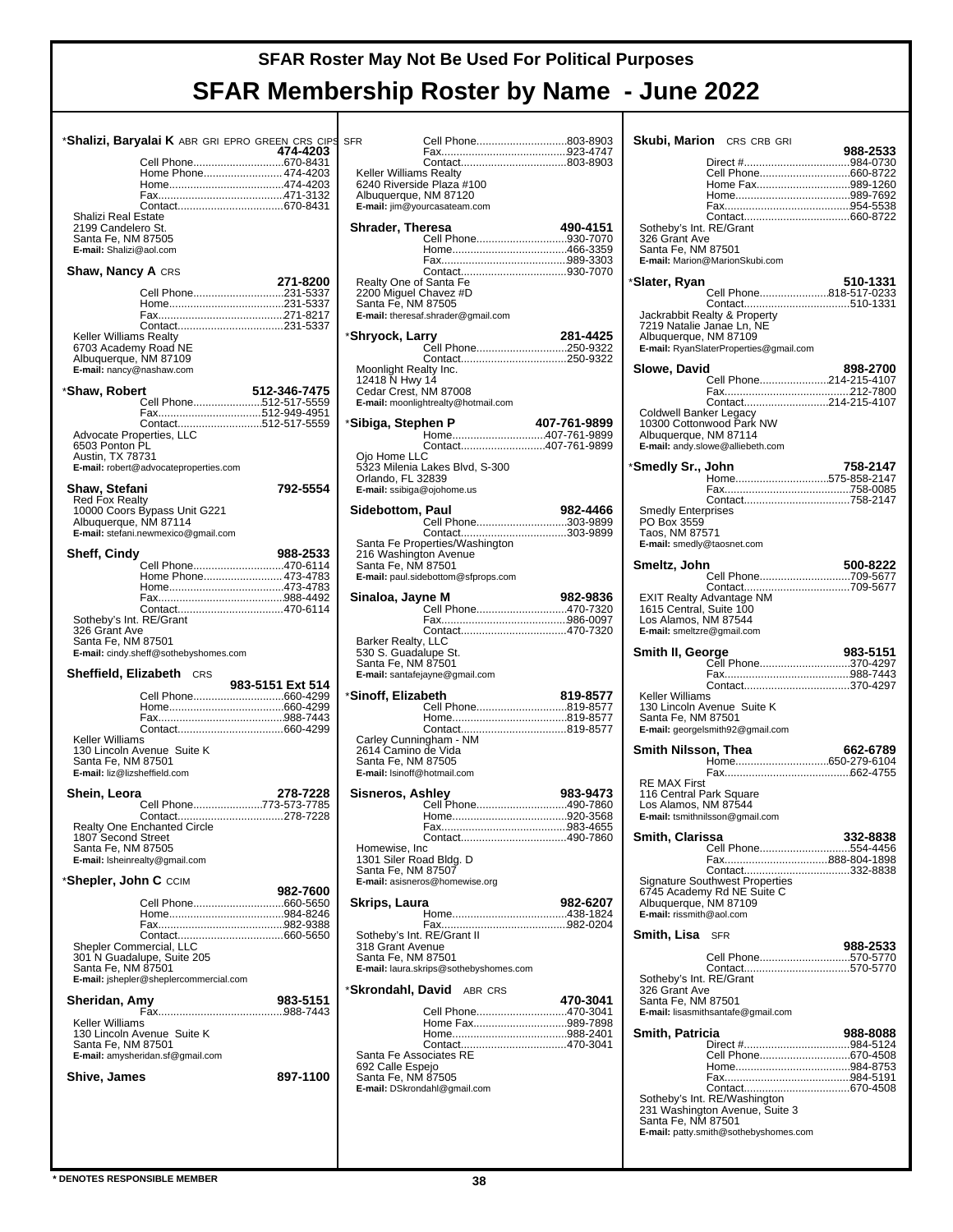| *Smith, Rodger                                    |                                                                | 830-3022 |
|---------------------------------------------------|----------------------------------------------------------------|----------|
|                                                   | Cell Phone907-3178<br>Cell Ph. 2934-1909                       |          |
|                                                   |                                                                |          |
|                                                   | Rodger F. Smith Appraisals, LL                                 |          |
| Albuquerque, NM 87109                             | 4801 LANG AVE NE, #110                                         |          |
|                                                   | E-mail: smith.rod1@gmail.com                                   |          |
| Smith, Skye                                       |                                                                | 982-9836 |
|                                                   | Cell Phone470-1150<br>Home Phone 757-3113                      |          |
|                                                   |                                                                |          |
| Barker Realty, LLC<br>530 S. Guadalupe St.        |                                                                |          |
| Santa Fe, NM 87501                                |                                                                |          |
|                                                   | E-mail: skye@santafeskye.com                                   |          |
| Smith, Yvonne E                                   | Cell Phone946-8156                                             | 988-8088 |
|                                                   |                                                                |          |
|                                                   |                                                                |          |
|                                                   | Sotheby's Int. RE/Washington<br>231 Washington Avenue, Suite 3 |          |
| Santa Fe, NM 87501<br>E-mail: yvonne@sfreprop.com |                                                                |          |
|                                                   |                                                                |          |
| *Snodgrass, Jeff                                  | Office Fax982-1886                                             | 577-4845 |
|                                                   | Cell Phone577-4845                                             |          |
|                                                   | Contact577-4845                                                |          |
| Snodgrass Realty, LLC<br>373 Calle Colina         |                                                                |          |
| Santa Fe, NM 87501                                | E-mail: jeff@snodgrassrealty.com                               |          |
| Sorenson, Bonnie L                                |                                                                | 988-2533 |
|                                                   |                                                                |          |
|                                                   |                                                                |          |
| Sotheby's Int. RE/Grant                           |                                                                |          |
| 326 Grant Ave<br>Santa Fe, NM 87501               |                                                                |          |
|                                                   | E-mail: bonnie.sorenson@sothebysrealty.com                     |          |
| Sorenson, C. David                                | <b>GREEN</b>                                                   |          |
|                                                   |                                                                | 988-2533 |
|                                                   | Cell Phone670-5515                                             |          |
|                                                   |                                                                |          |
| Sotheby's Int. RE/Grant                           |                                                                |          |
| 326 Grant Ave                                     |                                                                |          |
|                                                   |                                                                |          |
| Santa Fe, NM 87501                                | E-mail: david.sorenson@sothebyshomes.com                       |          |
| *Spanogle, Daniel                                 |                                                                | 750-4555 |
|                                                   | Cell Phone453-5994                                             |          |
| SW Property Pros Inc.                             |                                                                |          |
| 315 Washington St SE<br>Albuquerque, NM 87108     |                                                                |          |
|                                                   | E-mail: danspanogle@gmail.com                                  |          |
| Spehar, Jody                                      | .<br>Cell Phone699-3007                                        | 982-6207 |
|                                                   |                                                                |          |
|                                                   |                                                                |          |
| Sotheby's Int. RE/Grant II<br>318 Grant Avenue    |                                                                |          |
| Santa Fe, NM 87501                                |                                                                |          |
|                                                   | E-mail: jody.spehar@sothebyshomes.com                          |          |
| Spier, Cary                                       | Cell Phone690-2856                                             | 982-4466 |
|                                                   |                                                                |          |
|                                                   |                                                                |          |
| Santa Fe Properties<br>1000 Paseo de Peralta      |                                                                |          |
| Santa Fe, NM 87501                                | E-mail: cary.spier@sfprops.com                                 |          |
|                                                   |                                                                |          |

| *Spring, Jeffrey T                               |                                        | 321-5369         |
|--------------------------------------------------|----------------------------------------|------------------|
|                                                  | Cell Phone321-5369                     |                  |
|                                                  |                                        |                  |
| Spring Realty                                    |                                        |                  |
| 7821 Oakland Ave. NE<br>Albuquerque, NM 87122    |                                        |                  |
|                                                  | E-mail: SPRINGAPPRAISAL@COMCAST.NET    |                  |
| <b>Springer, Mark</b> EPRO                       |                                        |                  |
|                                                  |                                        | 982-0330 Ext 160 |
|                                                  |                                        |                  |
|                                                  | Berkshire Hathaway HomeService         |                  |
| 123 Marcy St. Ste 101<br>Santa Fe, NM 87501      |                                        |                  |
|                                                  | E-mail: markspringer@earthlink.net     |                  |
| *St. Clair, Suzy                                 |                                        | 231-3553         |
|                                                  | Čell Phone231-3553                     |                  |
| St. Clair Realty                                 |                                        |                  |
| Suzy St. Clair<br>1943 Camino Lumbre             |                                        |                  |
| Santa Fe, NM 87505                               |                                        |                  |
|                                                  | E-mail: suzystclair33@gmail.com        |                  |
| Stacy, Misty R                                   | Cell Phone269-4538                     | 575-829-3758     |
|                                                  |                                        |                  |
|                                                  | Jemez Homes and Land, LLC              |                  |
| 17 Hidden Valley Road<br>Jemez Springs, NM 87025 |                                        |                  |
|                                                  | E-mail: mistyhomesales@gmail.com       |                  |
| *Stafford, David                                 |                                        | 750-3360         |
|                                                  |                                        |                  |
|                                                  |                                        |                  |
| 360 Ventures, LLC<br>12805 Menaul Blvd NE        |                                        |                  |
| Albuquerque, NM 87112                            | E-mail: 360ventures@gmail.com          |                  |
|                                                  |                                        |                  |
|                                                  |                                        |                  |
| Staley, II, James I                              | Cell Phone214-435-3535                 | 983-5151         |
|                                                  | Direct #302-9486                       |                  |
|                                                  |                                        |                  |
| Keller Williams                                  | Contact214-435-3535                    |                  |
|                                                  | 130 Lincoln Avenue Suite K             |                  |
| Santa Fe, NM 87501                               | E-mail: jim@jimstaleysantafe.com       |                  |
|                                                  |                                        |                  |
|                                                  |                                        |                  |
| Fallon- Cortese Land                             |                                        |                  |
| 1410 E Sumner Ave<br>Ft Sumner, NM 88119         |                                        |                  |
|                                                  | <b>E-mail:</b> clayton@ranchseller.com |                  |
|                                                  |                                        |                  |
|                                                  |                                        |                  |
|                                                  |                                        |                  |
|                                                  |                                        |                  |
| Santa Fe Properties<br>1000 Paseo de Peralta     |                                        |                  |
| Santa Fe, NM 87501                               | E-mail: Christy.Stanley@sfprops.com    |                  |
|                                                  |                                        |                  |
| Staton, Jaclyn R                                 |                                        | 271-8200         |
|                                                  |                                        |                  |
| Keller Williams Realty                           |                                        |                  |
| 6703 Academy Rd NE<br>Albuquerque, NM 87109      |                                        |                  |
| E-mail: jstaton@kw.com                           |                                        |                  |
| Stedman, Francesca                               |                                        | 988-8088         |
|                                                  |                                        |                  |
|                                                  |                                        |                  |

| Santa Fe, NM 87501                                                   | Cell Ph. 2310-1422<br>Cell Phone670-5566<br>Sotheby's Int. RE/Washington<br>231 Washington Avenue, Suite 3<br>E-mail: stedmansantafe@gmail.com                            |                   |
|----------------------------------------------------------------------|---------------------------------------------------------------------------------------------------------------------------------------------------------------------------|-------------------|
| *Stein, Jennifer                                                     |                                                                                                                                                                           | 855-400-8566      |
|                                                                      | Cell Phone855-400-8566<br>Contact855-400-8566                                                                                                                             |                   |
| Homelister, Inc.<br>San Clemente, CA 92673                           | 1231 Puerla Del Sol, Suite 100<br>E-mail: forsale@homelister.com                                                                                                          |                   |
| Stenberg, Paul P                                                     |                                                                                                                                                                           | 982-6207 Ext 200  |
| Sotheby's Int. RE/Grant II<br>318 Grant Avenue<br>Santa Fe, NM 87501 | E-mail: stenberg.paul@gmail.com                                                                                                                                           |                   |
| Stephens, Beth                                                       | <b>EPRO GREEN</b>                                                                                                                                                         |                   |
|                                                                      |                                                                                                                                                                           | 988-8088 Ext 4042 |
| Santa Fe, NM 87501                                                   | 2nd office946-4040<br>Cell Phone501-3088<br>Direct #946-4042<br>Sotheby's Int. RE/Washington<br>231 Washington Avenue, Suite 3<br>E-mail: beth.stephens@sothebyshomes.com |                   |
|                                                                      |                                                                                                                                                                           | 828-1000          |
|                                                                      |                                                                                                                                                                           |                   |
|                                                                      |                                                                                                                                                                           |                   |
| 6767 Academy Road NE<br>Albuquerque, NM 87109                        | Coldwell Banker Legacy # 6<br>E-mail: amy.steudle@cblegacy.com                                                                                                            |                   |
| *Steudle, Brian M                                                    |                                                                                                                                                                           | 898-2700          |
|                                                                      | Cell Phone453-8686                                                                                                                                                        |                   |
|                                                                      |                                                                                                                                                                           |                   |
| Coldwell Banker Legacy<br>Albuquerque, NM 87114                      | 10300 Cottonwood Park NW<br>E-mail: brian.steudle@cblegacy.com                                                                                                            |                   |
|                                                                      | Stiver-Zinn, Sherie SFR SRES ABR                                                                                                                                          | 982-9836 Ext 371  |
| Barker Realty, LLC<br>530 S. Guadalupe St.<br>Santa Fe, NM 87501     | Cell Phone930-4105<br>Contact930-4105<br>E-mail: joyofsantafe@gmail.com                                                                                                   |                   |
| Stoeppler, Jan                                                       |                                                                                                                                                                           | 982-0330          |
|                                                                      | Office Fax983-5151                                                                                                                                                        |                   |
|                                                                      | Cell Phone670-6467                                                                                                                                                        |                   |
| 123 Marcy St. Ste 101<br>Santa Fe, NM 87501                          | Berkshire Hathaway HomeService<br>E-mail: jan.stoeppler@gmail.com                                                                                                         |                   |
| *Stone, Alexandra                                                    |                                                                                                                                                                           | 310-4545          |
|                                                                      | Toll Free800-416-6767<br>Cell Phone310-4545                                                                                                                               |                   |
|                                                                      |                                                                                                                                                                           |                   |
| <b>Blackstone Realty</b><br>P.O. Box 1235<br>Santa Cruz, NM 87567    | E-mail: alexandra.stone@yahoo.com                                                                                                                                         |                   |
|                                                                      |                                                                                                                                                                           |                   |
|                                                                      |                                                                                                                                                                           |                   |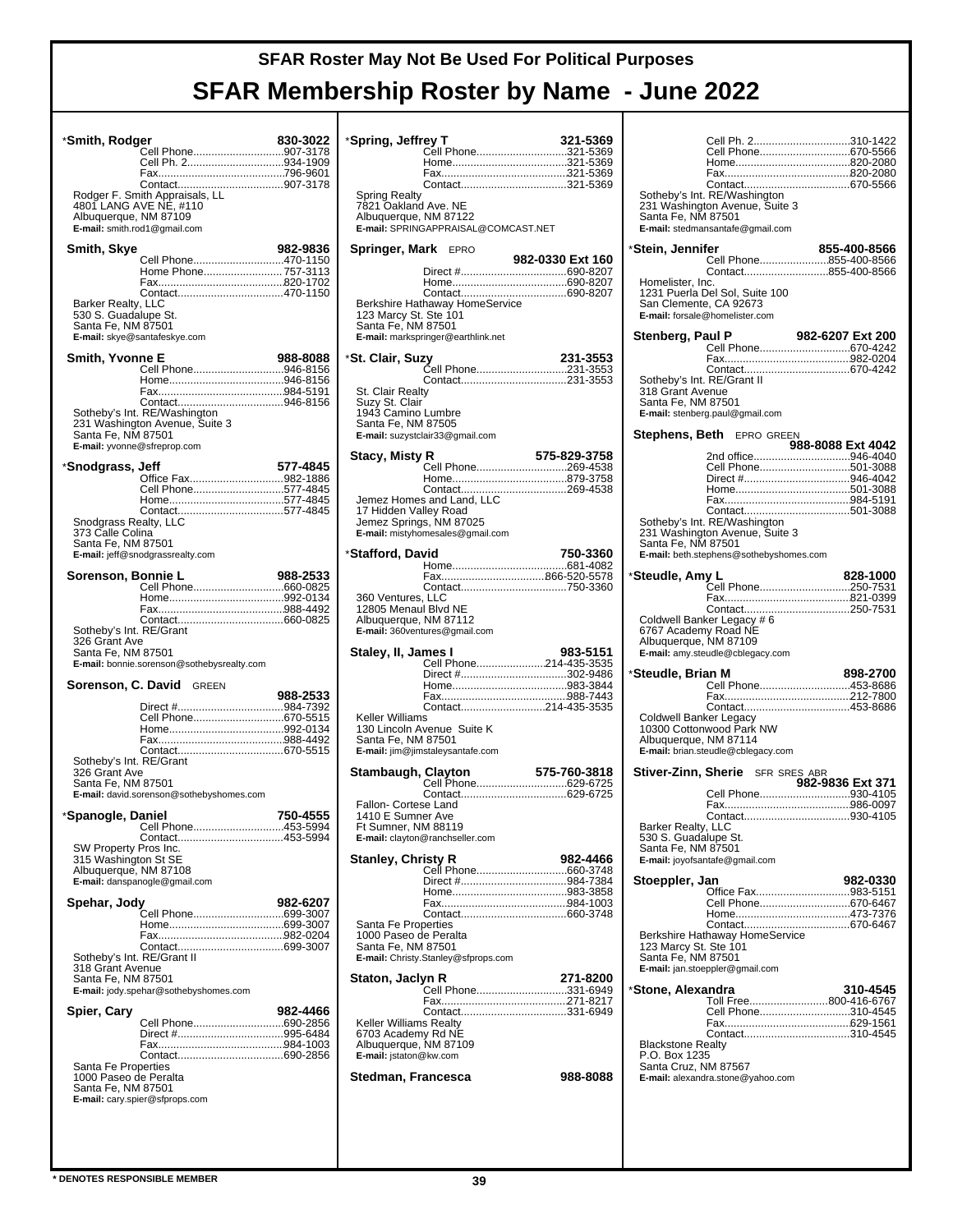| Stonehouse, Nathan C                              |                                                   | 271-8200 |
|---------------------------------------------------|---------------------------------------------------|----------|
|                                                   |                                                   |          |
|                                                   | Contact271-8200                                   |          |
| Keller Williams Realty                            |                                                   |          |
| 6703 Academy Road NE                              |                                                   |          |
| Albuquerque, NM 87109                             |                                                   |          |
|                                                   | E-mail: nathanstonehouse@gmail.com                |          |
| *Strange, Marsha                                  |                                                   | 203-9059 |
|                                                   |                                                   |          |
|                                                   |                                                   |          |
| Top Tier Realty, LLC.                             | 6565 Americas Parkway NE                          |          |
| Albuquerque, NM 87110                             |                                                   |          |
|                                                   | E-mail: marshastrange@yahoo.com                   |          |
| <b>Stratton, Erik N</b>                           |                                                   | 983-9473 |
|                                                   | Cell Phone216-8542                                |          |
|                                                   |                                                   |          |
|                                                   |                                                   |          |
| Homewise, Inc<br>1301 Siler Road Bldg. D          |                                                   |          |
| Santa Fe, NM 87507                                |                                                   |          |
|                                                   | E-mail: EStratton@homewise.org                    |          |
| <b>Stratton, Gail EPRO</b>                        |                                                   |          |
|                                                   |                                                   | 820-7000 |
|                                                   | Cell Phone670-6843                                |          |
|                                                   | 2nd office982-6162                                |          |
|                                                   | Home Fax455-0046                                  |          |
|                                                   |                                                   |          |
|                                                   |                                                   |          |
| Logic Real Estate                                 |                                                   |          |
| Santa Fe, NM 87501                                | 228 St. Francis Dr., Bldg. A                      |          |
|                                                   | E-mail: gstratton@cybermesa.com                   |          |
|                                                   |                                                   |          |
| <b>Streine, Diane</b>                             | Office Fax982-6365                                | 983-5151 |
|                                                   | Cell Phone699-6421                                |          |
|                                                   | Direct #946-2115                                  |          |
|                                                   |                                                   |          |
| Keller Williams                                   |                                                   |          |
|                                                   | 130 Lincoln Avenue Suite K                        |          |
|                                                   |                                                   |          |
| Santa Fe, NM 87501                                |                                                   |          |
|                                                   | E-mail: dianestreine@gmail.com                    |          |
|                                                   |                                                   |          |
| Streit, Christopher                               |                                                   | 982-9836 |
|                                                   |                                                   |          |
|                                                   | Contact231-1078                                   |          |
| Barker Realty, LLC<br>530 S. Guadalupe St.        |                                                   |          |
| Santa Fe, NM 87501                                |                                                   |          |
|                                                   | E-mail: cstreit@santaferealestate.com             |          |
|                                                   |                                                   |          |
| Streit, Darlene L                                 | Cell Phone920-8001                                | 988-2533 |
|                                                   |                                                   |          |
|                                                   | Office Fax982-0204                                |          |
|                                                   |                                                   |          |
|                                                   |                                                   |          |
| Sotheby's Int. RE/Grant                           |                                                   |          |
| 326 Grant Ave                                     |                                                   |          |
| Santa Fe, NM 87501<br>E-mail: dstreit@dstreit.com |                                                   |          |
|                                                   |                                                   |          |
| Strother, Debrah                                  | AC                                                |          |
|                                                   |                                                   | 988-7285 |
|                                                   | Home806-676-0256<br>Coldwell Banker Mountain Prop |          |
| 132 E. Marcy St                                   |                                                   |          |
| Santa Fe, NM 87505                                |                                                   |          |
|                                                   | E-mail: debstrothersantafe@gmail.com              |          |
| Stubblefield, Sandra A                            |                                                   | 988-2533 |
|                                                   | Cell Phone577-0065                                |          |
|                                                   |                                                   |          |
|                                                   | Contact577-0065                                   |          |
| Sotheby's Int. RE/Grant                           |                                                   |          |
| 326 Grant Ave                                     |                                                   |          |
| Santa Fe, NM 87501                                |                                                   |          |
|                                                   | E-mail: sandra.stubblefield@sothebyshomes.com     |          |
|                                                   |                                                   |          |
|                                                   |                                                   |          |

| Su, Cailan<br>Cell Phone501-0106                                                                                                       | 467-8829          | *Talley, B                                                     |
|----------------------------------------------------------------------------------------------------------------------------------------|-------------------|----------------------------------------------------------------|
| Santa Fe Realty Unlimited<br>1486 South St. Francis Drive<br>Santa Fe, NM 87505<br>E-mail: chromosome46xx@gmail.com                    |                   | Integrity /<br>3140 Lol<br>Albuquer<br>E-mail: bta             |
| *Sultemeier, Beth                                                                                                                      | 747-1317          | ا ,Tanner                                                      |
| Cell Phone920-5787<br><b>Sultemeier Properties</b><br>1324 Montana Vista<br>Espanola, NM 87532<br>E-mail: sultemeier@newmexico.com     |                   | Coldwell<br>8200 Car<br>Albuquer<br>E-mail: sh                 |
| Sunderlage, Sandra R SFR                                                                                                               |                   | Tasker, 1<br>HomeSm                                            |
| <b>Equity New Mexico</b><br>1600 Lena St. Bldg C., Ste 4<br>Santa Fe, NM 87505<br>E-mail: sandra.equitynm@gmail.com                    | 310-6540          | 1660 Old<br>Santa Fe<br>E-mail: tor<br>HomeSm<br>6700 Jeff     |
| Sury, Lois A ABR CRS EPRO GRI AHWD GREEN RSPS                                                                                          |                   | Albuquer<br>SRE-Bha8FFE8                                       |
| Cell Phone470-4672                                                                                                                     | 988-8088 Ext 5156 | Taylor, C                                                      |
| Sotheby's Int. RE/Washington<br>231 Washington Avenue, Suite 3<br>Santa Fe, NM 87501<br>E-mail: Isury@aol.com                          |                   | Realty Or<br>7820 Par<br>Albuquer<br>E-mail: dtr<br>*Taylor, E |
|                                                                                                                                        |                   | Realty Or                                                      |
| *Sutton, Lisa<br>Cell Phone603-0525                                                                                                    | 575-377-1192      | 4121 Wy<br>Albuquer                                            |
| Coldwell Banker Mountain Prop<br>3375 Moutain View Blvd, Suite<br>Angel Fire, NM 87710<br>E-mail: lisa@cbangelfire.com                 |                   | E-mail: inf<br>Taylor, N                                       |
| Svetnicka, Justin J                                                                                                                    | 982-9836          | Doughert                                                       |
| Barker Realty, LLC<br>530 S. Guadalupe St.<br>Santa Fe, NM 87501<br>E-mail: jsvetnicka@santaferealestate.com                           |                   | P.O. Box<br>Santa Fe<br>E-mail: no<br>*Taylor, S               |
| Swari, Sam                                                                                                                             | 798-6300          |                                                                |
| <b>Berkshire HHNMP</b><br>6711 Academy Rd NE, Suite B<br>Albuquerque, NM 87109<br>E-mail: sam@samsellsabq.com                          |                   | <b>Taylor Pr</b><br>223 N.G                                    |
| Sweat, Lorri<br>Cell Phone623-229-1806<br>Archuleta Realty<br>3010 Sandia Circle                                                       | 316-4757          | Santa Fe<br>E-mail: str<br>Taylor-S                            |
| Santa Fe, NM 87507<br>E-mail: allwedoislegit@gmail.com                                                                                 |                   |                                                                |
| Swift, Heidi<br><b>HomeSmart Realty Pros</b><br>1660 Old Pecos Trail, Suite C<br>Santa Fe, NM 87505<br>E-mail: heidijo.swift@gmail.com | 577-6803          | Young's,<br>P.O. Box<br>Santa Fe<br>E-mail: sta                |
|                                                                                                                                        | 730-3256          | *Tena, Br                                                      |
| Swingle, Tenee E<br>Swingle Property Group<br>9616 St Andrews Ct NE<br>Albuquerque, NM 87111<br><b>E-mail:</b> tenee@spgnm.com         |                   | B.T. Real<br>508 Bare<br>Santa Fe                              |
| Talebreza, Freshteh<br>Cell Phone469-0404                                                                                              | 490-4151          | E-mail: bri<br>Tenorio,                                        |
| Realty One of Santa Fe<br>2200 Miguel Chavez #D<br>Santa Fe, NM 87505<br>E-mail: ftalebreza@gmail.com                                  |                   | Keller Wi<br>6240 Riv<br>Albuquer<br>E-mail: jta               |

| *Talley, Brandon C                                                                                             |                                                                                             | 514-3666 |
|----------------------------------------------------------------------------------------------------------------|---------------------------------------------------------------------------------------------|----------|
|                                                                                                                |                                                                                             |          |
| <b>Integrity Appraisals</b><br>3140 Lo Ronda Place NE<br>Albuquerque, NM 87110<br>E-mail: btalley1@comcast.net |                                                                                             |          |
| Tanner, Christopher                                                                                            |                                                                                             | 292-8900 |
|                                                                                                                | Cell Phone908-6548                                                                          |          |
|                                                                                                                | Coldwell Banker Legacy 8200                                                                 |          |
| Albuquerque, NM 87122                                                                                          | 8200 Carmel NE Suite 103<br>E-mail: shaintanner@gmail.com                                   |          |
| <b>Tasker, Thomas</b>                                                                                          |                                                                                             | 577-6803 |
| HomeSmart Realty Pros<br>Santa Fe, NM 87505                                                                    | 1660 Old Pecos Trail, Suite C<br>E-mail: tomtasker1@gmail.com                               |          |
| Taylor, Aaron                                                                                                  |                                                                                             | 962-2121 |
|                                                                                                                | Cell Phone360-8294<br>Contact360-8294                                                       |          |
| Albuquerque, NM 87109                                                                                          | HomeSmart Realty Pros<br>6700 Jefferson, NE, Suite A-2                                      |          |
|                                                                                                                | SRE-81aSFEStrontaylorsellsabq@qmail.com                                                     |          |
| Taylor, Donna                                                                                                  | Cell Phone280-8233                                                                          | 318-1000 |
|                                                                                                                | Contact280-8233                                                                             |          |
| Albuquerque, NM 87109                                                                                          | Realty One of New Mexico, LLC<br>7820 Pan American Freeway<br>E-mail: dtrealty505@gmail.com |          |
| *Taylor, Edward M                                                                                              |                                                                                             | 883-9400 |
| 4121 Wyoming Blvd NE<br>Albuquerque, NM 87111                                                                  | Realty One of New Mexico<br>E-mail: info@realty1newmexico.com                               |          |
|                                                                                                                |                                                                                             |          |
| Taylor, Norma L                                                                                                |                                                                                             | 989-7741 |
|                                                                                                                |                                                                                             |          |
|                                                                                                                |                                                                                             |          |
|                                                                                                                | Santa Fe, NM 87504-1716<br>E-mail: norma.taylor@gmail.com                                   |          |
| *Taylor, Suzanne                                                                                               |                                                                                             | 474-3326 |
|                                                                                                                | 2nd office820-7224<br>Direct #470-0818                                                      |          |
|                                                                                                                | Cell Phone470-0818<br>Home Phone 470-0818                                                   |          |
|                                                                                                                |                                                                                             |          |
|                                                                                                                |                                                                                             |          |
| <b>Taylor Properties</b><br>223 N. Guadalupe #413<br>Santa Fe, NM 87505<br>E-mail: stnmrei@earthlink.net       |                                                                                             |          |
|                                                                                                                | Taylor-Sandoval, Suzanne                                                                    | 501-0520 |
|                                                                                                                | Cell Phone920-2617                                                                          |          |
|                                                                                                                |                                                                                             |          |
| Santa Fe, NM 87594                                                                                             | Young's, Connie Real Est. Co.<br>P.O. Box 31910                                             |          |
|                                                                                                                | E-mail: staylor012004@yahoo.com                                                             |          |
| *Tena, Bridgette                                                                                               |                                                                                             | 920-0812 |
| <b>B.T. Realty</b><br>508 Barela Ln<br>Santa Fe, NM 87505                                                      | E-mail: bridgettetena@gmail.com                                                             |          |
| Tenorio, Jonathan                                                                                              |                                                                                             | 897-1100 |
| Keller Williams Realty                                                                                         |                                                                                             |          |
| Albuquerque, NM 87120                                                                                          | 6240 Riverside Plaza #100                                                                   |          |
|                                                                                                                | E-mail: jtandassociatesnm@gmail.com                                                         |          |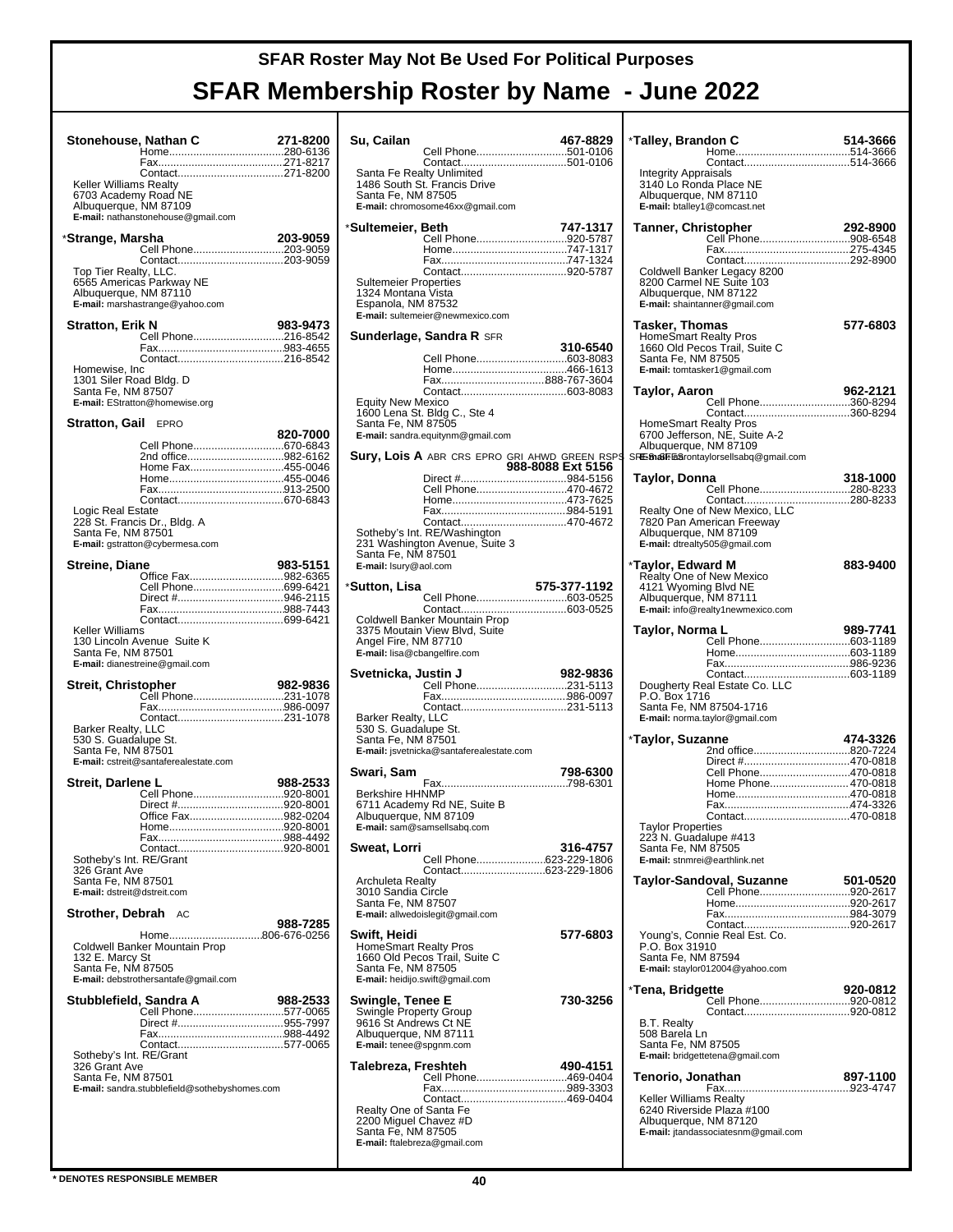| Tercero, Benjamin                                                           |                                                                        | 983-5151 |
|-----------------------------------------------------------------------------|------------------------------------------------------------------------|----------|
| Keller Williams<br>Santa Fe, NM 87501                                       | 130 Lincoln Avenue Suite K<br>E-mail: benjamin@terceroagency.com       |          |
| Tercero, Brian                                                              | Cell Phone930-9586<br>Direct #501-8003                                 | 983-5151 |
| Keller Williams<br>Santa Fe, NM 87501                                       | 130 Lincoln Avenue Suite K<br>E-mail: brian@briantercero.com           |          |
| Terry, Buneesa                                                              | Cell Phone504-1101                                                     | 983-5151 |
| Keller Williams<br>Santa Fe, NM 87501<br>E-mail: bunnyterry@kw.com          | 130 Lincoln Avenue Suite K                                             |          |
| Theimer, Kaye                                                               |                                                                        | 988-2533 |
|                                                                             | .<br>Cell Phone415-298-5682<br>Home415-298-5682<br>Contact415-298-5682 |          |
| Sotheby's Int. RE/Grant<br>326 Grant Ave<br>Santa Fe, NM 87501              | E-mail: kaye.theimer@sothebyshomes.com                                 |          |
| Thomas, Jeffrey R                                                           | Cell Phone515-9979                                                     | 988-2533 |
|                                                                             |                                                                        |          |
| Sotheby's Int. RE/Grant<br>326 Grant Ave<br>Santa Fe, NM 87501              | E-mail: jeff.thomas@sothebyshomes.com                                  |          |
| *Thompson, Cass                                                             | Cell Phone577-4726                                                     | 473-7700 |
| Rancho Viejo Properties<br>23 Calle Agua Clara<br>Santa Fe, NM 87508        | E-mail: cassthompson@me.com                                            |          |
| Thompson, Warren A                                                          |                                                                        | 989-7741 |
|                                                                             | Cell Phone577-2744                                                     |          |
| P.O. Box 1716                                                               | Dougherty Real Estate Co. LLC<br>Santa Fe, NM 87504-1716               |          |
| <b>Thorwald, Robert</b>                                                     | E-mail: warrenthompson@mac.com                                         | 988-8088 |
|                                                                             | Cell Phone795-1585<br>Home Phone 795-1585                              |          |
| Santa Fe, NM 87501<br>E-mail: rob@thorwald.com                              | Sotheby's Int. RE/Washington<br>231 Washington Avenue, Suite 3         |          |
| Tietjen, Laura                                                              |                                                                        | 883-9400 |
| 4121 Wyoming Blvd NE<br>Albuquerque, NM 87111<br>E-mail: Itietjen@gmail.com | Cell Phone919-8602<br>Realty One of New Mexico                         |          |
| *Tindell, Anna                                                              |                                                                        | 820-1633 |
| P.O. Box 357<br>Tesuque, NM 87574<br>E-mail: atappraisal@live.com           | Anna Tindell Appraisal Service                                         |          |

| *Titus, Leland<br>Cell Phone303-2433                                                                                 | 603-2435 |
|----------------------------------------------------------------------------------------------------------------------|----------|
|                                                                                                                      |          |
| Simply New Mexico Real Estate<br>1500 %th St #11<br>Santa Fe, NM 87505<br>E-mail: nmrealtorleland@gmail.com          |          |
| *Titus, Leland C                                                                                                     | 467-8829 |
| Cell Phone603-2435<br>Office Fax946-3001                                                                             |          |
|                                                                                                                      |          |
| Santa Fe Realty Unlimited<br>1486 South St. Francis Drive<br>Santa Fe, NM 87505<br>E-mail: nmrealtorleland@gmail.com |          |
| Tokoroyama, Julie                                                                                                    | 982-6207 |
| Cell Phone469-3893<br>Contact469-3893                                                                                |          |
| Sotheby's Int. RE/Grant II                                                                                           |          |
| 318 Grant Avenue<br>Santa Fe, NM 87501<br>E-mail: Julie.tokoroyama@sothebyshomes.com                                 |          |
| Tomes, Jennifer H<br>Cell Phone690-6477                                                                              | 982-9836 |
|                                                                                                                      |          |
| Barker Realty, LLC                                                                                                   |          |
| 530 S. Guadalupe St.<br>Santa Fe, NM 87501<br>E-mail: jtomes@santaferealestate.com                                   |          |
| <b>Tootelian, Matthew A</b>                                                                                          | 982-9836 |
| Barker Realty, LLC                                                                                                   |          |
| 530 S. Guadalupe St.<br>Santa Fe, NM 87501<br>E-mail: mtootelian@santaferealestate.com                               |          |
| <b>Tourville, Timothy P</b>                                                                                          | 292-8900 |
| Office Fax244-9167                                                                                                   |          |
| Cell Phone604-8468<br>Home Phone 344-9298                                                                            |          |
|                                                                                                                      |          |
| Coldwell Banker Legacy 8200                                                                                          |          |
| 8200 Carmel NE Suite 103<br>Albuquerque, NM 87122                                                                    |          |
| E-mail: timtourville.offers@gmail.com                                                                                |          |
| Tousley, Georgia D                                                                                                   | 883-9400 |
| Home816-456-4784<br>Contact883-9400                                                                                  |          |
| Realty One of New Mexico<br>4121 Wyoming Blvd NE                                                                     |          |
| Albuquerque, NM 87111<br>E-mail: georgiatousley@gmail.com                                                            |          |
| *Tozer, Alice                                                                                                        | 271-8200 |
| Cell Phone720-1683                                                                                                   |          |
|                                                                                                                      |          |
|                                                                                                                      |          |
| Contact720-1683<br><b>Keller Williams Realty</b>                                                                     |          |
| 6703 Academy Road NE<br>Albuquerque, NM 87109<br>E-mail: alice@swcp.com                                              |          |
| *Tozer, Alice                                                                                                        | 312-8932 |
|                                                                                                                      |          |
| Keller Williams Realty<br>1119 Alameda NW                                                                            |          |
| Albuquerque, NM 87114<br>E-mail: alice@swcp.com                                                                      |          |
| *Tozer, Alice A                                                                                                      | 271-8200 |
|                                                                                                                      |          |
| Keller Williams Realty                                                                                               |          |
| 6703 Academy Rd NE<br>Albuquerque, NM 87109<br>E-mail: alice@swcp.com                                                |          |

| *Traub, Carolyn B                                                    |                                                           | 308-3800         |
|----------------------------------------------------------------------|-----------------------------------------------------------|------------------|
| Simply Real Estate NM<br>7801 Academy Rd NE<br>Albuquerque, NM 87109 | Contact259-2415<br>E-mail: carrie@carrietraub.com         |                  |
| *Travis, Paula                                                       | Cell Phone927-8461                                        | 927-8461         |
| Masters Realty<br>1555 Miki Lane<br>Santa Fe, NM 87507               | Contact927-8461<br>E-mail: mastersrealtynm@gmail.com      |                  |
| Travis, Paula A                                                      | Cell Phone927-8461                                        | 983-5151         |
|                                                                      |                                                           |                  |
| Keller Williams<br>Santa Fe, NM 87501                                | 130 Lincoln Avenue Suite K<br>E-mail: paulatravis@kw.com  |                  |
| <b>Trujillo, Anthony M</b><br>Mossy Oak Properties<br>P.O. Box 409   |                                                           | 865-7800         |
| Peralta, NM 87042                                                    | E-mail: ttrujillo@mossyoakproperties.com                  |                  |
| Trujillo, Bob Lee                                                    |                                                           | 982-4466 Ext 205 |
|                                                                      | Cell Phone470-0002                                        |                  |
|                                                                      |                                                           |                  |
| Santa Fe Properties                                                  |                                                           |                  |
| 1000 Paseo de Peralta                                                |                                                           |                  |
| Santa Fe, NM 87501                                                   | E-mail: bltbroker@gmail.com                               |                  |
| Trujillo, Bryan                                                      |                                                           | 292-8900         |
|                                                                      | Cell Phone273-0614                                        |                  |
|                                                                      |                                                           |                  |
|                                                                      | Coldwell Banker Legacy 8200<br>8200 Carmel NE Suite 103   |                  |
| Albuquerque, NM 87122                                                | E-mail: btrurealestate@gmail.com                          |                  |
|                                                                      |                                                           |                  |
| Trujillo, Darlene                                                    | Cell Phone670-7023                                        | 883-9400         |
|                                                                      | Contact670-7023                                           |                  |
| 4121 Wyoming Blvd NE<br>Albuquerque, NM 87111                        | Realty One of New Mexico<br>E-mail: dartrueblue@yahoo.com |                  |
| Trujillo, David P                                                    |                                                           | 982-4466         |
|                                                                      | Cell Phone577-1530                                        |                  |
|                                                                      |                                                           |                  |
| Santa Fe Properties                                                  |                                                           |                  |
| 1000 Paseo de Peralta<br>Santa Fe, NM 87501                          |                                                           |                  |
|                                                                      | E-mail: david.trujillo@sfprops.com                        |                  |
| Trujillo, Dennise M                                                  |                                                           | 753-7159         |
|                                                                      |                                                           |                  |
|                                                                      |                                                           |                  |
| <b>Yucca Realty</b><br>1114 N Riverside Dr<br>Espanola, NM 87532     | E-mail: dt.yuccareal@gmail.com                            |                  |
| Trujillo, Donna                                                      |                                                           | 982-4466         |
| Santa Fe Properties<br>1000 Paseo de Peralta<br>Santa Fe, NM 87501   | E-mail: donna.trujillo@sfprops.com                        |                  |
| Trujillo, Mariha                                                     |                                                           | 865-7800         |
|                                                                      | Cell Phone615-5062                                        |                  |
| <b>Mossy Oak Properties</b><br>P.O. Box 409<br>Peralta, NM 87042     |                                                           |                  |
|                                                                      | E-mail: mtrujillo@mossyoakproperties.com                  |                  |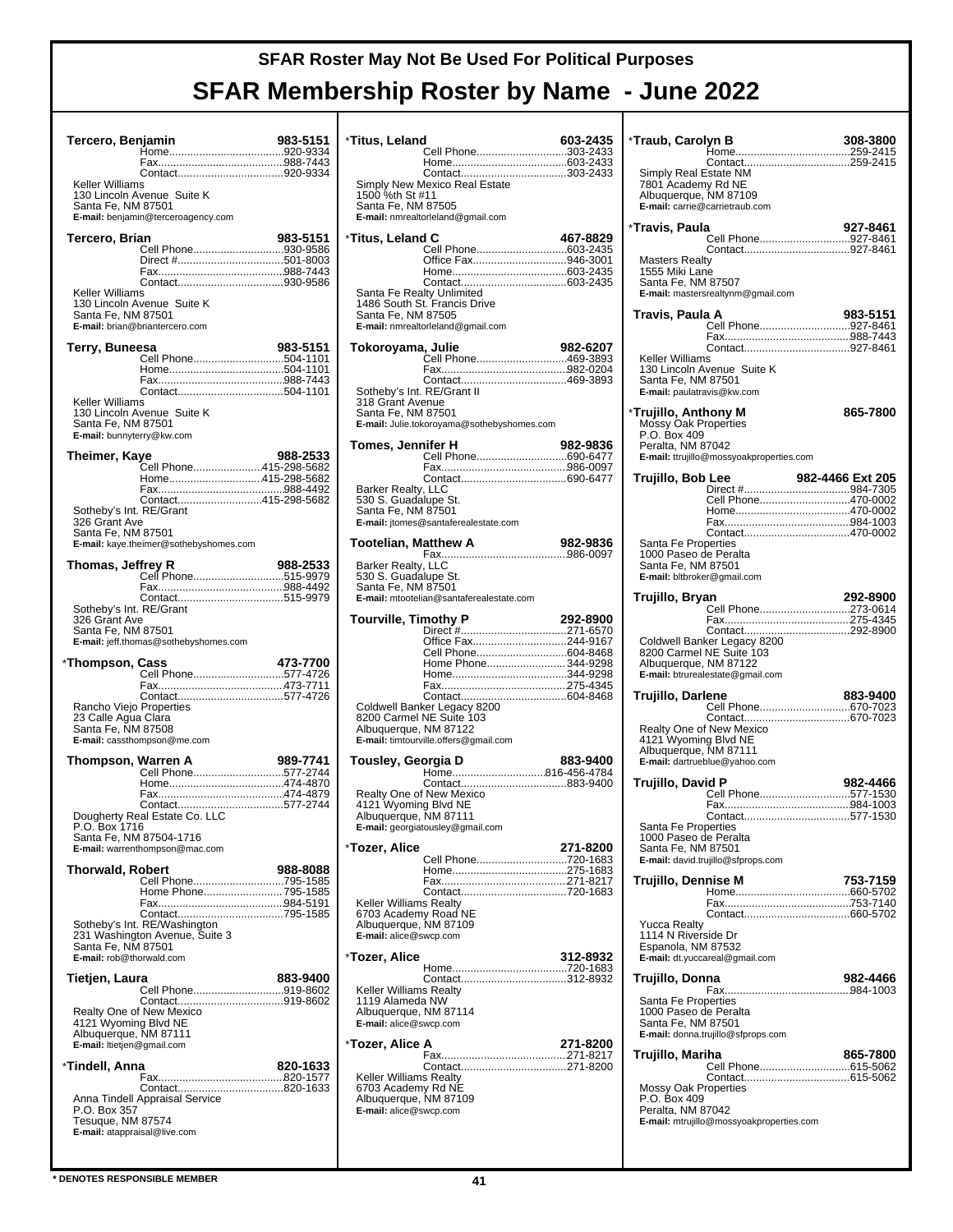| Trujillo, Pablo                              | Cell Phone717-9017                                | 308-3800 |
|----------------------------------------------|---------------------------------------------------|----------|
|                                              | Contact717-9017                                   |          |
| Simply Real Estate NM                        |                                                   |          |
| 7801 Academy Rd NE<br>Albuquerque, NM 87109  |                                                   |          |
|                                              | E-mail: pablosellsnm@gmail.com                    |          |
| Trujillo, Thomas P                           |                                                   | 983-5151 |
|                                              |                                                   |          |
|                                              | Home Fax995-0071<br>Cell Phone699-4954            |          |
|                                              |                                                   |          |
|                                              |                                                   |          |
| Keller Williams                              |                                                   |          |
| Santa Fe, NM 87501                           | 130 Lincoln Avenue Suite K                        |          |
| E-mail: tom@truheo.com                       |                                                   |          |
| Trujillo, Tommy F                            |                                                   | 982-4466 |
|                                              |                                                   |          |
|                                              | Contact469-2879                                   |          |
| Santa Fe Properties                          |                                                   |          |
| 1000 Paseo de Peralta                        |                                                   |          |
| Santa Fe, NM 87501                           | E-mail: mrtruehero@yahoo.com                      |          |
|                                              |                                                   |          |
| *Trusty, Jane                                |                                                   | 988-8085 |
|                                              |                                                   |          |
| Trusty & Associates, PA                      |                                                   |          |
| P.O. Box 4564                                |                                                   |          |
| Santa Fe, NM 87502                           | E-mail: jane.p.trusty@gmail.com                   |          |
|                                              |                                                   |          |
| Tucker, Mary                                 | Cell Phone253-352-1359                            | 897-1100 |
|                                              |                                                   |          |
| Keller Williams Realty                       | Contact253-352-1359                               |          |
|                                              | 6240 Riverside Plaza #100                         |          |
| Albuquerque, NM 87120                        |                                                   |          |
|                                              | E-mail: sandra@gaillourgroup.com                  |          |
|                                              |                                                   |          |
| Tudor-Finch, Sondra                          |                                                   | 310-6540 |
|                                              | Cell Phone333-0048                                |          |
|                                              | Contact333-0048                                   |          |
| Equity New Mexico                            |                                                   |          |
| Santa Fe, NM 87505                           | 1600 Lena St. Bldg C., Ste 4                      |          |
|                                              | E-mail: sondra.realestatenm@gmail.com             |          |
|                                              |                                                   | 318-1111 |
|                                              | Realty One Group Concierge                        |          |
| Albuquerque, NM 87109                        | 100 Sun Ave NE, Suite 150                         |          |
|                                              | E-mail: julie@rogconcierge.com                    |          |
| Tuthill, Brooke                              |                                                   | 982-4466 |
| *Turner, Julie                               |                                                   |          |
|                                              |                                                   |          |
|                                              |                                                   |          |
| Santa Fe Properties<br>1000 Paseo de Peralta |                                                   |          |
| Santa Fe, NM 87501                           |                                                   |          |
|                                              | E-mail: brooke.tuthill@sfprops.com                |          |
| Tymkowych, John                              |                                                   | 988-7285 |
|                                              | Cell Phone570-0523                                |          |
|                                              | Coldwell Banker Mountain Prop                     |          |
| 132 E. Marcy St<br>Santa Fe, NM 87505        |                                                   |          |
|                                              | E-mail: john.tymkowych@cbmp.com                   |          |
| Tyra, Robyn                                  |                                                   | 982-0330 |
|                                              | Cell Phone310-5464                                |          |
|                                              | Contact310-5464<br>Berkshire Hathaway HomeService |          |
|                                              |                                                   |          |
| 123 Marcy St. Ste 101<br>Santa Fe, NM 87501  | E-mail: robyn.tyra@outlook.com                    |          |
|                                              |                                                   |          |
|                                              |                                                   |          |
|                                              |                                                   |          |

| Tyson, Brian                                                                                       |                                                                                                                   | 500-8222   |
|----------------------------------------------------------------------------------------------------|-------------------------------------------------------------------------------------------------------------------|------------|
|                                                                                                    | Cell Phone512-527-4215                                                                                            |            |
| Los Alamos, NM 87544                                                                               | Contact512-527-4215<br>EXIT Realty Advantage NM<br>1615 Central, Suite 100<br>E-mail: briantysonrealtor@gmail.com |            |
| *Umbrage, Richard P                                                                                |                                                                                                                   | 992-1188   |
|                                                                                                    | Cell Phone570-1956                                                                                                |            |
|                                                                                                    |                                                                                                                   |            |
| Umbrage Company, Inc.<br>9208 Palomas Ave. NE<br>Albuquerque, NM 87109<br>E-mail: rumbrage@aol.com |                                                                                                                   |            |
| Umphrey, Michael                                                                                   | CRS                                                                                                               | 490-4151   |
|                                                                                                    |                                                                                                                   |            |
|                                                                                                    | Office Fax982-9836                                                                                                |            |
|                                                                                                    | Cell Phone470-4180                                                                                                |            |
|                                                                                                    |                                                                                                                   |            |
| Realty One of Santa Fe<br>2200 Miguel Chavez #D<br>Santa Fe, NM 87505                              | E-mail: SantaFeUmphrey@gmail.com                                                                                  |            |
| *Urian, Janet L                                                                                    |                                                                                                                   | 983-6835   |
|                                                                                                    |                                                                                                                   |            |
| Maya Realty<br>1000 Cordova Place #169<br>Santa Fe, NM 87505                                       | E-mail: mayarealty7@gmail.com                                                                                     |            |
| Urquhart, Giulia                                                                                   |                                                                                                                   | 293-3700   |
|                                                                                                    | Cell Phone974-5565                                                                                                |            |
|                                                                                                    |                                                                                                                   |            |
| Albuquerque, NM 87111                                                                              | 10400 Academy NE Suite 100<br>E-mail: giulia.abqhome@gmail.com                                                    |            |
| Valdez, Daniel                                                                                     |                                                                                                                   | 983-5151   |
|                                                                                                    | Cell Phone974-0340                                                                                                |            |
|                                                                                                    |                                                                                                                   |            |
| Keller Williams<br>Santa Fe, NM 87501<br>E-mail: danielvaldez@kw.com                               | 130 Lincoln Avenue Suite K                                                                                        |            |
| *Valdez. Isabel L                                                                                  |                                                                                                                   | 920-4550   |
|                                                                                                    | Cell Phone920-4550                                                                                                |            |
|                                                                                                    |                                                                                                                   |            |
|                                                                                                    |                                                                                                                   |            |
|                                                                                                    | Contact<br>Real Estate de Santa Fe, LLC                                                                           | . 920-4550 |
| 34A CR 101B<br>Santa Fe, NM 87506                                                                  | E-mail: realestatedesantafe@gmail.com                                                                             |            |
| Valdez, Jolene L                                                                                   | Cell Phone239-7085                                                                                                | 988-7285   |
|                                                                                                    |                                                                                                                   |            |
| 132 E. Marcy St<br>Santa Fe, NM 87505                                                              | Coldwell Banker Mountain Prop<br>E-mail: jolene.valdez@cbmp.com                                                   |            |
| Valdez, Julian                                                                                     |                                                                                                                   | 753-7159   |
|                                                                                                    | Cell Phone927-7364                                                                                                |            |
|                                                                                                    |                                                                                                                   |            |
| <b>Yucca Realty</b><br>1114 N Riverside Dr<br>Espanola, NM 87532                                   | E-mail: julian@cybermesa.com                                                                                      |            |
|                                                                                                    |                                                                                                                   |            |

| Valdez, Ruby              |                                                                | 982-9836         |
|---------------------------|----------------------------------------------------------------|------------------|
|                           | Cell Ph. 2490-3600                                             |                  |
|                           | Cell Phone920-2039                                             |                  |
|                           |                                                                |                  |
|                           |                                                                |                  |
| Barker Realty, LLC        |                                                                |                  |
| 530 S. Guadalupe St.      |                                                                |                  |
| Santa Fe, NM 87501        |                                                                |                  |
|                           | E-mail: Rvaldez@santaferealestate.com                          |                  |
|                           |                                                                |                  |
| Valdez, Ryan              |                                                                | 913-9393         |
|                           | Cell Phone577-1842                                             |                  |
|                           |                                                                |                  |
|                           | Santa Fe Trail Realty, LLC.                                    |                  |
| 3 Los Pinos               |                                                                |                  |
| Santa Fe, NM 87507        |                                                                |                  |
|                           | E-mail: ryan@santafetrailrealty.com                            |                  |
|                           |                                                                |                  |
| Valdez, Samantha          |                                                                | 992-1205         |
|                           | Cell Phone699-2426                                             |                  |
|                           |                                                                |                  |
| Valdez & Associates, Inc. |                                                                |                  |
| 2235 Henry Lynch Road     |                                                                |                  |
| Santa Fe, NM 87507        |                                                                |                  |
|                           | E-mail: sammy@valdezandassociates.com                          |                  |
|                           |                                                                |                  |
| Valencia, Gene            |                                                                | 983-5151         |
|                           | Cell Phone920-5629                                             |                  |
|                           |                                                                |                  |
|                           |                                                                |                  |
| Keller Williams           |                                                                |                  |
|                           | 130 Lincoln Avenue Suite K                                     |                  |
| Santa Fe, NM 87501        |                                                                |                  |
|                           | E-mail: genevalencia@kw.com                                    |                  |
|                           |                                                                |                  |
| Valencia, Ronald          |                                                                | 883-9400         |
|                           | Cell Phone350-6909                                             |                  |
|                           | Contact350-6909<br>Realty One of New Mexico                    |                  |
| 4121 Wyoming Blvd NE      |                                                                |                  |
| Albuquerque, NM 87111     |                                                                |                  |
|                           | E-mail: mr@valenciahomegroup.com                               |                  |
|                           |                                                                |                  |
| Valencia, Sam R           |                                                                | 988-7285         |
|                           | Cell Phone629-5744                                             |                  |
|                           |                                                                |                  |
|                           | Coldwell Banker Mountain Prop                                  |                  |
| 132 E. Marcy St           |                                                                |                  |
| Santa Fe, NM 87505        |                                                                |                  |
| E-mail: samsfrp@gmail.com |                                                                |                  |
|                           |                                                                |                  |
| Vallejos, Anne M          |                                                                | 897-1100         |
|                           |                                                                |                  |
|                           | Contact331-8306                                                |                  |
| Keller Williams Realty    |                                                                |                  |
|                           | 6240 Riverside Plaza #100                                      |                  |
| Albuquerque, NM 87120     |                                                                |                  |
|                           | E-mail: annevallejos.realtor@gmail.com                         |                  |
|                           |                                                                |                  |
| Van Camp, Timothy C       |                                                                | 988-8088 Ext 118 |
|                           |                                                                |                  |
|                           | Cell Phone690-2750                                             |                  |
|                           | Home Fax988-8950                                               |                  |
|                           |                                                                |                  |
|                           |                                                                |                  |
|                           |                                                                |                  |
|                           | Sotheby's Int. RE/Washington<br>231 Washington Avenue, Suite 3 |                  |
| Santa Fe, NM 87501        |                                                                |                  |
|                           | E-mail: tim@knowingsantafe.com                                 |                  |
|                           |                                                                |                  |
|                           | *Van Gelder, Maria Ximena<br>CRS                               |                  |
|                           |                                                                | 920-0000         |
|                           | Cell Phone920-0000                                             |                  |
|                           | Cell Ph. 2907-1670                                             |                  |
|                           |                                                                |                  |
|                           |                                                                |                  |
| <b>New Mexico Homes</b>   |                                                                |                  |
| 7211 Bangor Ave NW        |                                                                |                  |
| Albuquerque, NM 87120     |                                                                |                  |
|                           | E-mail: vangelder.maria@gmail.com                              |                  |
|                           |                                                                |                  |
|                           |                                                                |                  |
|                           |                                                                |                  |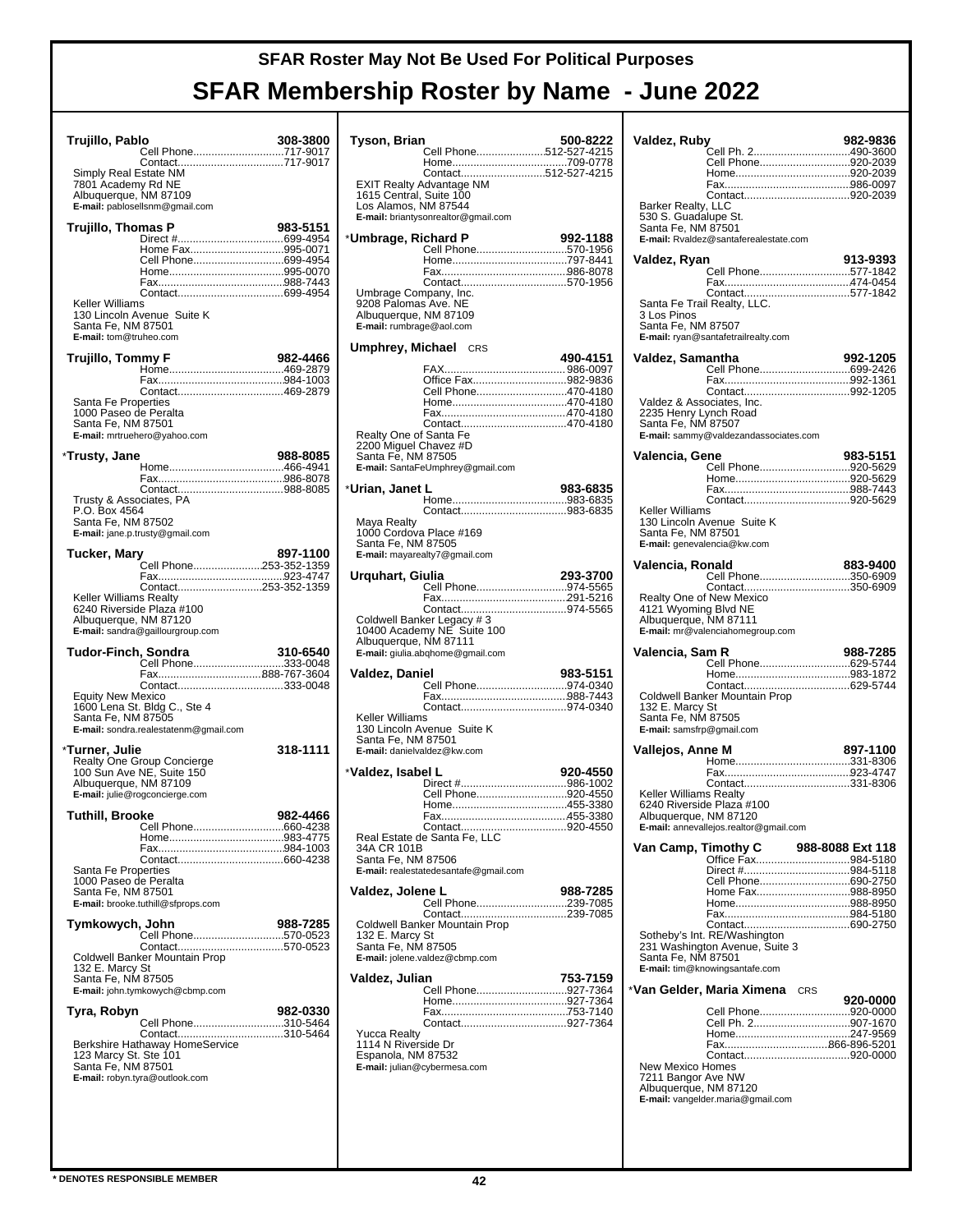|                                                                               | Van Ness, Peter<br>Cell Phone660-6409                                                                             | 982-9836 |
|-------------------------------------------------------------------------------|-------------------------------------------------------------------------------------------------------------------|----------|
|                                                                               |                                                                                                                   |          |
| Barker Realty, LLC<br>530 S. Guadalupe St.<br>Santa Fe, NM 87501              | E-mail: pvanness@santaferealestate.com                                                                            |          |
| Van Steen, Carl                                                               | Cell Phone395-7646                                                                                                | 466-5110 |
| <b>EXP Realty Santa Fe</b><br>Santa Fe, NM 87501                              | Contact395-7646<br>549 S. Guadalupe Suite 202<br>E-mail: carl.vansteen@exprealty.com                              |          |
| Van Steen, Caroline I                                                         | <b>aroline I                               466-5110</b><br>Cell Phone395-7646                                     | 466-5110 |
| EXP Realty Santa Fe<br>Santa Fe, NM 87501                                     | 549 S. Guadalupe Suite 202<br>E-mail: caroline.vansteen@exprealty.com                                             |          |
| *Vance, Marlene                                                               | Cell Phone203-1097                                                                                                | 203-1097 |
| <b>Advance Realty</b><br>4131 Barbara Loop SE<br>Rio Rancho, NM 87124         | Contact203-1097<br>E-mail: mvance@advancerealtynm.com                                                             |          |
| Vanderlaan, Anna                                                              | 2nd office988-3700                                                                                                | 983-5151 |
|                                                                               | Office Fax988-7443<br>Cell Phone231-3410                                                                          |          |
|                                                                               |                                                                                                                   |          |
|                                                                               |                                                                                                                   |          |
| Keller Williams<br>Santa Fe, NM 87501                                         | 130 Lincoln Avenue Suite K<br>E-mail: AVanderlaanVigil@gmail.com                                                  |          |
| Vanderlaan, Cameron                                                           | <b>Cameron</b> 983-5151<br>Cell Phone577-2106                                                                     | 983-5151 |
|                                                                               |                                                                                                                   |          |
|                                                                               |                                                                                                                   |          |
| Keller Williams<br>Santa Fe, NM 87501                                         | 130 Lincoln Avenue Suite K<br>E-mail: cvanderlaan@kw.com                                                          |          |
| Varela, Linda L                                                               |                                                                                                                   | 988-8088 |
|                                                                               | Office Fax984-5191                                                                                                |          |
|                                                                               | Cell Phone920-6699                                                                                                |          |
| Santa Fe, NM 87501                                                            | Contact<br>Sotheby's Int. RE/Washington<br>231 Washington Avenue, Suite 3<br>E-mail: Linda.varela@sothebys.realty | 920-6699 |
| *Varela, Phillip                                                              |                                                                                                                   | 982-2525 |
|                                                                               |                                                                                                                   |          |
| Varela Real Estate, Inc.<br>1526 Cerrillos Road<br>Santa Fe, NM 87505         | E-mail: phillip@varelarealestate.com                                                                              |          |
| Vargas, Gabriel                                                               |                                                                                                                   | 883-1414 |
| Double Eagle Real Estate<br>Albuquerque, NM 87111<br>E-mail: gabe@dereabq.com | Cell Phone417-2245<br>5600 Eubank Blvd NE, Suite 210                                                              |          |
| Varona, Ric D                                                                 |                                                                                                                   | 983-5151 |

| *Varona, Rose                                         |                                                      | 883-9400     |
|-------------------------------------------------------|------------------------------------------------------|--------------|
|                                                       | Cell Phone507-3959                                   |              |
|                                                       | Realty One of New Mexico C                           |              |
| Albuquerque, NM 87113                                 | 7441 Alameda Blvd Suite C                            |              |
|                                                       | E-mail: brokervarona@gmail.com                       |              |
| *Vasoghi, Michael                                     |                                                      | 833-321-0433 |
| Better Real Estate, LLC                               |                                                      |              |
| 175 Greenwich St, 57th Fl.<br>New York City, NY 10007 |                                                      |              |
|                                                       | E-mail: mvasoghi@betterrealestate.com                |              |
| Vasquez, Penelope                                     |                                                      | 982-6207     |
|                                                       | Cell Phone690-3751                                   |              |
|                                                       |                                                      |              |
|                                                       |                                                      |              |
| Sotheby's Int. RE/Grant II                            |                                                      |              |
| 318 Grant Avenue                                      |                                                      |              |
| Santa Fe, NM 87501                                    | E-mail: penelope.vasquez@sothebyshomes.com           |              |
|                                                       |                                                      |              |
| *Vasquez-Hatcher, Teri                                | Cell Phone385-1606                                   | 883-9400     |
|                                                       | Contact385-1606                                      |              |
|                                                       | Realty One of New Mexico<br>9674-4 Eagle Ranch Rd NW |              |
| Albuquerque, NM 87114                                 |                                                      |              |
|                                                       | E-mail: teri@terihatcherrealtor.com                  |              |
| *Vazquez, George                                      |                                                      | 508-1318     |
|                                                       | Cell Phone203-8509                                   |              |
|                                                       | George Vazquez Appraisals                            |              |
| 10811 Maness Lane<br>Albuquerque, NM 87121            |                                                      |              |
|                                                       | E-mail: george.vazquez02@gmail.com                   |              |
| Velasquez, Liana F                                    |                                                      | 982-9836     |
|                                                       |                                                      |              |
| Barker Realty, LLC<br>530 S. Guadalupe St.            |                                                      |              |
| Santa Fe, NM 87501                                    |                                                      |              |
| E-mail: Lianav.kw@gmail.com                           |                                                      |              |
| Veneklasen, Ann                                       |                                                      | 982-4466     |
|                                                       | Cell Phone670-5202                                   |              |
|                                                       |                                                      |              |
|                                                       |                                                      |              |
| Santa Fe Properties                                   |                                                      |              |
| 1000 Paseo de Peralta<br>Santa Fe, NM 87501           |                                                      |              |
|                                                       | E-mail: Annie.VeneKlasen@sfprops.com                 |              |
| Venturi, Tracy                                        |                                                      | 271-8200     |
|                                                       | Čell Phone263-2526                                   |              |
|                                                       | Cell Ph. 2333-9090<br>2nd office271-8200             |              |
|                                                       | Office Fax933-6881                                   |              |
|                                                       |                                                      |              |
| Keller Williams Realty                                |                                                      |              |
| 6703 Academy Road NE                                  |                                                      |              |
| Albuquerque, NM 87109                                 | E-mail: info@welcomehomeabq.com                      |              |
|                                                       |                                                      |              |
| *Victour, Camille<br>HomeSmart Realty Pros            |                                                      | 962-2121     |
|                                                       | 6700 Jefferson, NE, Suite A-2                        |              |
| Albuquerque, NM 87109                                 | E-mail: camille@HomeSmart-RealtyPros.com             |              |
| <b>Victour, Camille</b>                               |                                                      | 577-6803     |
| <b>HomeSmart Realty Pros</b>                          |                                                      |              |
|                                                       | 1660 Old Pecos Trail, Suite C                        |              |
| Santa Fe, NM 87505                                    | E-mail: Camille@Homesmart-RealtyPros.com             |              |
|                                                       |                                                      |              |
| *Vidamour, James                                      | Contact719-890-4590                                  | 719-890-4590 |
| Fay Ranches, Inc.                                     |                                                      |              |
| 5633 State Hwy 12<br>La Veta, CO 81055                |                                                      |              |
|                                                       | E-mail: jvidamour@fayranches.com                     |              |
|                                                       |                                                      |              |
|                                                       |                                                      |              |
|                                                       |                                                      |              |

| *Vigil Coppler, JoAnne                 |                                                         | 470-4808 |
|----------------------------------------|---------------------------------------------------------|----------|
|                                        | Ćell Phone470-4808<br>Home Fax438-7385                  |          |
|                                        | Direct #470-4808                                        |          |
|                                        |                                                         |          |
|                                        |                                                         |          |
|                                        |                                                         |          |
| Santa Fe, NM 87505                     | 2701 Via Caballero Del Sur                              |          |
|                                        | E-mail: joannecoppler@gmail.com                         |          |
|                                        |                                                         |          |
| *Vigil, Christopher J                  |                                                         | 470-4527 |
|                                        |                                                         |          |
|                                        | Contact470-4527                                         |          |
| CJ Vigil and Associates                |                                                         |          |
| 117 Calle Nopal                        |                                                         |          |
| Santa Fe, NM 87507                     |                                                         |          |
| E-mail: c.vigil@comcast.net            |                                                         |          |
| Vigil, Elias E                         |                                                         | 308-6013 |
|                                        | Cell Phone930-7933                                      |          |
|                                        |                                                         |          |
| <b>NM Roots Real Estate</b>            |                                                         |          |
| 4403 Santa Lucia                       |                                                         |          |
| Santa Fe, NM 87505                     |                                                         |          |
|                                        | E-mail: elias@nmrootsrealestate.com                     |          |
| Vigil, Elijah                          |                                                         | 983-5151 |
|                                        | Cell Phone970-250-5179                                  |          |
|                                        |                                                         |          |
|                                        | Contact970-250-5179                                     |          |
| Keller Williams                        | 130 Lincoln Avenue Suite K                              |          |
| Santa Fe, NM 87501                     |                                                         |          |
|                                        | E-mail: elivig.ywbr@gmail.com                           |          |
| Vigil, Gabrielle                       |                                                         | 982-9836 |
|                                        |                                                         |          |
| Barker Realty, LLC                     |                                                         |          |
| 530 S. Guadalupe St.                   |                                                         |          |
| Santa Fe, NM 87501                     |                                                         |          |
|                                        | E-mail: gvigil@santaferealestate.com                    |          |
| Vigil, Heather                         |                                                         |          |
|                                        |                                                         | 983-5151 |
|                                        | Cell Phone670-5614                                      |          |
|                                        |                                                         |          |
| Keller Williams                        |                                                         |          |
|                                        | 130 Lincoln Avenue Suite K                              |          |
| Santa Fe, NM 87501                     |                                                         |          |
|                                        | E-mail: heatheravigil0@gmail.com                        |          |
| Vigil, Jesse                           |                                                         | 292-8900 |
|                                        | Cell Phone577-7754                                      |          |
|                                        |                                                         |          |
|                                        | Contact577-7754                                         |          |
|                                        | Coldwell Banker Legacy 8200<br>8200 Carmel NE Suite 103 |          |
| Albuquerque, NM 87122                  |                                                         |          |
|                                        | E-mail: realtorjessevigil@gmail.com                     |          |
| Vigil, John Ramon                      |                                                         | 469-0546 |
|                                        | <br>Cell Phone929-0380                                  |          |
|                                        |                                                         |          |
|                                        |                                                         |          |
| The Maez Group                         | 1120 Industrial Pk Rd Ste 202                           |          |
| Espanola, NM 87532                     |                                                         |          |
| E-mail: jrvigil95@gmail.com            |                                                         |          |
| Vigil, LyAnn N                         |                                                         | 983-5151 |
|                                        | Cell Phone351-4555                                      |          |
|                                        |                                                         |          |
|                                        | Contact351-4555                                         |          |
| Keller Williams                        | 130 Lincoln Avenue Suite K                              |          |
| Santa Fe, NM 87501                     |                                                         |          |
| E-mail: lyannvigil@kw.com              |                                                         |          |
| Vigil, Renee                           |                                                         | 473-0223 |
|                                        | Cell Phone670-8173                                      |          |
|                                        |                                                         |          |
|                                        |                                                         |          |
| Leyba Real Estate, LLC<br>PÓ Box 29624 |                                                         |          |
| Santa Fe, NM 87592                     |                                                         |          |
|                                        | E-mail: renee@leybarealestate.com                       |          |
|                                        |                                                         |          |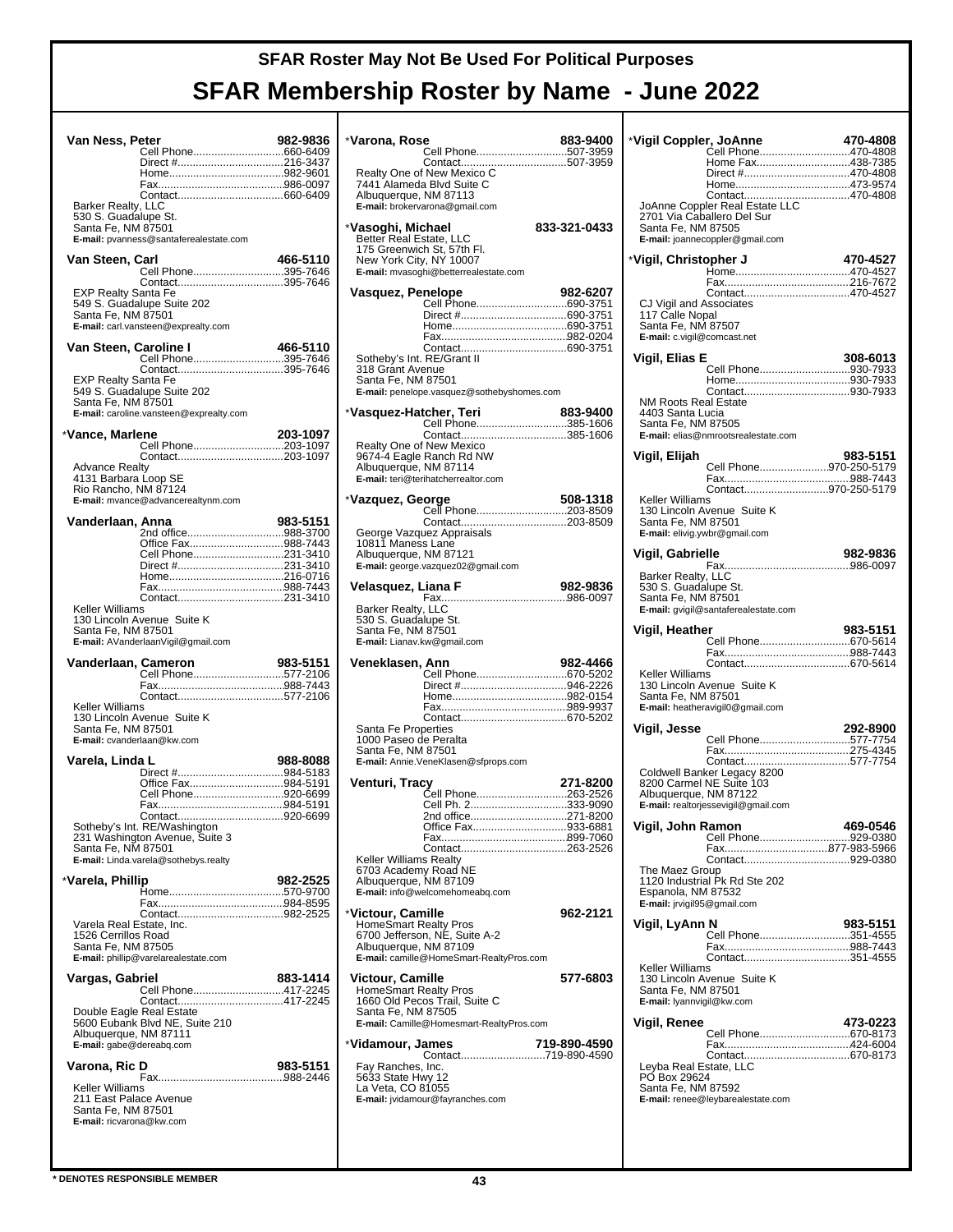| <b>Von Eschen, Patrice</b>                                                        | Cell Phone690-1811                                                                                                         | 983-5151          |
|-----------------------------------------------------------------------------------|----------------------------------------------------------------------------------------------------------------------------|-------------------|
| <b>Keller Williams</b><br>Santa Fe, NM 87501<br>E-mail: patricevon@kw.com         | 130 Lincoln Avenue Suite K                                                                                                 |                   |
|                                                                                   | <b>Vorenberg, Alan R</b> CRS GRI                                                                                           | 988-2533 Ext 515  |
| Sotheby's Int. RE/Grant<br>326 Grant Ave<br>Santa Fe, NM 87501                    | Home Fax466-4366<br>Cell Phone470-3118<br>Contact470-3118                                                                  |                   |
|                                                                                   | E-mail: alan.vorenberg@sothebyshomes.com                                                                                   | 988-2533          |
| Vorenberg, Anne<br>Sotheby's Int. RE/Grant<br>326 Grant Ave<br>Santa Fe, NM 87501 | E-mail: anne.vorenberg@sothebyshomes.com                                                                                   |                   |
| *Wade, Judy                                                                       | <b>GRI</b>                                                                                                                 | 670-7997          |
| Real Estate of Santa Fe<br>14 Astor Circle<br>Santa Fe, NM 87506                  | Cell Phone670-7997<br>E-mail: judyiwade@gmail.com                                                                          |                   |
| Wade, Melodie                                                                     | Cell Phone480-3531                                                                                                         | 983-5151          |
| Keller Williams<br>Santa Fe, NM 87501                                             | 130 Lincoln Avenue Suite K<br>E-mail: melodiewade@gmail.com                                                                |                   |
|                                                                                   |                                                                                                                            |                   |
| Wagner, Joan L                                                                    |                                                                                                                            | 828-1000          |
| 6767 Academy Road NE<br>Albuquerque, NM 87109                                     | Cell Phone220-0060<br>Home Fax883-7261<br>Contact220-0060<br>Coldwell Banker Legacy # 6<br>E-mail: joanlwagner@comcast.net |                   |
| Walker, James M                                                                   |                                                                                                                            | 490-4151          |
| Realty One of Santa Fe<br>2200 Miguel Chavez #D<br>Santa Fe, NM 87505             | Home Fax471-1945<br>Cell Phone699-9210                                                                                     |                   |
|                                                                                   | E-mail: jimandarlynne@aol.com                                                                                              |                   |
| 4 Calle Garcia<br>Santa Fe, NM 87506                                              | <b>Walker, Kathy</b> ABR CRS GREEN<br>Cell Phone660-2915<br>E-mail: katwalker4@yahoo.com                                   | 690-7090 Ext 7358 |
| Walker, Patrick J                                                                 |                                                                                                                            | 982-0330          |
| Santa Fe, NM 87501                                                                | Cell Phone670-4640<br>E-mail: santafepatrick@gmail.com                                                                     |                   |

|                                                                                           | <b>Wallace, Gary</b> ABR GRI EPRO CRS SRES SFR                                                      | 982-9836         |
|-------------------------------------------------------------------------------------------|-----------------------------------------------------------------------------------------------------|------------------|
|                                                                                           | Cell Phone577-0599                                                                                  |                  |
| Barker Realty, LLC<br>530 S. Guadalupe St.<br>Santa Fe, NM 87501                          | E-mail: gwallace87508@gmail.com                                                                     |                  |
| Walther, Gretchen                                                                         | Cell Phone710-1039                                                                                  | 988-8088         |
| Santa Fe, NM 87501                                                                        | Sotheby's Int. RE/Washington<br>231 Washington Avenue, Suite 3<br>E-mail: gretchenwalther@gmail.com |                  |
|                                                                                           | <b>Warner-Stratton, Victoria</b><br>Cell Phone306-6576                                              | 988-2533         |
| Sotheby's Int. RE/Grant<br>326 Grant Ave<br>Santa Fe, NM 87501                            | E-mail: SantaFeRealEstate@icloud.com                                                                |                  |
| Washington, Merinda<br>Abiquiu, NM 87510                                                  | New Mexico Real Estate Group<br>21196 US Hwy 84, Suite C<br>E-mail: merinda@nmrealestategroup.com   | 428-6633         |
| *Waterman, Roger                                                                          |                                                                                                     | 662-0620         |
|                                                                                           |                                                                                                     |                  |
| <b>Trinity Realty</b><br>PO Box 250<br>Los Alamos, NM 87544<br>E-mail: rogerw@trkmgmt.com |                                                                                                     |                  |
| Watkins, Rebekah K                                                                        | Cell Phone235-9810                                                                                  | 883-9400         |
| 4121 Wyoming Blvd NE<br>Albuquerque, NM 87111                                             | Realty One of New Mexico<br>E-mail: becky.realty1nm@gmail.com                                       |                  |
| Watson, Brian C                                                                           | Cell Phone919-9100                                                                                  | 982-0330         |
| 123 Marcy St. Ste 101<br>Santa Fe, NM 87501<br>E-mail: brian@hcrega.com                   | Berkshire Hathaway HomeService                                                                      |                  |
| Watson, Lisa                                                                              | Cell Phone770-654-2120                                                                              | 982-0330         |
| 123 Marcy St. Ste 101<br>Santa Fe, NM 87501                                               | Contact770-654-2120<br>Berkshire Hathaway HomeService<br>E-mail: lisa@propertiesofsantafe.com       |                  |
| Weber, Charles                                                                            |                                                                                                     | 983-5151         |
| Keller Williams<br>Santa Fe, NM 87501                                                     | Cell Phone670-9377<br>130 Lincoln Avenue Suite K                                                    |                  |
|                                                                                           | E-mail: charlesweber1954@gmail.com                                                                  |                  |
|                                                                                           | <b>Webster, Chris</b> CIPS CRB CRS GRI                                                              | 988-2533 Ext 555 |
|                                                                                           | Office Fax954-9500<br>Cell Phone780-9500<br>2nd office954-9500                                      |                  |
|                                                                                           |                                                                                                     |                  |

| Sotheby's Int. RE/Grant<br>326 Grant Ave<br>Santa Fe, NM 87501                            | Home Fax988-4106<br>Contact780-9500<br>E-mail: chris.webster@sothebyshomes.com        |                  |
|-------------------------------------------------------------------------------------------|---------------------------------------------------------------------------------------|------------------|
| Sotheby's Int. RE/Grant<br>326 Grant Ave<br>Santa Fe, NM 87501                            | Webster, III, Christopher<br>E-mail: christopher@webster-enterprises.com              | 988-2533         |
| Webster, Patricia<br>Sotheby's Int. RE/Grant<br>326 Grant Ave<br>Santa Fe. NM 87501       | Cell Phone470-4040<br>2nd office954-9500<br>E-mail: patti.webster@sothebyshomes.com   | 988-2533 Ext 507 |
| Weiss, Holly                                                                              |                                                                                       | 662-6789         |
| <b>RE MAX First</b><br>116 Central Park Square<br>Los Alamos, NM 87544                    | Contact412-7997<br>E-mail: holly@ianmaesgroup.com                                     |                  |
| Welch, Jefferson                                                                          |                                                                                       | 982-0330         |
|                                                                                           | Cell Phone577-7001                                                                    |                  |
| 123 Marcy St. Ste 101<br>Santa Fe, NM 87501                                               |                                                                                       |                  |
|                                                                                           | E-mail: jeffwelch.belltower@gmail.com                                                 |                  |
|                                                                                           |                                                                                       | 970-375-7022     |
| *Wells, John M<br>23 Bacus Ave<br>Durango, CO 81301<br>E-mail: jmwells@frontier.net       | Cell Phone970-749-1440<br>Contact970-749-1440<br>Wells and Company Real Estate        |                  |
| Werner, Garrett L                                                                         | Cell Phone808-551-6264                                                                | 466-4956         |
| 24 Vista Estrella S.<br>Lamy, NM 87540                                                    | Contact808-551-6264<br>Maria Borden Concierge RE, LLC<br>E-mail: glwfashion@yahoo.com |                  |
| *West, Pilar                                                                              |                                                                                       | 820-6977         |
|                                                                                           |                                                                                       |                  |
| Luna Luz Properties<br>510 Don Gaspar<br>Santa Fe, NM 87505<br>E-mail: pilar@lunaluz.com  |                                                                                       |                  |
|                                                                                           |                                                                                       | 992-1205         |
| West, Rebecca<br>Valdez & Associates, Inc.<br>2235 Henry Lynch Road<br>Santa Fe, NM 87507 | Cell Phone699-0574                                                                    |                  |
|                                                                                           | E-mail: becky@valdezandassociates.com                                                 |                  |
| Wester, Kevin<br>Realty One of Santa Fe<br>2200 Miguel Chavez #D<br>Santa Fe, NM 87505    | Contact490-4151                                                                       | 490-4151         |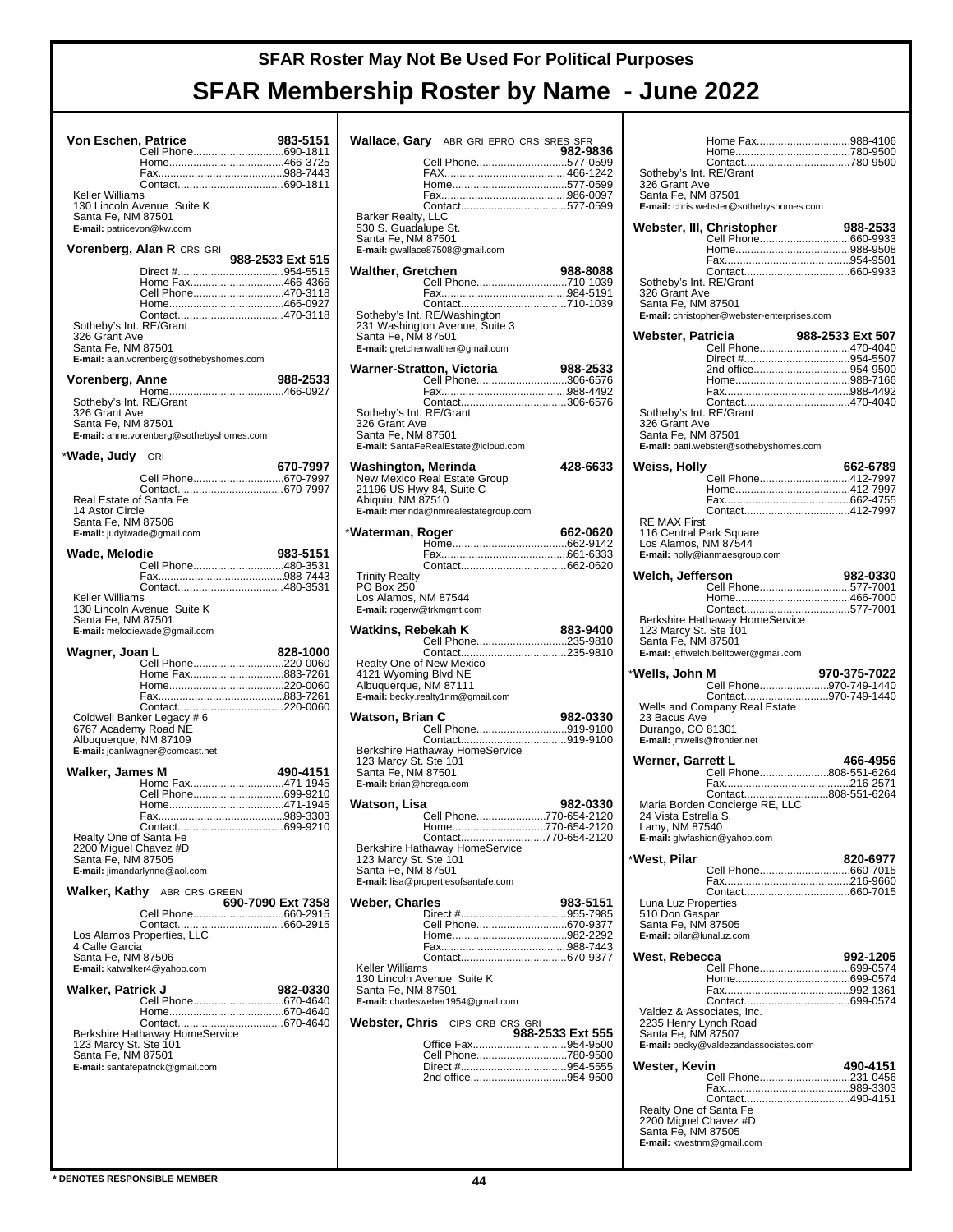|                              |                                       |                                                    | Willi       |
|------------------------------|---------------------------------------|----------------------------------------------------|-------------|
| Weyhrauch, Jim               |                                       | 982-4466 Ext 7323                                  |             |
|                              |                                       | Cell Phone660-6032                                 |             |
|                              |                                       |                                                    |             |
|                              |                                       |                                                    |             |
|                              |                                       |                                                    |             |
|                              |                                       |                                                    | Sar         |
| Santa Fe Properties          |                                       |                                                    | 100         |
| 1000 Paseo de Peralta        |                                       |                                                    | San         |
| Santa Fe, NM 87501           |                                       |                                                    | E-m         |
|                              | E-mail: Jim.Weyhrauch@sfprops.com     |                                                    |             |
|                              |                                       |                                                    | Willi       |
| *White, Pearl V              |                                       | 690-8582                                           |             |
|                              |                                       | Cell Phone690-8582                                 |             |
|                              |                                       |                                                    | N M         |
|                              |                                       |                                                    | 124         |
|                              | Real Estate Assoc. PVW, LLC           |                                                    | Los         |
| 533 Todd Loop                |                                       |                                                    | E-m         |
| White Rock, NM 87547         |                                       |                                                    |             |
| E-mail: pearl@pearlwhite.net |                                       |                                                    | Wils        |
|                              |                                       |                                                    |             |
| White, Shelly                |                                       | 988-2533                                           |             |
|                              |                                       | Cell Phone819-7008                                 |             |
|                              |                                       |                                                    | Re/         |
|                              |                                       |                                                    | 340         |
| Sotheby's Int. RE/Grant      |                                       |                                                    | Albı        |
| 326 Grant Ave                |                                       |                                                    | E-m         |
| Santa Fe, NM 87501           |                                       |                                                    |             |
|                              | E-mail: shelly.white@sothebys.realty  |                                                    | <b>Wilt</b> |
|                              |                                       |                                                    |             |
|                              |                                       | *White, Skye ABR EPRO RSPS AHWD GREEN GRI SFR SRES |             |
|                              |                                       | 629-9998                                           |             |
|                              |                                       | 2nd office228-7397                                 | Kell        |
|                              |                                       | Cell Phone629-9998                                 | 130         |
|                              |                                       | Home Phone 988-2034                                | San         |
|                              |                                       |                                                    | E-m         |
|                              |                                       |                                                    |             |
|                              |                                       |                                                    | *Wim        |
| Skye's The Limit Realty      |                                       |                                                    |             |
|                              | 793 Tramway Lane NE Unit L            |                                                    |             |
| Albuquerque, NM 87122        |                                       |                                                    | Win         |
|                              | E-mail: skyesthelimitrealty@gmail.com |                                                    | 301         |
|                              |                                       |                                                    | San         |
|                              |                                       |                                                    | E-m         |
|                              |                                       |                                                    |             |
|                              |                                       | Contact760-880-6432                                | Win         |
|                              | Coldwell Banker Mountain Prop         |                                                    |             |
|                              |                                       |                                                    |             |
| 132 E. Marcy St              |                                       |                                                    |             |
| Santa Fe, NM 87505           |                                       |                                                    |             |
| E-mail: ywhittaker@me.com    |                                       |                                                    | Sigr        |
|                              |                                       |                                                    | 674         |
|                              | Wickiser, Pamela J GRI SRES           |                                                    | Albı        |
|                              |                                       | 470-9883                                           | E-m         |
|                              |                                       |                                                    |             |
|                              |                                       | Cell Phone470-9884                                 | Wnι         |
|                              |                                       |                                                    |             |
|                              |                                       |                                                    |             |
|                              |                                       |                                                    |             |
| Robert Dunn Real Estate      |                                       |                                                    | Ber         |
| 730 Descanso Road            |                                       |                                                    | 123         |
| Santa Fe, NM 87501           |                                       |                                                    | San         |
|                              | E-mail: pam@robertdunnrealestate.com  |                                                    | $E-m$       |
|                              |                                       |                                                    |             |
| Wienecke. Richard            |                                       | 490-4151                                           | Wol         |
|                              |                                       | Cell Phone490-8699                                 |             |
|                              |                                       |                                                    |             |
|                              |                                       |                                                    |             |
| Realty One of Santa Fe       |                                       |                                                    |             |
| 2200 Miguel Chavez #D        |                                       |                                                    |             |
| Santa Fe, NM 87505           |                                       |                                                    | Sotl        |
| E-mail: rpwienecke@me.com    |                                       |                                                    | 231         |
|                              |                                       |                                                    | San         |
| <b>Wilkinson, David</b>      |                                       | 983-5151                                           | E-m         |
|                              |                                       | Cell Phone470-3110                                 |             |
|                              |                                       | Home Phone 424-3442                                | Wol         |
|                              |                                       |                                                    |             |
|                              |                                       |                                                    |             |
|                              |                                       | Contact470-3110                                    |             |
| Keller Williams              |                                       |                                                    |             |
|                              | 130 Lincoln Avenue Suite K            |                                                    | Rec         |
| Santa Fe, NM 87501           |                                       |                                                    | 400         |
|                              | E-mail: davidwilkinson@kw.com         |                                                    | Alb         |
|                              |                                       |                                                    | E-m         |
| Wilks, Kelley                |                                       | 983-5151                                           |             |
|                              |                                       | Cell Phone660-4320                                 | Woc         |
|                              |                                       |                                                    |             |
|                              |                                       |                                                    |             |
|                              |                                       |                                                    |             |
| Keller Williams              |                                       |                                                    |             |
|                              | 130 Lincoln Avenue Suite K            |                                                    |             |
| Santa Fe, NM 87501           |                                       |                                                    |             |
|                              | E-mail: sfmetrorealty@gmail.com       |                                                    | Sotl<br>231 |

| Williams, Amber                              |                                                                |                                       |  |  |  |  |
|----------------------------------------------|----------------------------------------------------------------|---------------------------------------|--|--|--|--|
|                                              |                                                                |                                       |  |  |  |  |
|                                              |                                                                | Cell Phone470-0923                    |  |  |  |  |
|                                              |                                                                |                                       |  |  |  |  |
| Santa Fe Properties<br>1000 Paseo de Peralta |                                                                |                                       |  |  |  |  |
| Santa Fe, NM 87501                           | E-mail: amber.williams@sfprops.com                             |                                       |  |  |  |  |
| Williams, Sean J                             |                                                                | 690-7090                              |  |  |  |  |
|                                              |                                                                |                                       |  |  |  |  |
|                                              | N M RE Project/Berkshire Hatha                                 |                                       |  |  |  |  |
| 1247 Central Ave<br>Los Alamos, NM 87544     |                                                                |                                       |  |  |  |  |
| E-mail: siw@imap.cc                          |                                                                |                                       |  |  |  |  |
| Wilson, Jennifer                             |                                                                | 265-5111                              |  |  |  |  |
|                                              |                                                                | Cell Phone440-1256                    |  |  |  |  |
|                                              |                                                                |                                       |  |  |  |  |
| <b>Re/Max Select</b><br>3401 Central Ave NE  |                                                                |                                       |  |  |  |  |
| Albuquerque, NM 87106                        |                                                                |                                       |  |  |  |  |
| E-mail: jenlilith@msn.com                    |                                                                |                                       |  |  |  |  |
| Wiltshire, Carol L                           |                                                                | 983-5151                              |  |  |  |  |
| <b>SRES</b>                                  |                                                                |                                       |  |  |  |  |
| Keller Williams                              |                                                                |                                       |  |  |  |  |
| Santa Fe, NM 87501                           | 130 Lincoln Avenue Suite K                                     |                                       |  |  |  |  |
| E-mail: cwforkw@kw.com                       |                                                                |                                       |  |  |  |  |
| *Wimett, Sarah                               |                                                                | 470-2892                              |  |  |  |  |
|                                              |                                                                |                                       |  |  |  |  |
| Wimett Realty, Inc.                          |                                                                |                                       |  |  |  |  |
| 301 Villeros St.<br>Santa Fe, NM 87501       |                                                                |                                       |  |  |  |  |
|                                              | E-mail: wimettre@newmexico.com                                 |                                       |  |  |  |  |
| Wing, Therese                                |                                                                | 332-8838                              |  |  |  |  |
|                                              |                                                                | Cell Phone604-7345<br>Fax888-804-1898 |  |  |  |  |
|                                              |                                                                |                                       |  |  |  |  |
|                                              | Signature Southwest Properties<br>6745 Academy Rd NE Suite C   |                                       |  |  |  |  |
| Albuquerque, NM 87109                        |                                                                |                                       |  |  |  |  |
|                                              | E-mail: therese@theresewing.com                                |                                       |  |  |  |  |
| Wnuczek, Jennifer                            |                                                                | 982-0330                              |  |  |  |  |
|                                              |                                                                | Cell Phone930-2555                    |  |  |  |  |
|                                              | Berkshire Hathaway HomeService                                 |                                       |  |  |  |  |
| 123 Marcy St. Ste 101<br>Santa Fe, NM 87501  |                                                                |                                       |  |  |  |  |
|                                              | E-mail: jenniferwnu@gmail.com                                  |                                       |  |  |  |  |
| Wolfe-Mattison, Karen                        |                                                                | 988-8088 Ext 154                      |  |  |  |  |
|                                              |                                                                | Cell Phone577-2245                    |  |  |  |  |
|                                              |                                                                |                                       |  |  |  |  |
|                                              |                                                                | Contact577-2245                       |  |  |  |  |
|                                              | Sotheby's Int. RE/Washington<br>231 Washington Avenue, Suite 3 |                                       |  |  |  |  |
| Santa Fe, NM 87501                           |                                                                |                                       |  |  |  |  |
| E-mail: kwolfematt@aol.com                   |                                                                |                                       |  |  |  |  |
| Wolff, Austin D                              |                                                                | 207-4284<br>Cell Phone492-8464        |  |  |  |  |
|                                              |                                                                |                                       |  |  |  |  |
|                                              |                                                                |                                       |  |  |  |  |
| <b>Redfin Corporation</b>                    |                                                                |                                       |  |  |  |  |
| Albuquerque, NM 87102                        | 400 Gold Ave. SW Suite 700                                     |                                       |  |  |  |  |
| E-mail: austin.wolff@redfin.com              |                                                                |                                       |  |  |  |  |
| Woodard, David                               | <b>ABR</b>                                                     | 988-8088                              |  |  |  |  |
|                                              |                                                                | Cell Phone920-2000                    |  |  |  |  |
|                                              |                                                                | Direct #920-2000                      |  |  |  |  |
|                                              |                                                                |                                       |  |  |  |  |
|                                              | Sotheby's Int. RE/Washington                                   |                                       |  |  |  |  |
|                                              | 231 Washington Avenue, Suite 3                                 |                                       |  |  |  |  |
| Santa Fe, NM 87501                           | E-mail: davidwoodard@mac.com                                   |                                       |  |  |  |  |

| *Woodruff, Richard                                                    |                                                                            | 397-1119 |
|-----------------------------------------------------------------------|----------------------------------------------------------------------------|----------|
|                                                                       | Cell Phone397-1119                                                         |          |
| 201 Double Arrow Road<br>Santa Fe, NM 87505                           | <b>Adobe Casitas Vacation Rentals</b><br>E-mail: richardwoodruff@yahoo.com |          |
| Woodruff, Tara P                                                      |                                                                            | 983-5151 |
|                                                                       |                                                                            |          |
|                                                                       |                                                                            |          |
| Keller Williams<br>Santa Fe, NM 87501                                 | 130 Lincoln Avenue Suite K<br>E-mail: tarawoodruff3@gmail.com              |          |
| *Woods, Dianna                                                        |                                                                            | 470-7933 |
|                                                                       |                                                                            |          |
| <b>Woods Realty</b><br>121 B Moore Streeet<br>Santa Fe, NM 87501      | E-mail: diannawoods13@gmail.com                                            |          |
| *Woolley, Pamela                                                      |                                                                            | 983-5151 |
|                                                                       |                                                                            |          |
|                                                                       |                                                                            |          |
| Keller Williams                                                       | 130 Lincoln Avenue Suite K                                                 |          |
| Santa Fe, NM 87501                                                    | E-mail: pam.woolley@kw.com                                                 |          |
| Wright, Dan H                                                         |                                                                            | 982-4466 |
|                                                                       | Cell Phone819-1774<br>Office Fax982-9744                                   |          |
|                                                                       |                                                                            |          |
|                                                                       |                                                                            |          |
|                                                                       |                                                                            |          |
| Santa Fe Properties<br>1000 Paseo de Peralta<br>Santa Fe, NM 87501    | E-mail: dan.wright@sfprops.com                                             |          |
|                                                                       |                                                                            |          |
|                                                                       |                                                                            |          |
|                                                                       |                                                                            |          |
|                                                                       | Direct #983-0354                                                           |          |
|                                                                       |                                                                            |          |
| Keller Williams                                                       |                                                                            |          |
| Santa Fe, NM 87501                                                    | 130 Lincoln Avenue Suite K                                                 |          |
|                                                                       | E-mail: sandrawrightpage@gmail.com                                         |          |
| Yardman III, Frank J                                                  |                                                                            | 982-9836 |
|                                                                       |                                                                            |          |
|                                                                       |                                                                            |          |
| Barker Realty, LLC                                                    |                                                                            |          |
| 530 S. Guadalupe St.<br>Santa Fe, NM 87501                            |                                                                            |          |
|                                                                       | E-mail: frankjyardman@aol.com                                              |          |
| Ydens, Carol                                                          |                                                                            | 982-9836 |
|                                                                       | Cell Phone250-0040                                                         |          |
|                                                                       |                                                                            |          |
| Barker Realty, LLC<br>530 S. Guadalupe St.                            |                                                                            |          |
| Santa Fe, NM 87501                                                    | E-mail: cydens@santaferealestate.com                                       |          |
|                                                                       |                                                                            |          |
| *Yepes, Andres                                                        |                                                                            | 385-1143 |
| <b>NM State Appraisals</b>                                            |                                                                            |          |
| PO Box 65592                                                          |                                                                            |          |
| Albuquerque, NM 87193                                                 | E-mail: nmstateappraisals@outlook.com                                      |          |
| Young, Belinda                                                        |                                                                            | 490-4151 |
|                                                                       |                                                                            |          |
|                                                                       |                                                                            |          |
|                                                                       |                                                                            |          |
| Realty One of Santa Fe<br>2200 Miguel Chavez #D<br>Santa Fe, NM 87505 |                                                                            |          |